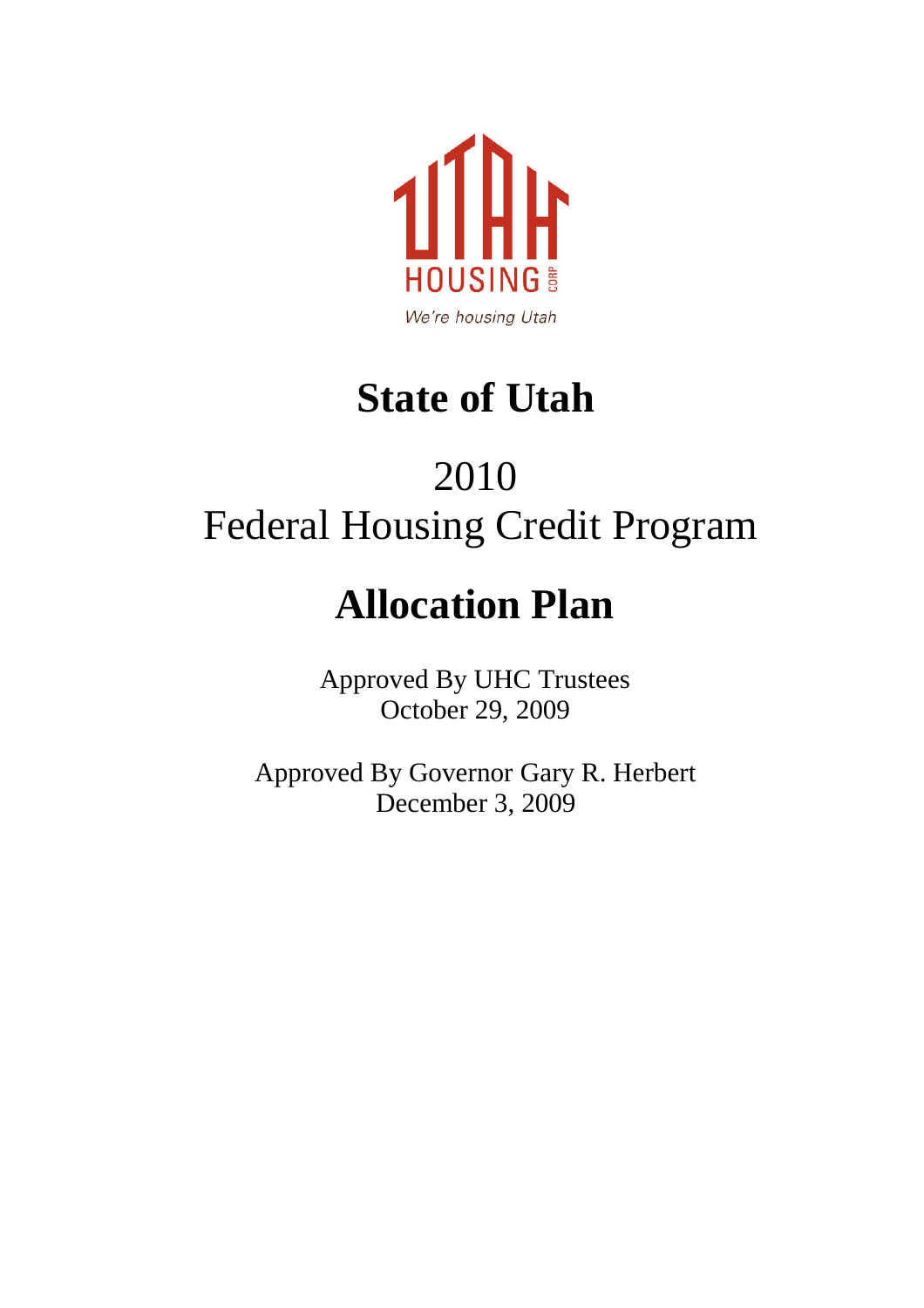| А.              |                                 |  |
|-----------------|---------------------------------|--|
| $B$ .           |                                 |  |
|                 |                                 |  |
|                 |                                 |  |
|                 |                                 |  |
|                 |                                 |  |
|                 |                                 |  |
| А.              |                                 |  |
| В.              |                                 |  |
| C.              |                                 |  |
| D.              |                                 |  |
| Е.              |                                 |  |
|                 |                                 |  |
|                 |                                 |  |
| А.              |                                 |  |
| В.              |                                 |  |
| $\mathcal{C}$ . |                                 |  |
|                 |                                 |  |
| А.              |                                 |  |
| В.              |                                 |  |
| $\mathcal{C}$ . |                                 |  |
| D.              |                                 |  |
| Е.              |                                 |  |
| F.              |                                 |  |
| G.              |                                 |  |
| Н.              |                                 |  |
| K.              |                                 |  |
|                 |                                 |  |
|                 |                                 |  |
|                 |                                 |  |
| А.              |                                 |  |
| B.              | 21<br><b>Housing Priorities</b> |  |
|                 |                                 |  |
| А.              |                                 |  |
| В.              |                                 |  |
|                 |                                 |  |
| А.              |                                 |  |
| В.              |                                 |  |
| $\mathcal{C}$ . |                                 |  |
|                 |                                 |  |
|                 |                                 |  |
| А.              | Introduction 28                 |  |
| В.              |                                 |  |
|                 |                                 |  |
| А.              |                                 |  |
| В.              |                                 |  |
|                 |                                 |  |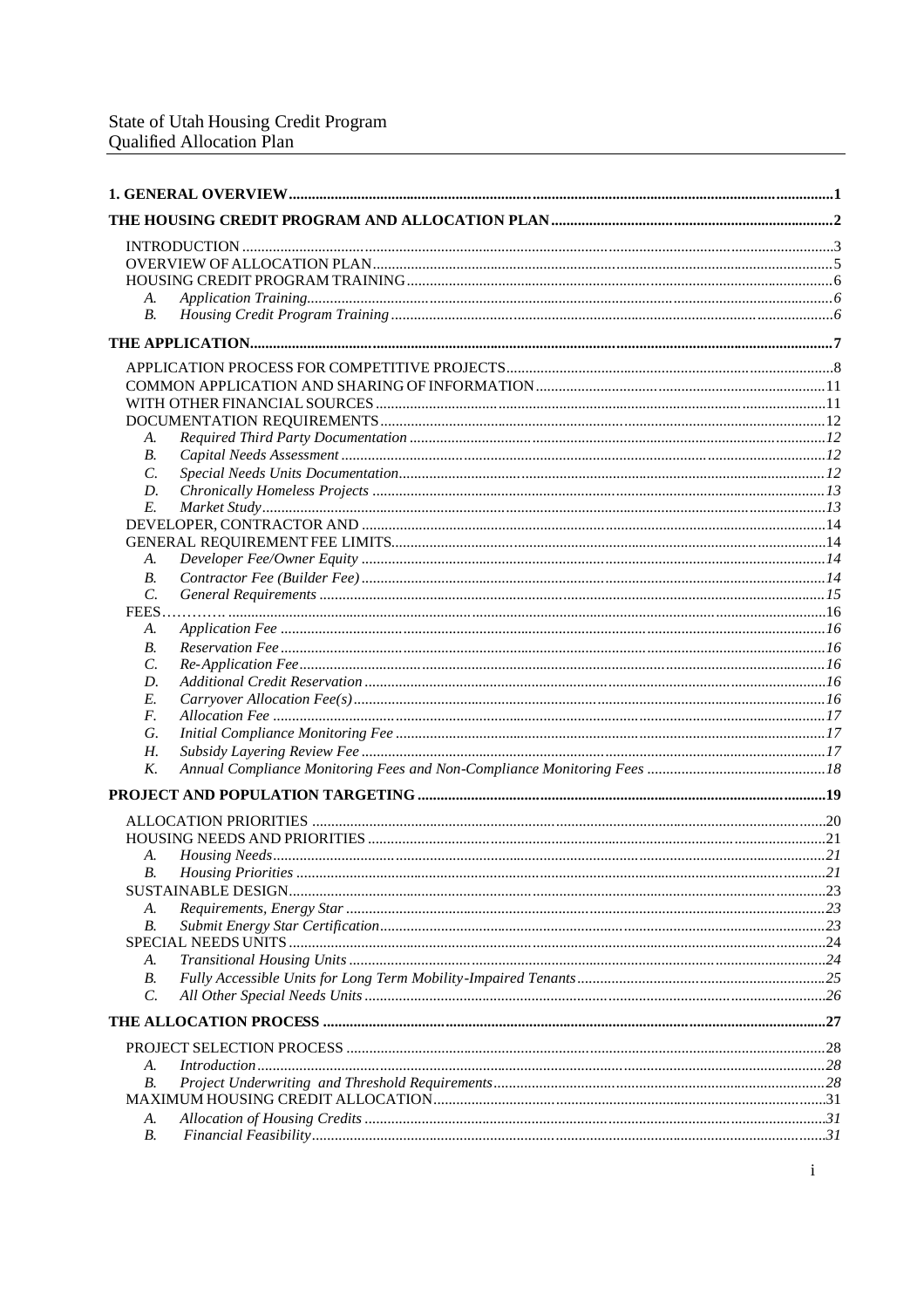## State of Utah Housing Credit Program<br>Qualified Allocation Plan

| $\mathcal{C}$ . |                                                                                   |  |
|-----------------|-----------------------------------------------------------------------------------|--|
| D.              |                                                                                   |  |
|                 |                                                                                   |  |
|                 |                                                                                   |  |
|                 |                                                                                   |  |
|                 |                                                                                   |  |
|                 |                                                                                   |  |
|                 | PERFORMANCE BOND REQUIREMENTFOR PROJECTS WITH CONDITIONAL USE PERMITS 36          |  |
|                 |                                                                                   |  |
|                 |                                                                                   |  |
|                 |                                                                                   |  |
|                 |                                                                                   |  |
| А.              |                                                                                   |  |
| $B$ .           |                                                                                   |  |
| $\mathcal{C}$ . |                                                                                   |  |
|                 | FINAL COST CERTIFICATION & ISSUANCE OF LOW-INCOME HOUSING CREDIT ALLOCATION AND   |  |
|                 |                                                                                   |  |
| А.              |                                                                                   |  |
| <i>B</i> .      |                                                                                   |  |
|                 |                                                                                   |  |
|                 |                                                                                   |  |
|                 |                                                                                   |  |
|                 |                                                                                   |  |
|                 |                                                                                   |  |
|                 |                                                                                   |  |
| А.              |                                                                                   |  |
| В.              |                                                                                   |  |
| C.              |                                                                                   |  |
| D.              |                                                                                   |  |
|                 | PROCESS FOR SELECTING WHICH POOL A PROJECT WILL COMPETE IN FOR HOUSING CREDITS 48 |  |
|                 |                                                                                   |  |
|                 |                                                                                   |  |
|                 |                                                                                   |  |
|                 |                                                                                   |  |
|                 |                                                                                   |  |
|                 |                                                                                   |  |
|                 | E. Bond Ratings.                                                                  |  |
|                 |                                                                                   |  |
|                 |                                                                                   |  |
|                 |                                                                                   |  |
|                 |                                                                                   |  |
|                 |                                                                                   |  |
|                 |                                                                                   |  |
|                 |                                                                                   |  |
| А.              |                                                                                   |  |
| В.              |                                                                                   |  |
|                 |                                                                                   |  |
| А.              |                                                                                   |  |
| В.              |                                                                                   |  |
| $\mathcal{C}$ . |                                                                                   |  |
| D.              |                                                                                   |  |
| E.              |                                                                                   |  |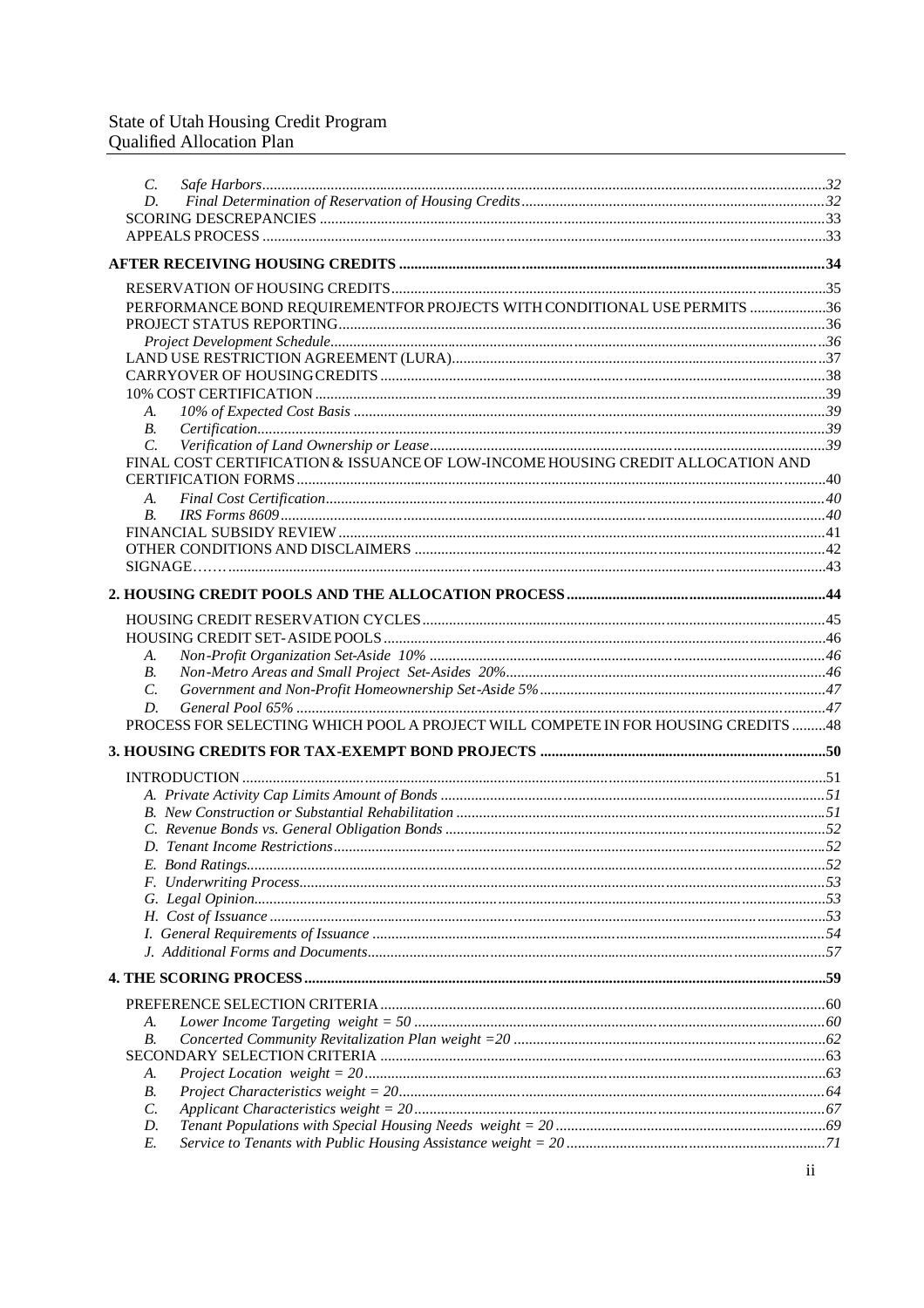| F.<br>$G_{\cdot}$                    |                                                                      |  |
|--------------------------------------|----------------------------------------------------------------------|--|
|                                      |                                                                      |  |
|                                      |                                                                      |  |
|                                      |                                                                      |  |
|                                      |                                                                      |  |
|                                      |                                                                      |  |
|                                      |                                                                      |  |
| EXHIBIT A<br><b>EXHIBIT B</b>        | HUD'S DESIGNATED DIFFICULT DEVELOPMENT AREAS (DDA), QUALIFIED CENSUS |  |
|                                      |                                                                      |  |
| <b>EXHIBIT C</b>                     |                                                                      |  |
| <b>EXHIBIT D</b>                     |                                                                      |  |
| <b>EXHIBIT E1</b>                    |                                                                      |  |
| <b>EXHIBIT E2</b>                    |                                                                      |  |
| <b>EXHIBIT E3</b>                    |                                                                      |  |
| <b>EXHIBIT E4</b>                    |                                                                      |  |
| <b>EXHIBIT F</b>                     |                                                                      |  |
| <b>EXHIBIT G</b>                     |                                                                      |  |
| <b>EXHIBIT H</b>                     |                                                                      |  |
| <b>EXHIBIT I</b>                     |                                                                      |  |
| <b>EXHIBIT J</b>                     |                                                                      |  |
| <b>EXHIBIT K</b>                     |                                                                      |  |
|                                      |                                                                      |  |
|                                      |                                                                      |  |
| <b>EXHIBIT M</b>                     |                                                                      |  |
| <b>EXHIBIT N</b>                     |                                                                      |  |
| <b>EXHIBIT O</b>                     |                                                                      |  |
| <b>EXHIBIT P</b>                     |                                                                      |  |
| <b>EXHIBIT Q</b>                     |                                                                      |  |
| <b>EXHIBIT R</b>                     |                                                                      |  |
| EXHIBIT S                            |                                                                      |  |
| <b>EXHIBIT T</b>                     |                                                                      |  |
| <b>EXHIBIT U</b><br><b>EXHIBIT V</b> |                                                                      |  |
| <b>EXHIBIT W</b>                     |                                                                      |  |
| <b>EXHIBIT X</b>                     |                                                                      |  |
| <b>EXHIBIT Y</b>                     |                                                                      |  |
| <b>EXHIBIT Z</b>                     |                                                                      |  |
|                                      |                                                                      |  |
| EXHIBIT BB                           |                                                                      |  |
|                                      |                                                                      |  |
|                                      |                                                                      |  |
|                                      |                                                                      |  |
|                                      |                                                                      |  |
| А.                                   |                                                                      |  |
| В.                                   |                                                                      |  |
| А.                                   |                                                                      |  |
| $B$ .                                |                                                                      |  |
| C.                                   |                                                                      |  |
|                                      |                                                                      |  |
|                                      |                                                                      |  |
| А.                                   |                                                                      |  |
| В.                                   |                                                                      |  |
| $\mathcal{C}$ .                      |                                                                      |  |
|                                      |                                                                      |  |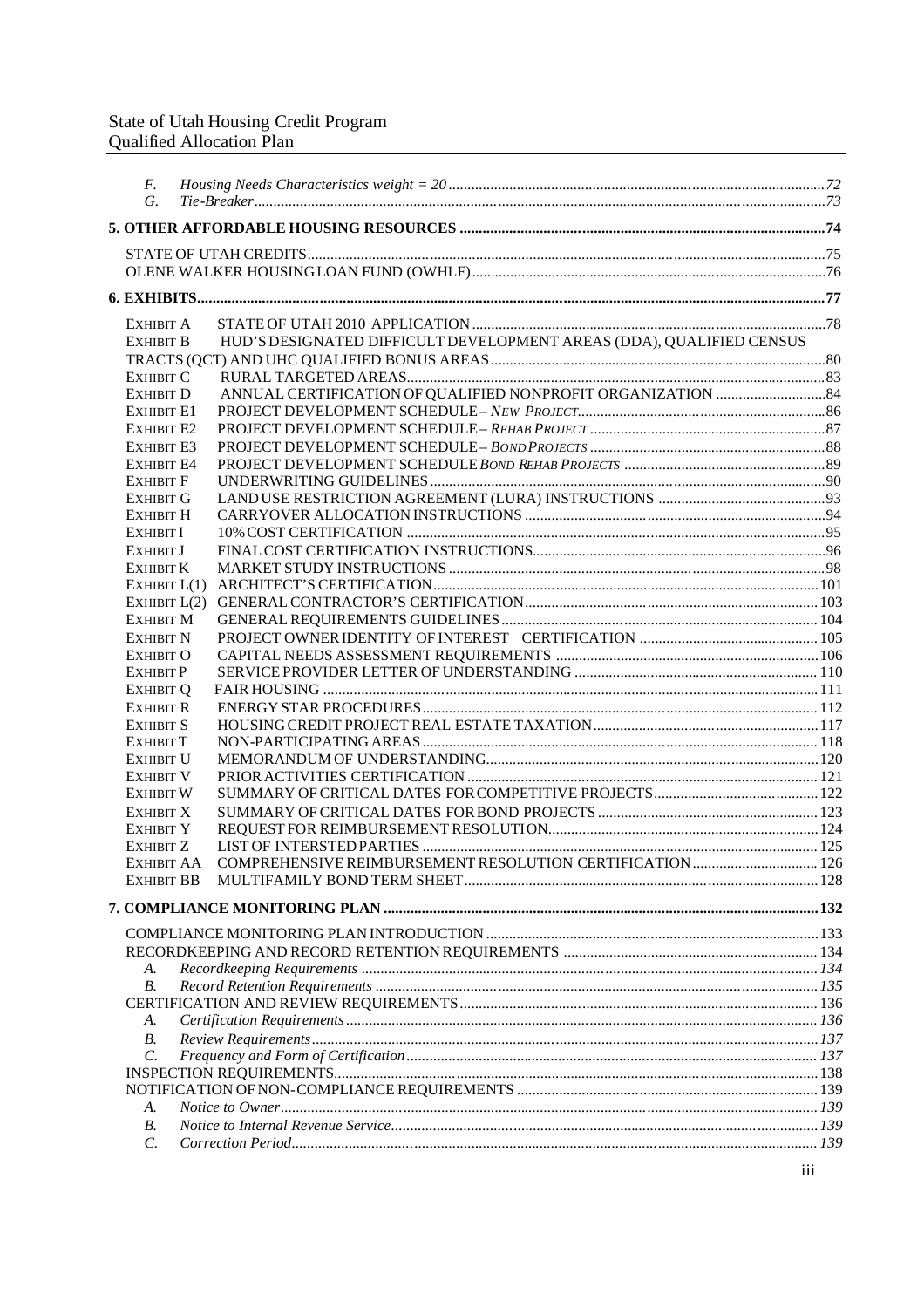## State of Utah Housing Credit Program<br>Qualified Allocation Plan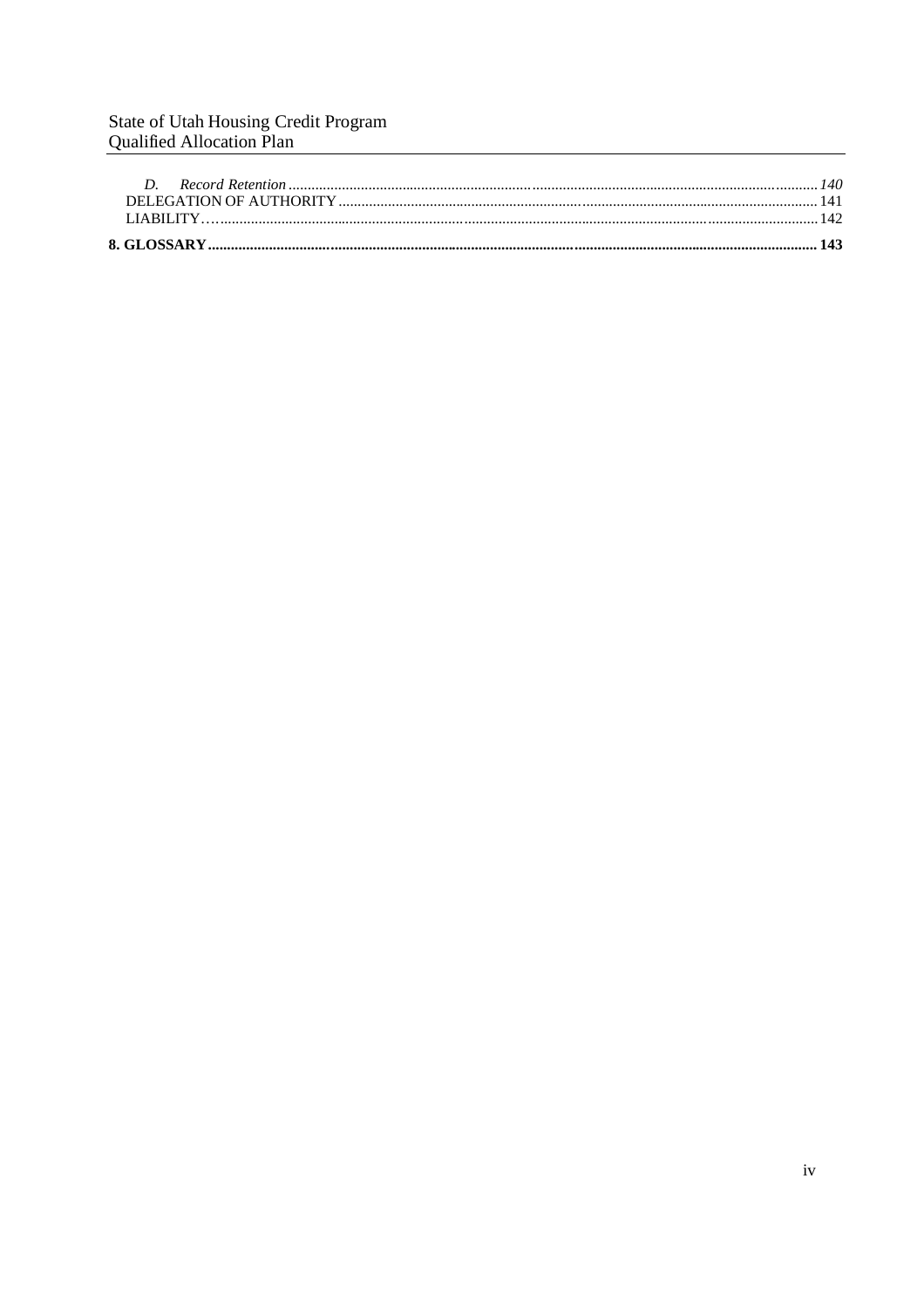State of Utah Housing Credit Program Qualified Allocation Plan

## **1. GENERAL OVERVIEW**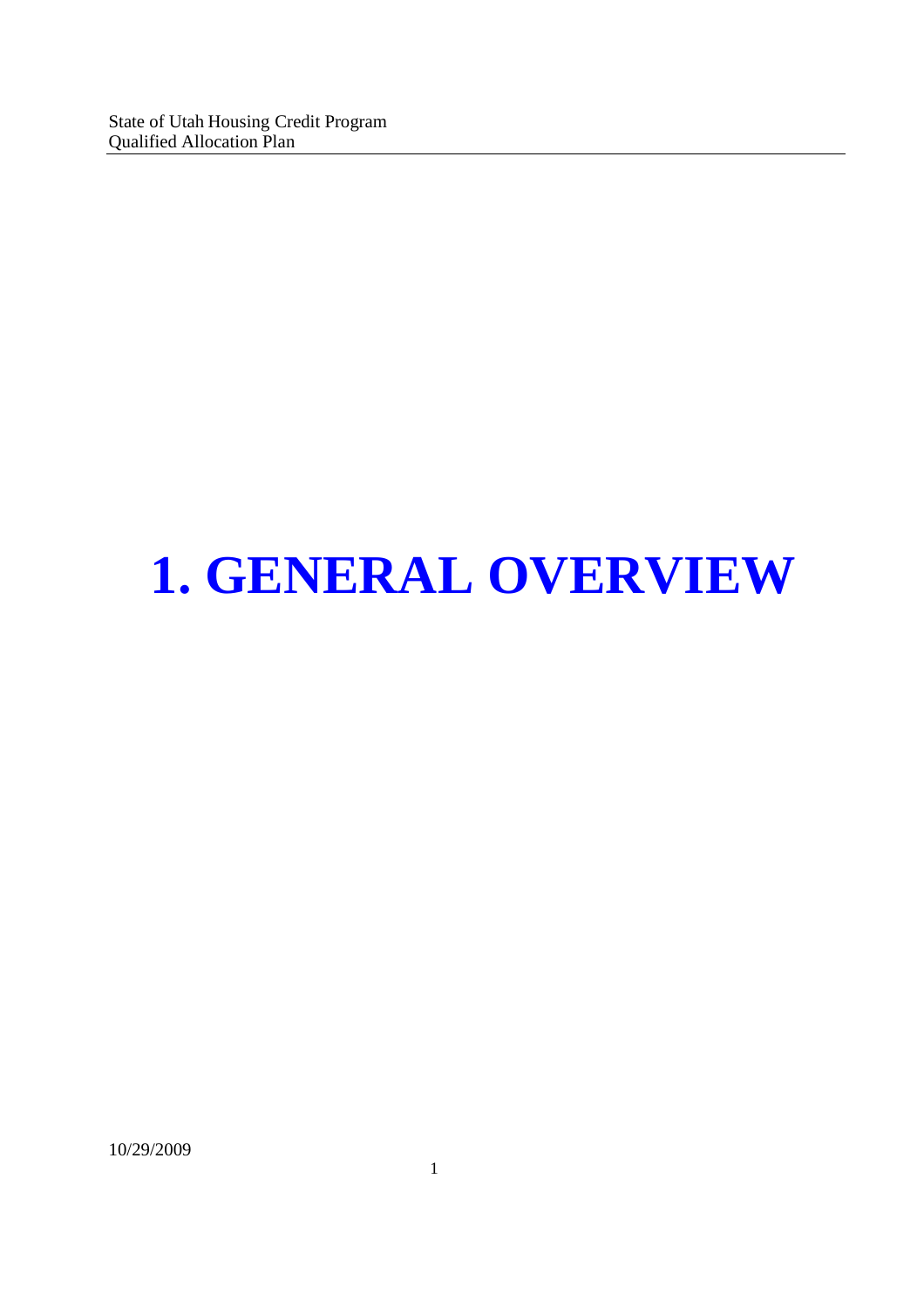# **THE HOUSING CREDIT PROGRAM AND ALLOCATION PLAN**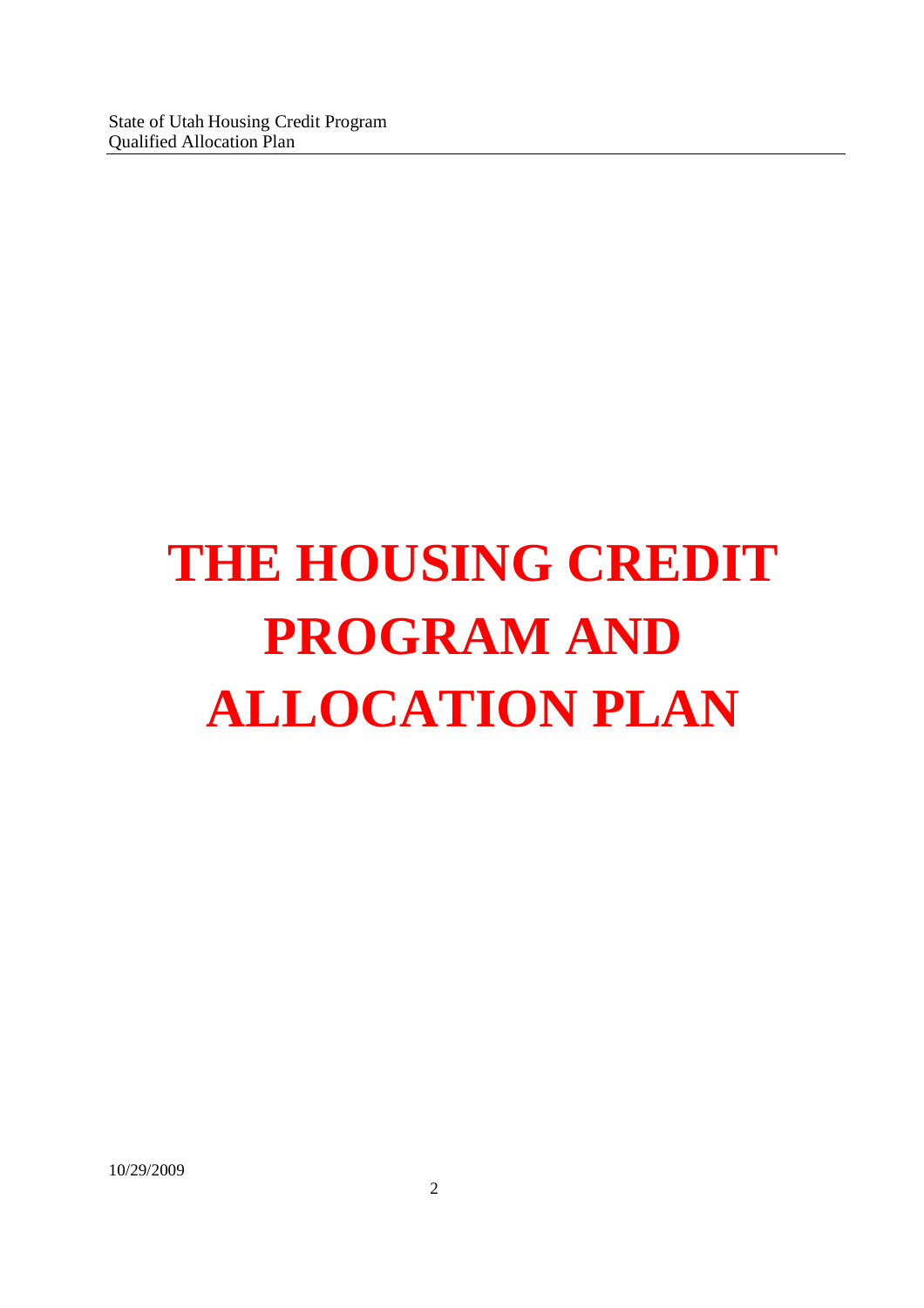#### **INTRODUCTION**

The Utah Housing Corporation ("UHC") is the designated administrator of the Federal Low Income Housing Tax Credit Program ("Housing Credit Program" or "Program") for the State of Utah under Section ("§") 42 of the Internal Revenue Code of 1986, as amended ("Code"), and all regulations promulgated thereunder.

The Program, as administered by UHC for the State of Utah, is intended to provide a fair and competitive means of utilizing the Credits to the fullest extent possible each year as an effective stimulus for the creation and housing preservation of rental housing for lower income households in such a way as to further the following objectives:

- A. Promote the objectives of the Utah Housing Corporation Act;
- B. Promote projects that, through cost containment and resource leveraging, most efficiently and effectively utilize the Housing Credits available to Utah;
- C. Promote projects that restrict the greatest number of units to the lowest possible rents for the longest period of time;
- D. Promote projects that achieve equitable geographic distribution of resources;
- E. Promote projects that provide housing to special need populations including: larger households, elderly, physically disabled, and mentally disabled.

To achieve the objectives, the Program limits rents on the units and also limits the incomes of the tenants. Income and rent limitations will be proposed by the Applicant in its Application. These limitations are formalized in a contract (Land Use Restriction Agreement or LURA) which is recorded against the property to assure that the project maintains its commitments to the Program for the agreed upon period of time. The use of Housing Credits will encourage the construction, rehabilitation and preservation of rental housing for lower income households earning no more than 60 percent of the area median income in the State of Utah.

The total amount of Housing Credits available to the State of Utah for any given year is the amount specified in §42(h)(3)(C)(the "Housing Credit Ceiling Amount"). In addition, projects utilizing tax exempt bonds issued under the Private Activity Bond cap for the State of Utah may receive an allocation of Housing Credits outside of the Housing Credit Ceiling Amount.

To most efficiently administer the Program and to most effectively allocate the limited Housing Credits to those projects which best serve the needs of the State of Utah, UHC has developed this Qualified Allocation Plan ("QAP").

The federal laws establishing the Housing Credit Program are subject to change. Final interpretations of certain rules and regulations governing various facets of the Program may not yet have been issued by the U.S. Department of Treasury. Consequently, additional requirements or conditions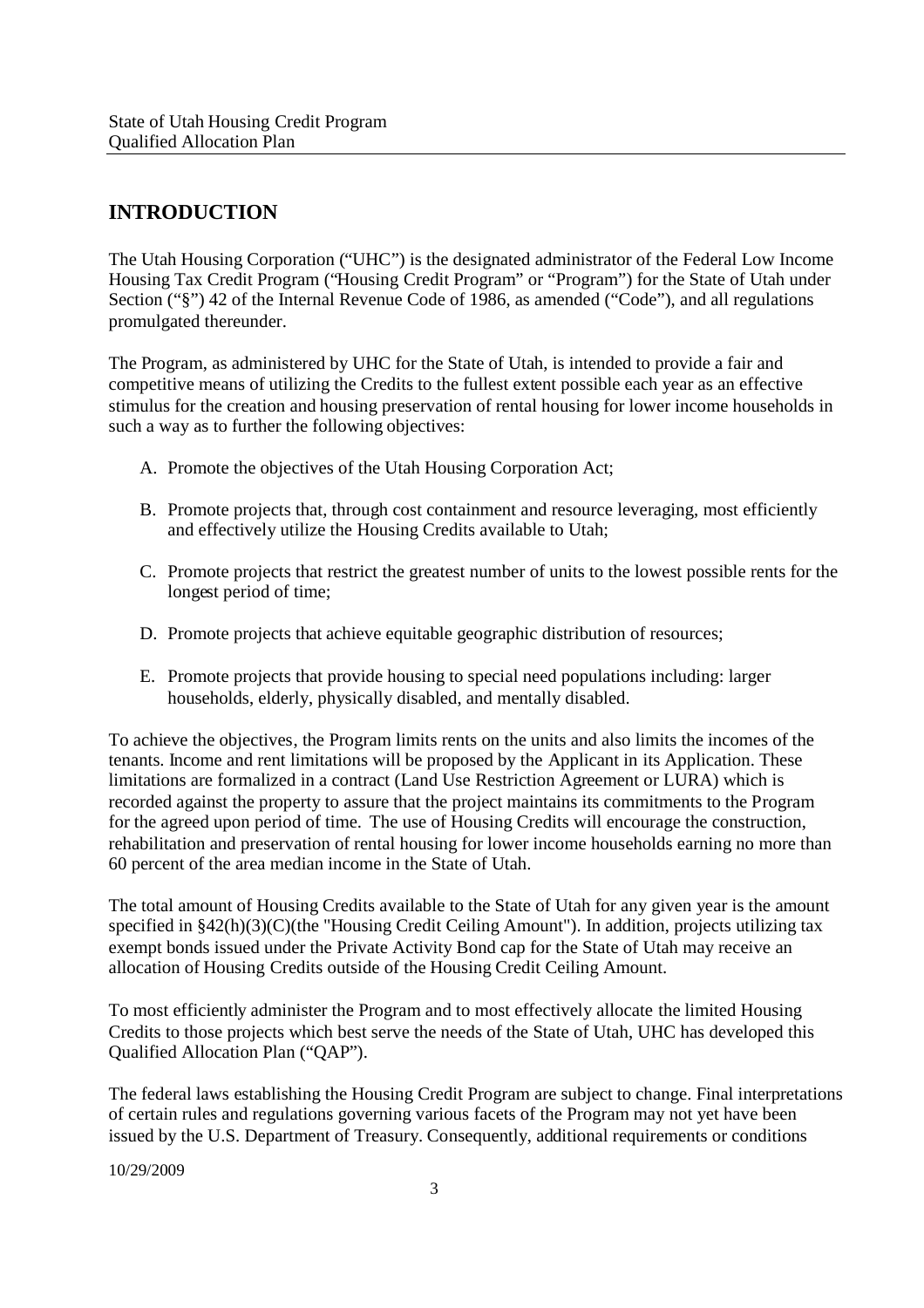applying to the Program may be forthcoming. It is strongly suggested that Applicants interested in utilizing the Program in their financing package contact their tax accountant and/or attorney prior to submitting an Application. While UHC may respond to requests for technical assistance in applying for Housing Credits, Applicants may not rely on UHC for tax advice.

UHC is also the designated administrator of the Utah Housing Credit (the "State Housing Credit") Program under § 59-7-607 of the Utah Code, as amended, (the "Utah Code"), and all regulations promulgated thereunder. UHC is authorized and required by the Utah Code to establish criteria and procedures for allocating the State Housing Credit and to incorporate the criteria and procedures into UHC's Allocation Plan. Pursuant to the Utah Code, UHC establishes this QAP as the criteria and procedures for allocating the State Housing Credit.

UHC desires to accommodate Applicants with physical or mental impairments regarding the Program application process. Qwest provides an "Operator Relay Service" for those persons with hearing disabilities who use a TDD (Telephone Devices for the Deaf). The service can be accessed by calling 801-298-9484 locally and 1-800-346-4128 for calls outside of the Salt Lake City dialing zone. Please contact UHC for any special accommodations.

Required Project and Tenant Data Reporting

The Housing and Economic Recovery Act of 2008 (HERA) requires HUD to collect and report on the following information for Housing Credit tenants:

- Race;
- Ethnicity;
- Family composition;
- Age;
- Income;
- Use of Section 8 (or similar) Rental Assistance;
- Disability status; and
- Monthly rental payment.

Data will be collected at tenant and project levels. Initial collection will cover all tenants and projects. Subsequent collections will update data to include new projects, tenant turnover, and recertification. Tenant data collection will be consistent with income certification reporting. Required reporting is expected to begin sometime in 2010.

By participation in the Housing Credit Program, project owners agree to comply with the HUD reporting requirements in a timely manner. Failure to do so will result in losing "Good Standing" status. UHC will provide a template format and further instruction for the submission of this data.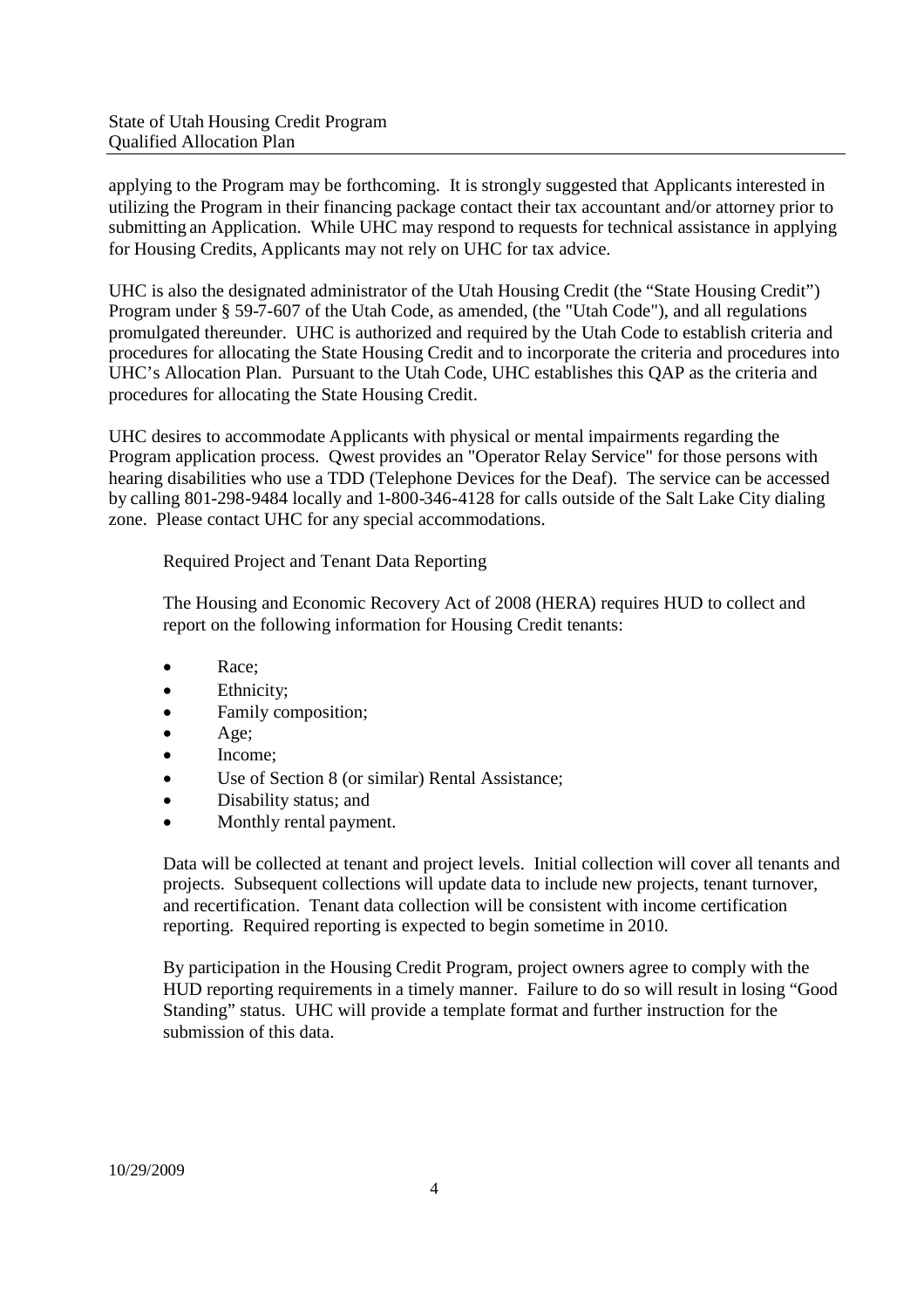#### **OVERVIEW OF ALLOCATION PLAN**

**Section 1: General Overview** sets forth the Application, allocation, processes, fees and other pertinent information regarding the Housing Credit Program.

**Section 2: Housing Credit Pools and Allocation Process** sets forth the set-side pools and process in which Applications are assigned to those pools and the procedures thereof.

**Section 3: Housing Credits for Tax-Exempt Bond Projects** sets forth the criteria and process of applying and receiving 4% housing credits.

**Section 4: Scoring Process** sets forth the criteria by which Applications may receive points and how to meet all threshold requirements.

**Section 5: Other Affordable Housing Resources** sets forth other resources such as State of Utah credits, and Olene Walker Housing Loan Fund (OWHLF).

**Section 6. Exhibits** sets forth Exhibits A-BB, to help complete the Application and/or for submission along with the Application.

**Section 7: Compliance Monitoring Plan** sets forth the regulations and process by which UHC will monitor projects for Program compliance and associated fees.

**Section 8: Glossary** sets forth definitions and acronyms used in the Program.

The QAP provides an equitable and reasonable basis for the submission, review, processing, selection and subsequent follow-up of Applications within the guidelines and requirements established by the federal government.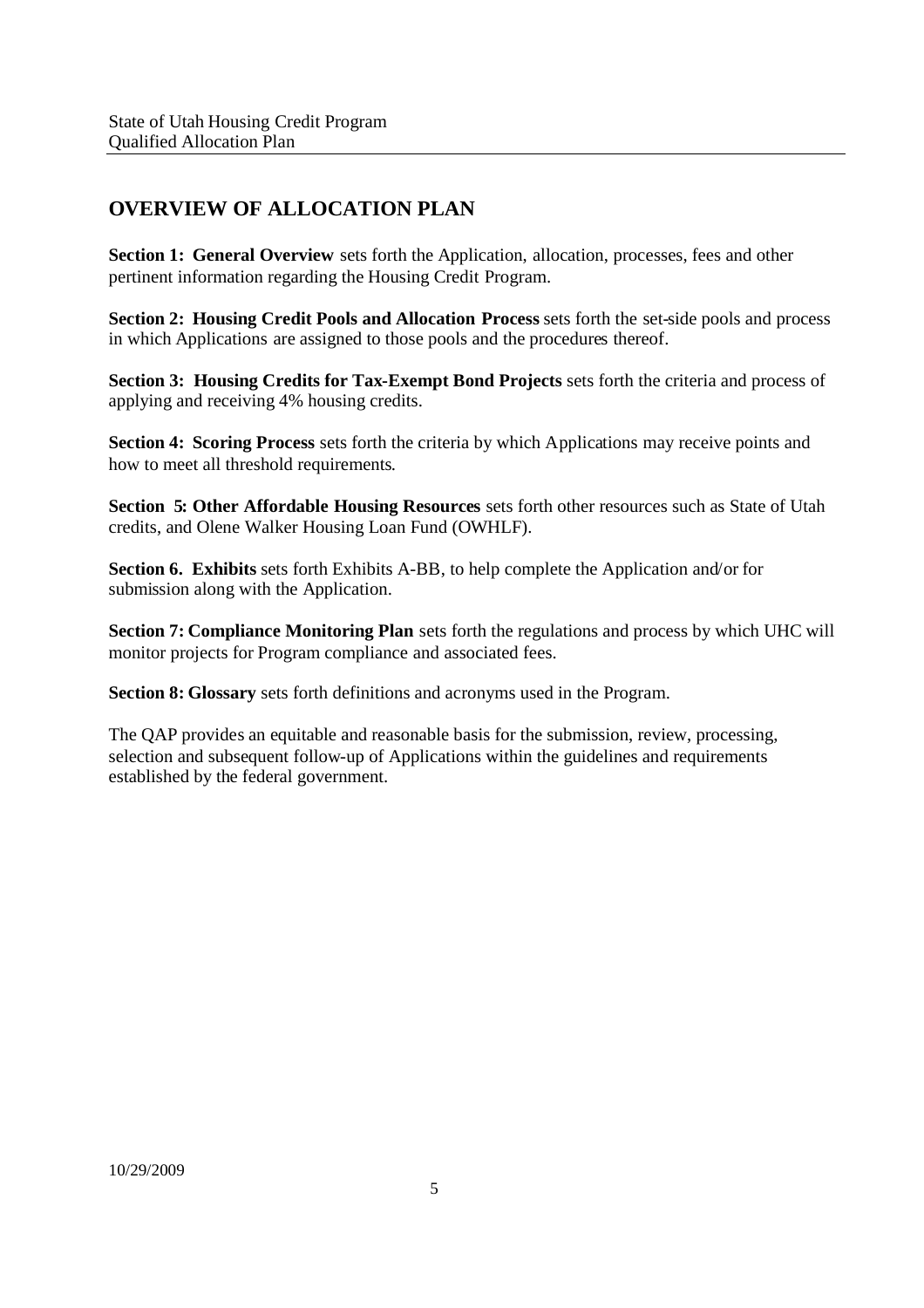#### **HOUSING CREDIT PROGRAM TRAINING**

#### **A. Application Training**

All new Applicants and staff responsible for completing an Application for federal Housing Credits are required to attend training on the current year's Application prior to the submission deadline.

#### **B. Housing Credit Program Training**

#### Developers and Staff New to Program

Developers who have no prior experience with the Program are required to attend training on the major aspects and deadlines of the Program. Furthermore, staff members who have never been responsible for completing, tracking, and follow-through, or compiling packets for the Program are required to attend this training.

#### Experienced Developers

Developers who have utilized the Housing Credit Program in the past are required to attend this training if UHC staff determines that there are issues such as untimely, inaccurate, and/or incomplete submission of documentation that need to be clarified with both the developer and his or her staff.

#### **UHC will announce the date and time for such training.**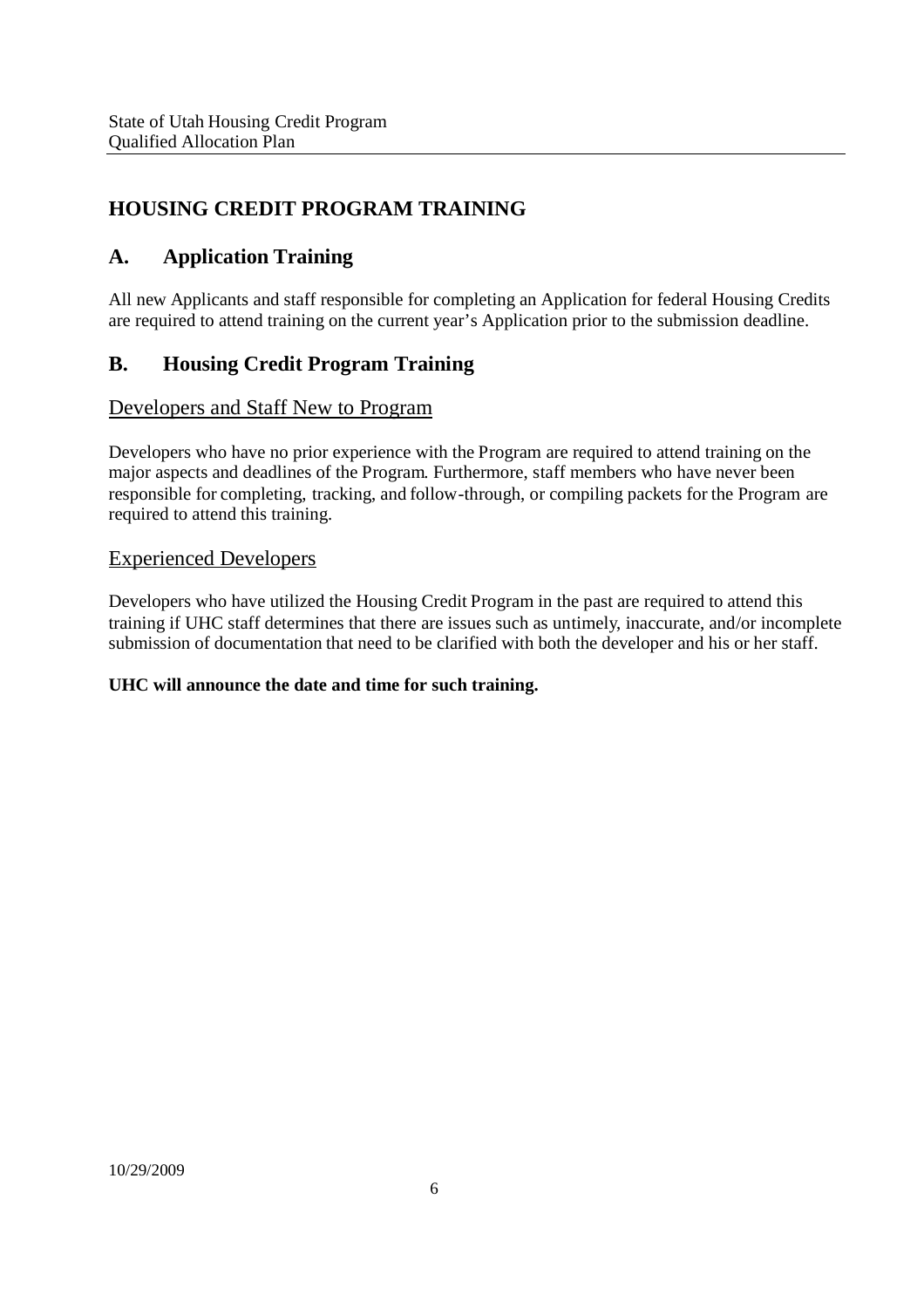State of Utah Housing Credit Program Qualified Allocation Plan

## **THE APPLICATION**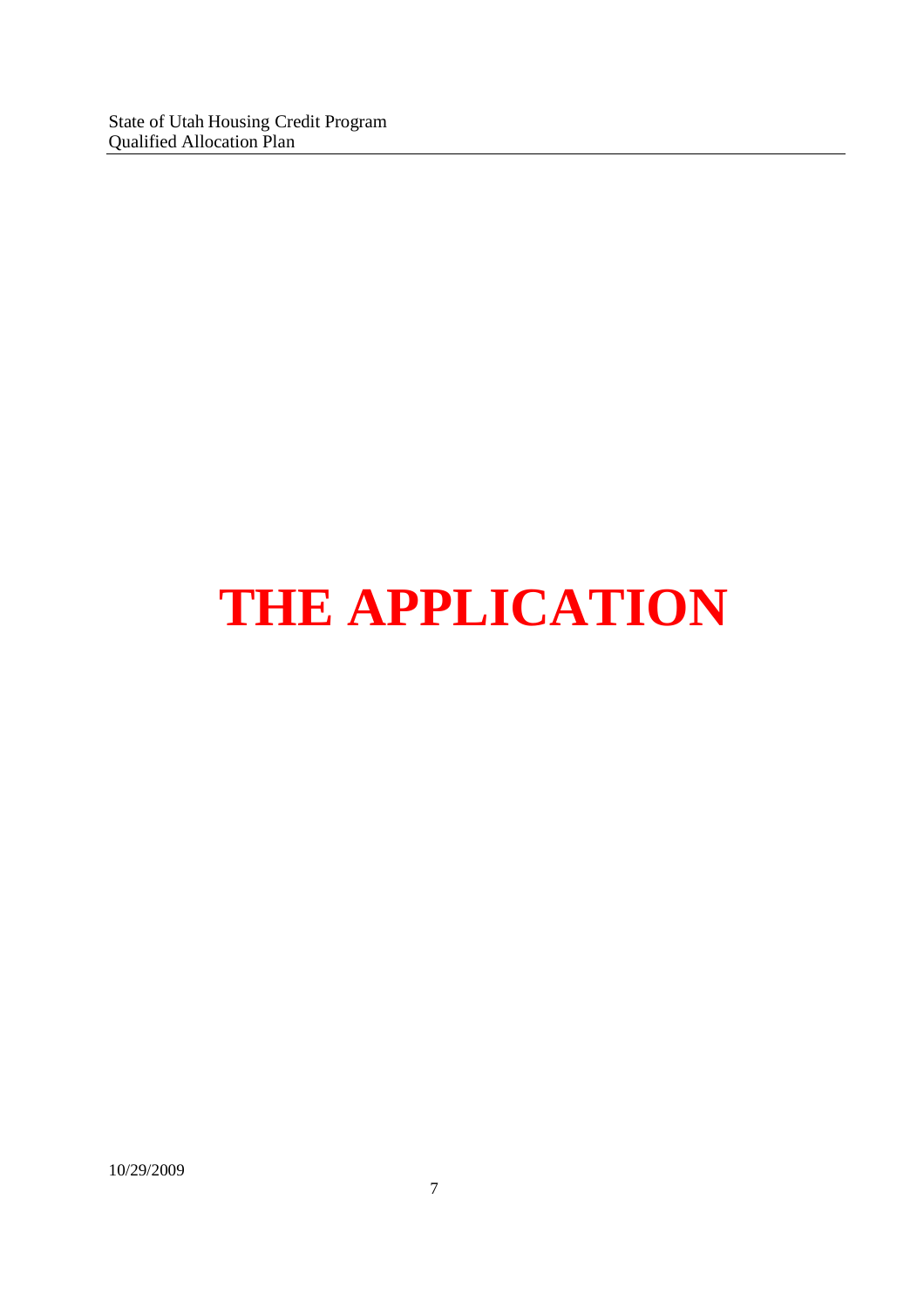#### **APPLICATION PROCESS FOR COMPETITIVE PROJECTS**

UHC has developed a Microsoft Excel based integrated application (Application) for submitting and processing project information. The Application encompasses the following affordable housing resources: Federal and State Housing Credits, the Olene Walker Housing Loan Fund ("OWHLF"), and the Private Activity Bond Authority (PAB). Further details regarding State Housing Credits, OWHLF can be found in Section 5.

Applicants desiring a reservation of Credits must:

- Submit Applications before 5:00 P.M. (MDT) on or before February 1, 2010.
- Comply with the format and content of this QAP and submit clear and complete number of required Applications, including all required support documentation, supplements and certificates.
- Include CD containing the Excel spreadsheet with Application.
- Email the Excel Application to Robin Kemker at rkemker@uthc.org. The file name should be the same as the project name.
- Adhere to Exhibit A, the stacking order/checklist required for Application submission.

Submission of Applications:

- Competitive Housing Credit Applications with or without OWHLF must be delivered to UHC.
- Bond projects may submit applications for 4 percent credits after approval of Cap from the PAB Board. See Section 3 for further instructions.
- The Application will also compute the required fees for all of the above mentioned programs. The appropriate fees need to be delivered to each agency with the Application.
- Applications that do not include all required attachments, exhibits, and supporting documentation at the time of submission will be considered incomplete and will be returned to the applicant without further review.
- Applications, once submitted, are considered final for review, although additional information and updates may be requested by UHC to effectuate the review process.

Complete Competitive Housing Credit Applications must be mailed or delivered to:

#### **Claudia O'Grady, VP, Multifamily Finance Utah Housing Corporation 2479 S. Lake Park Blvd. West Valley City, UT 84120**

Upon completing the review of all Applications received during a Reservation Cycle for completeness and general eligibility based on federal and QAP requirements, Applications will be competitively scored on the criteria outlined in the QAP.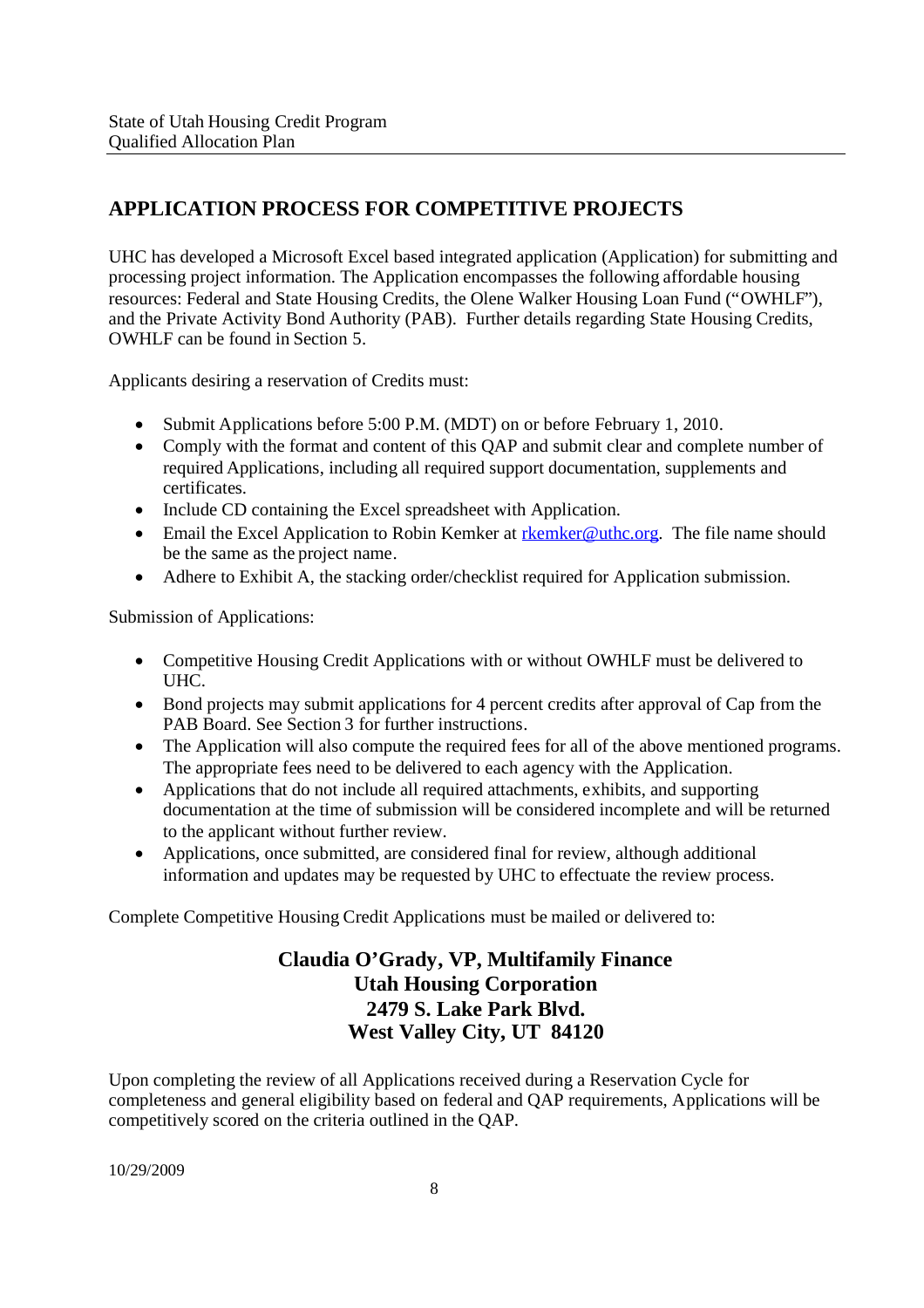Projects will only be allocated the amount of Housing Credits necessary for the financial feasibility of the project and its viability as a qualified low-income housing project throughout the credit period. The following will be considered when making this determination:

- the sources and uses of funds and total financing including loan terms, equity and contributions planned for the project;
- equity proceeds expected to be generated by use of the Housing Credits and the rate of return;
- the percentage of the Housing Credit dollar amount used for "hard" project costs as compared to the cost of intermediaries (e.g. syndication, developer, consulting) and other "soft costs";
- the reasonableness of the development and operational costs of the project.

Project owners must notify UHC of any new or additional federal, state or local subsidies utilized by a project during its compliance period. UHC reserves the right to reduce the annual Housing Credit allocation to a project during the compliance period if, in its sole discretion, after applying uniform underwriting procedures, UHC determines the project to be over-subsidized as a result of additional or increased subsidies obtained by the project.

UHC may disqualify an application if an owner, principal or management agent:

- has been disbarred or received a limited denial of participation in the past ten years by any federal or state agency for any development program;
- within the past ten years has been in bankruptcy, an adverse fair housing settlement, an adverse civil rights settlement, or an adverse federal or state government proceeding and settlement;
- has been in a mortgage default, breach, or arrearage of three months or more within the last five years on any publicly subsidized or assisted project;
- has been involved within the past ten years in a project which previously received an allocation of Housing Credits but failed to meet standards or requirements of the Housing Credit allocation or failed to fulfill one of the representations contained in an Application for Housing Credits, or violated the Land Use Restriction Agreement;
- has been found to be directly or indirectly responsible for any other project within the past five years in which there is or was uncorrected noncompliance more than three months from the date of notification by UHC or any other state allocating agency; or
- is not in "good standing" with UHC.

10/29/2009 To maintain "good standing" status with UHC, a party must be current on required fees and reporting, must have addressed all previous project noncompliance issues within the mandated time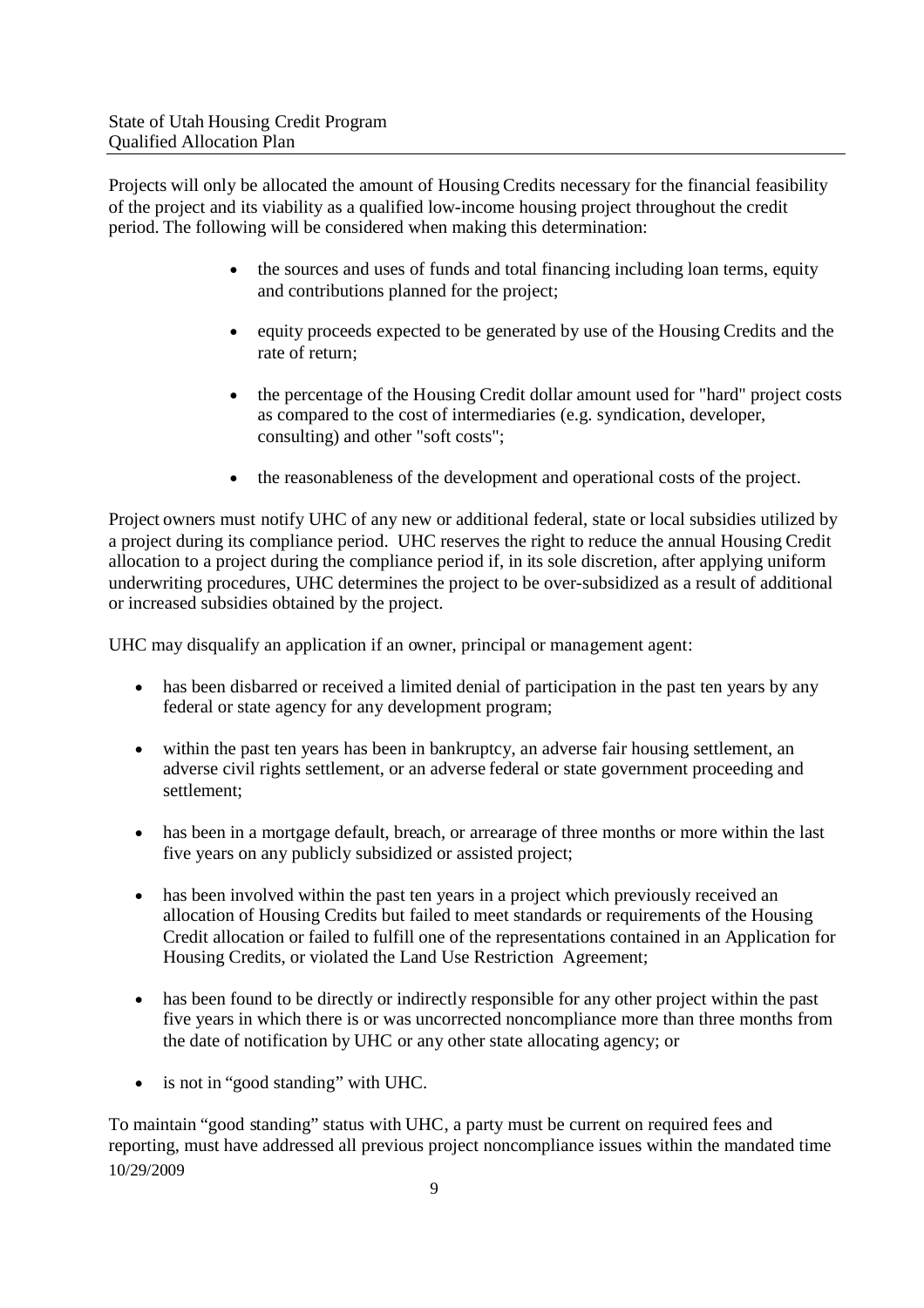period, and must not exhibit, a pattern of ongoing noncompliance in the Housing Credit Program or violation of the Land Use Restriction Agreement.

A disqualified individual or entity will not be allowed to participate in the program for a period of time, which in most cases will be one year, and will be removed from any Application in which they are identified from consideration. Applications with any development team member not in good standing with UHC will be returned to the applicant without review.

Notwithstanding anything else herein to the contrary, UHC reserves the right to reject any Application that (i) is not consistent with the goals of providing decent, safe and sanitary housing for low-income persons as set forth in UHC's enabling legislation (see Utah Code §19-4-901) and this QAP, (ii) does not meet the requirements of §42 of the Code or (iii) is incomplete.

In the process of administering the Housing Credit Program, UHC will make decisions and interpretations regarding Applications and the Qualified Allocation Plan. Unless otherwise stated, UHC is entitled to the full discretion allowed by law in making all such decisions and interpretations. UHC reserves the right to amend, modify, or withdraw provisions contained in the Qualified Allocation Plan that are inconsistent or in conflict with state or federal laws or regulations, and will provide public notice accordingly. In the event of a major natural disaster or major disruption in the financial markets, UHC may disregard any portion of the Qualified Allocation Plan, including point scoring and evaluation criteria, that interferes with a response that UHC considers appropriate to our communities, low-income residents of the State of Utah, and developers.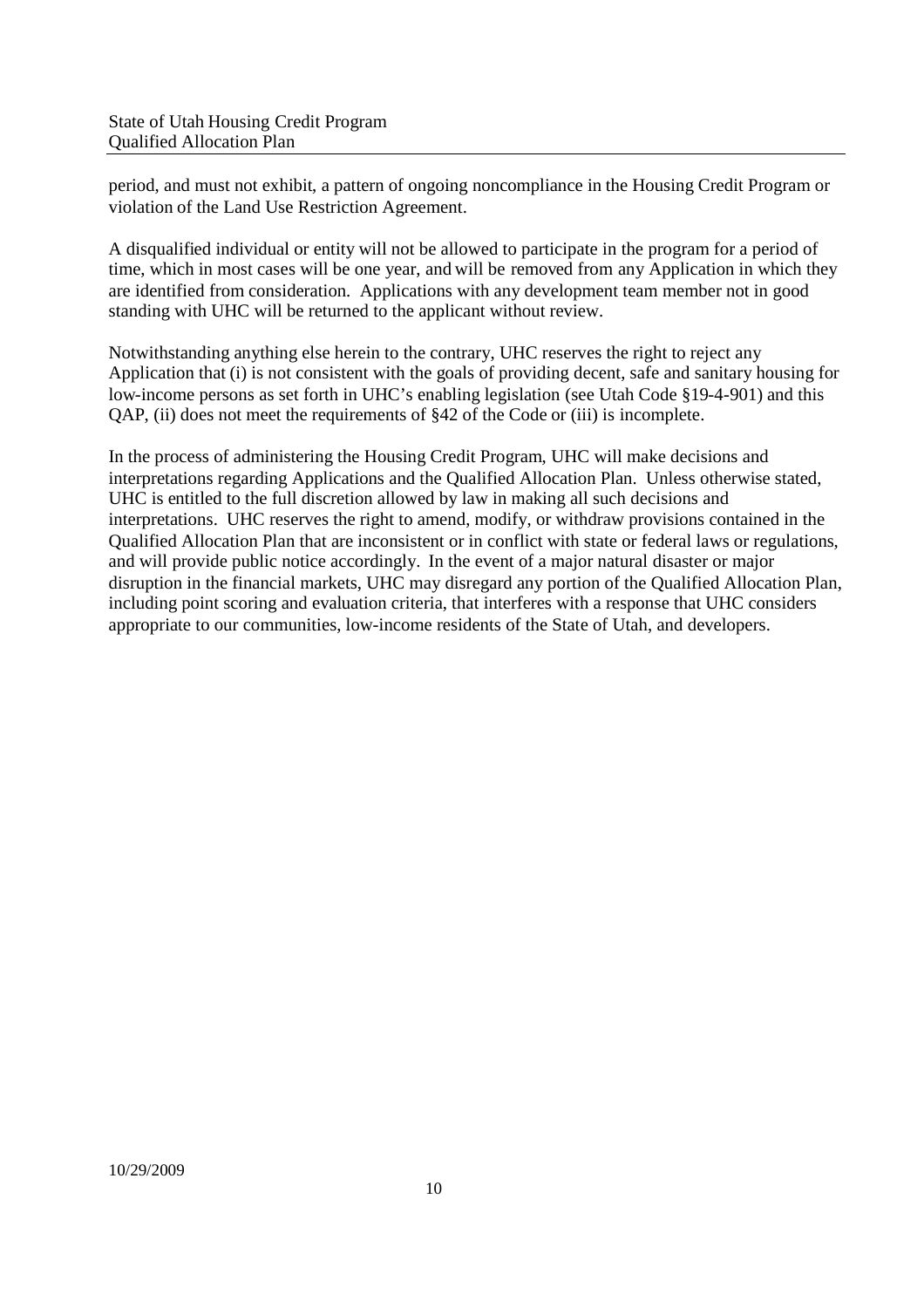#### **COMMON APPLICATION AND SHARING OF INFORMATION WITH OTHER FINANCIAL SOURCES**

The Applicant authorizes UHC to share Application information with and from other financially interested parties, including, but not limited to participating lenders, IRS, investors and others as determined by UHC in evaluating and tracking the progress of the project.

Upon request by UHC, the project owner will provide an IRS Form 8821 to UHC.

The Application also includes Applications for the Department of Community and Culture (DCC) housing programs, the Olene Walker Housing Loan Fund, State HOME funds and Private Activity Bonds. Application submission deadlines are identical for these programs.

UHC frequently receives requests from investors, owners and lenders for an annual compliance certification. UHC is mandated to inspect projects for compliance with §42 of the Code on behalf of the IRS. The extent of any disclosure by UHC of compliance, after written authorization of the owner, is limited to a statement whether IRS Forms 8823 have been filed, type of violation and the buildings/units affected.

UHC has entered into a "Memorandum of Understanding" with Rural Development ("RD") which states that UHC will share project information with RD with respect to RD projects.

UHC complies with the provisions of the Utah Government Records Access and Management Act (GRAMA) and the Freedom of Information Act.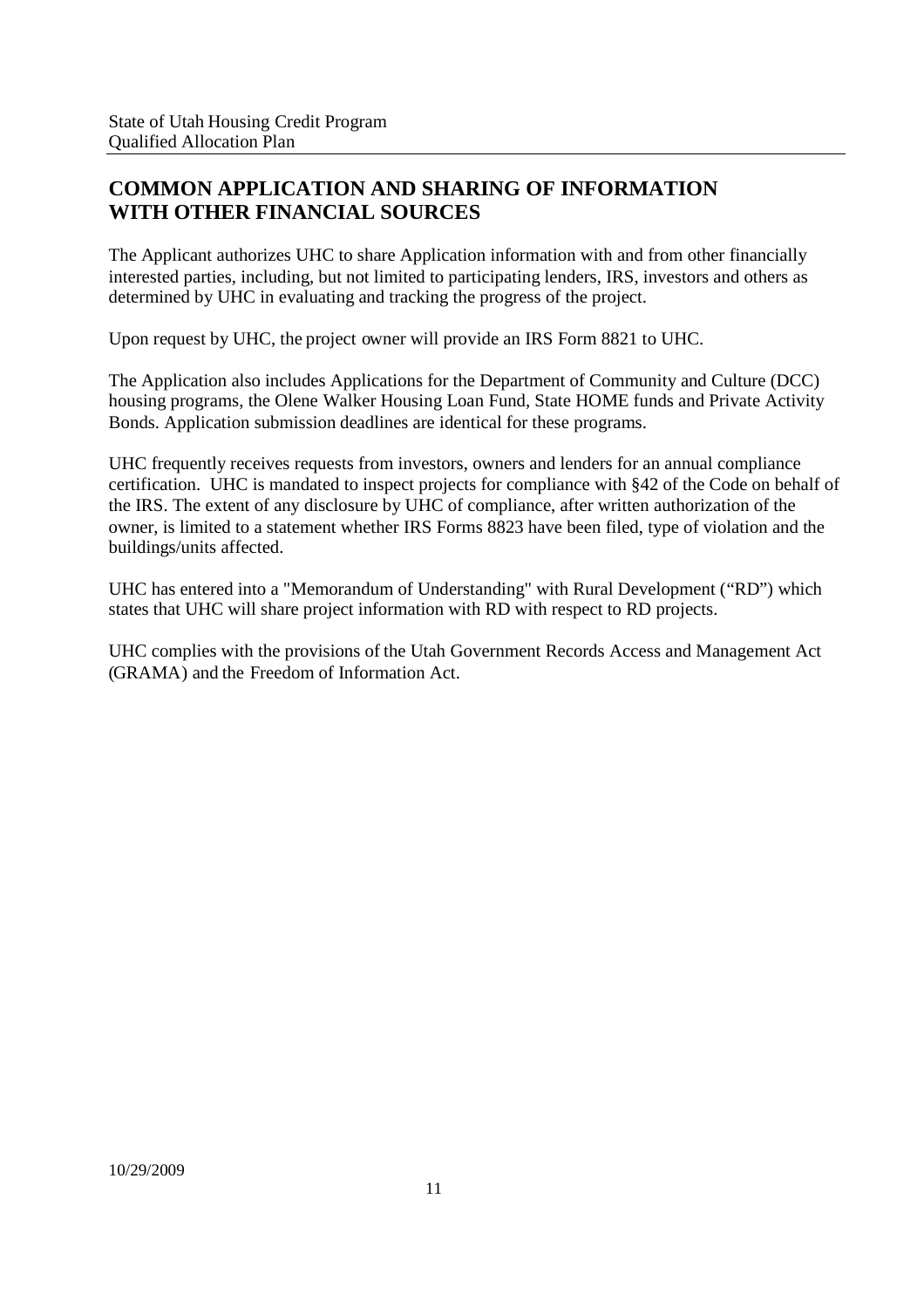#### **DOCUMENTATION REQUIREMENTS**

Applications must include all applicable documentation supporting claims made in the Application. Applications without documentation required to meet threshold requirements or documentation claims that are not sufficiently documented will be rejected. The Housing Credit Application Documentation Checklist (See Exhibit A) is provided to assist developers with properly completing and documenting the Application and must accompany the Application. **No new documentation will be accepted after the Reservation Cycle submission deadline.**

#### **A. Required Third Party Documentation**

The following documentation from third parties must be included with the Application (refer to Exhibit A, Stacking Order and Checklist).

- Zoning map and ordinance
- Site control (Real Estate Purchase Contract, signed Lease), site location map, and plat map
- Title Report
- Letters of Interest
- Memorandum of Understanding (MOU) with the housing authority, if applicable (Exhibit U)
- A preliminary rating score (HERS) or letter from Independent Energy Star rater

#### **B. Capital Needs Assessment**

- All rehabilitation projects are required to provide a comprehensive Capital Needs Assessment on the project. (See Exhibit O for details).
- Rehabilitation projects are also required to include an independent third party verification of rents charged in the form of actual checks, audited rent rolls etc., for at least one year prior to negotiations for the purchase of the project, together with a review by a CPA or other independent third party approved by UHC.

#### **C. Special Needs Units Documentation**

A written explanation from the developer is required with each Application explaining the developer's intention regarding special needs units that are consistent with letters received from the service provider(s). A Service Provider Letter (Exhibit P) for each special needs category specified in the Application is required to accompany each Application.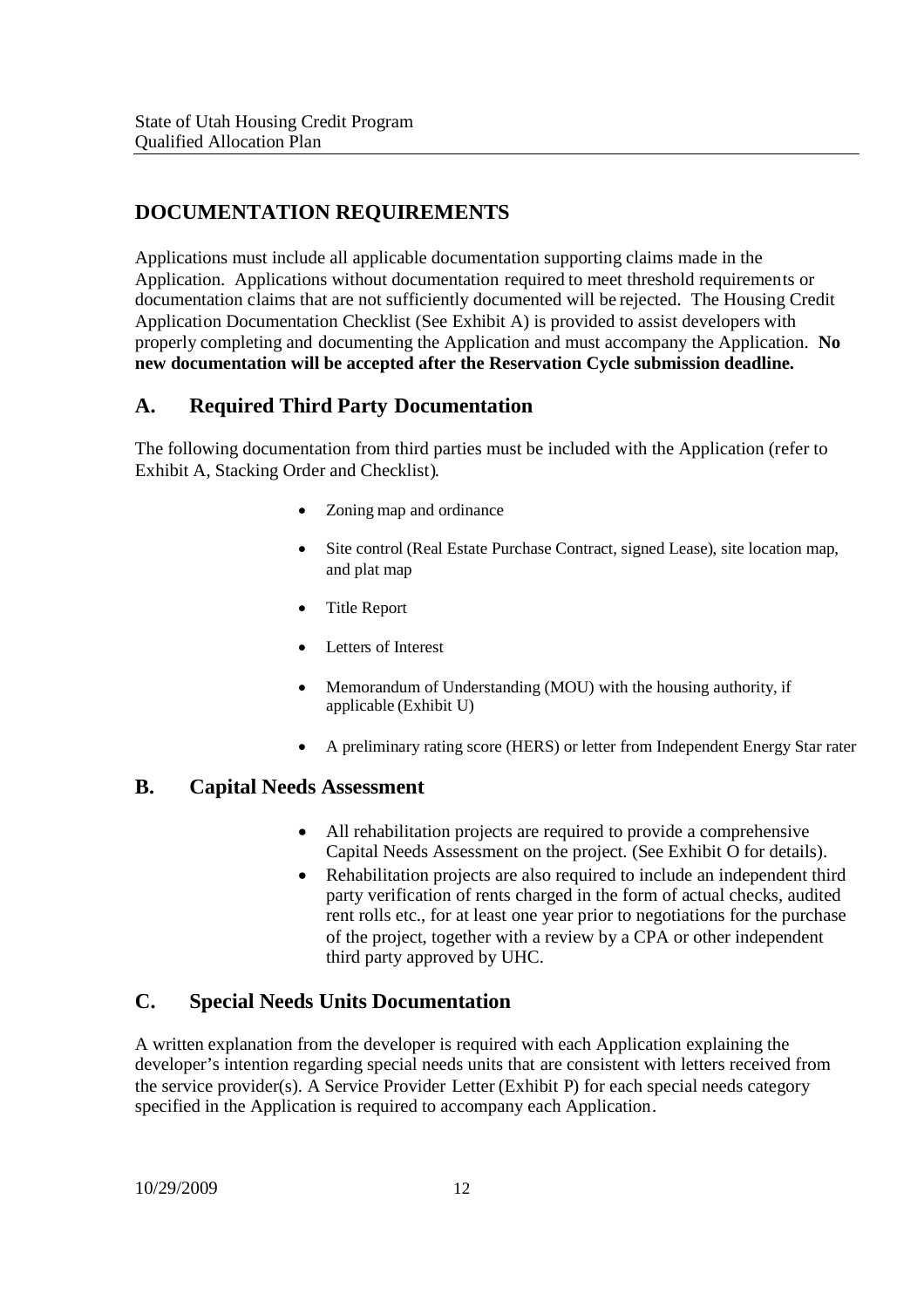See the Special Needs Section for further instructions and information. Also, for requirements of filling special needs unit vacancies, see the Special Needs Set-Aside section of the Compliance Manual.

#### **D. Chronically Homeless Projects**

Projects serving the Chronically Homeless must participate in the State of Utah Ten-Year Homeless Plan, and to serve chronically homeless people as defined by the Ten-Year Homeless Plan or UHC.

A Supportive Services Plan Outline, a letter of endorsement from the region Continuum of Care Coordinating Council and proposed service providers will be required at the time of Application. A proposed Supportive Services Plan and Memorandum of Understanding (MOU) are required at the time of Application.

#### **E. Market Study**

An independent comprehensive market study is required to inform UHC and the developer of the need for affordable housing and the best configuration/design of a project in a certain geographic area. The study is required at the time of Application on all new construction projects.

Acquisition/rehabilitation projects may submit Applications without a comprehensive market study where proposed rents do not exceed current rent levels in the project and the project is at least  $75\%$ occupied. If rents exceed 10% of current rent levels and the project is not at least 75% occupied then a comprehensive market study must be submitted with the Application. An independent third party must certify the current rent and occupancy levels in the project. The Applicant may provide current leases, deposit slips and rent rolls with supporting bank statements for the most recent 12 month period in lieu of a third party certification. However, projects which are not required to submit a study with the Application must submit a comprehensive market study within 90 days from the date of the Housing Credit Reservation Agreement.

Market analysts must provide (Exhibit K) with the market study. For complete instructions on preparing the market study, (see Exhibit K).

Based upon its review of required experience documentation as specified in Exhibit K, the Market Study Company Information section, UHC will accept market studies conducted by any professional qualified providers.

**The Application must conform to the market study conclusions** or provide an acceptable defense of any deviations. Deviations from the market study conclusions which are not accepted by UHC may be reason for UHC to deny an award of credit to a project. UHC recognizes that smaller projects may require little explanation in several of the required areas of study and analysis.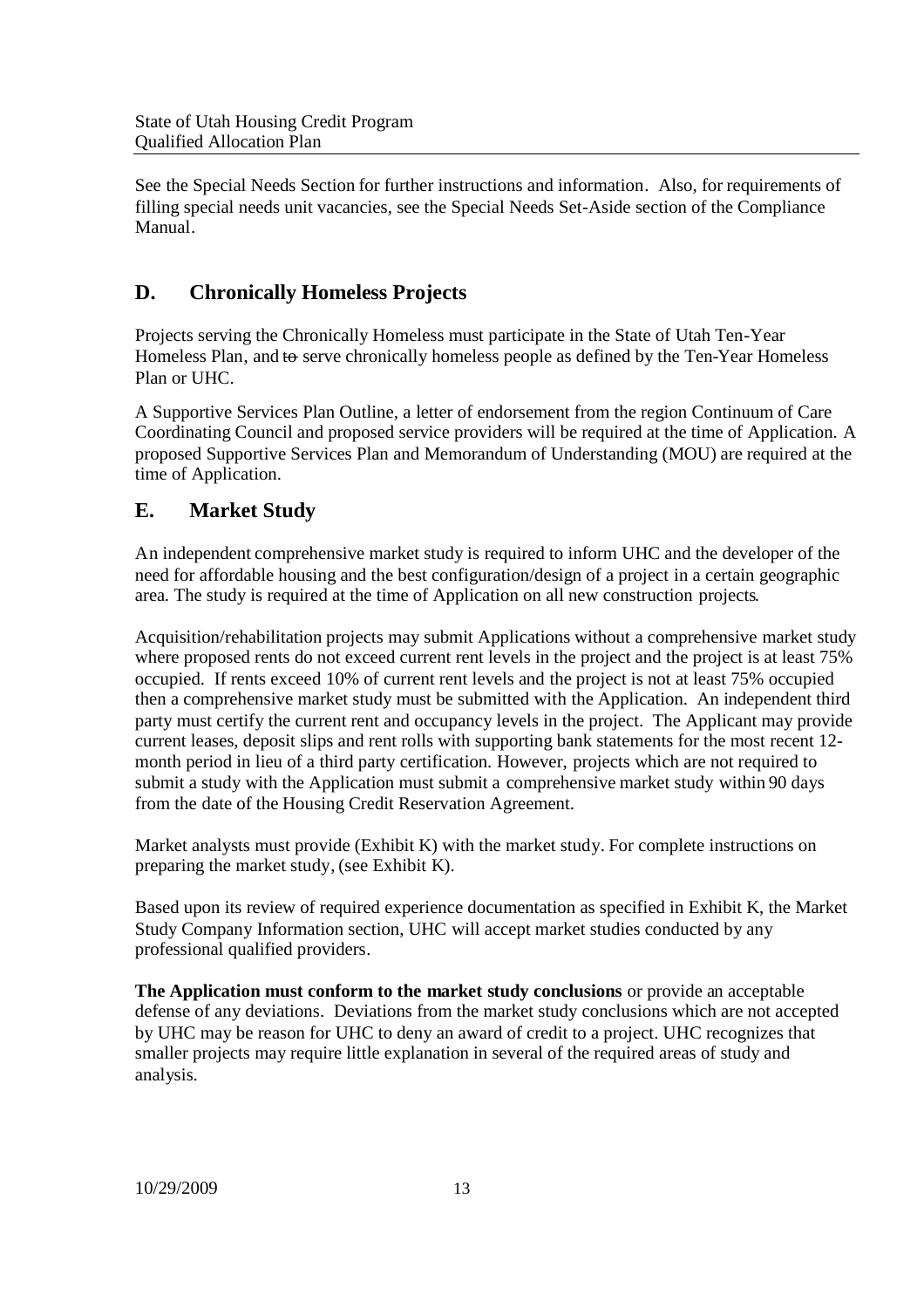#### **DEVELOPER, CONTRACTOR AND GENERAL REQUIREMENT FEE LIMITS**

Fees related to the development of the project include, but are not limited to:

- Developer overhead and profit;
- Contractor overhead, profit and general requirements, and;
- Development consulting fees.

All development fees must be reasonable with respect to the low-income housing objectives while sufficient to attract quality projects to the Program. The Final Cost Certification of each project requires that the project owner's CPA complete an audit and evaluation of all fee and overhead contracts with related or unrelated parties. The developer of the project must make full disclosure and allow the CPA access to all developer contracts in connection with the preparation of the Final Cost Certification.

UHC has established the limits for the purpose of determining:

- The maximum Housing Credit allocation permissible for a project (based on a project's eligible basis); and
- The minimum Housing Credit allocation required for a project (based on a project's funding gap).

#### **A. Developer Fee/Owner Equity**

For the purpose of this section, developer fee/owner equity in lieu of fee shall mean all developer overhead and profit, and consulting expenses incurred by the project whether provided by the developer or another party. The fee limits in the grid below limit only the eligible basis, not the actual fee. The maximums include both developer and contractor/ builder fees and ceilings (see below).

In new construction and rehabilitation projects, the developer fee qualifies for 9% credits. For acquisition of rehabilitation projects, the acquisition fee qualifies for 4% credits.

A maximum 50% deferred developer fee/owner equity will be allowed at the time Application. It must be entered correctly in this category in the "Sources" area of the Application.

#### **B. Contractor Fee (Builder Fee)**

Contractor Fee shall mean those expenses incurred by the project for construction trades administration, including all contractor overhead, profit and wage expenses exclusive of such expenses allocable to General Requirements.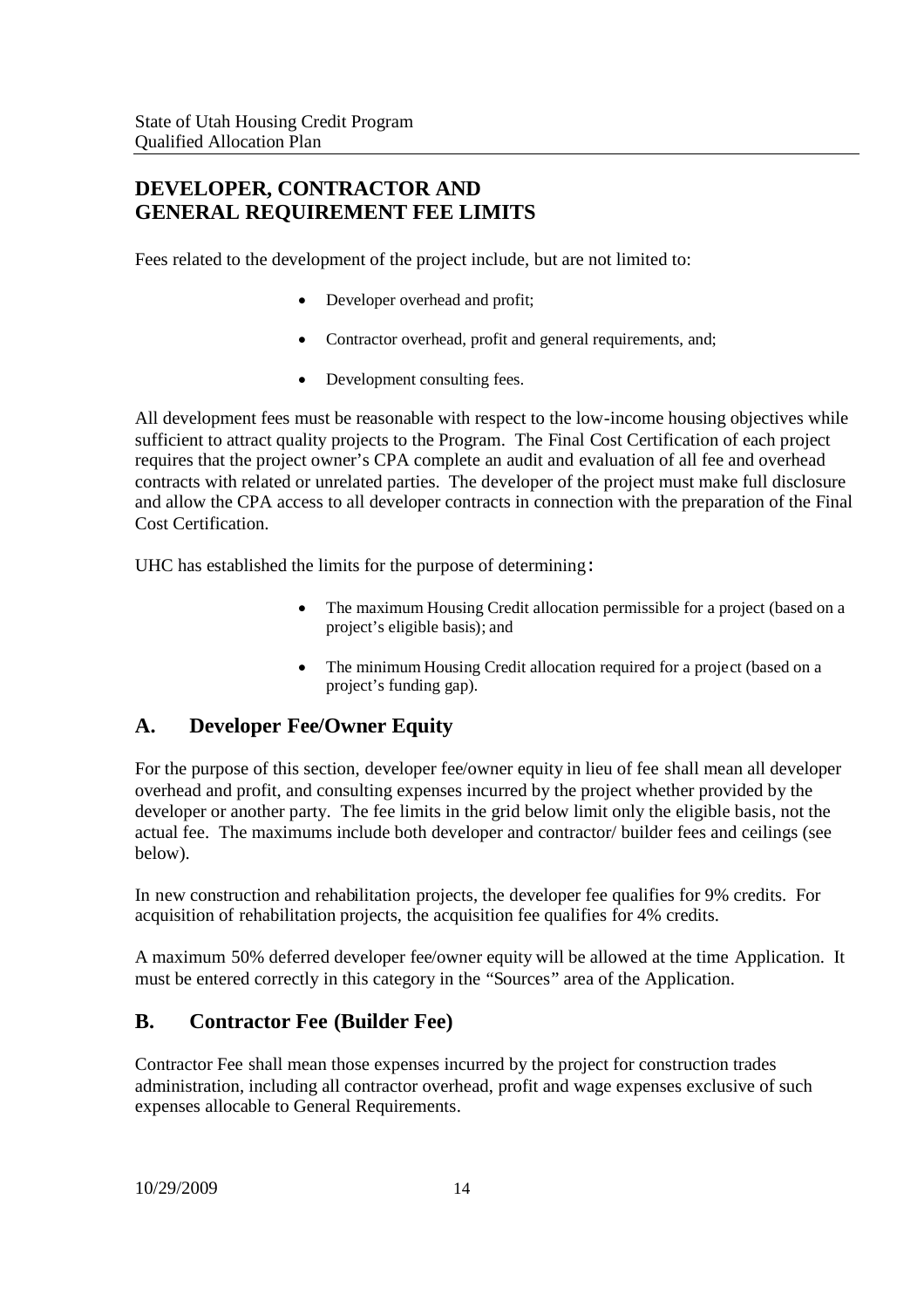#### **C. General Requirements**

General Requirements are limited to those items and limits for eligible basis set forth in (Exhibit M). In general, contractor fees, overhead and general requirements should be consistent with HUD guidelines as set forth in 4450.1 and Section 911 reviews (HUD Notice H 95-4, amended).

UHC reserves the right to require further verification of General Requirement expenses and supervision costs if, in its sole discretion, such verification is warranted to comply with the spirit and intent of the Housing Credit Program. Applicants must complete the Identity of Interest Required Form 1 in the Application to disclose all interested party relationships.

|                                                     |                                                                        | Limits of Eligible Basis (Not Actual Fee)                                                                    |
|-----------------------------------------------------|------------------------------------------------------------------------|--------------------------------------------------------------------------------------------------------------|
|                                                     | <b>Percentage Calculation</b><br>(26 units or more)                    | <b>Small Percentage Calculation</b><br>(25 units or fewer)                                                   |
| Developer and<br><b>Contractor Fees</b><br>Combined | 18% of Developer Profit<br>Basis*                                      | 25% of Developer Profit Basis*<br>20% of Developer Profit Basis in 130%<br>HUD DDAs/QCTs and UHC Bonus Areas |
| <b>Acquisition Fee</b>                              |                                                                        | 6% of Building(s) Acquisition $Cost**$                                                                       |
| <b>General Requirements</b>                         | 6% of Direct Construction***                                           |                                                                                                              |
|                                                     | <b>Maximum Fee Ceiling</b>                                             |                                                                                                              |
|                                                     | Per Unit                                                               |                                                                                                              |
|                                                     | First 10 Units: \$22,000                                               |                                                                                                              |
|                                                     | Next 20 Units: \$18,300                                                |                                                                                                              |
|                                                     | Additional Units: \$14,600<br>For Competitive Projects<br>Maximum fee: | \$1,350,000                                                                                                  |
|                                                     |                                                                        |                                                                                                              |

#### **Developer/Contractor Fee Calculations**

\*Developer Profit Basis = [Site Work + Rehab/New Construction + Contingency + $A&E$  – Impact Fees] In cases where the Developer and the Architect are related parties, the Architectural fee including supervision shall be excluded from Developer Profit Basis.

\*\*Building Acquisition Cost = [purchase price – land value – related party fees and commissions]

\*\*\* General Requirements Guidelines (see Exhibit M).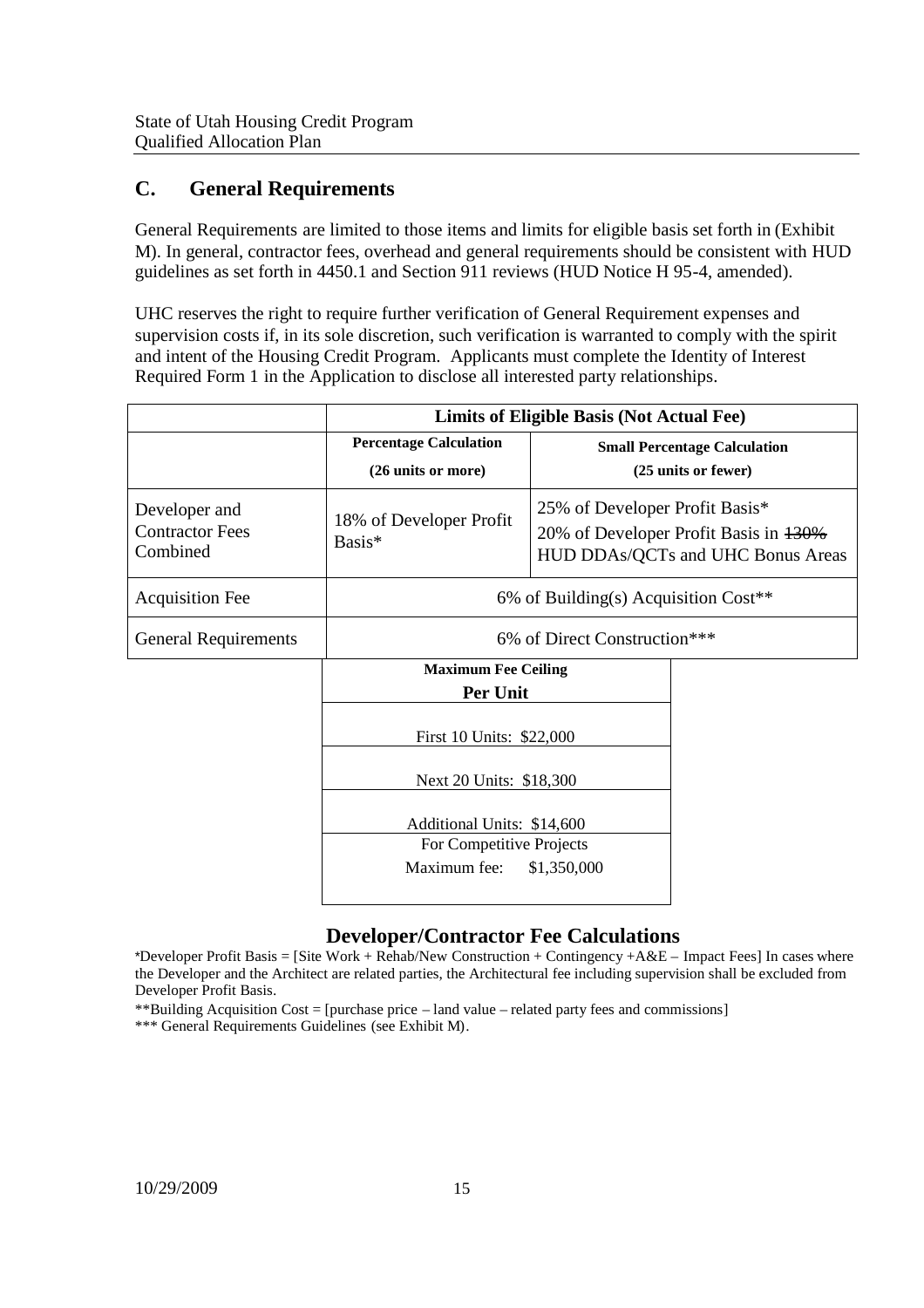#### **FEES**

Project sponsors applying for Housing Credits under the Program are required to pay certain fees to offset the cost to UHC to administer the Program. All fees are non-refundable. The IRS has ruled that Housing Credit fees are not allowable in eligible basis. Fees shall be assessed as follows:

#### **A. Application Fee**

An Application fee must accompany the initial submission of an Application. All competing projects will be assessed a fee equal to the greater of \$2,500 or 1 percent of the annual Housing Credit amount being requested.

An Application fee must accompany the initial submission of a Bond Application. Bond projects will be assessed a fee equal to the greater of \$2,500 or 2 percent of the annual Housing Credit amount being requested.

Projects with fewer than 10 units will submit a fee of \$250 per unit.

#### **B. Reservation Fee**

A fee equal to the greater of \$2,500 or 3 percent of the annual Housing Credit amount being requested by competing projects is due upon receiving a reservation of federal Housing Credits.

Bond projects will be assessed a reservation fee equal to the greater of \$2,500 or 2 percent of the amount of Housing Credit awarded and will be due within 30 days of receipt of the award letter.

Projects with fewer than 10 units will submit a fee of \$250 per unit.

#### **C. Re-Application Fee**

A \$200 Re-Application fee must accompany the re-submission of any Application without substantial changes within the same QAP year.

#### **D. Additional Credit Reservation**

Any project receiving additional Housing Credits over that which were originally applied for will be charged the applicable Application and Reservation fees. The appropriate Application fee must accompany the updated Application.

#### **E. Carryover Allocation Fee(s)**

A Carryover Allocation Fee must accompany the carryover packet. The Carryover Allocation Fees shall be due in the amount of \$1,000 with a discount of \$500 if received by November  $1<sup>st</sup>$ .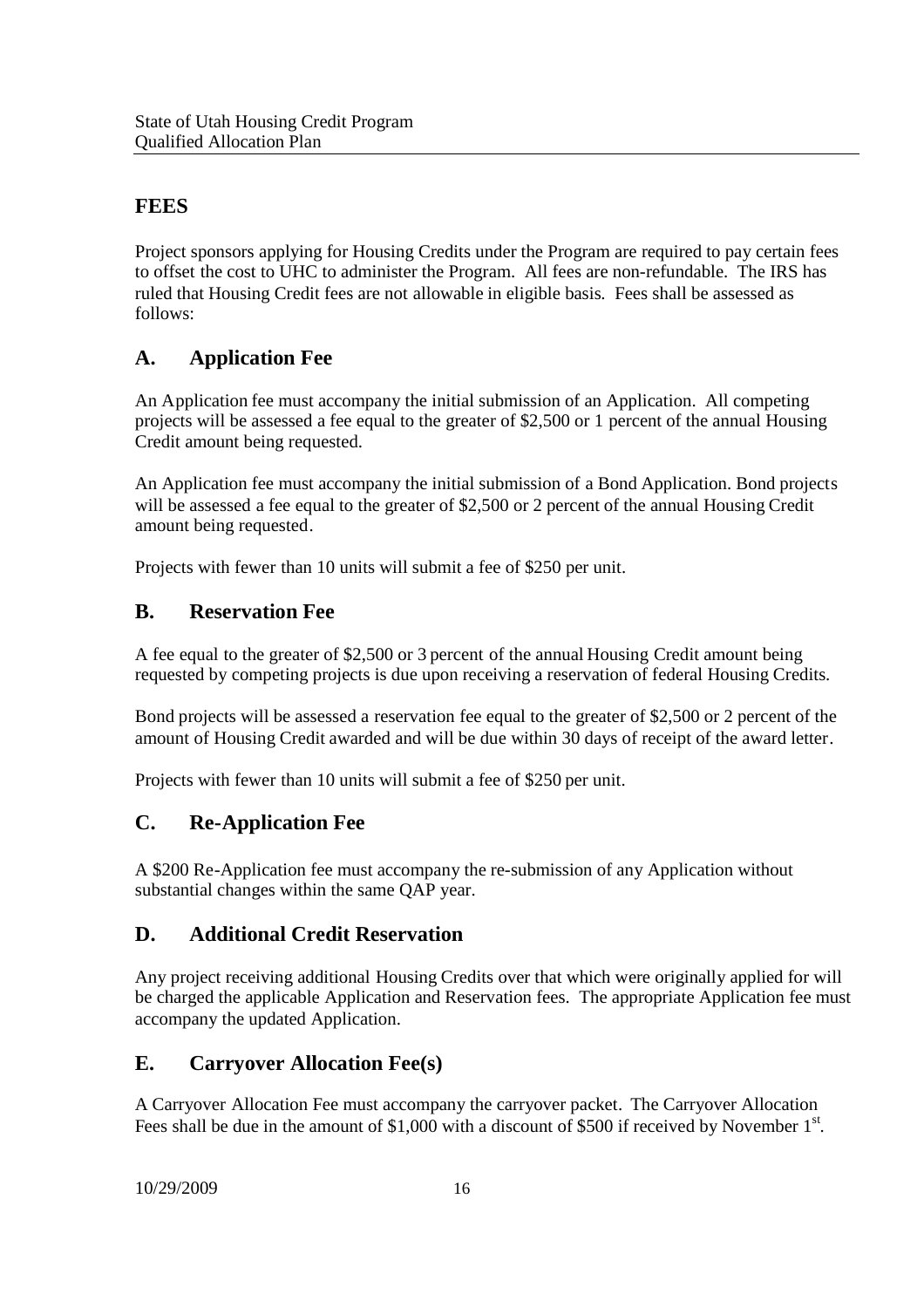Extended carryover fees of \$500 shall be due by January 1<sup>st</sup> for each full year thereafter that the Housing Credit Reservation is still active but the project has not yet been placed in service and received its IRS Forms 8609.

#### **F. Allocation Fee**

An Allocation Fee shall be due prior to issuance of the IRS Forms 8609. Projects with 10 or more units (including Bond projects) will be assessed a fee equal to the greater of \$3,000 or 4 percent of the annual Housing Credit amount being requested, with a 1 percent discount if received within 90 days after the last building is placed in service for projects involving new construction and 90 days after the last building receives its final inspection report for rehabilitation projects or December 1<sup>st</sup>, whichever is earlier. If Final Cost Certification is received after December 1<sup>st</sup> from a same year allocation project the 8609's will not be issued until the next year.

Projects with fewer than 10 units will be assessed a Allocation Fee of \$300 per unit.

#### **G. Initial Compliance Monitoring Fee**

An Initial Compliance Monitoring Fee shall be assessed at the time of issuance of IRS Form(s) 8609 in accordance with the following schedule.

| fewer than 26 units   | $$500 + $20$ per unit   |
|-----------------------|-------------------------|
| greater than 25 units | $$1,000 + $20$ per unit |

#### **H. Subsidy Layering Review Fee**

If the project requires a subsidy layering review, a fee of \$500 will be charged. See the Financial Subsidy Review section for further information.

#### **I. Subordination Fee**

If the project's Land Use Restriction Agreement (LURA) is not recorded in a first lien position, UHC will prepare all necessary subordination agreements. A fee of \$250 per subordination agreement will be assessed and must be paid by the project owner prior to final execution of the subordination agreements.

#### **J. Documentation Revision Fee**

UHC may assess reasonable fees for legal and other expenses incurred as a result of unique requests related to, or changes requested on, UHC required documentation. These documents may include but are not limited to the LURA, Form 8609, and Carryover Agreements.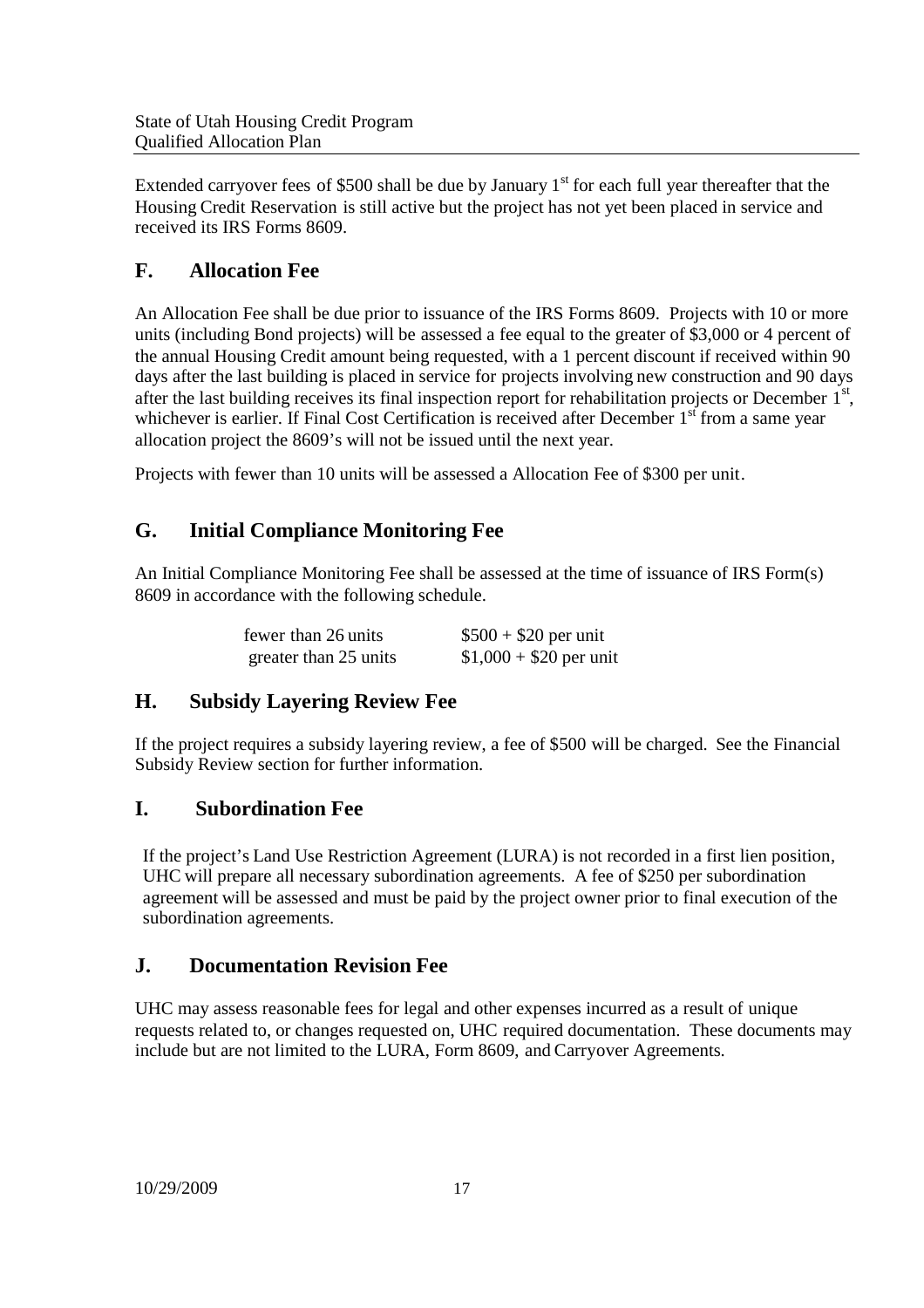#### **K. Annual Compliance Monitoring Fees and Non-Compliance Monitoring Fees**

See the Compliance Manual, Fees section.

UHC, in its sole discretion, reserves the right to waive or modify the above indicated fees for any single project, as UHC deems necessary, to further the purpose and goals of the Program.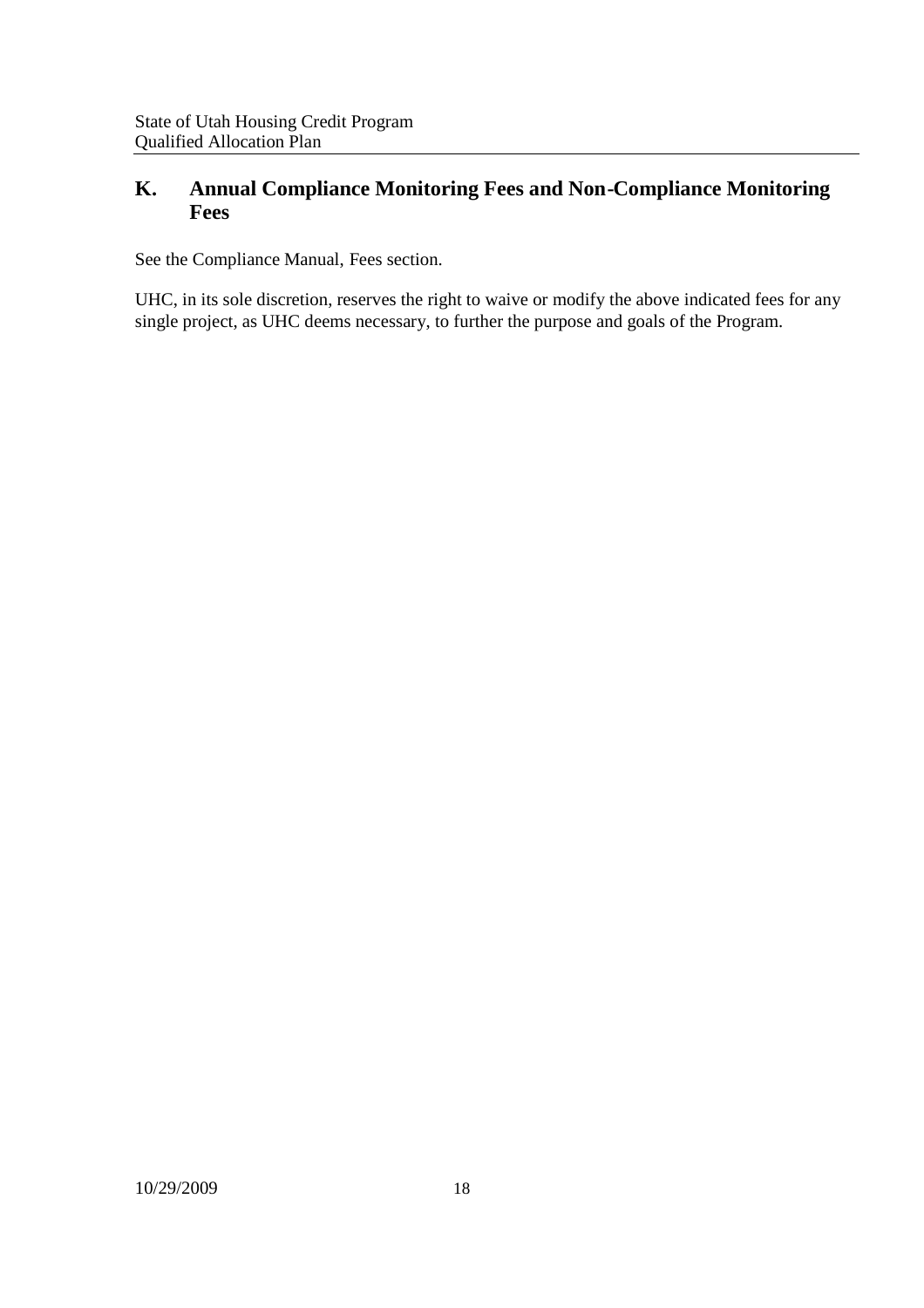## **PROJECT AND POPULATION TARGETING**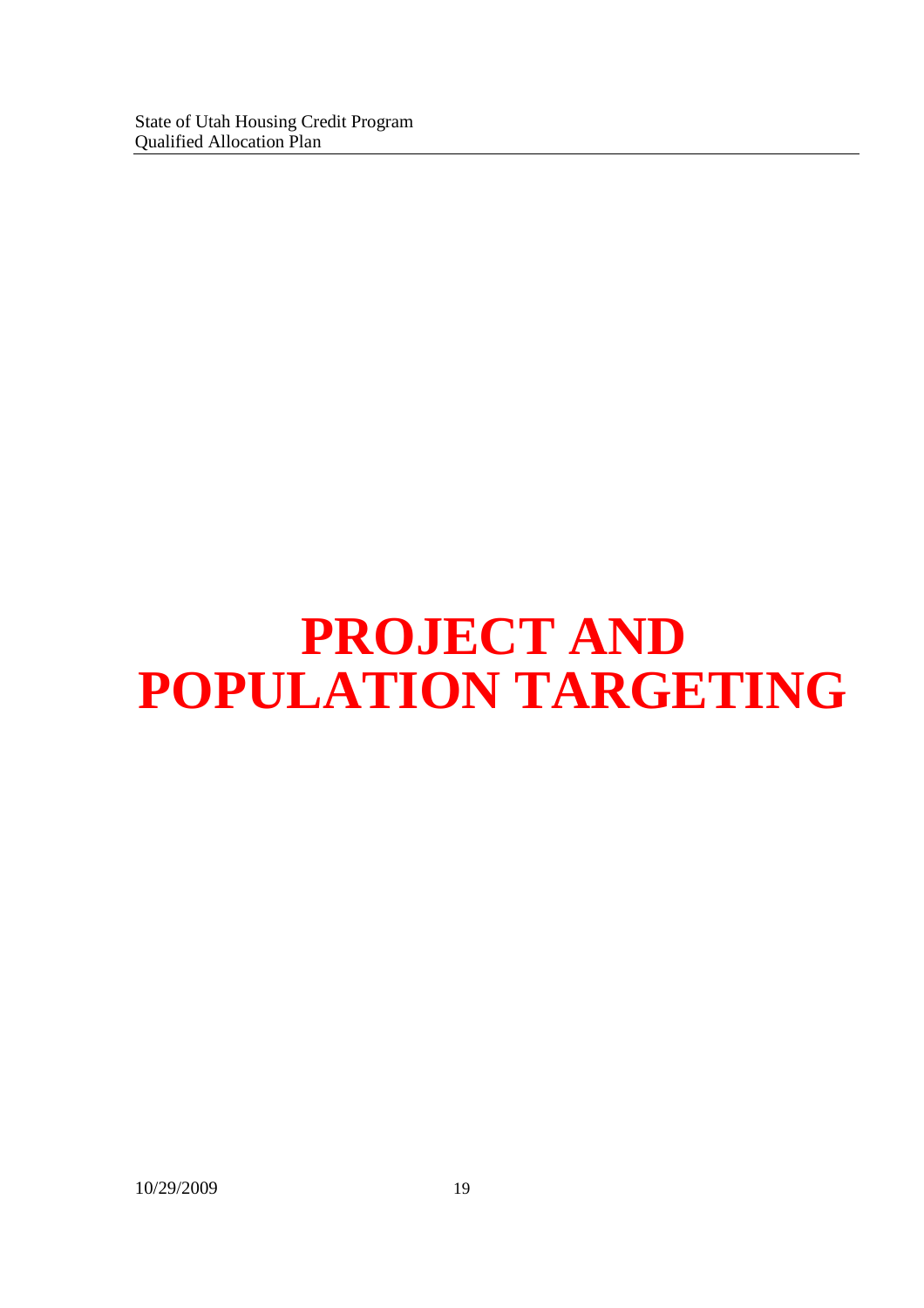#### **ALLOCATION PRIORITIES**

The Code requires UHC to adopt an allocation plan that sets forth selection criteria to be used to determine housing priorities of UHC which are appropriate to local conditions and which, at a minimum, address:

- project location;
- housing need characteristics;
- project characteristics;
- sponsor characteristics;
- tenant populations with special housing needs;
- individuals with children;
- public housing waiting lists;
- energy efficiency; and
- historic nature of project.

UHC gives preference in allocating the housing credit dollar amount to:

- Multi-family projects;
- projects servicing the lowest income tenants;
- projects, including existing housing, in a Concerted Community Revitalization Plan area; and
- projects obligated to serve qualified tenants for the longest periods.

In addition to the above selection criteria and preferences, UHC, in its sole discretion, shall establish selection criteria and preferences that reflect the needs of the State of Utah as summarized in the succeeding Housing Needs and Priorities Section. All selection criteria and preferences shall be consistently applied to all Applicants through the Scoring System established in the Scoring Section of this QAP.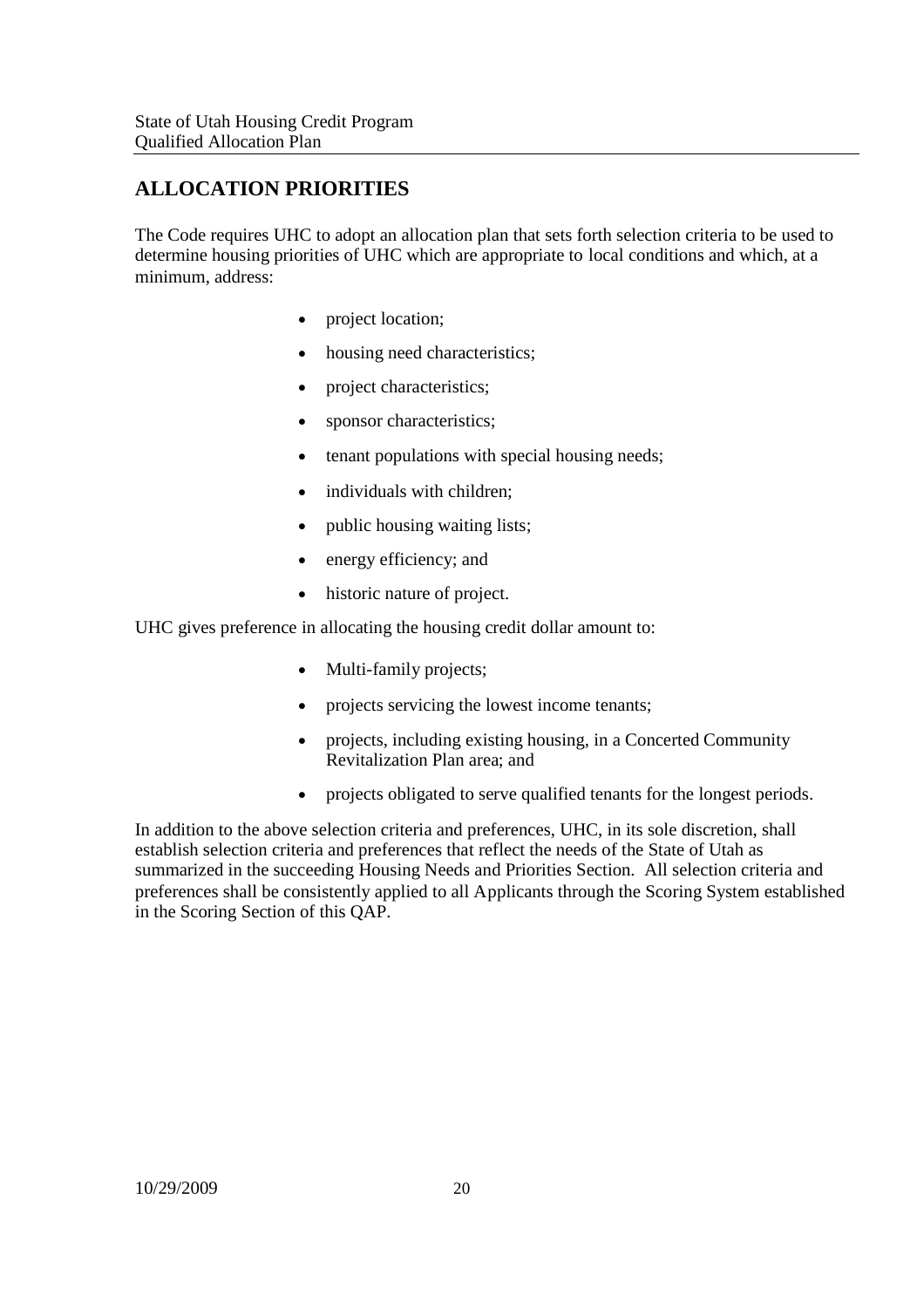#### **HOUSING NEEDS AND PRIORITIES**

#### **A. Housing Needs**

To determine the appropriate selection criteria and preferences to be included in the QAP and to determine their relative priority, UHC, through direct inquiry of housing and related service providers, review of state sponsored surveys including state and local Consolidated Plans, and input from the public, has determined that the following housing needs are present in the State of Utah:

- Affordable housing for low and very low income households;
- Preservation and improvement of existing affordable housing units;
- Affordable housing for low income Older Americans (as defined by federal and state fair housing laws);
- Affordable housing for households needing three or more bedrooms;
- Transitional housing for very low income, homeless and near homeless individuals and households;
- Housing accessible to persons with physical disabilities; and
- Affordable housing for low income households with members who have mental disabilities.

NOTE: See Special Needs Units section and Tenants with Special Housing Needs in scoring section.

#### **B. Housing Priorities**

In conjunction with the housing needs identified above, the following priorities have been established, although not necessarily in the order presented, for housing development which, generally, will receive priority consideration for Housing Credits under the QAP.

- Housing that remains affordable for the greatest number of years;
- Creating housing affordable to households that are low and very-low income;
- Rehabilitating existing housing stock for tenants at the same or less than current rents;
- Increasing housing stock in rural and under-served communities;
- Providing affordable housing to special needs populations including homeless, elderly, disabled, and large households;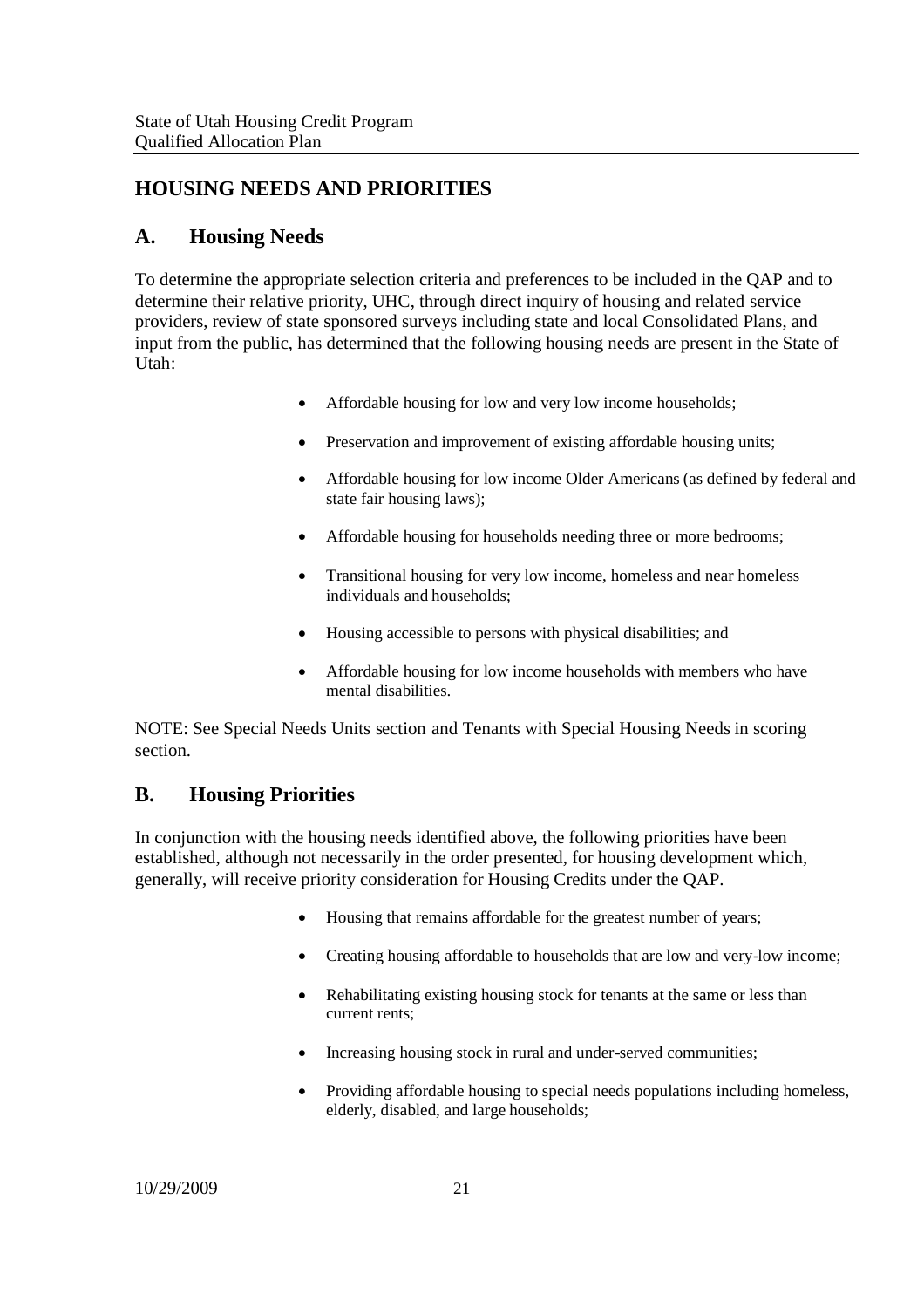- Projects that give the residents a home ownership opportunity at some time in the future;
- Projects that incorporate unrestricted units with Housing Credit income and rent restricted units.

Projects that target these housing priorities can receive points under the Allocation Plan.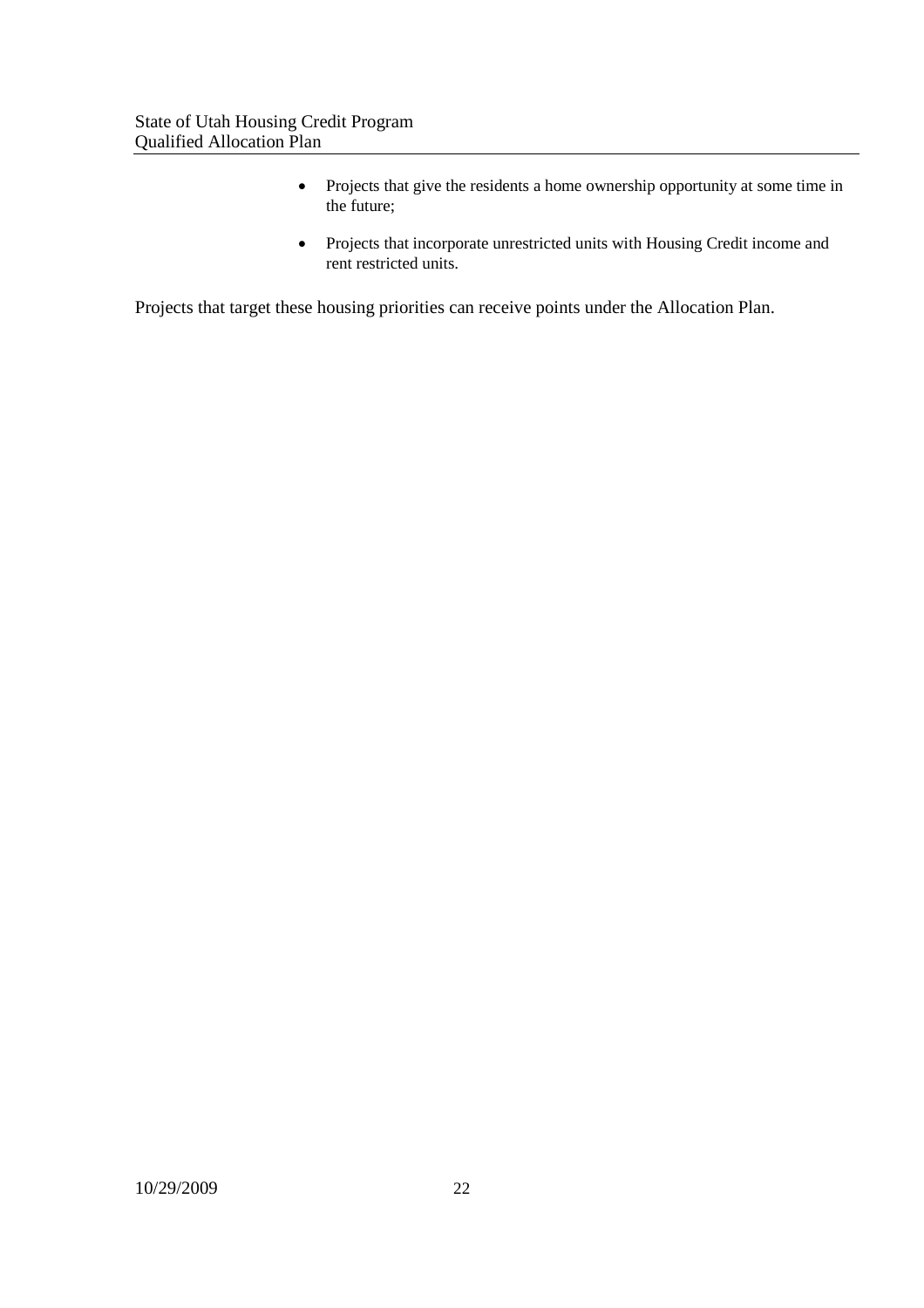#### **SUSTAINABLE DESIGN**

#### **A. Requirements, Energy Star**

Energy Star is a nationally recognized standard for housing construction and appliances used to foster more energy-efficient housing. The Energy Star Certification requires a 15% improvement over Utah's current residential energy code. UHC believes that energy efficiency is important because increasing utility allowances will affect the future feasibility of Housing Credit projects.

- All new construction must be Energy Star Certified.
- All rehabilitation projects must be Energy Star certified or Energy Star enhanced if certification cannot feasibly be achieved.

New construction and rehabilitation projects must receive a plan review analysis from the Utah Energy Conservation Coalition (UECC) or other certified reviewer and be certified upon completion of construction. The Application must include the Energy Star submittal form with expected cost increases and savings. (See Exhibit R) for the Energy Star Submittal Form and follow-up procedures.

See the Energy Star website for more information, relating to the Energy Star program at www.energystar.gov

#### **B. Submit Energy Star Certification**

Projects that are Energy Star Certified must submit a UECC (or other) Certification at the time of Final Cost Certification.

Projects that do not receive Energy Star Certification must submit a confirmation that the project was built according to the Energy Star specifications or required enhancements represented in the Energy Star submittal, its performance test results, and the HERS score.

Rehabilitation projects must be improved to obtain an Energy Star Certification or be Energy Star enhanced if certification cannot feasibly be achieved. The owner must work with the rating organization to implement certain construction enhancements to obtain an Energy Star Certification. A certified rating organization's analysis for a current HERS score and plan review analysis must be submitted with the Application. UHC will require test results using Energy Star sampling requirements from the rater at the completion of the project.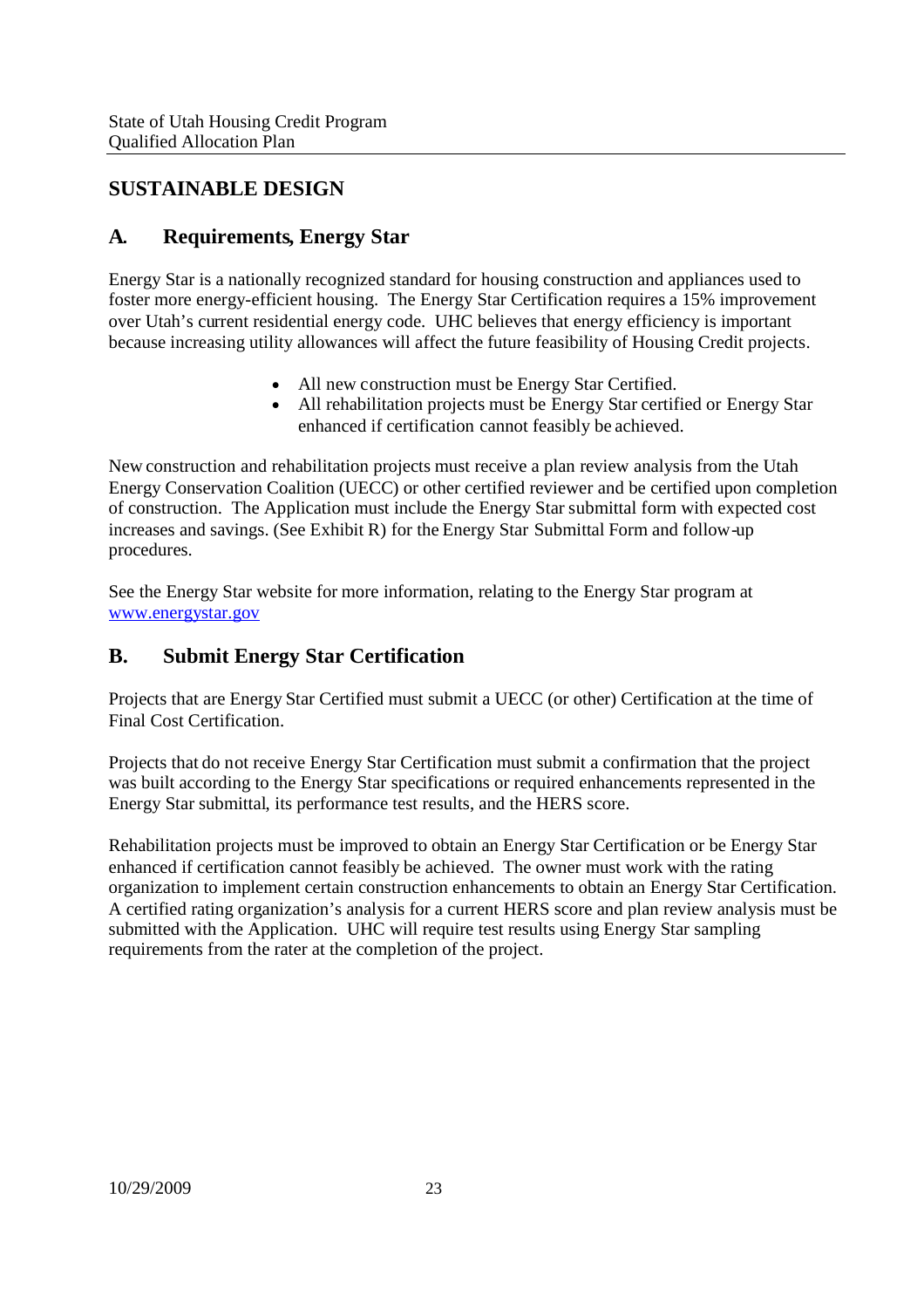#### **SPECIAL NEEDS UNITS**

If a project incorporates Special Needs units (as described below), the Application must include a Service Provider Letter of Understanding (see Exhibit P) for each type of Special Needs unit specified in the Application. The letter of understanding from each service provider (or referring entity for accessible units) must include detail the service provider will provide the project.

#### **A. Transitional Housing Units**

The Housing Credit Program requires units for the transitional homeless to be at 25% or less AMI.

In order to better serve the Transitional Housing population in Housing Credit projects, existing projects may exchange previously agreed upon rent and income limits according to the grid below that shows suggested exchanges from current set-aside units to new AMI limits.

| <b>Current Set-aside</b> | <b>Released Set-aside</b> | <b>Retained Set-aside</b>                                        |
|--------------------------|---------------------------|------------------------------------------------------------------|
| 5 units at 35% AMI       | $3$ units at $45\%$       | 2 units at $20\%$                                                |
| 4 units at 35% AMI       | 2 units at $45%$          | 2 units at $25%$                                                 |
| 3 units at 35% AMI       | 1 unit at 45%, 1 at 40%   | 1 unit at 20%                                                    |
| 2 units at 35% AMI       | 1 unit at $45\%$          | 1 unit at 25%                                                    |
| 1 unit at 35% AMI        |                           | Negotiate favorable<br>exchange, if possible with<br>other units |
|                          |                           |                                                                  |
| <b>Current Set-aside</b> | <b>Released Set-aside</b> | <b>Retained Set-aside</b>                                        |
| 5 units at 40% AMI       | 4 units at $45\%$         | 1 unit at $20\%$                                                 |
| 4 units at 40% AMI       | 3 units at 45%            | 1 unit at 25%                                                    |
| 3 units at 40% AMI       | 2 units at $45%$          | 1 unit at 30%                                                    |
| 2 units at 40% AMI       | 1 unit at $45%$           | 1 unit at 30% if other                                           |
| 1 unit at 40% AMI        |                           | 40% available                                                    |
|                          |                           | Negotiate favorable                                              |
|                          |                           | exchange, if possible                                            |

See the Compliance Manual for procedures on obtaining qualified tenants from service providers. Furthermore, all owners/managers must utilize the UHC website, www.utahhousingcorp.org, to assure that transitional homeless set-aside units will be filled with qualified tenants in a timely fashion. The UHC website will not preclude utilizing current service providers.

Owners must utilize a six-month lease for the initial tenancy and month-to-month thereafter to facilitate a move if rent-subsidized housing becomes available for the tenant.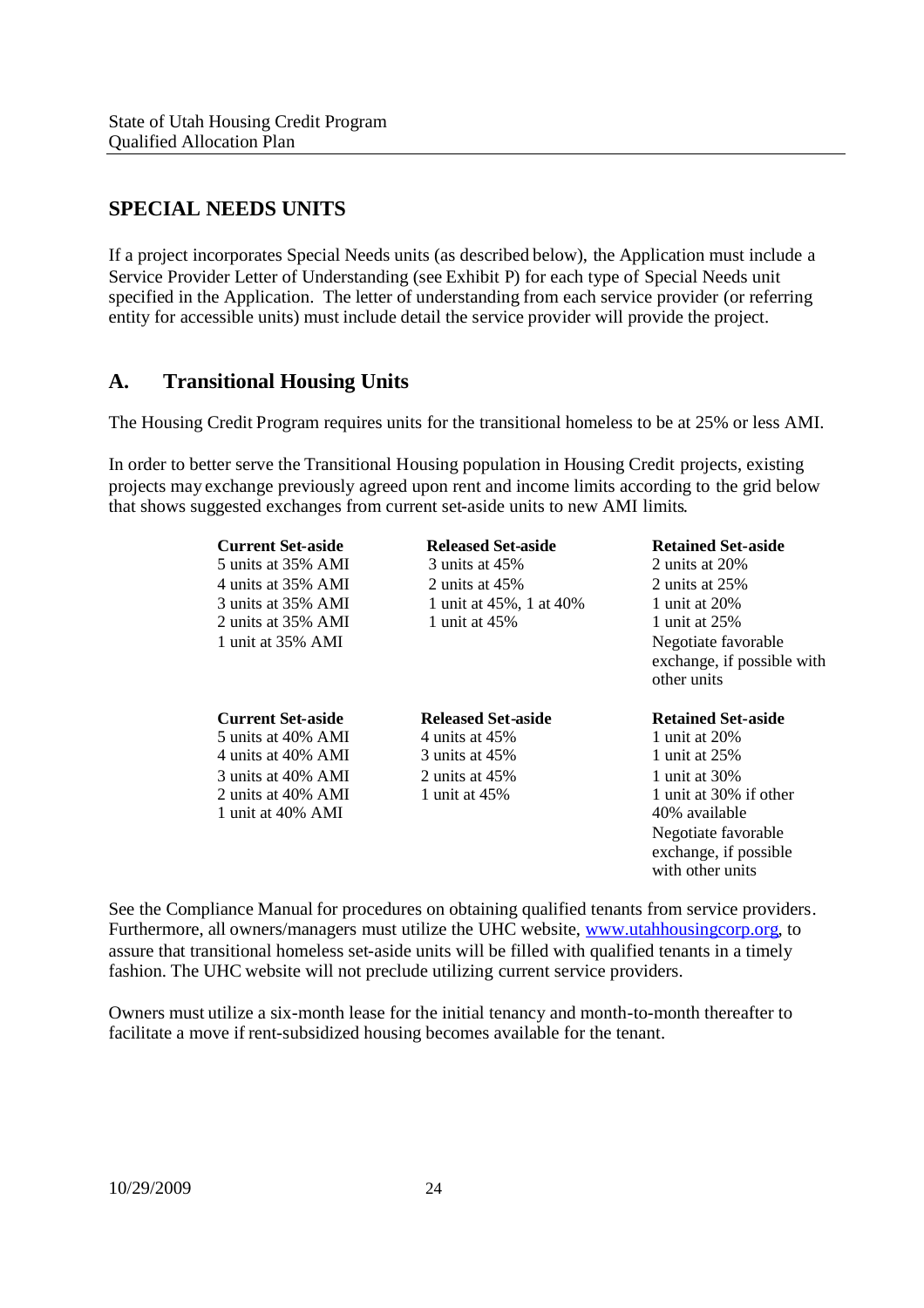#### **B. Fully Accessible Units for Long Term Mobility-Impaired Tenants**

Applications that specify one or more accessible set-aside units for Long Term Mobility-Impaired Tenants are required to certify that those units are:

- Fully accessible units;
- Constructed as specified in Accessible and Usable Buildings and Facilities Standard of the ICC/ANSI A117.1-1998 (International Code Council/American National Standards Institute), commonly known as the "ANSI Standard" which is referenced in the 2003 International Building Code (IBC), which has been adopted by the State of Utah;
- Certified using the Architect's Certification (Exhibit  $L(1)$ ) signed by a licensed architect and the General Contractor's Certification (Exhibit L (2)) signed by the Project's General Contractor to be submitted with the Final Cost Certification. With prior approval of UHC, there may be exceptions to this requirement for residential buildings containing fewer than four units;
- Filled with qualified households according to the Special Needs Set-Aside Compliance Policy Section of the Compliance Manual which also explains coordinating with referring entities to fill vacant accessible Units for Long Term Mobility-Impaired tenants: and
	- In corresponding ratio to the general mix of unit types in the project where there is more than 1 unit set aside as fully accessible, i.e., if there is an equal number of 2 and 3-bedroom units in the building, one 2-bedroom accessible unit and one 3-bedroom accessible unit would be set aside.

In addition to the above-specified units, all Multi-family buildings are required to follow the 2003 IBC which is inclusive of the Fair Housing Act. For exceptions, see IBC 1107.5.4. (See Exhibit Q). Fair Housing Act Guidelines can be found at www.huduser.org/publications/destech/fairhousing.html.

Where there are four or more dwelling units in a single structure, every dwelling unit shall be a Type B dwelling unit, except where there is no elevator. If there is no elevator, Type B dwelling units need not be provided on floors other than the ground floor.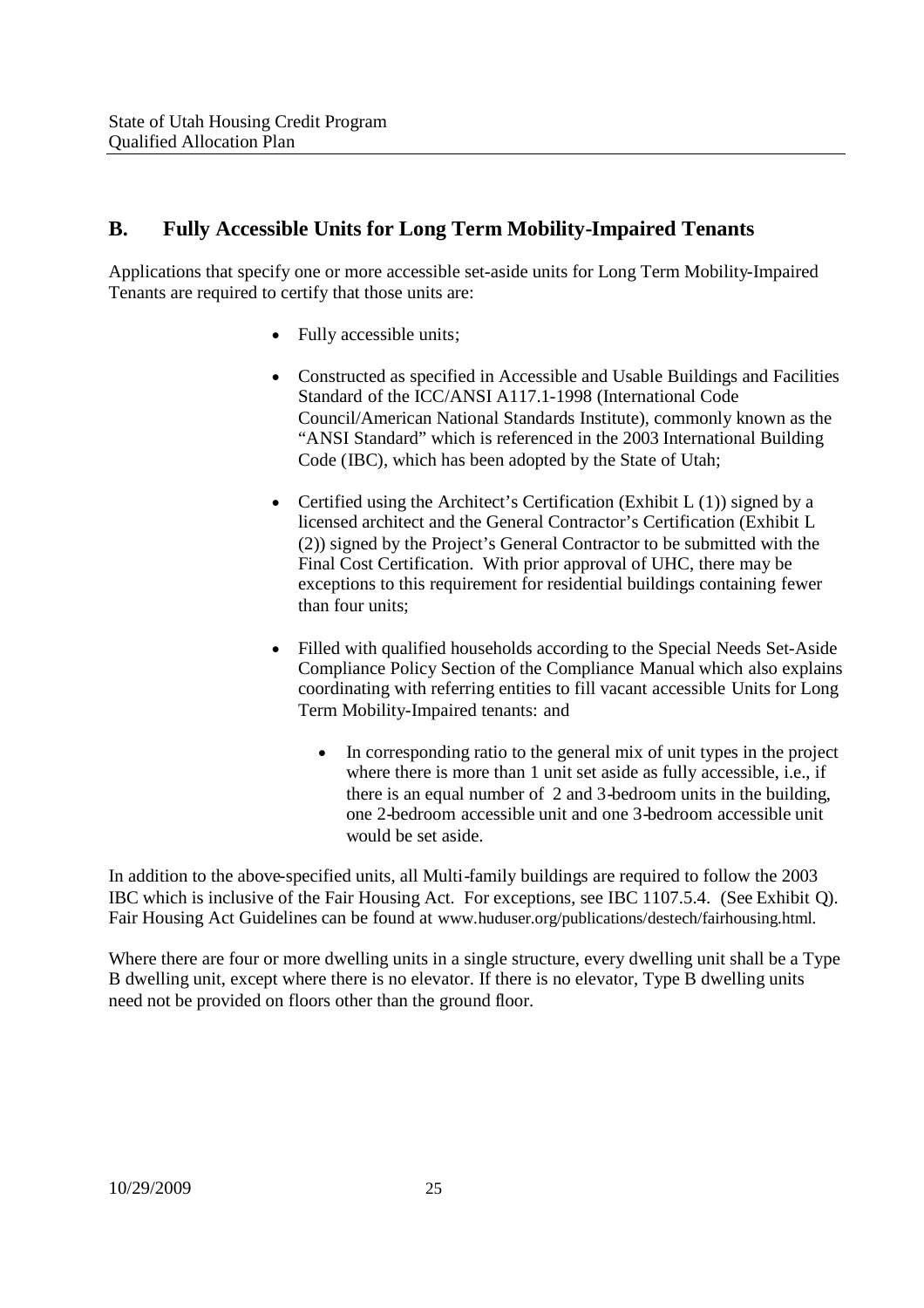#### **C. All Other Special Needs Units**

Applicants are required to submit a letter from the service provider for all other Special Needs unit set-asides including:

- Mentally Ill
- Developmentally Disabled
- Domestic Violence
- Farm Labor
- Assisted Living
- Persons with HIV/AIDS
- Maturing Foster Children
- Other special needs units as negotiated with UHC

Please see further instructions in the Compliance Manual regarding working with the service providers for filling vacant units with each particular special needs qualified household.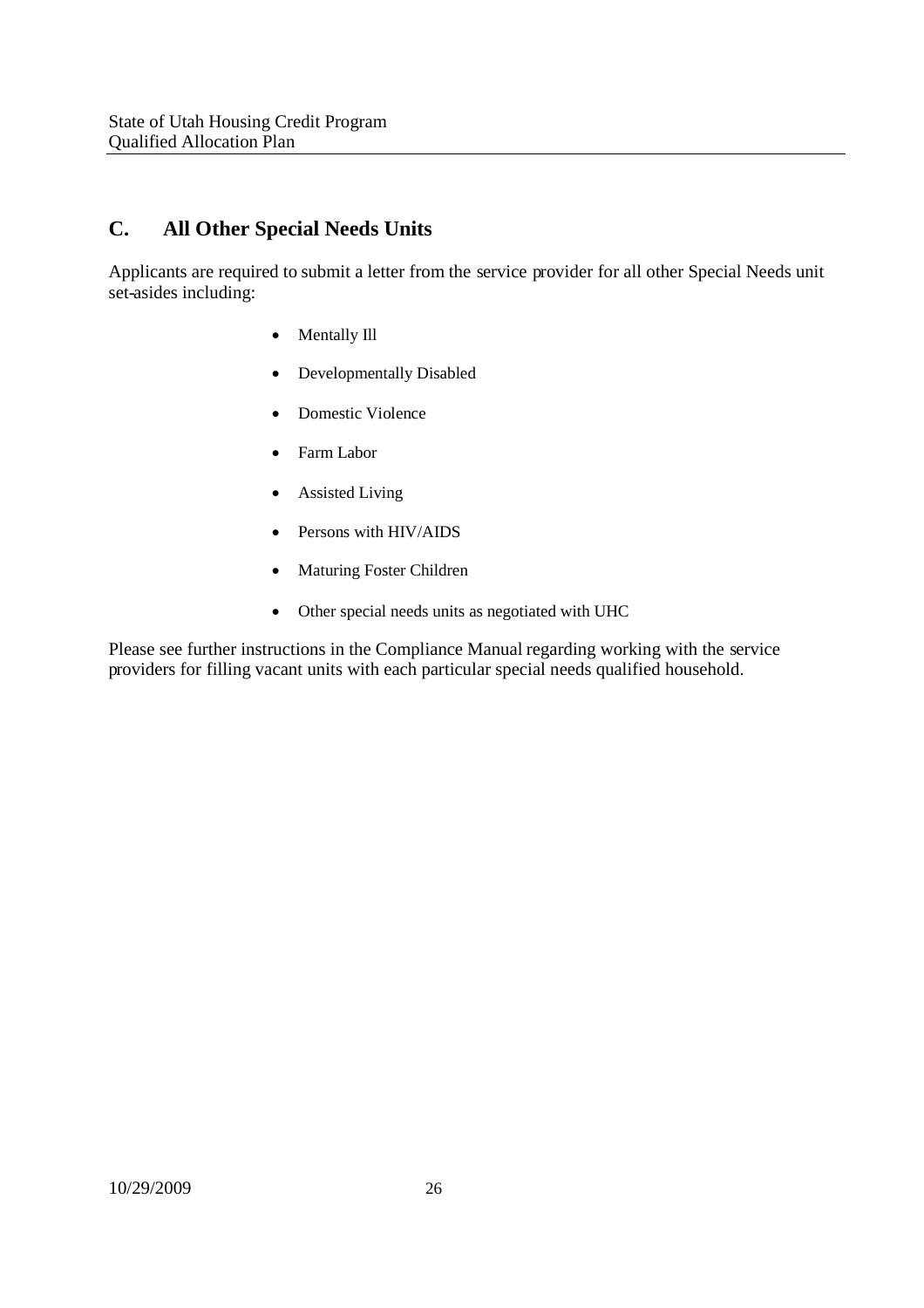## **THE ALLOCATION PROCESS**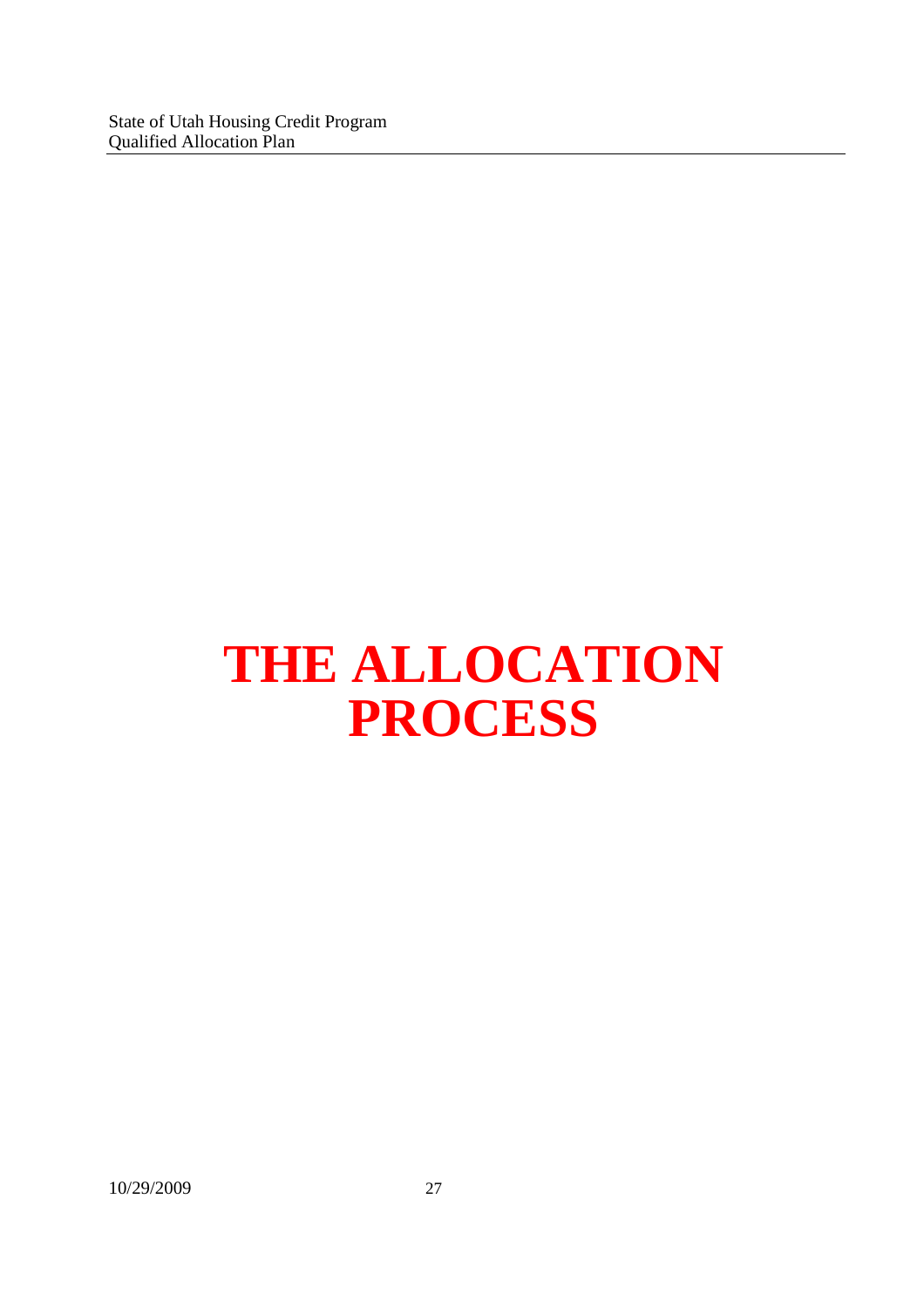#### **PROJECT SELECTION PROCESS**

#### **A. Introduction**

Applications shall be selected for Housing Credit reservations in accordance with the following process:

- Project Underwriting and Threshold Review;
- Scoring and Documentation Review:
- Market Study and Project Reasonableness Review;
- Legal Compliance Review;
- Calculation of Housing Credit Amount; and
- Housing Credit Committee Review and Recommendation to Board of Trustees.

#### **B. Project Underwriting and Threshold Requirements**

Financial feasibility is critical to the long term viability of the project. Applications will be reviewed to determine if it meets minimum feasibility threshold requirements before scoring. The Application must satisfy the following criteria to be considered for the Reservation cycle:

- i. Applications with supporting exhibits must be complete, signed, and submitted with a CD or via email.
- ii. Only 2010 Applications with write protection intact will be accepted.
- iii. Housing Credit unit income and rent thresholds cannot exceed the maximum established by §42 of the Code, (60% AMI when using the 40/60 convention or 50% AMI when using the 20/50 convention).
- iv. Projects must commit to an extended use period which is 84 years after the close of the compliance period for a total of 99 years.
- v. At the time of Application, a project must have zoning in place that is consistent with the project's density and use and provide evidence of site control. UHC shall determine, at its sole discretion, the adequacy of the site control document (i.e. Real Estate Purchase Contract or equivalent and zoning map and ordinance).
- vi. Current zoning must permit multiple residential use and be consistent with the proposed project. If the project requires a conditional use permit, (i) the application for conditional use permit must be filed with the appropriate jurisdiction and a stamped copy provided with the Application and (ii) a zoning performance bond in the amount of 10% of the annual Housing Credit amount reserved to the project must be received within 120 days of a Housing Credit Reservation. The bond must be either cash or an irrevocable letter-of-credit.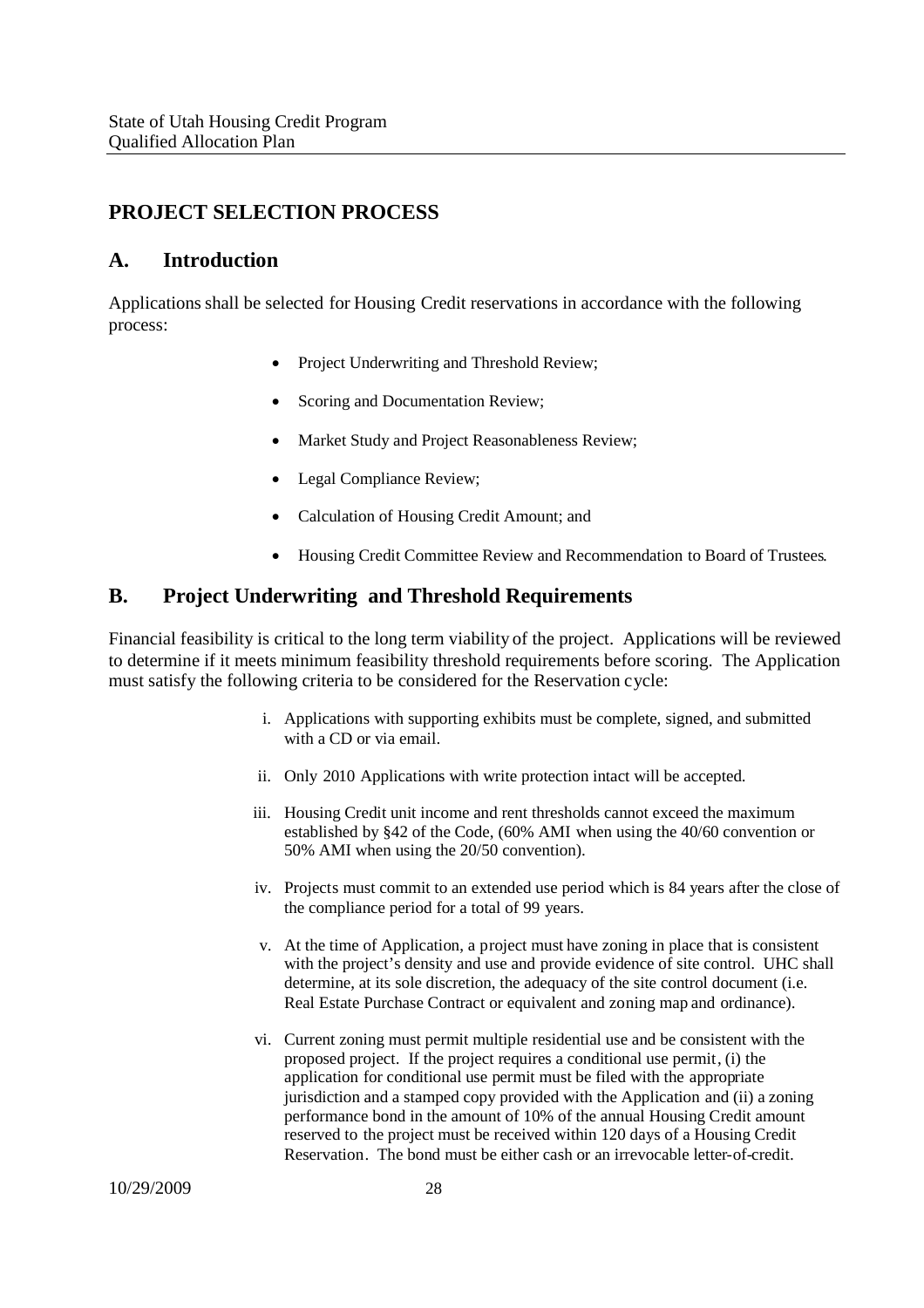Supporting documentation (copy of submission to the city, acknowledgement by city/county, copy of receipt of fees paid, etc.) must be submitted with the Application. All entitlements for the project must be obtained within one year of the Housing Credit Reservation. If not, the performance bond will be forfeited to UHC and the Housing Credit Reservation will be canceled.

- vii. Rehabilitation projects must provide an appraisal for Rural Development and HUD HAP project Applications. A land appraisal will be required on acquisition and rehabilitation projects and related party transactions to confirm the value of the land for award purposes.
- viii. Applicants that have not included a Phase I or Phase II environmental study with their Application must submit one within 90 days of the date of the Housing Credit Reservation Agreement. If the lender and investor indicate in writing that a Phase I or Phase II study is not required, the environmental study requirement will be waived.
	- ix. Projects must demonstrate financial feasibility within UHC established Safe Harbors (see Exhibit F). Acceptable deviations with regards to Safe Harbors are described in Exhibit F. However, the DCR, vacancy, and capital replacement reserve minimums are threshold items, but exceptions will be made for RD 515 and Section 8 HAP contract projects that permit annual contract adjustments. All other Applications below these minimum criteria will not be processed.
	- x. Projects requesting Housing Credits for acquisition and rehabilitation must consider rehabilitation costs per unit consistent with the Rehabilitation Safe Harbors ranges by age as shown in Exhibit F, except as otherwise approved by UHC.
	- xi. UHC, at its sole discretion, shall determine if a project qualifies as Substantial Rehabilitation, as required by §42. Generally, Substantial Rehabilitation requires the replacement of two or more major systems and their components including roof, fenestration, electrical, plumbing, HVAC, appliances, etc. The minimum rehabilitation expenditures are based on the age of the building(s) or 20% of the adjusted basis, whichever is greater. (See Exhibit F).
- xii. UHC will inspect all rehabilitation projects upon Application, after rehabilitation work has begun, and before IRS Forms 8609 have been issued to verify that work was performed according to what was itemized in the Application or subsequent documents.
- xiii. Project owners must certify at the time of Application that they have inspected 100% of the units for all rehabilitation projects.
- xiv. Rehabilitation projects will be required to meet current rehabilitation code, i.e., appropriate upgrades of furnaces to 85% efficiency and proper installation of efficient windows. Project owners of historic buildings should consult with UHC staff regarding window replacements.
- xv. Rehabilitation projects that are designated as either RD projects or HUD rent subsidized projects are required to submit prior year operating statements with the Application.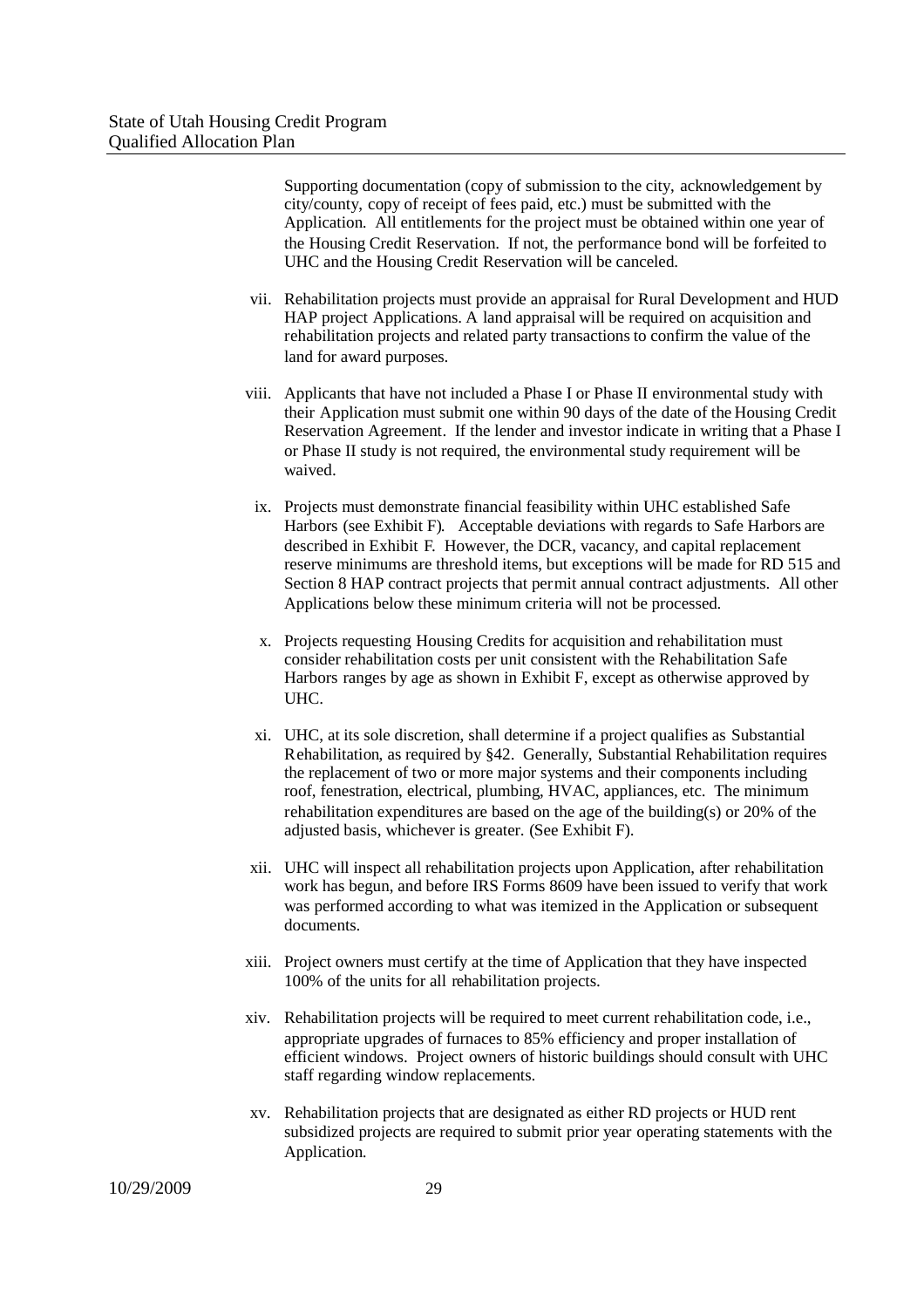- xvi. A comprehensive independent third party market study is required on all projects according to the procedures in the Documentation Requirements section. See the exception for rehabilitation projects in the Market Study section.
- xvii. Letters of interest are required for all projects from all financial sources including investors, conventional lenders, lenders of soft financing, project based rental assistance providers, and grantors. When possible, the letters should stipulate the amount, terms, the acceptable Debt Service Coverage Ratio (DCR) floor, required reserve amounts, and the timing of the expected capital contributions or loan funds. Letters from grant sources should include the amount of the grant and the date the funds will be contributed. If a new construction project is including project based rental assistance as part of the overall financing, a letter from the appropriate jurisdiction must be provided, specifying the number of units of assistance it will dedicate and the anticipated time frame for approval by all required public bodies.
- xviii. Energy Star preliminary rating score (HERS) or a letter from an independent Energy Star rater indicating Energy Star certification or enhancement is required with the Application
	- xix. BE AWARE THAT ANY HOME FUNDING SOURCE WILL REQUIRE AN APPRAISAL OF THE PROJECT BEFORE FUNDING THE LOAN.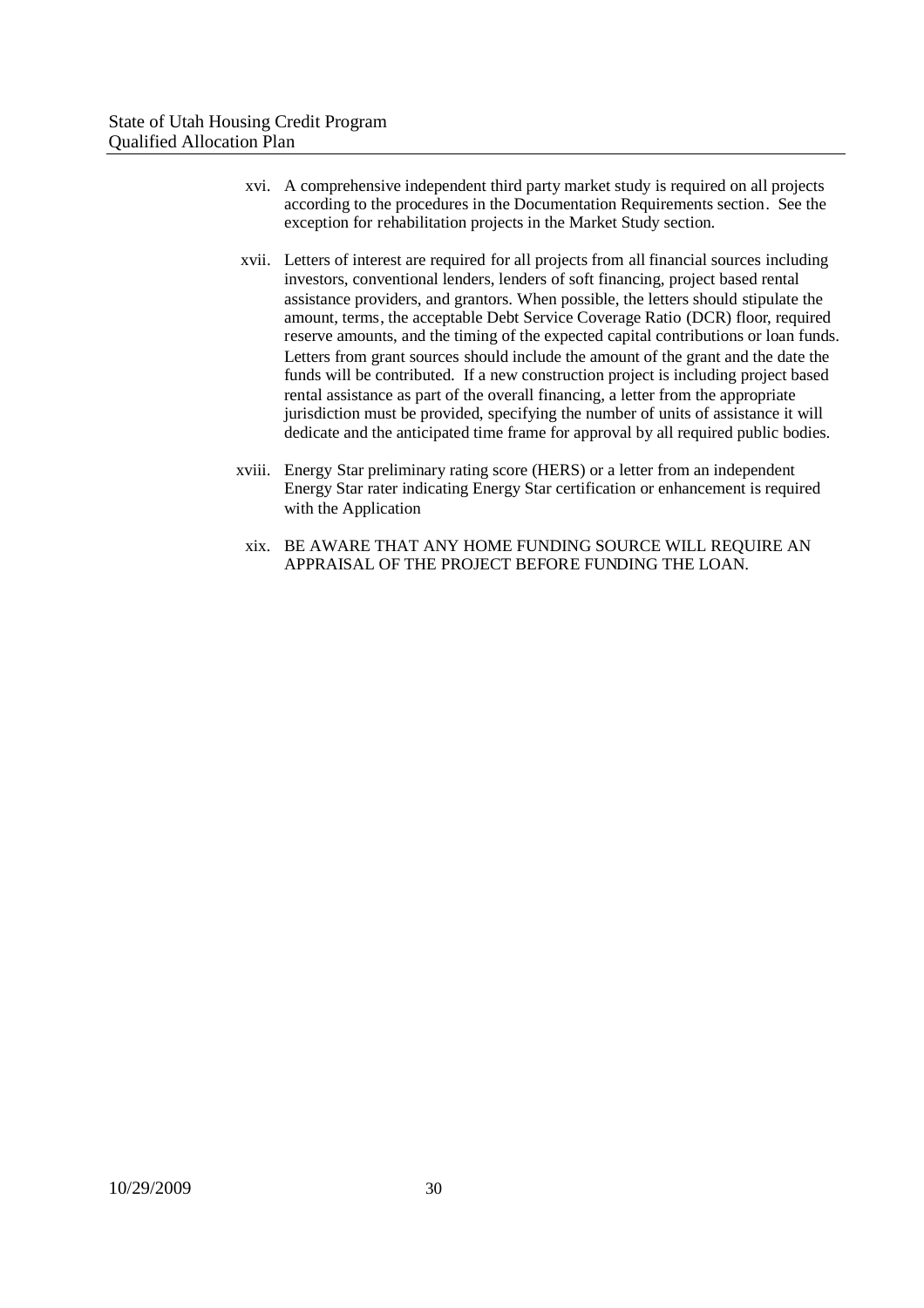#### **MAXIMUM HOUSING CREDIT ALLOCATION**

UHC encourages geographic dispersion of Housing Credit financed projects and the development of mixed-income projects.

#### **A. Allocation of Housing Credits**

- i. No Applicant or related party shall receive more than \$1,000,000 of the state's anticipated annual Housing Credit Ceiling Amount for any one project or in the aggregate for multiple projects.
- ii. Larger projects may phase projects to accommodate a greater allocation of Housing Credits. However, additional phases will be treated as a separate project that must be approved by submitting another Application during a subsequent year's competitive cycle and provide a new market study supporting the additional phase.
- iii. Generally, UHC will make only one allocation of Housing Credits to a project. Should the State of Utah be at risk of losing Housing Credits, UHC, in its sole discretion, may allocate additional Housing Credits to a project(s) but not to exceed \$1,000,000 of the Housing Credit Ceiling Amount. At its sole discretion, UHC may also allocate additional Housing Credits to projects at risk of failure because of unforeseen cost issues.
- iv. UHC may provide a forward year Housing Credit Reservation. Such forward reservation does not ensure Housing Credit availability in the event the federal government discontinues the Housing Credit Program. The forward year reservation is subject to the rules and regulations in effect for that forward year.
- v. UHC will not allocate more Housing Credits than it deems necessary for the financial feasibility of the project and its economic viability as a qualified affordable housing project throughout the compliance period.
- vi. In its sole discretion, UHC may adjust the Housing Credit allocation as part of the underwriting process. UHC reserves the right to adjust the Housing Credit reservation limit at any time.

#### **B. Financial Feasibility**

UHC will evaluate each proposed project's financial feasibility and viability by taking into consideration, without limitation:

- i. The proposed sources and uses of funds;
- ii. The terms and conditions of the permanent financing package including debt, investor contributions, grants, etc;
- iii. The Housing Credit purchase rate and net equity proceeds expected to be generated by their purchase;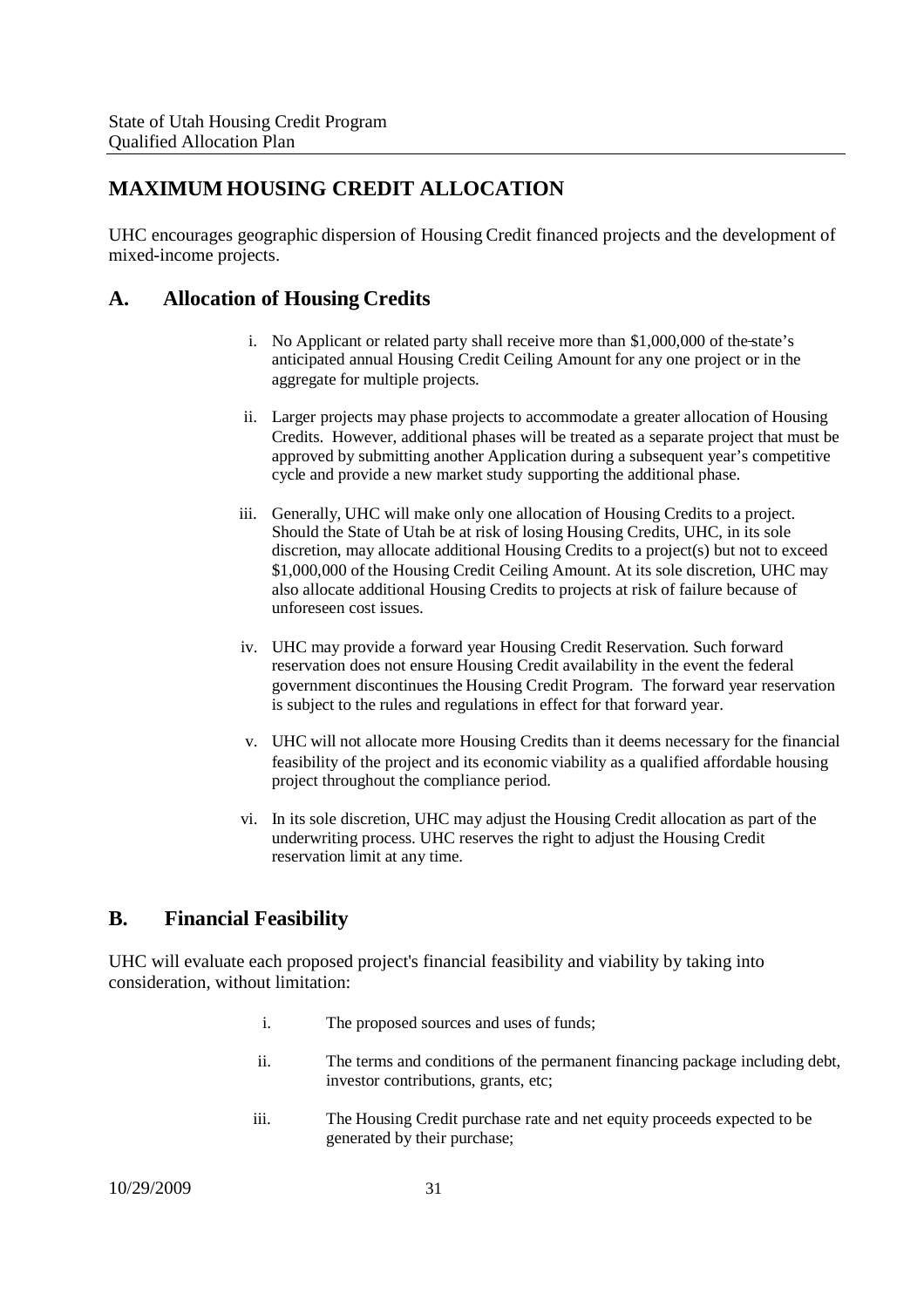| 1V. | The percent of the "hard" project cost basis eligible for Housing Credits as<br>compared to the costs of intermediaries and other "soft costs"; and |
|-----|-----------------------------------------------------------------------------------------------------------------------------------------------------|
| V.  | The reasonableness of the developmental and operational costs, including<br>cash flow and coverage ratios of the project.                           |

#### **C. Safe Harbors**

UHC will utilize the Underwriting Guidelines set forth in Exhibit F to evaluate feasibility and determine Housing Credit needs. UHC reserves the right, at its sole discretion, to consider a proposed project that may not conform to all established safe harbors.

### **D. Final Determination of Reservation of Housing Credits**

Based on its evaluation of a project, UHC will determine the amount of Housing Credits to be reserved for each Application. A similar analysis will be completed upon Carryover Allocation of the Housing Credit amount and again, when each building within a project is placed in service.

UHC will underwrite projects for purposes of the feasibility and funding gap determination using the Applicable Credit Percentages (ACP) in the Application.

Applicants should request the ACP from UHC for each round. Because of rising labor and material costs, UHC will attempt to allocate at an ACP higher than the underwritten rate when possible.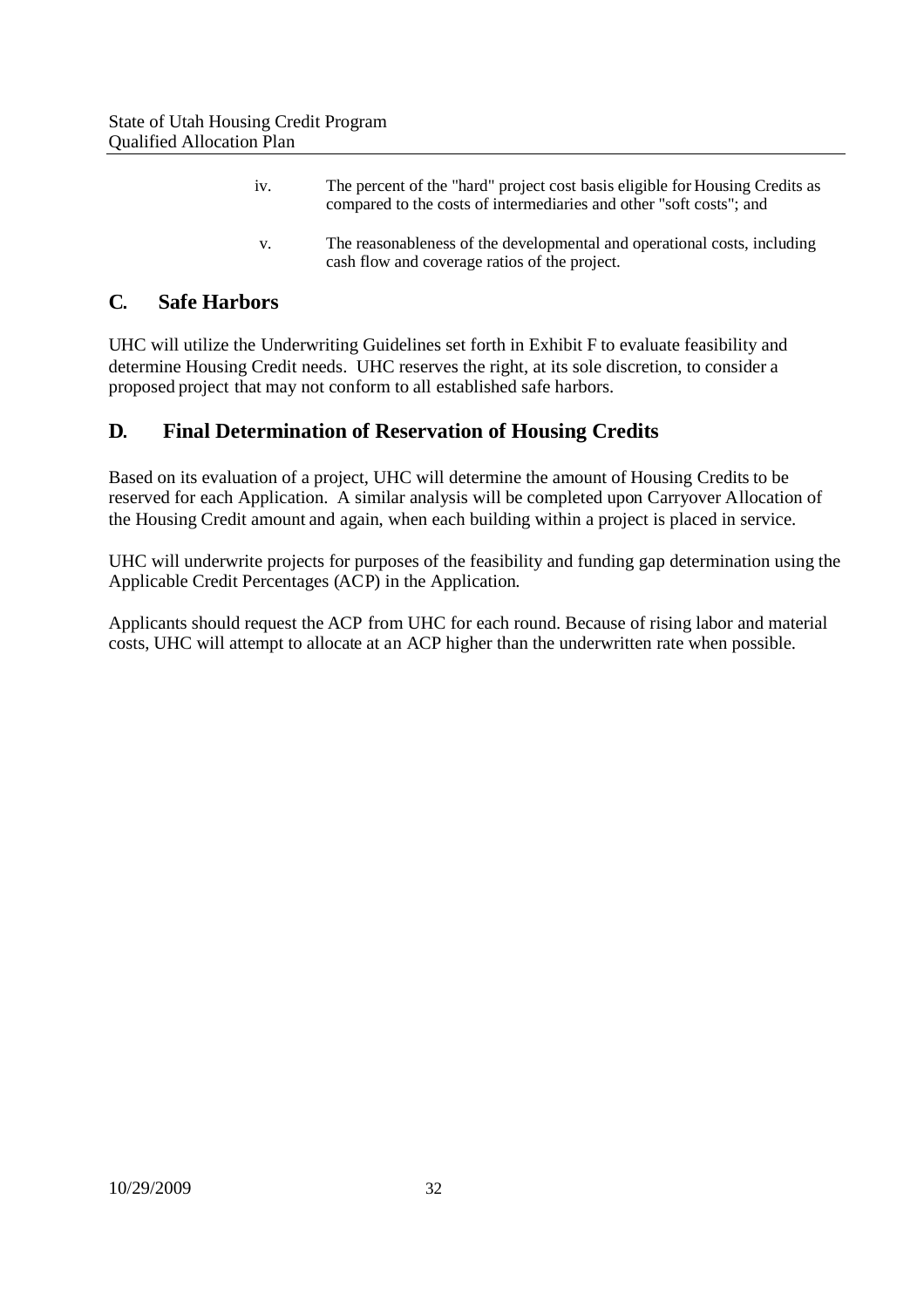# **SCORING DESCREPANCIES**

During the scoring process, the Applicant will receive a notification of any discrepancies between UHC's score and the score submitted by the Applicant as determined by the self-scoring Application. The Applicant will be provided a reasonable period of time to defend its submitted score using solely the information provided in the original Application.

## **APPEALS PROCESS**

Within 15 days following the award of Housing Credit Reservations by UHC's Board of Trustees, an Applicant may request, in writing, that the Housing Credit Committee consider an appeal of the Reservations as approved by UHC's Board of Trustees. The request must be directed to the President of UHC and must detail specifically the item(s) of disagreement. The appeal will be brought to the Housing Credit Committee for consideration.

The Applicant may review all documents relating to the appeal and submit any issues and comments, in writing, to the President of UHC. Within 60 days following the filing of an appeal, the Housing Credit Committee shall conduct a full and fair review of the appeal. A hearing shall be held at which the Applicant will be invited to present in detail, the purpose for the appeal as well as relevant justification for the Housing Credit Committee to consider reversing a previous decision regarding Housing Credit Reservations. If the appeal is denied, the Housing Credit Committee shall provide written notice of the denial within 90 days after the filing of the appeal and provide the basis for the denial. In all cases the appeal process must take place before credits are allocated, not after.

Reasonable charges may be imposed for photocopies and document production requested by the Applicant pursuant to the appeal.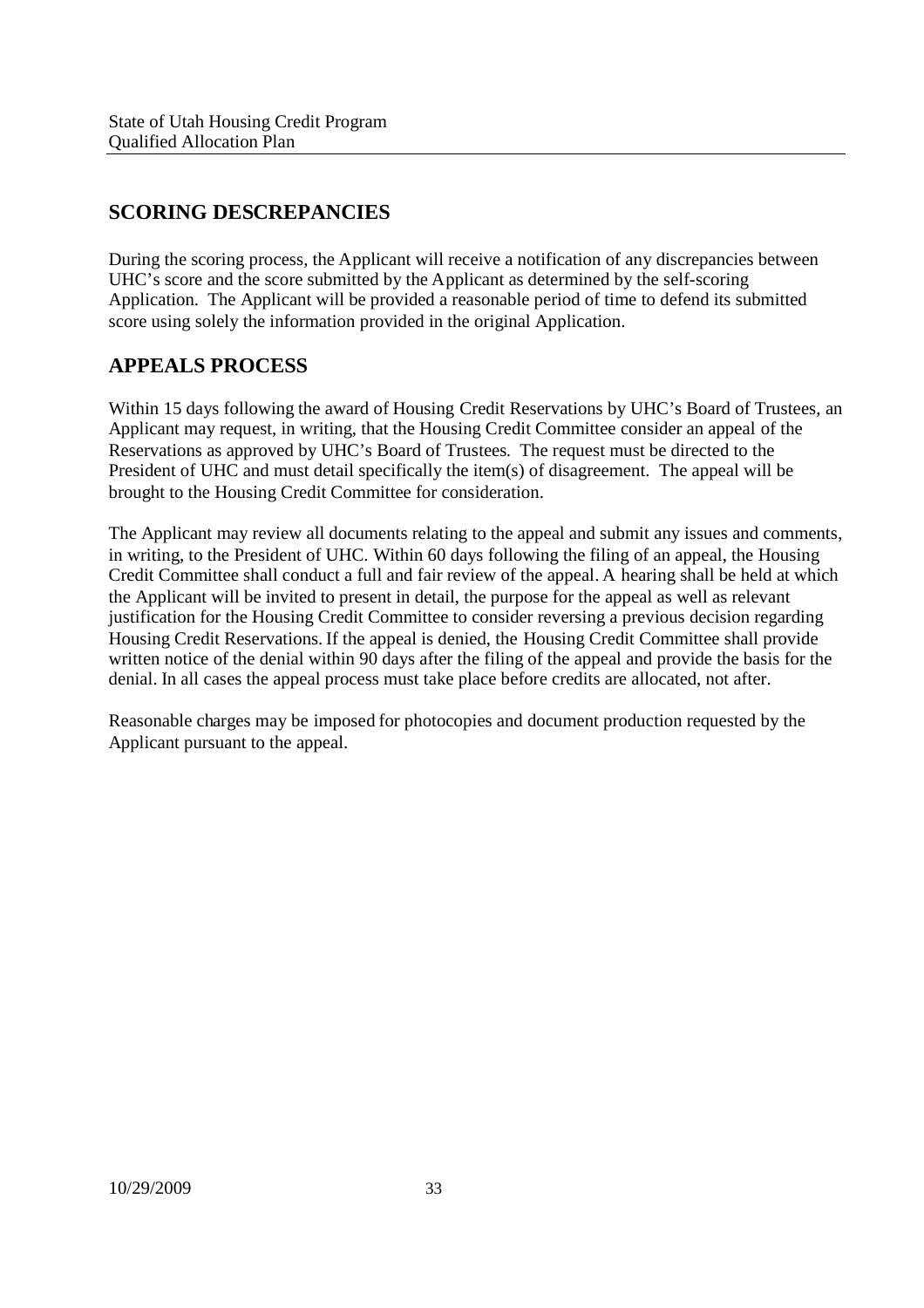# **AFTER RECEIVING HOUSING CREDITS**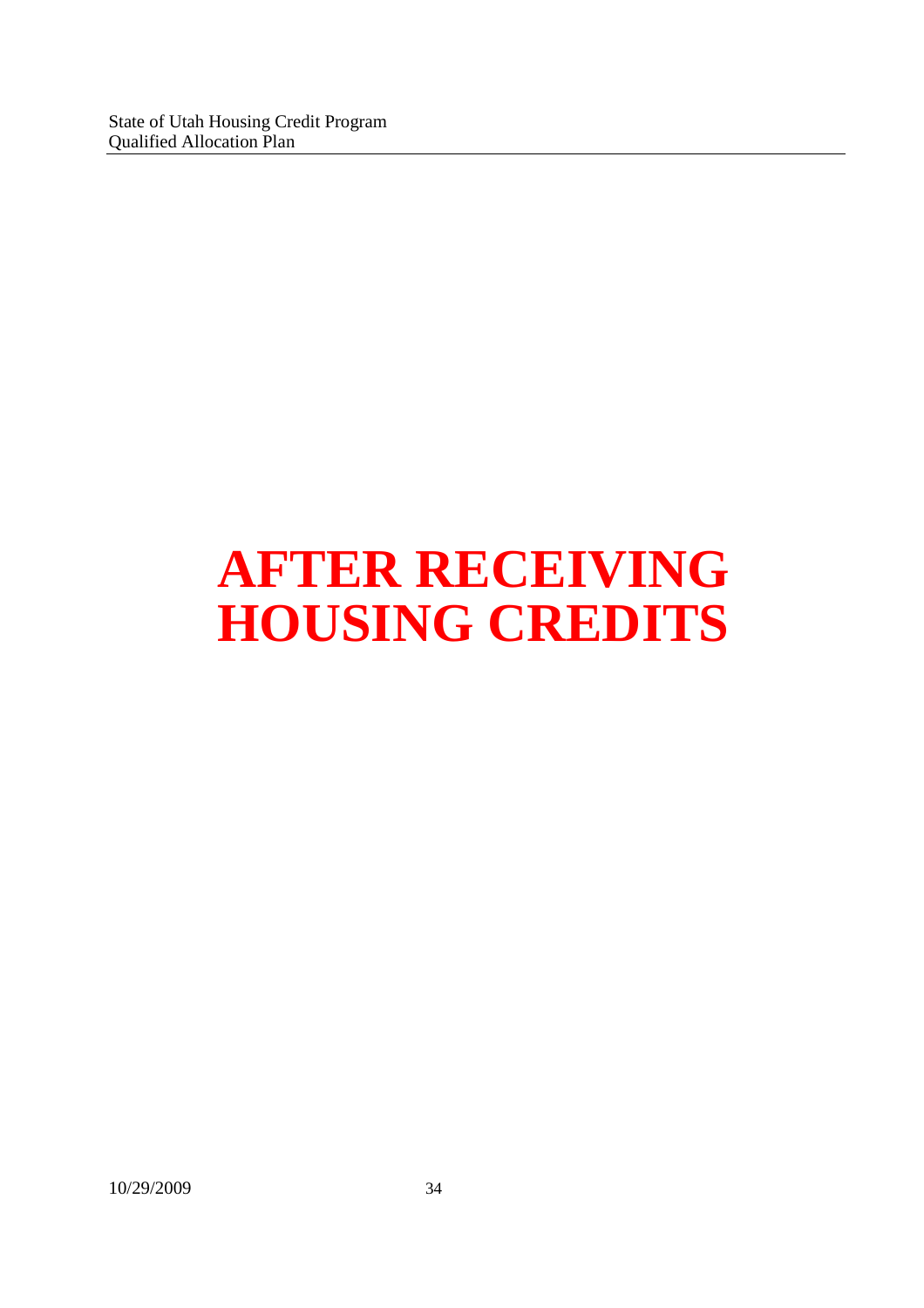## **RESERVATION OF HOUSING CREDITS**

After each Application has been processed and the Housing Credit amount has been determined, UHC staff will recommend projects for a Housing Credit Reservation to the Housing Credit Committee. Following its review, the committee will make its recommendation regarding Housing Credit Reservations to UHC's Board of Trustees (Board). Only formal actions by the Board will constitute Housing Credit Reservations.

Following Board approval, UHC will enter into a Reservation Agreement setting forth:

- The Housing Credit amount reserved to the project;
- The project characteristics, and:
- Any special conditions to the Housing Credit Reservation.

UHC will thereafter enter into a Carryover Allocation or final allocation of Housing Credits to the project conditioned on evidence of timely progress toward completion of the project acceptable to UHC and in compliance with the QAP and §42 of the Code. (see Tax-Exempt Bond section for bond project procedures.)

Housing Credit Reservations and Carryover Allocations may be unilaterally cancelled by UHC if material changes in the project occur during the predevelopment or development phases, including, but not limited to project scope, cost, location, progress, ownership, management or development team composition. UHC anticipates that Applicants will be significant participants in the development of the projects and any changes, (e.g. changing the general partner in a limited partnership) may, at UHC's sole discretion, result in forfeiture of the Housing Credit Reservation or allocation. Housing Credit Reservations and allocations may not be transferred without prior written consent of UHC.

Projects requesting and receiving any additional reservation of Housing Credits will be charged the additional application and reservation fees.

Applicants that have received Housing Credit Reservations will be subject to cancellation of the reservation if they are unable to provide evidence, satisfactory to UHC, of adequate progress towards the completion of the project. UHC, at its sole discretion, may allow additional time to satisfy the progress stipulations of UHC, as allowed by §42.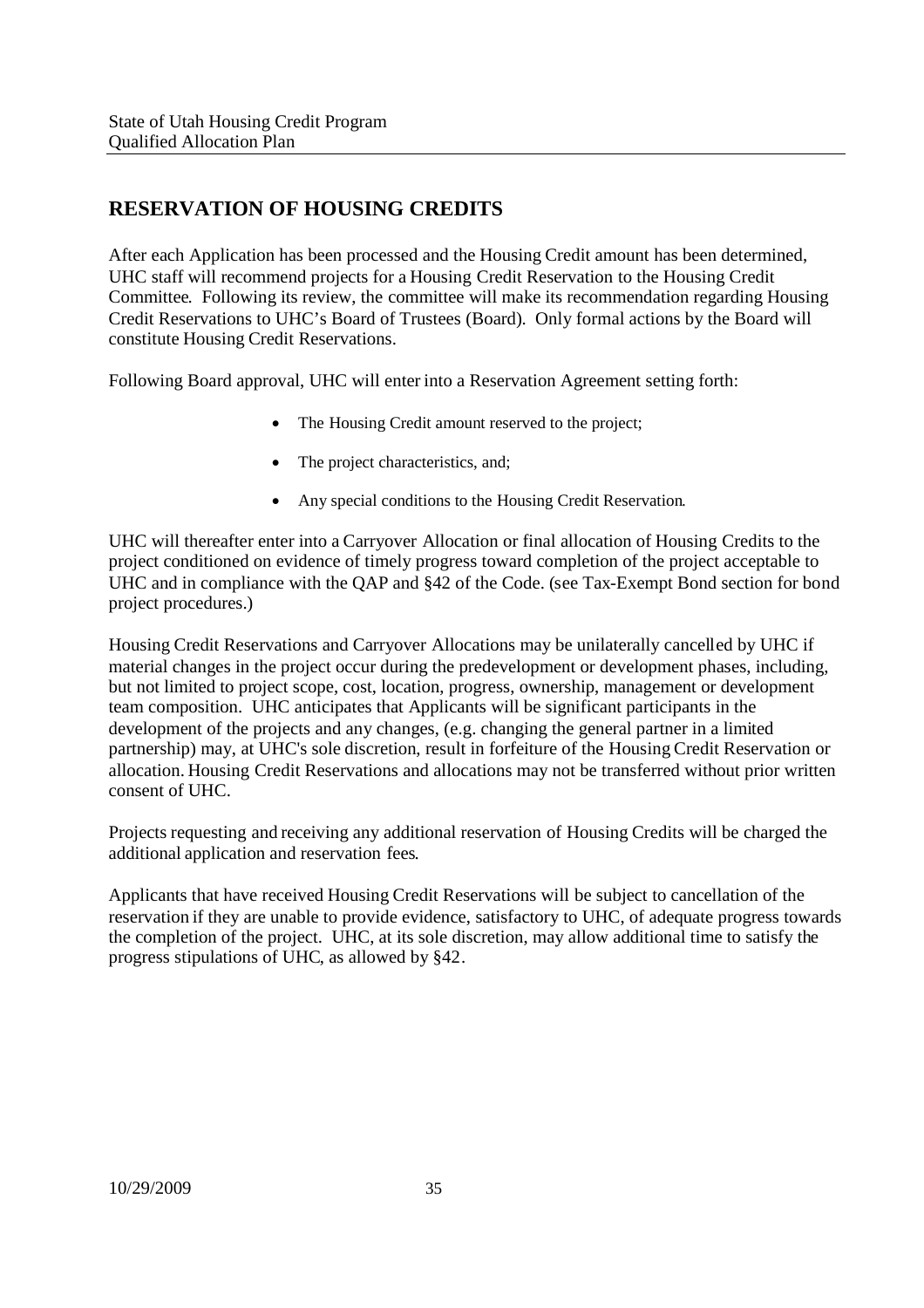# **PERFORMANCE BOND REQUIREMENTFOR PROJECTS WITH CONDITIONAL USE PERMITS**

Pursuant to the requirements of Paragraph B (vi). of the Project Underwriting and Threshold Requirements(see page 25), a performance bond in the amount of 10% of the annual Housing Credit amount reserved to the Project must be submitted to UHC within 120 days of the Housing Credit Reservation if the proposed conditional use permit has not yet been approved.

Performance bonds must be submitted in the form of cash or an irrevocable letter-of-credit from a UHC-approved financial institution. UHC will only accept a letter-of-credit with a term for the full period of the Carryover Allocation Agreement plus 30 days.

# **PROJECT STATUS REPORTING**

All proposed projects receiving a Housing Credit Reservation, including bond projects, will be required to provide Project Development Schedules in a frequency and format prescribed by UHC, outlining progress toward completion or satisfaction of requirements for Carryover or Final allocation of the Housing Credits.

Information requested will be project specific and may include such items as zoning approvals, firm debt and/or equity financing commitments (conditioned only on receipt of Housing Credits), reports on construction progress, site control, and an update of cost for analysis.

## **Project Development Schedule**

A Project Development Schedule (see Exhibit E1-4) must be completed and delivered to UHC on or before April 1st and September 1st of each year the project is under development.

Please note that there are four separate forms for (1) competitive new construction projects; (2) competitive rehabilitation projects; (3) new construction bond projects and (4) rehabilitation bond projects.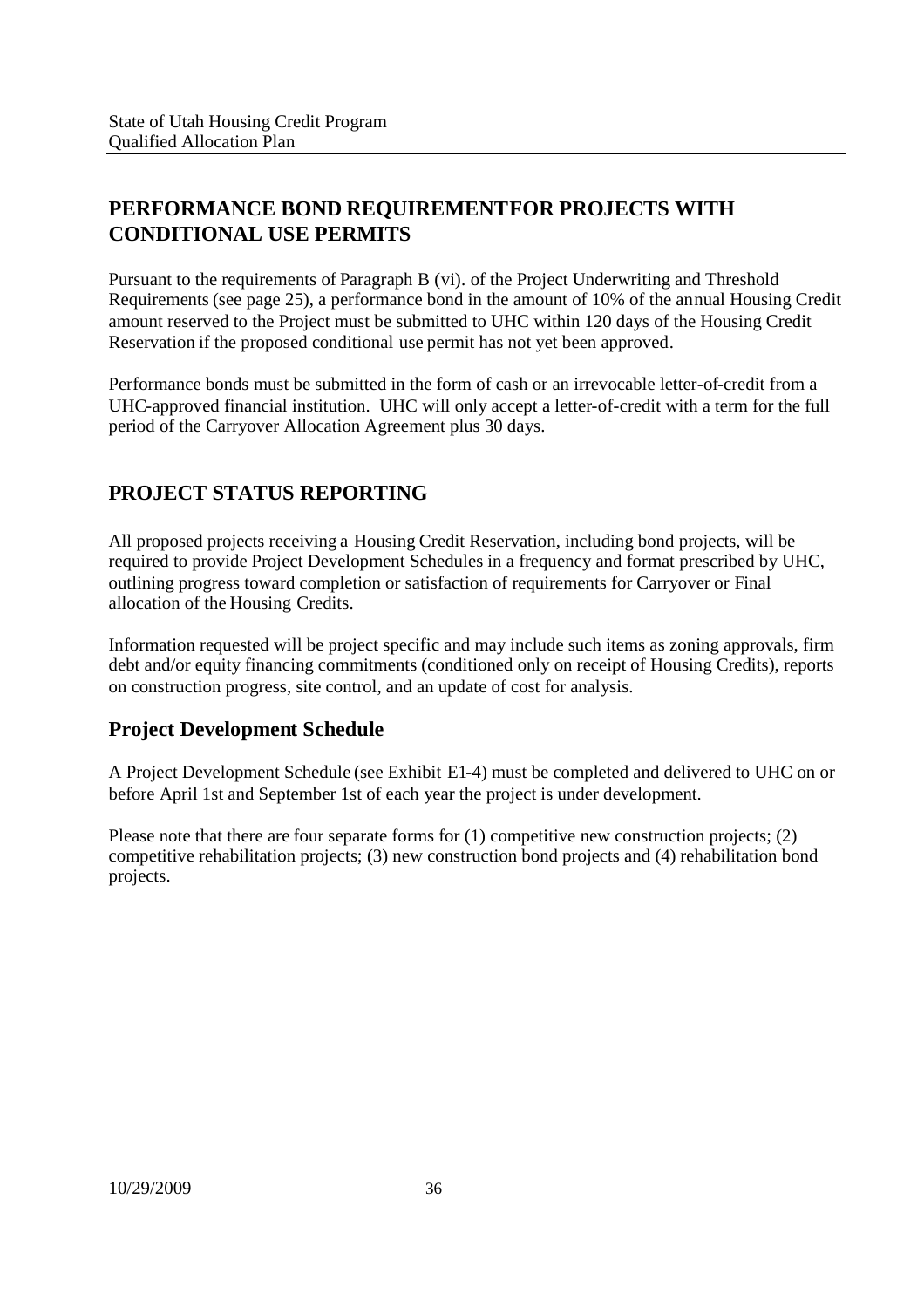# **LAND USE RESTRICTION AGREEMENT (LURA)**

The Housing Credit federal regulations state that no credit shall be allowed with respect to any building for the taxable year unless an extended low-income housing commitment is in effect as of the end of such taxable year. This commitment is an agreement between the taxpayer and the agency responsible for the program.

A Land Use Restriction Agreement ("LURA") (see Exhibit G) is to be executed by the project owner and UHC and recorded at the county recorder's office against the project's property committing the project to operate in accordance with the agreements (rent and income limits, special uses of units and extended use restrictions, etc.) made by the Applicant and UHC as inducements for the Housing Credit allocation. The LURA is to be recorded at the time the project owner obtains an ownership interest in the site and is superior to other liens.

To facilitate document preparation, the project owner must submit a LURA Information Packet to UHC 30 days before closing on the project's site acquisition. A LURA is required for all projects, including bond projects.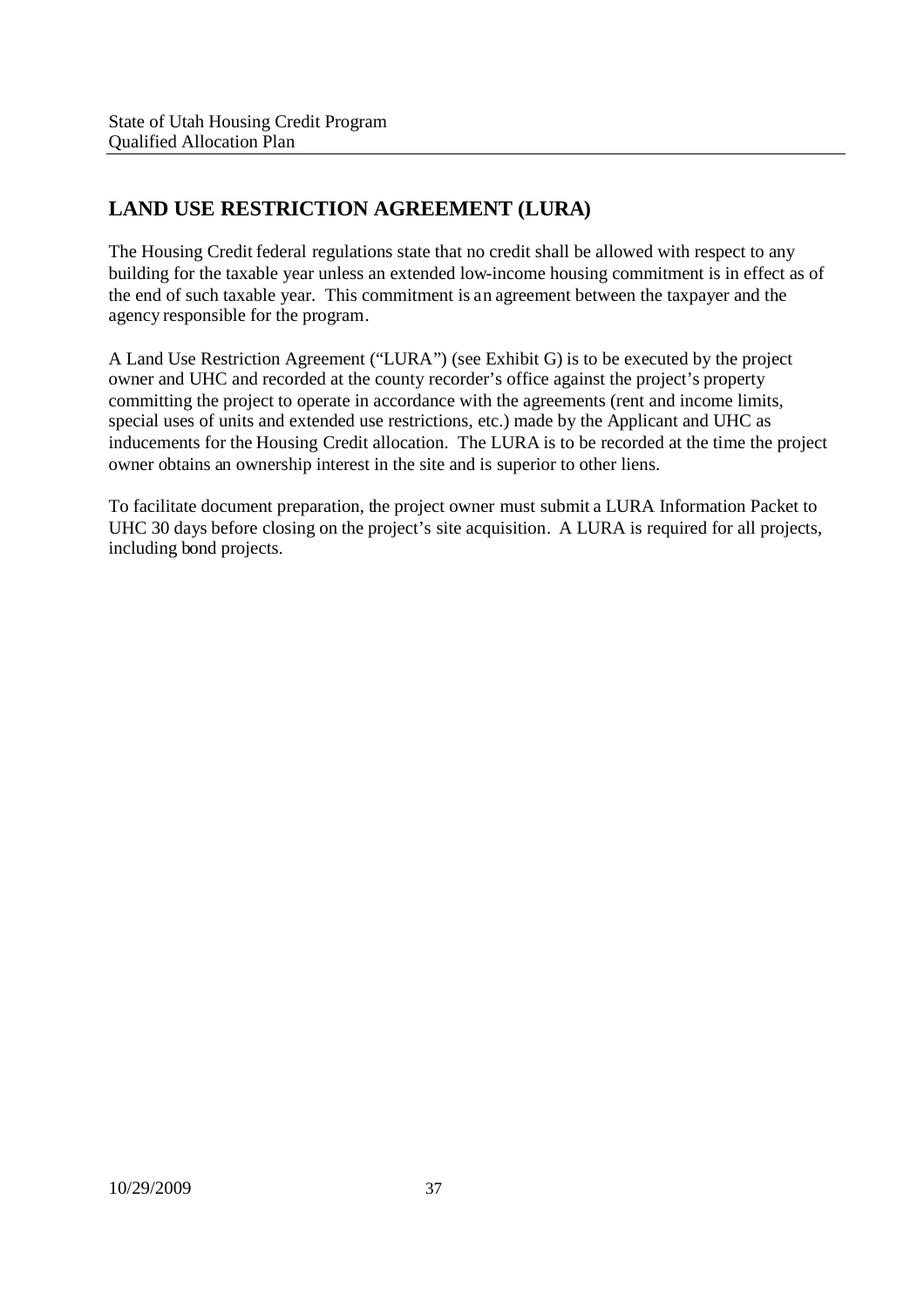# **CARRYOVER OF HOUSING CREDITS**

Pursuant to §42 of the Code, UHC may issue a Carryover Allocation to qualified projects that have not been placed in service within the year in which they received a Housing Credit Reservation but have met certain minimum requirements set forth by §42 of the Code. Projects receiving Carryover Allocations must be placed in service not later than the close of the second calendar year following the calendar year in which the Carryover Allocation is issued.

A Carryover Allocation is issued for a specific amount of Housing Credits. The Applicant will be required to enter into a Carryover Allocation Agreement for the Housing Credits reserved to the Applicant if the project is not placed in service by the end of the calendar year in which the Housing Credit Reservation is issued. All required outstanding documents (e.g. Market Study, Capital Needs Assessment, Phase I or Phase II Environmental Study, etc.) must be submitted with the Carryover Allocation package.

Projects must submit a Carryover Allocation package, available from UHC (see Exhibit H), on or before November 1st of the calendar year in which a reservation of Housing Credits was issued with or without the 10% cost certification (see 10% Cost Certification Section).

#### **Subsequent Carryover Allocations**

Should a qualified project receive a subsequent reservation of Housing Credits, the above requirements will also apply, i.e. an additional Carryover Allocation and 10% Cost Certification will be required if the project is not placed in service by the end of the year in which it received the subsequent Housing Credit Reservation.

UHC may cancel Carryover Allocations and recapture the Housing Credits if material changes occur without the written consent of UHC. Material changes include, but are not limited to, ownership, management, and composition changes.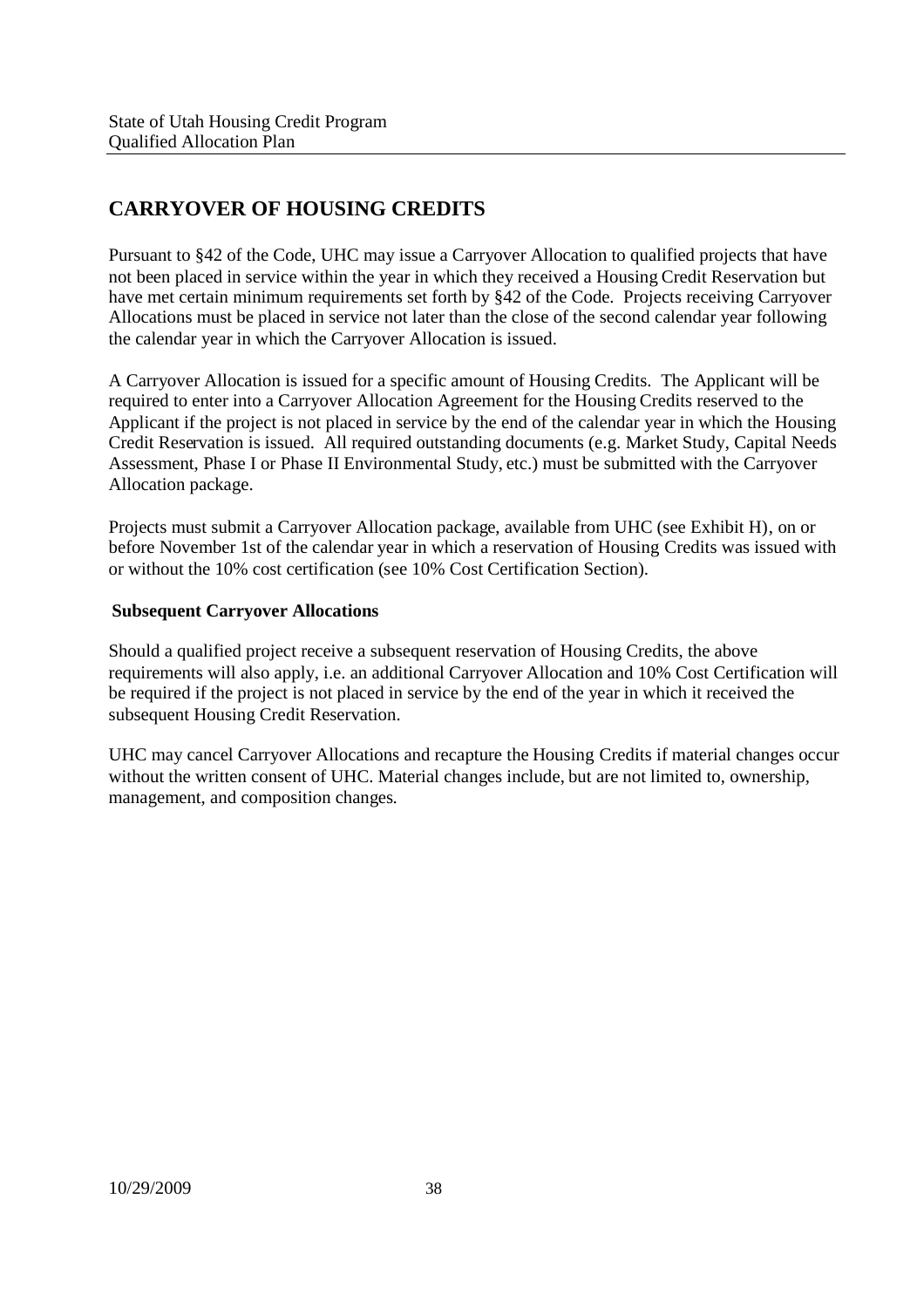# **10% COST CERTIFICATION**

A 10% Cost Certification (see Exhibit I) must be submitted to UHC within one year from the date of the Carryover Allocation. This also applies to subsequent Carryover Allocations.

## **A. 10% of Expected Cost Basis**

Costs that may be included in the 10% of expected cost basis amount are the project owner's Adjusted Basis in land or depreciable real property that is reasonably expected to be part of the project, and direct and indirect costs of acquiring, constructing and/or rehabilitating the project.

Application and Compliance Monitoring fees are not included in the 10% of expected cost basis amount. An amount is included in basis if it is treated as paid or incurred under the method of accounting used by the project owner.

### **B. Certification**

The Code requires UHC to verify, by obtaining a written certification from the project owner, under penalty of perjury, that the project owner has incurred more than 10% of the reasonably expected basis in the project.

The project owner 10% Cost Certification must be accompanied by a written certification from a qualified attorney or CPA certifying to UHC that the attorney or CPA has examined all eligible costs incurred with respect to the project and that, based on this examination, it is the attorney's or CPA's belief that the project owner has incurred more than 10% of its reasonably expected cost basis of the project.

Please contact UHC for a copy of the current Certification of 10% CPA Report Schedules.

## **C. Verification of Land Ownership or Lease**

The Code also requires UHC to verify that the owner has incurred the 10% expected cost basis and owns or leases the underlying land and building of the project.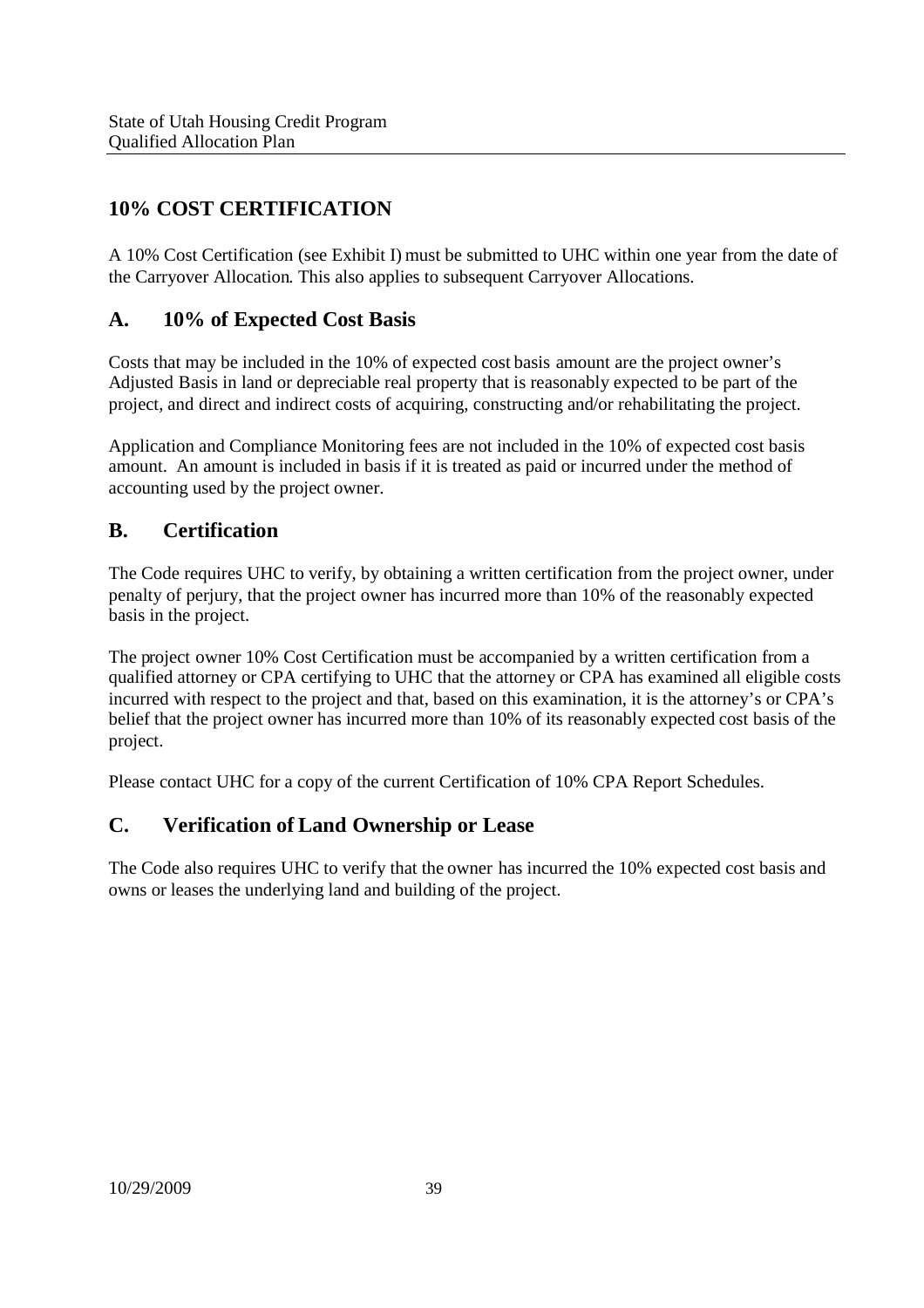# **FINAL COST CERTIFICATION & ISSUANCE OF LOW-INCOME HOUSING CREDIT ALLOCATION AND CERTIFICATION FORMS**

## **A. Final Cost Certification**

Owners of new construction projects must submit a Final Cost Certification package within 90 days after the last building in a project receives its Certificate of Occupancy or by December 1<sup>st</sup> of the current year, whichever is earlier.

Owners of rehabilitation projects must submit a Final Cost Certification package within 90 days after the last building in a project receives its Final Inspection Report or by December 1<sup>st</sup> of the current year, which is earlier.

The Final Cost Certification package shall include, without limitation, those documents described in Exhibit J.

For projects completing construction in the same year as the reservation, a Final Cost Certification must be submitted on or before December 1<sup>st</sup> of the same year, otherwise the project owner shall enter into a Carryover Allocation with UHC by the end of the year. If the Carryover Allocation is not executed before the end of the year the project will forfeit those credits.

## **B. IRS Forms 8609**

UHC will issue IRS Forms 8609 reporting the amount of credits allocated to a project following receipt of the Final Cost Certification package in accordance with the QAP. For projects that enter into a Carryover Allocation in the same year as the Credit Reservation, the project must Place in Service before the end of the second year thereafter in order to receive IRS Forms 8609 to claim the credits. However, projects that have a Placed in Service Date which is in the same year as the Credit Reservation need not enter into a Carryover Allocation, since IRS Forms 8609 can be used as the allocation document; provided that the Final Cost Certification package is received by UHC no later than December 1 of that year, per paragraph A, above.

The maximum Housing Credit amount to be allocated via IRS Forms 8609 will be based upon UHC's review of the project costs, operations, financing and viability to determine both the total qualified basisfor the building and the project funding gap to be closed by the proceeds from sale of the Housing Credits.

IRS Forms 8609 will be released to the project owner after receiving any outstanding fees due to UHC and inspection of completed project by UHC staff. The inspections are to ensure that representations made in the Application have been fulfilled. This inspection will take place within 30 days from the date UHC receives notification from the owner that the project is completed or placed in service.

10/29/2009 40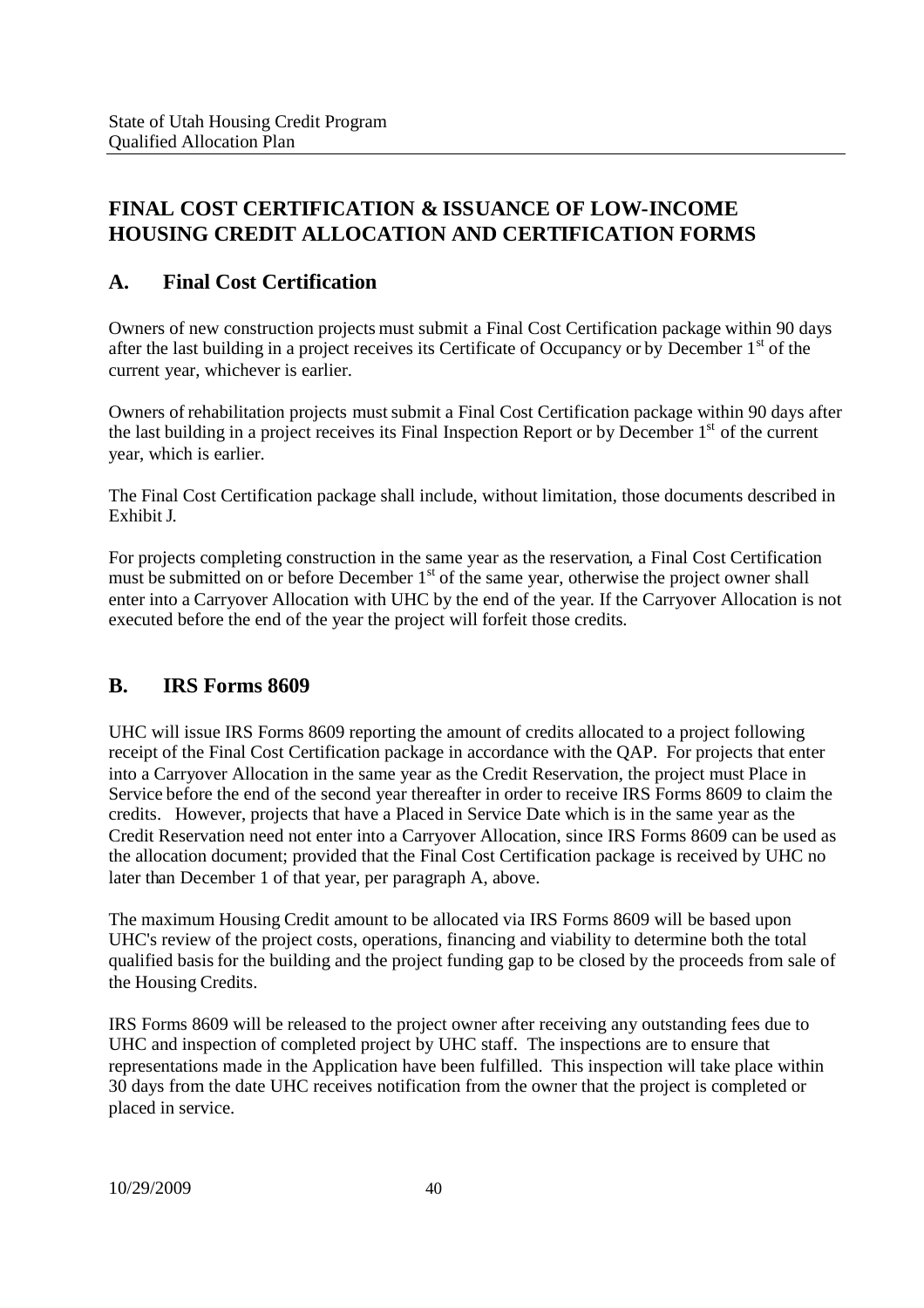# **FINANCIAL SUBSIDY REVIEW**

Pursuant to federal regulations, UHC shall conduct financial subsidy reviews ("Subsidy Layering Review") on projects that directly or indirectly receive financial assistance from the U.S. Department of Agriculture Rural Development Service (RD) or the U.S. Department of Housing and Urban Development (HUD) exclusive of HOME, CDBG, or HOPWA assistance. These reviews are also called HUD 911 Subsidy Layering Reviews.

The Subsidy Layering Review shall be conducted in accordance with guidelines established by RD and HUD with respect to the review of any financial assistance provided by or through these agencies to the project and shall include, without limitation, a review of:

- the amount of equity capital contributed to a project by investors;
- the project costs including developer fees; and
- the contractor's profit, syndication costs and rates.

In the course of conducting the review, UHC may disclose or provide a copy of the Application to RD or HUD for their review and comment. A Subsidy Layering Review will require a payment of \$500 before the review is completed.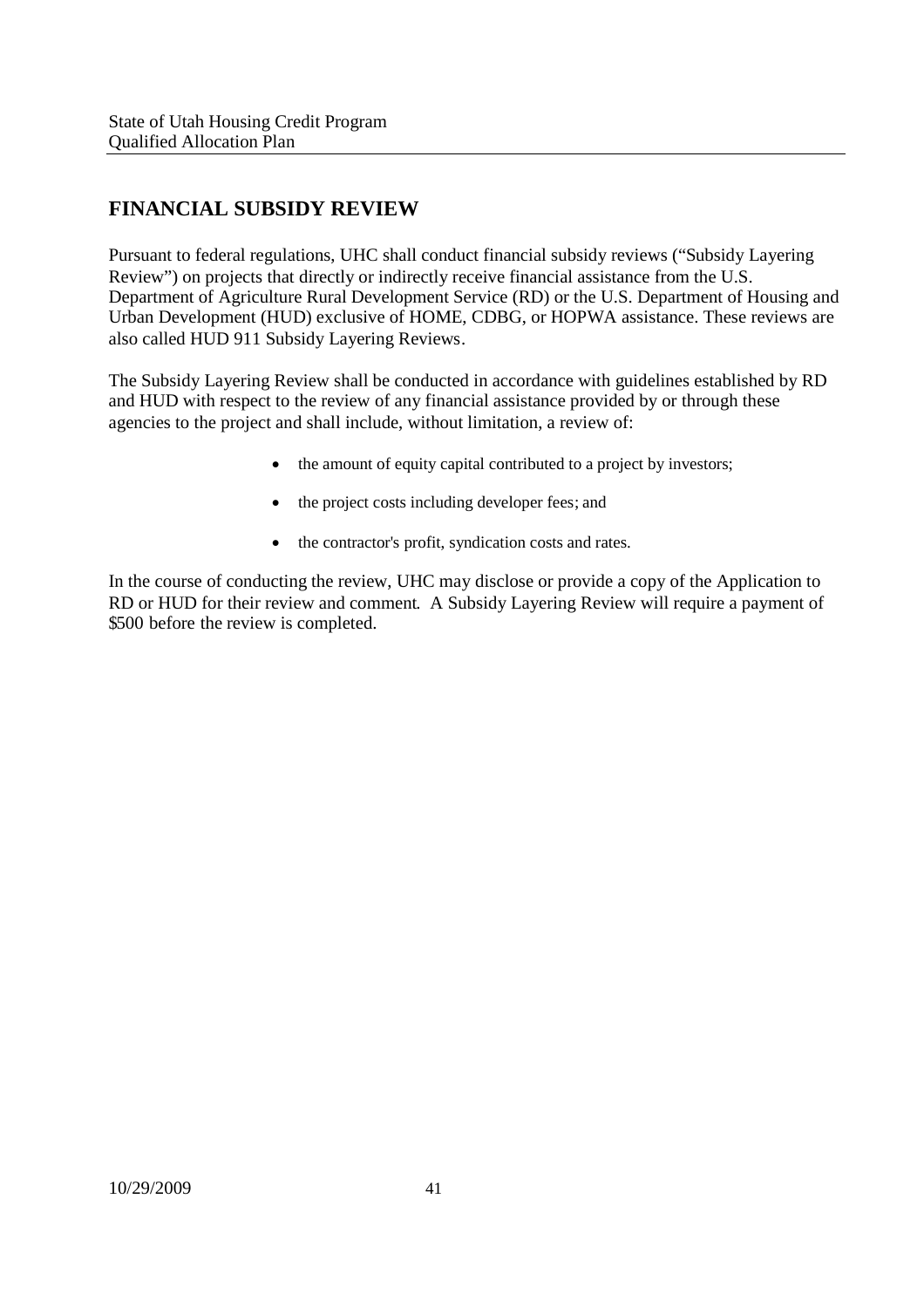# **OTHER CONDITIONS AND DISCLAIMERS**

The Qualified Allocation Plan may be amended from time to time as new guidelines and regulations are issued under §42 of the Code or as UHC deems necessary to carry out the goals of the Program for the State of Utah.

UHC's review of documents submitted in connection with the Housing Credit allocation process is for its own purposes. UHC makes no representations to the owner or anyone else as to (i) compliance with the Code, Treasury regulations, or any other laws or regulations governing Housing Credits, or (ii) the financial viability of any project (see below). All Applicants should consult their tax accountant, attorney or advisor as to the specific requirements of the Code with respect to Housing Credits.

No member, officer, agent or employee of UHC nor any other official of the State of Utah, including the Governor thereof, shall be personally liable concerning any matters arising out of, or in relation to, the Credit Reservation, allocation or consent of transfer of ownership of Housing Credits or the approval or administration of this QAP.

The reservation or allocation of Housing Credits or the issuance of an IRS Form 8609, is not to be construed as a representation or warranty as to the feasibility or viability of the project or the project's ongoing capacity for success. The evaluation performed by UHC and the resulting determination is made solely at UHC's discretion and solely for the purpose of reserving and allocating Housing Credits under the Program. It is not a representation of the financial feasibility or economic viability of the project.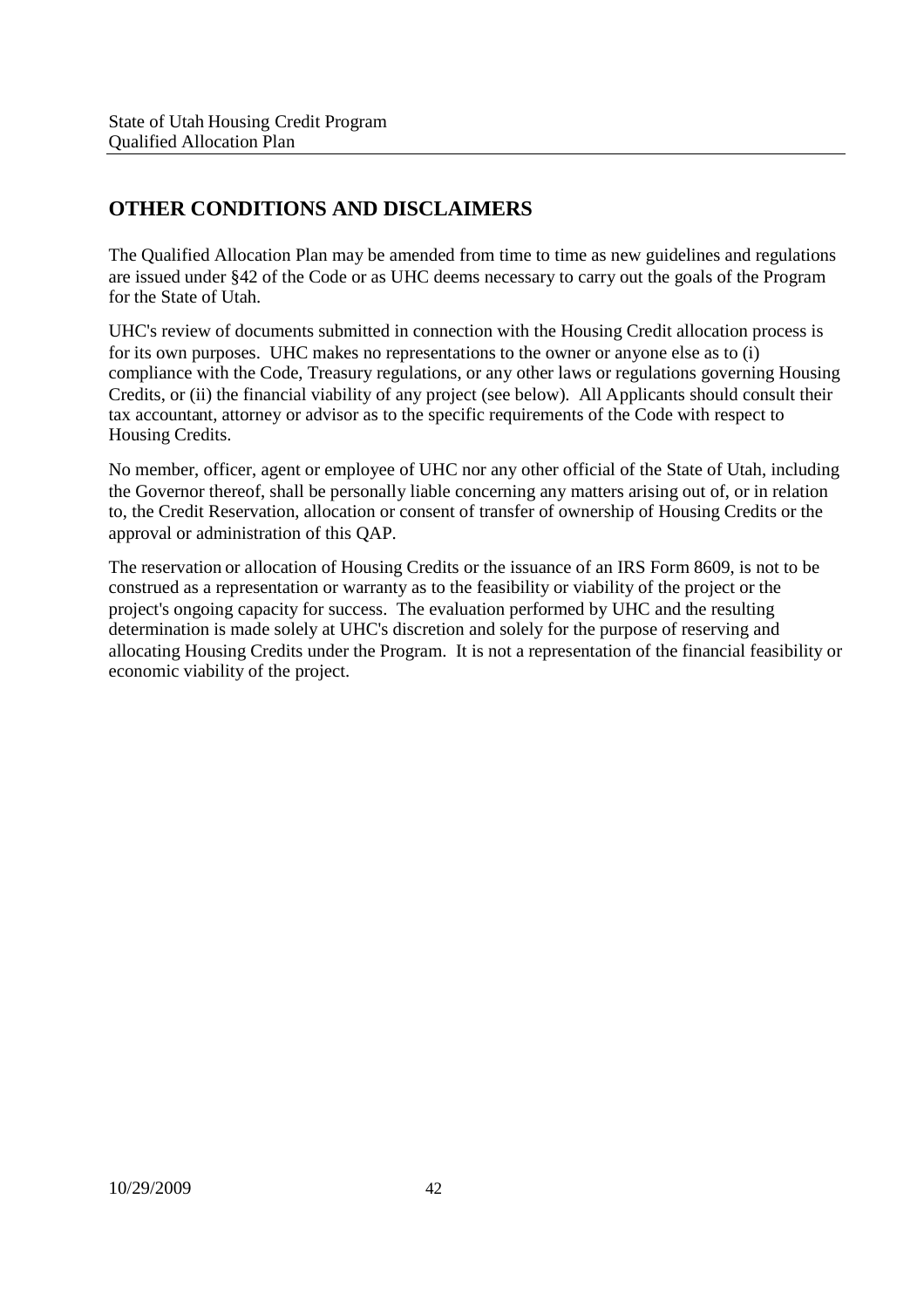# **SIGNAGE**

Applicants who receive an award of Housing Credits must erect a sign at the project site indicating that the project is funded through Utah Housing Corporation and list all the sources of funds. The sign must be a minimum size of 24 inches high and 36 inches wide, and must be installed prior to the commencement of construction. An individual sign does not need to be provided if incorporated into a larger group sign. Please contact our Multifamily Finance Program Manager, Monica Spangle at mspangle@uthc.org for UHC's Logo. Applicants must also include Utah Housing Corporation in any press releases/interviews as the allocator of federal and State Housing Credits, as applicable. When referring to the amount of Housing Credits allocated, the project owner should reference the gross amount the investor is paying for the Housing Credits.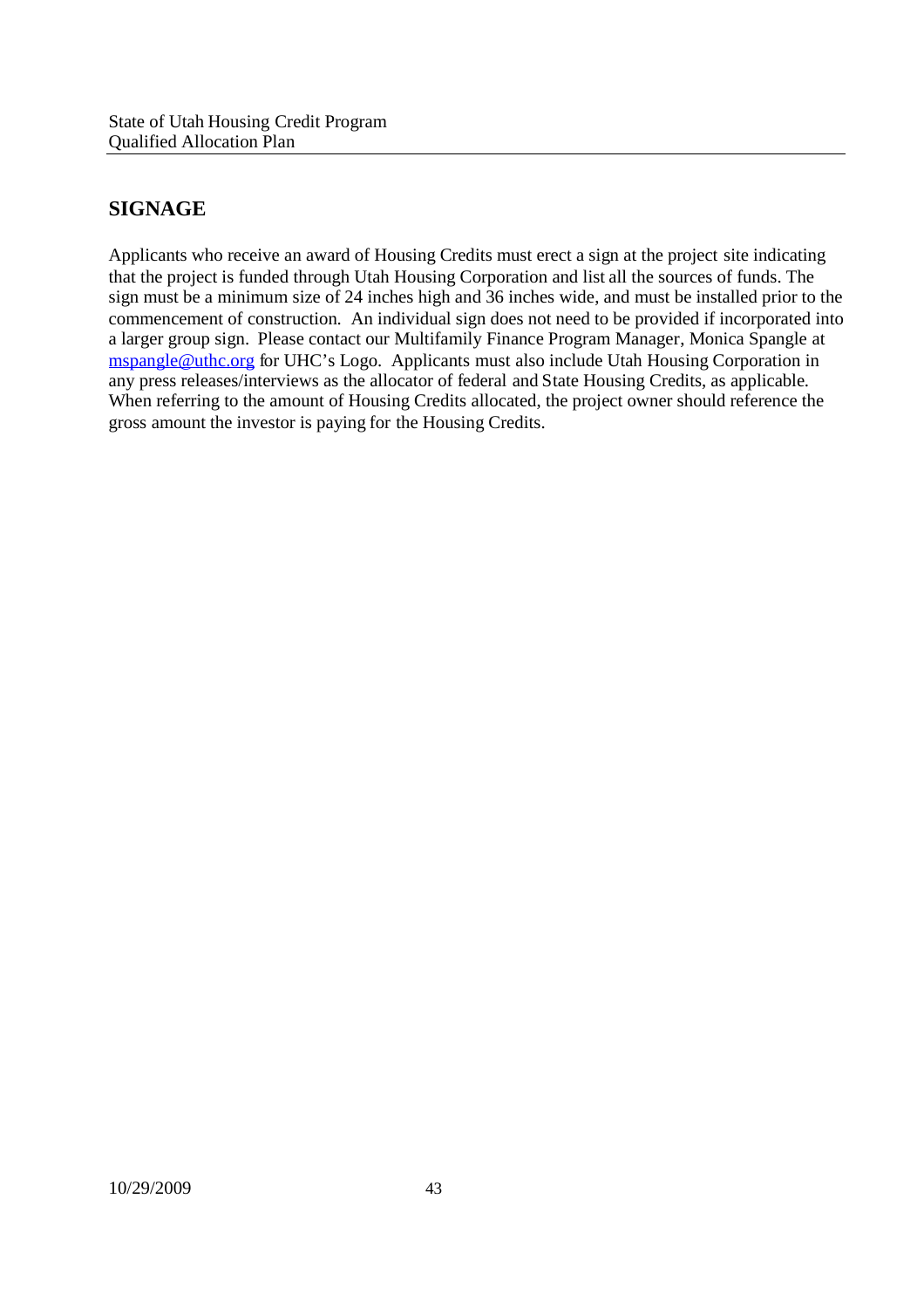# **2. HOUSING CREDIT POOLS AND THE ALLOCATION PROCESS**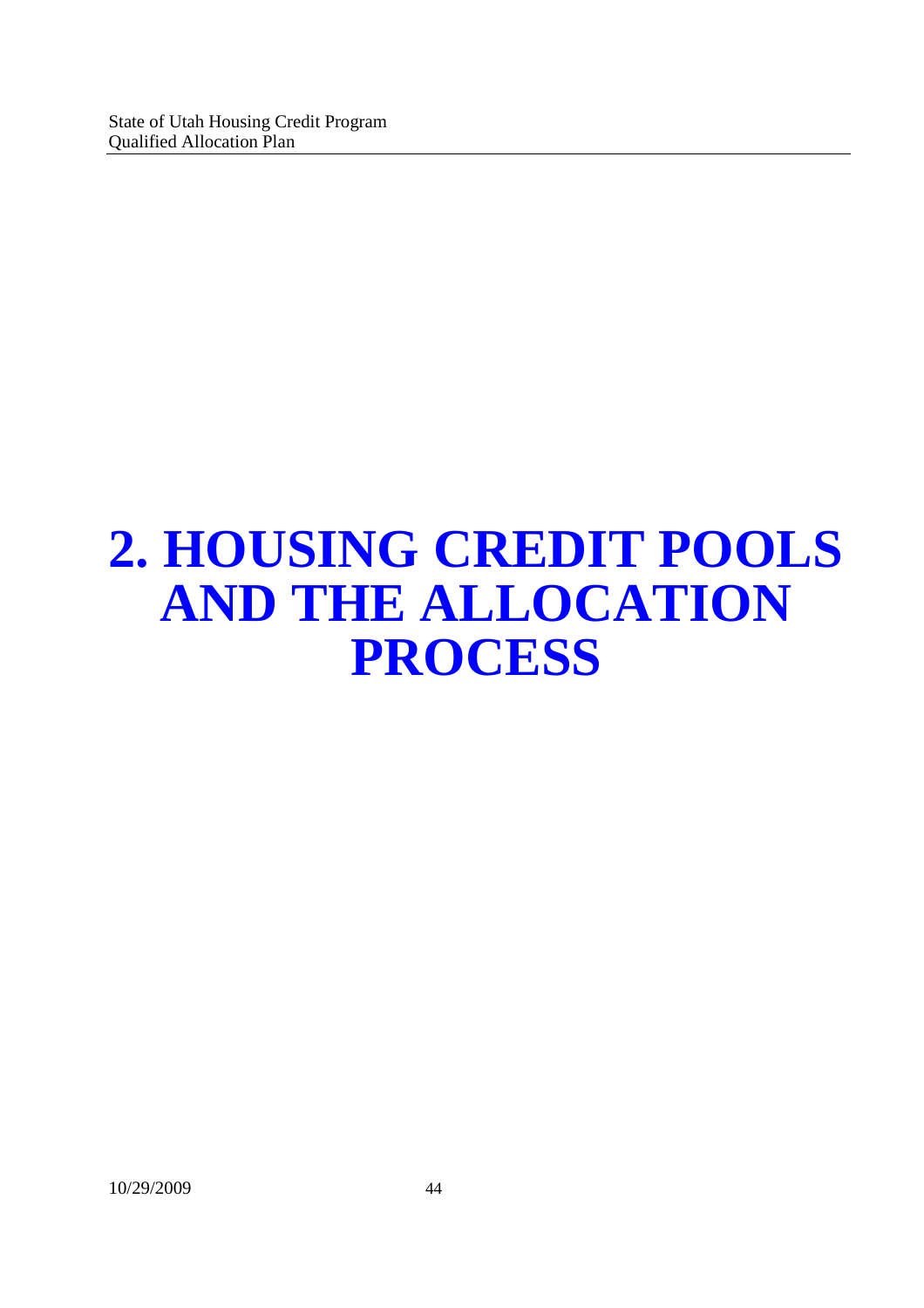# **HOUSING CREDIT RESERVATION CYCLES**

Competitive Housing Credit Reservations are generally issued during a scheduled reservation cycle. UHC will generally hold one competitive cycle for reservation of Housing Credits each year.

Applicants must comply with the format and content of this QAP and present to UHC a clear and complete Application, including all required supporting and supplementary documentation, on or before 5:00 P.M. (MDT) on February 1, 2010. All completed Applications received by the submission deadline will be reviewed and scored.

A decision on each Application will generally be made no later than 90 days after the Application deadline. However, UHC reserves the right, at its sole discretion, to postpone the decision and notification.

Should UHC find it necessary to modify the submission deadline, it will make reasonable efforts to inform interested parties of the changes. No Applicant or related party(s) shall receive more than \$1,000,000 of the Housing Credit Ceiling Amount.

Although it is the intent of UHC to reserve all Housing Credits through one cycle, additional cycles may be utilized by UHC if deemed necessary.

#### **Notice to Applicants:**

The QAP presumes that no changes will occur after its issuance. However, pronouncements changes by HUD, IRS or other entities may be made that may impact the QAP and submitted Applications. When UHC becomes aware of such an action, it will reevaluate the QAP and submitted Applications affected by such changes and determine their effect on the feasibility of the project as submitted.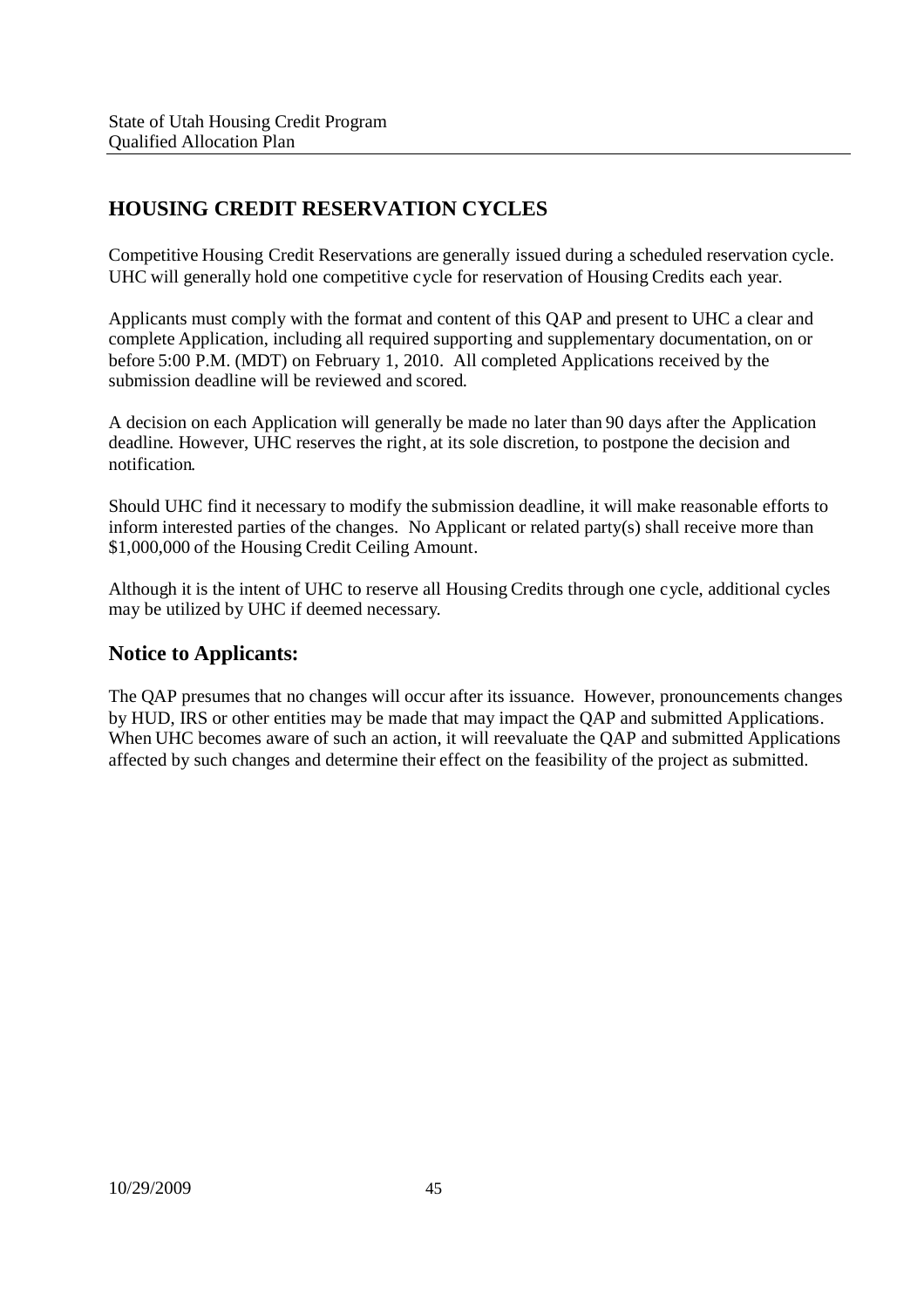# **HOUSING CREDIT SET-ASIDE POOLS**

The Code mandates certain set-aside allocation pools and allows for establishment of additional setaside pools by UHC to aid in meeting the goals of the Program. Applications meeting each set-aside pool's specified criteria may compete within such pool.

UHC may in its sole discretion, establish a cut-off point after which no further Housing Credits will be awarded in any pool.

In the event that Housing Credits are exhausted in a designated set-aside pool, all remaining projects submitted for such set-aside pool will compete in the general pool or, if eligible, in another available (appropriate) set-aside pool. UHC may designate additional set-aside pools during the year if deemed appropriate in meeting the goals and objectives of the Program.

### **A. Non-Profit Organization Set-Aside 10%**

To satisfy the requirement of §42 of the Code and encourage participation of Qualified Non-Profit Organizations in the Program, UHC will set aside 10 percent of the Housing Credit Ceiling Amount for projects in which a Qualified Non-Profit Organization will own an interest and will materially participate in the development and operation of the project throughout the compliance period.

A Qualified Non-Profit Organization is one which is:

- i. Described in  $\S501(c)(3)$  or (4) of the Code and is exempt from tax under §501(a) of the Code,
- ii. Not affiliated with or controlled by a for-profit organization, and
- iii. Has as one of its exempt purposes the fostering of low-income housing.

All Qualified Non-Profit Organizations will be required to complete an Annual Certification of Qualified Non-Profit Organization, (see Exhibit D). A project that is considered for Housing Credits under this pool or receives scoring consideration as a project in which a Qualified Non-Profit Organization will own an interest and materially participate will be required to meet the requirements applicable to this set-aside throughout the extended use period applicable to the project, regardless of what pool Housing Credits were allocated to the project. Any unused Housing Credits in this pool must be allocated in the Non-Profit organization set-aside for the following year.

#### **B. Non-Metro Areas and Small Project Set-Asides 20%**

To encourage the development of affordable rental housing in rural and distressed areas of Utah, and the development of small projects which typically do not have the economies of scale to compete with larger projects, UHC will set aside approximately 20 percent of the Housing Credit Ceiling Amount for projects located in those areas of the State identified by UHC based in part on the U.S. Department of Agriculture Rural Development Service ("RD") designation as areas of chronic, economic distress (see Exhibit C), and for projects with 25 or fewer rental units. Any Housing Credits remaining in this set-aside following the cycle shall be reassigned to the general pool during the cycle.

10/29/2009 46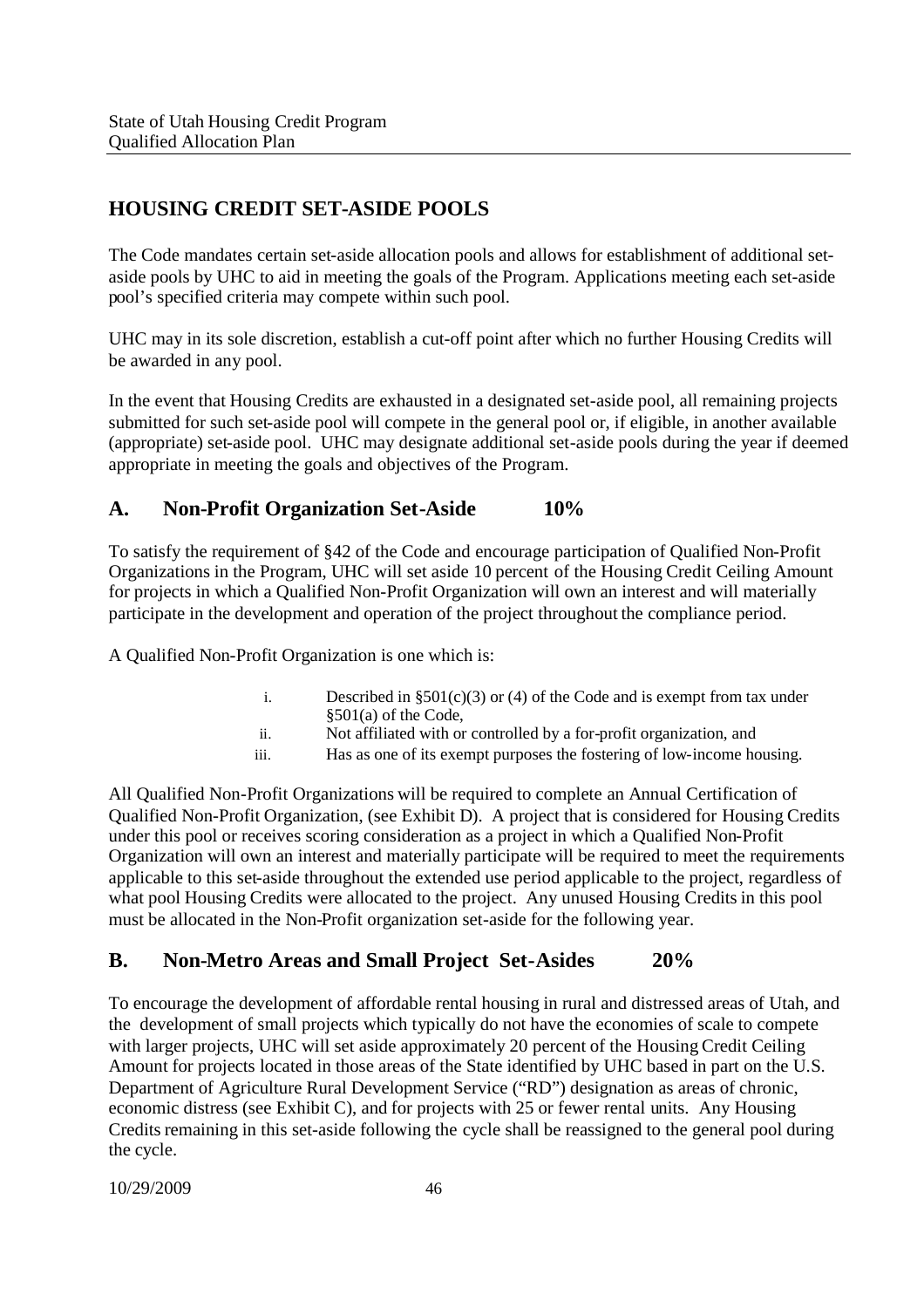## **C. Government and Non-Profit Homeownership Set-Aside 5%**

To encourage home ownership, approximately 5 percent of the Housing Credit Ceiling Amount will be set aside for Government and Non-Profit Sponsored Homeownership projects. Any Housing Credits remaining in this set-aside following the cycle shall be reassigned to the general pool during the cycle.

## **D. General Pool 65%**

UHC will set aside approximately 65 percent of the Housing Credit Ceiling Amount for the general pool.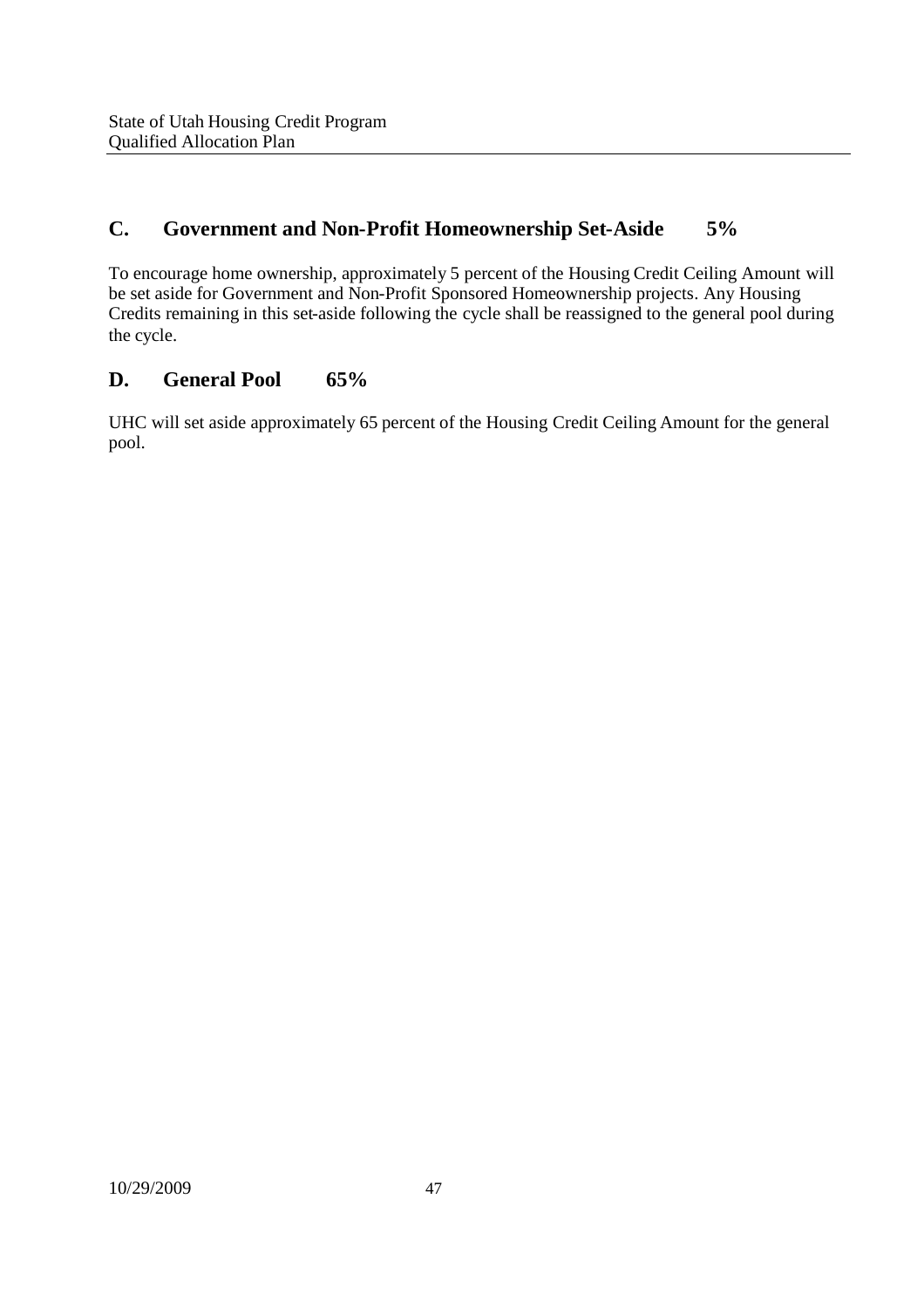# **PROCESS FOR SELECTING WHICH POOL A PROJECT WILL COMPETE IN FOR HOUSING CREDITS**

Applications will be fully processed for threshold and scoring criteria, including an underwriting determination. All Applications will have the opportunity to compete in all of the competitive pools, as applicable, using the process that follows.

### **A. Government and Nonprofit Homeownership Pool Selection (approximately 5%)**

- i. Determine which Applications meet the criteria (qualify) for this pool.
- ii. Rank by score all qualified Applications and reject Applications from the pool that fall below the minimum award score determined by UHC, i.e. when the Housing Credit balance is exhausted or there are no other qualified Applications.
- iii. If there are excess Housing Credits, move excess Housing Credits to the General Pool.\*
- iv. If additional Applications remain, move to Small / Non-Metro Pool Selection, if applicable.

### **B. Small / Non-Metro Pool Selection (approximately 20%)**

- i. Determine which Applications meet the criteria (qualify) for this pool.
- ii. Rank by score all qualified Applications and reject Applications from the pool that fall below the minimum award score determined by UHC, i.e. when the Housing Credit balance is exhausted or there are no other qualified Applications.
- iii. If there are excess Housing Credits, move excess Housing Credits to the General Pool.\*
- iv. If additional Applications remain, move to Nonprofit Pool Selection, if applicable.

## **C. Nonprofit Pool Selection (10%)**

The Nonprofit Pool and Housing Credit amount is required by federal statute.

- i. Determine which Applications meet the criteria (qualify) for this pool.
- ii. If qualified Nonprofit Applications received are insufficient to fully utilize the pool, the excess Nonprofit Housing Credits will be carried forward to the following year or UHC may, at its sole discretion, make these Housing Credits available to a later qualified nonprofit Applicant.
- iii. If the qualified nonprofit Applications exceed the Nonprofit Pool amount, UHC may, at its sole discretion, utilize additional Housing Credits from the other pools to fully fund the Nonprofit Pool.
- iv. Rank by score all qualified Applications and reject Applications from the pool that fall below the minimum award score determined by UHC, i.e. when

10/29/2009 48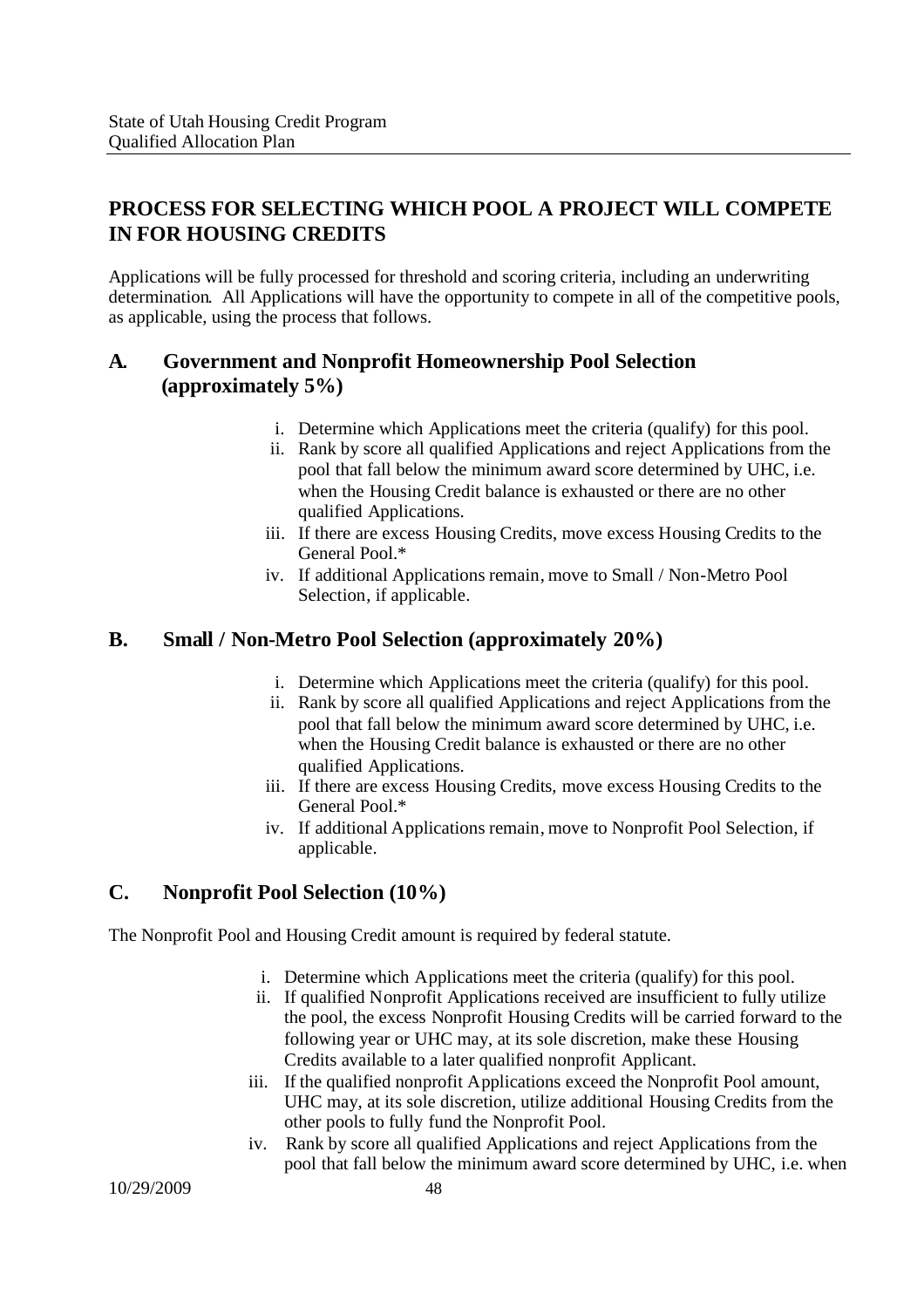the Housing Credit balance is exhausted, or there are no other qualified Applications.

v. If excess applications are available, move to General Pool Selection.

#### **D. General Pool Selection (approximately 65%)**

- i. All remaining Applications, including those that exceeded the foregoing pool limits or were not qualified or awarded in the foregoing pools, will compete in the General Pool.
- ii. Rank by score all qualified Applications and reject Applications from the pool that fall below the minimum award score determined by UHC, i.e. when the Housing Credit balance is exhausted, or there are no other qualified Applications.

\*Any unused Housing Credits from the Government and Nonprofit Homeownership Pool (if sufficient nonprofit projects were approved in other pools to meet the 10% requirement) or from the Small/Non-Metro Pool will automatically flow to the General Pool.

UHC may, in its sole discretion, establish a cut-off point after which no further Housing Credits will be awarded in any pool.

In the event that any Housing Credits remain unallocated or revert back to UHC in a manner that requires UHC to allocate the Housing Credits during the same calendar year because the Housing Credits would otherwise be forfeited to the National Pool, UHC may, at its sole discretion, utilize any of the following selection criteria set forth below.

- i. Reserve any unused Housing Credits to all projects needing them using a percentage increase set by UHC.
- ii. Award Housing Credits from the current year and the subsequent year to the lowest scoring project that could receive a partial award.
- iii. Fully or partially fund any Forward Year Reservation of Housing Credits.
- iv. Fund previously allocated projects that are at risk of returning Housing Credits due to an inability to fund a shortfall in financing due to increased costs or other unforeseen events.
- v. Reserve any remaining Housing Credits at risk of loss as follows:
	- first to those Applicants that competed in the most recent cycle based on 1) the ability to proceed in a timely fashion; and 2) the next highest scoring Application; and
	- then to projects selected by UHC on a basis that best accommodates the goals of the Program.

Pursuant to  $\S 42(m)(1)(A)(iv)$  of the Code, a written explanation is available, upon request, to the general public for any reservation or allocation of a Housing Credit that is not made in accordance with established priorities and selection criteria of UHC.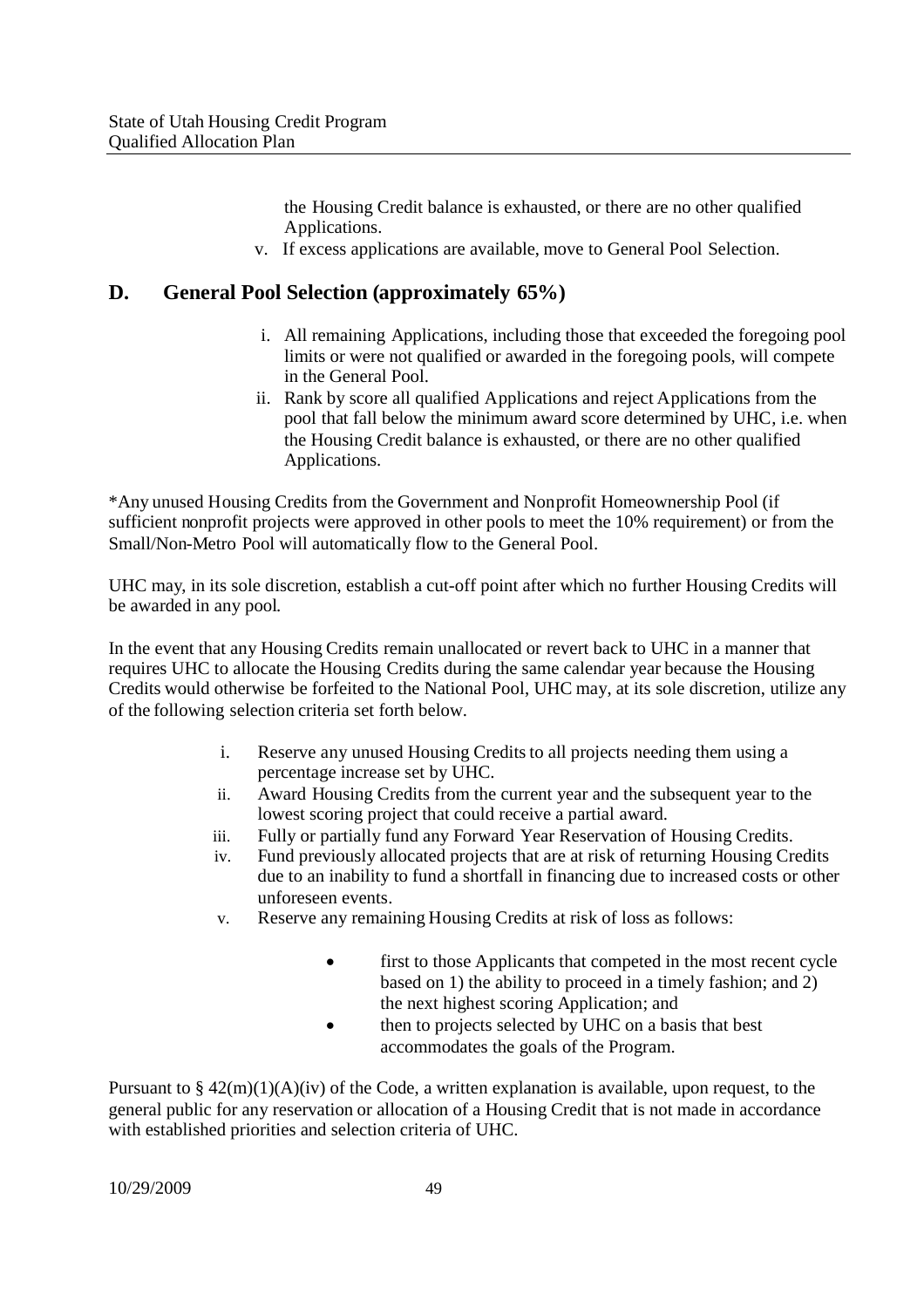# **3. HOUSING CREDITS FOR TAX-EXEMPT BOND PROJECTS**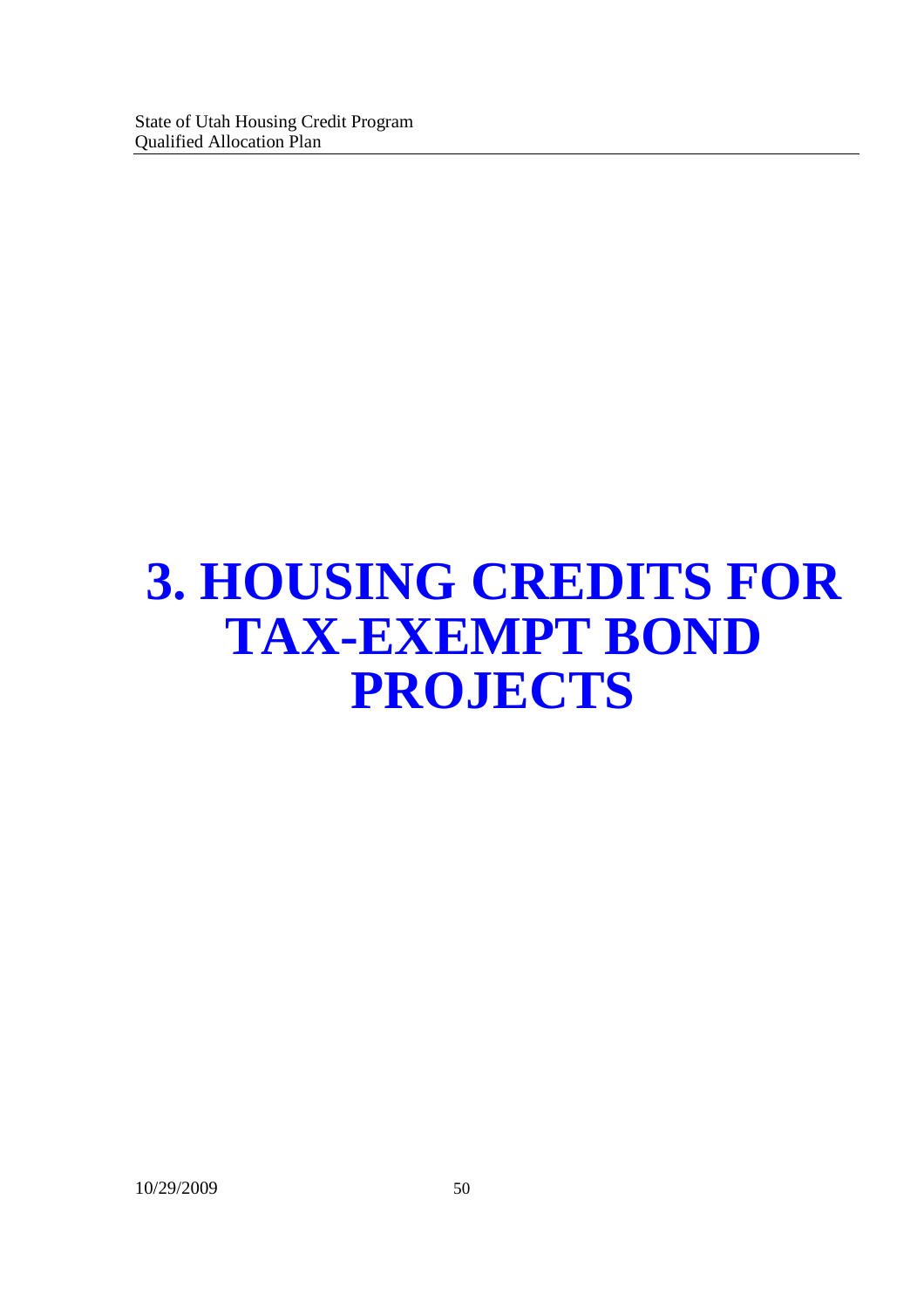## **INTRODUCTION**

UHC is an independent public corporation created by Utah law in 1975. UHC's principal mission is to provide financing for housing low and moderate income residents of Utah. UHC receives no appropriations from the legislature. No tax dollars are allocated to UHC's programs or its operations, and it is self supporting. UHC is a qualified issuer of tax-exempt municipal bonds, the interest on which is paid to bond owners is excluded from gross income for federal tax purposes, pursuant to the Code. Interest on UHC's bonds is also exempt from Utah individual income taxes. The tax exemption results in lower borrowing cost to UHC, and the lower interest rates are passed on to a multifamily rental housing project owner by funding a mortgage loan with proceeds of a bond issue. UHC also may issue federally taxable bonds under certain circumstances. Neither the State of Utah nor any of its subdivisions is obligated to pay the bonds and neither the faith and credit nor the taxing power of the State of Utah or of any its subdivisions is pledged to the payment of the principal or redemption price of or interest on the bonds. UHC has no taxing power.

### **A. Private Activity Cap Limits Amount of Bonds**

The Code provides for several categories of tax-exempt municipal bonds, one of which is referred to as private activity bonds which are principally used for non-governmental purposes; i.e., facilities owned by non-governmental entities. School bonds, water bonds, municipal general obligation bonds, etc. are used to build facilities that are owned by governmental entities and usually do not fall within the private activity bond category. Bonds issued for manufacturing facilities, student loans, and housing are usually private activity bonds. The Code limits the annual amount of private activity bonds that may be issued with each state (the "Cap") and the amount is adjusted each calendar year for inflation. The allocation of the Cap for Utah is administered under the direction of the Utah Department of Community and Culture. The Private Activity Bond Review Board ("PAB") (created by the legislature at Utah Code 9-4-501, et.seq.) employing the formulas established by state law, allocates the Cap to issuers who have requested allocations for specific projects, facilities and programs. The formula provides initial allotment accounts that are available beginning the first of each year for different types of facilities and programs. Multifamily rental housing for low and moderate income occupants and manufacturing facilities fall within the Small Issue Bond Account, for which an annual initial amount is set-aside. Additional amounts may be allocated for rental housing after July 1 of each year, if certain other allotment accounts have not been depleted before then. The PAB is empowered to allocate the Cap in the amounts that it deems to be equitable. An additional benefit of utilizing tax-exempt private activity bonds is the availability of 4% (approximate) Housing Credits that may be used to reduce the amount of the owner's debt thereby enhance the affordability of the project.

#### **B. New Construction or Substantial Rehabilitation**

The Code requires that the proceeds of a multifamily tax-exempt bond issue be used to finance the acquisition and development of newly constructed multifamily rental housing or to finance the acquisition and rehabilitation of buildings and property to be used for multifamily rental housing.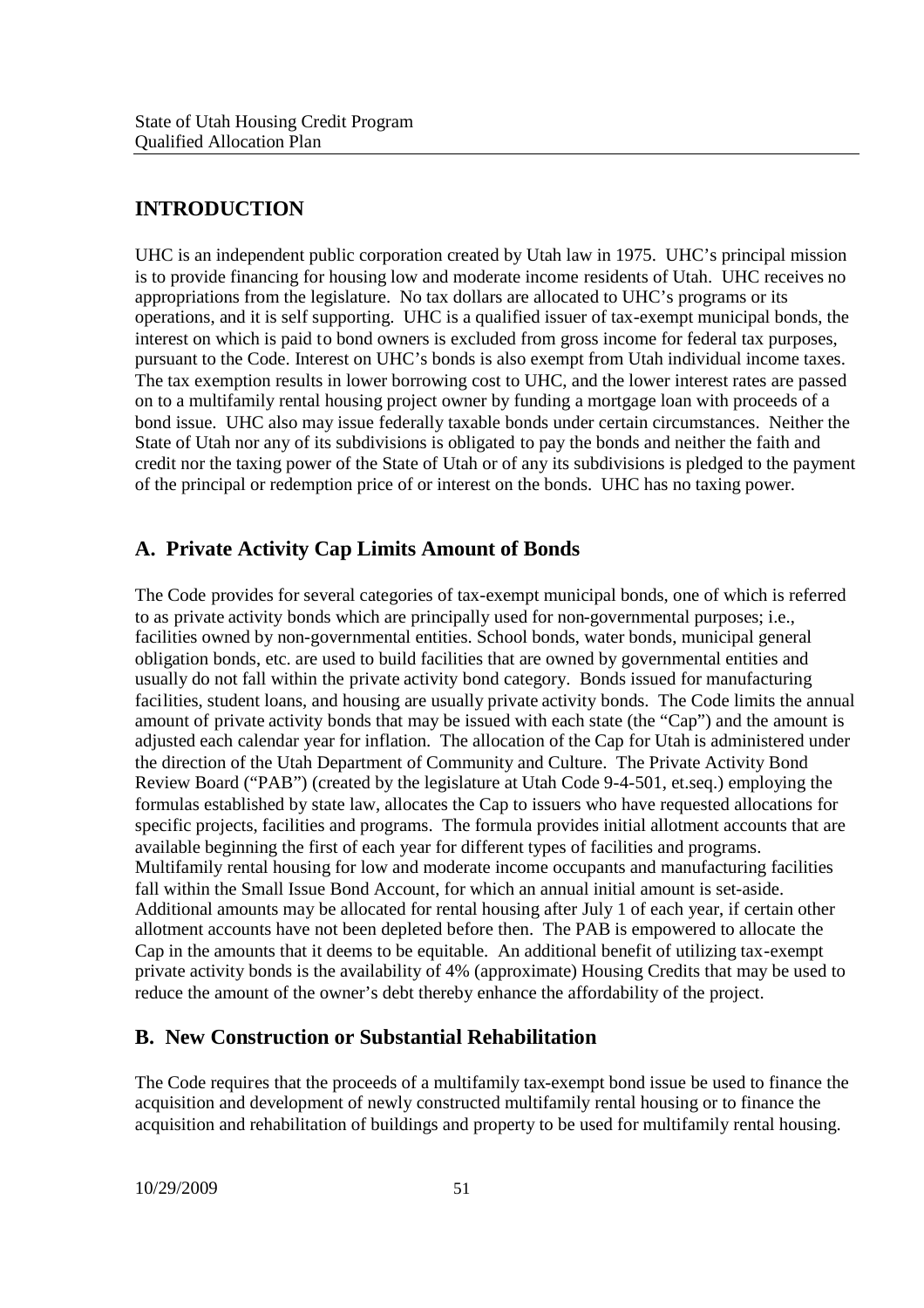The Code requires that costs of rehabilitation equal or exceed 15% of the costs allocable to the purchase price of the buildings which are financed by tax-exempt bonds. Generally the Code does not permit the simple refinancing or acquisition of an existing project.

### **C. Revenue Bonds vs. General Obligation Bonds**

The sole source of repayment of UHC's bonds, including all interest and any premiums, for multifamily rental housing are the revenue sources related to the projects financed by the bonds. Neither the bonds nor any interest or premium shall ever constitute a general indebtedness of UHC and UHC cannot use its resources to repay such bonds.

### **D. Tenant Income Restrictions**

The Code requires that a portion of the units of a rental project financed by tax-exempt bonds be rented to, or if not rented, be vacant and available for, low income tenants. In each case the income requirements are determined by HUD and are based on family size adjustments.

The Code requires that not less than:

- i. 20% of the units of a project be occupied by, or vacant and available for tenants with annual income of 50% or less of the "area median income" (AMI), or
- ii. 40% of the units of a project be occupied by, or vacant and available for tenants with annual income of 60% or less of the AMI.

Additionally, the PAB may require that all units be "rent restricted" and that the remaining units not restricted in (i) or (ii) above, be rent-restricted and occupied by individuals whose income averages 80% or less of the AMI. In no case may the income of the occupants of a unit at the time of their initial occupancy exceed 130% of the AMI. A unit is rent-restricted if the gross rent does not exceed 30% of the imputed income limitation. If the project owner utilizes Housing Credits, additional income and rent restrictions may apply.

#### **E. Bond Ratings**

One or more national rating services must rate publicly offered bonds issued by UHC. A minimum rating of "A" or better is generally required. The rating will depend upon, among other factors, what type of "credit enhancement" backs the bond repayments. An additional backing for the bonds must be in place to assure that the bond owners will be repaid even if the project and its underlying mortgage loan defaults. A loan funded with the proceeds of a bond sale is not sufficient collateral behind the bonds. Various enhancements have been used including letters of credit issued by the banks with national ratings; bond insurance; certificates issued by one of the federal government sponsored enterprises such as Fannie Mae, Freddie Mac or Ginnie Mae; FHA insurance; and other forms of enhancement. UHC reserves the right to approve all forms of credit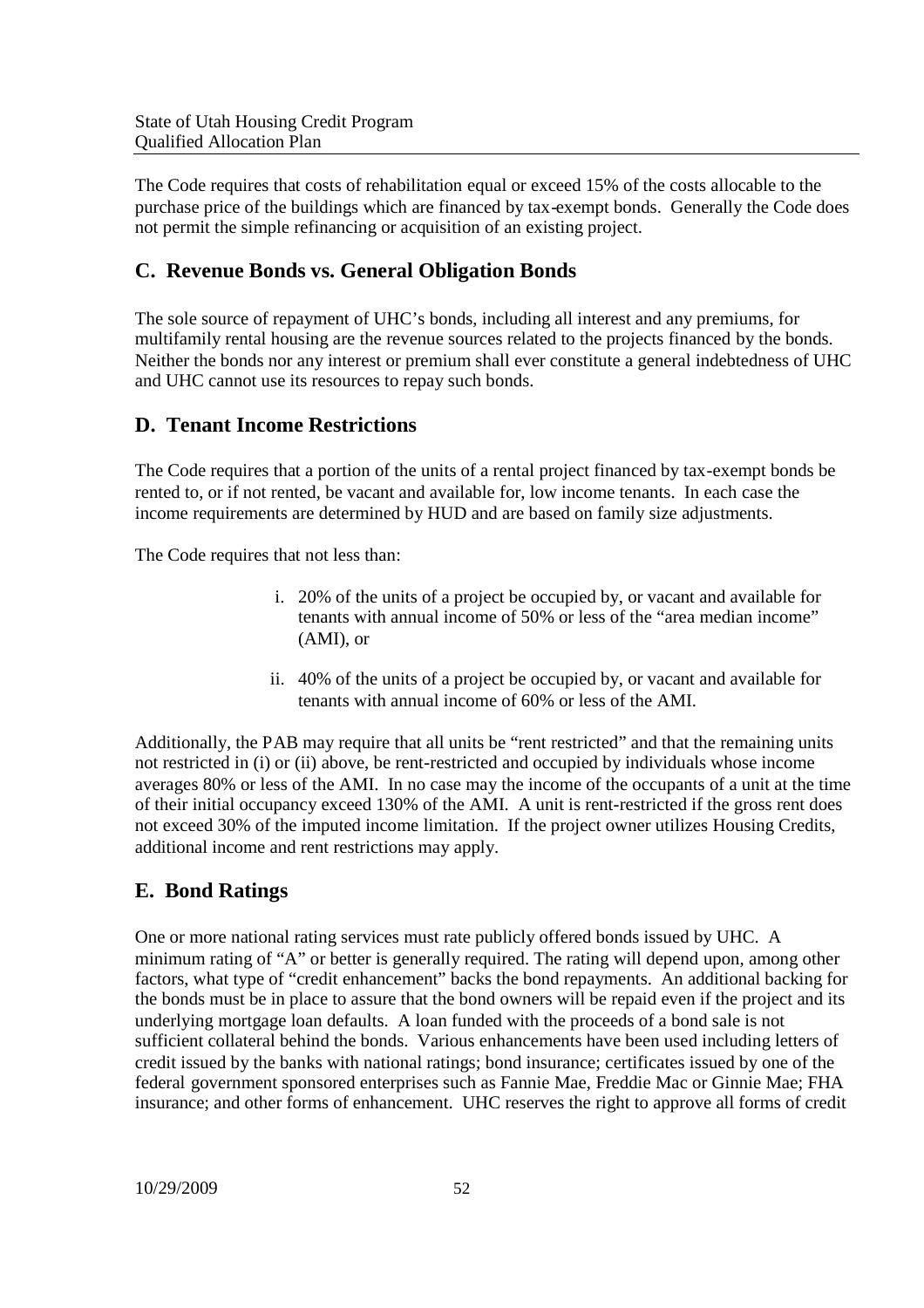enhancement for the bonds. With certain restrictions UHC may permit bonds privately placed with institutional investors to be unrated.

# **F. Underwriting Process**

Publicly offered bonds issued by UHC are sold to underwriter(s) with the financial backing and capability to generate cash at closing equal to the amount of the bonds regardless of whether the bonds have resold to investors. UHC encourages the use of Utah firms whenever possible. The underwriter is responsible to assist in the determination of the most efficient credit enhancement, structure the bond maturities and terms of the bonds, so that the project owner can obtain a satisfactory mortgage interest rate. UHC may appoint or may entertain the requests of the project owner to use underwriters selected by the owner; however UHC reserves the right to approve any underwriter, and may appoint "co-underwriters" as it deems appropriate.

# **G. Legal Opinion**

An opinion with the respect to the tax exemption of the interest on the bonds must be rendered by an attorney with national recognition in the field of municipal law whose opinions are generally accepted by purchasers of municipal bonds ("Bond Counsel"). The tax opinion may only be rendered if the bond issue, the facilities financed by the bonds and the uses of the facility comply with the requirements of the Code. UHC appoints Bond Counsel.

## **H. Cost of Issuance**

Bonds issued for the financing of a multifamily rental housing project involve a substantial amount of work and effort by many parties to the transaction. The costs related to a bond financed transaction can be substantial. Some of the costs and fees that the project owner can expect to pay include underwriter's fees, bond counsel fees, underwriter's counsel fees, credit enhancement fees, construction lender fees, permanent lender fees, real estate counsel fees, issuer fees, trustee fees, out of pocket expenses for any of the foregoing, printing costs, rating service costs, etc.. UHC's issuer fee is based on the amount of bonds issued. The issuer fee varies depending upon the amount of bonds issued and may be estimated using the table below:

| <b>Fee Scale</b> | <b>Issue Increments</b> | <b>Maximum Increment Fee</b> |
|------------------|-------------------------|------------------------------|
| Flat             | <\$2.5MM                | \$25,000                     |
| 0.00875          | $$2.5 - $7.5MM$         | \$43,750                     |
| 0.00750          | $$7.5 - $12MM$          | \$33,750                     |
| 0.00625          | $> $12.0$ MM            | Varies                       |

As a example, a \$10,500,000 issue would result in an issuer fee of \$91,250.

Each of the foregoing costs must be paid no later than closing and some perhaps as retainers, beforehand. Some costs may be charged only if a transaction closes, others will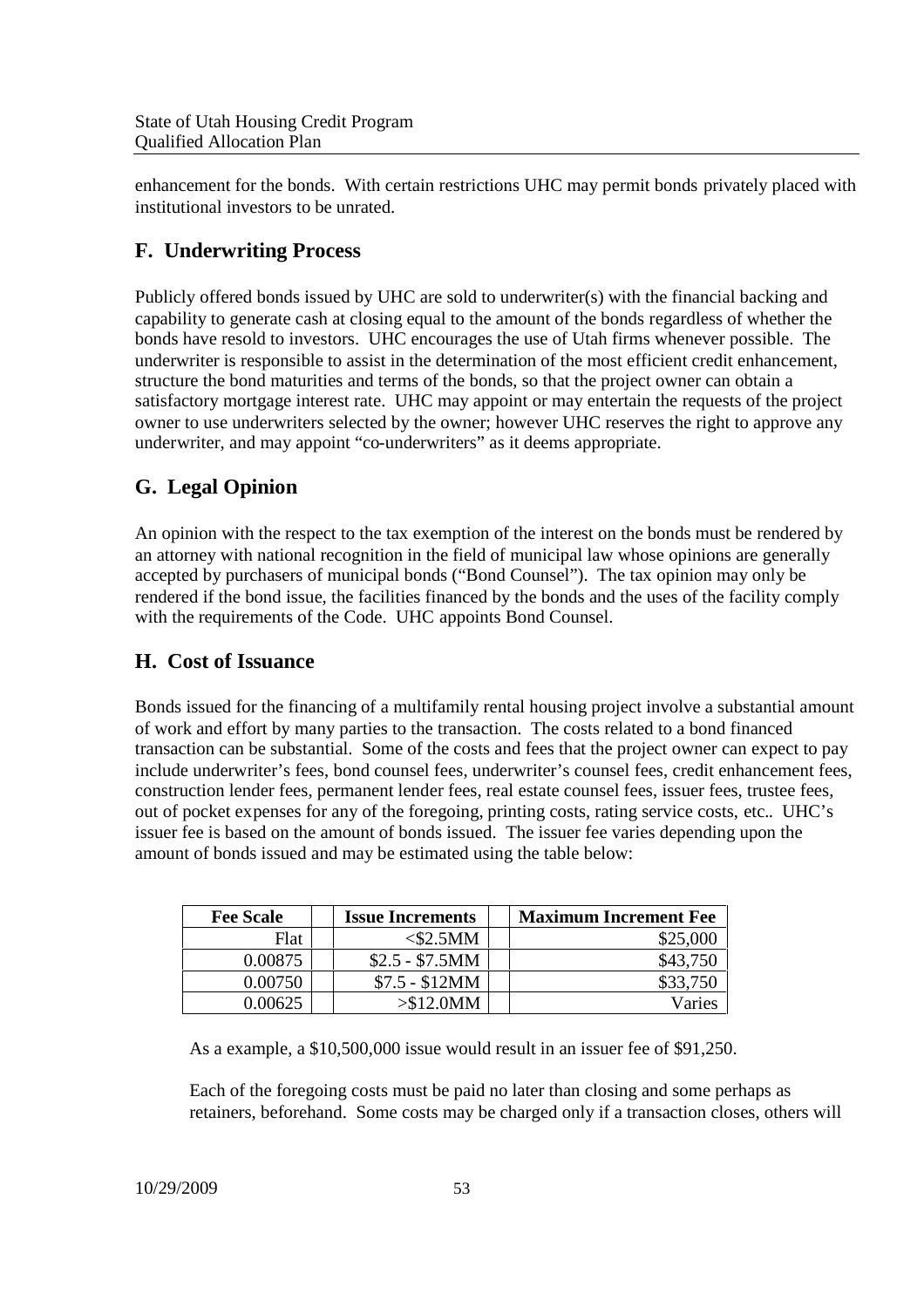be charged for services whether the transaction closes or not. Costs of issuance financed with the proceeds of tax-exempt bonds may not exceed 2% of the proceeds of such bonds.

#### **I. General Requirements of Issuance**

#### i. CAP ALLOCATION

The first step is for the project owner to attempt to obtain an allocation of the Cap from the PAB in the amount requested. Phone 801-538-8722 or visit the Division of Community and Culture website at http://housing.utah.gov/pab/index.html to obtain information. The application form of the PAB is the same as the Application. The project owner must complete the Application and pay any application fees, confirmations fees, or extension fees required for the Cap. The PAB generally meets quarterly and the Application must be submitted several weeks in advance of the meeting.

If the PAB allocates an amount of tax-exempt private activity bond an amount less than that which is desired by the project owner, the issuance of federally taxable bonds by UHC is possible. The interest rate on the taxable bonds is typically somewhat higher than the taxexempt rate for a similar maturity. However, when the taxable and taxexempt rates are blended together to determine the rate required on the mortgage loan, there often remains a benefit over conventional financing.

#### ii. DETERMINATION OF HOUSING CREDITS FOR BOND PROJECTS

Low income housing projects financed with tax-exempt bonds are eligible for 4 percent Housing Credits if they meet the minimum requirements of the QAP.

- Applications for these Housing Credits may be submitted to UHC as soon as the project owner receives confirmation of Cap allocation from the PAB.
- Applicant must submit two hard copies, one original and one copy of the application together with supporting documentation as detailed in Exhibit A and other sections of the QAP, and an electronic copy of the Application on a disk, along with the UHC application fee.
- The Application submitted to UHC must be the same Application as was approved by the PAB.
- A copy of the approval letter from the PAB must be included with the Application for Housing Credits.
- The Application must satisfy all requirements of §42 and 103 applicable to bond projects.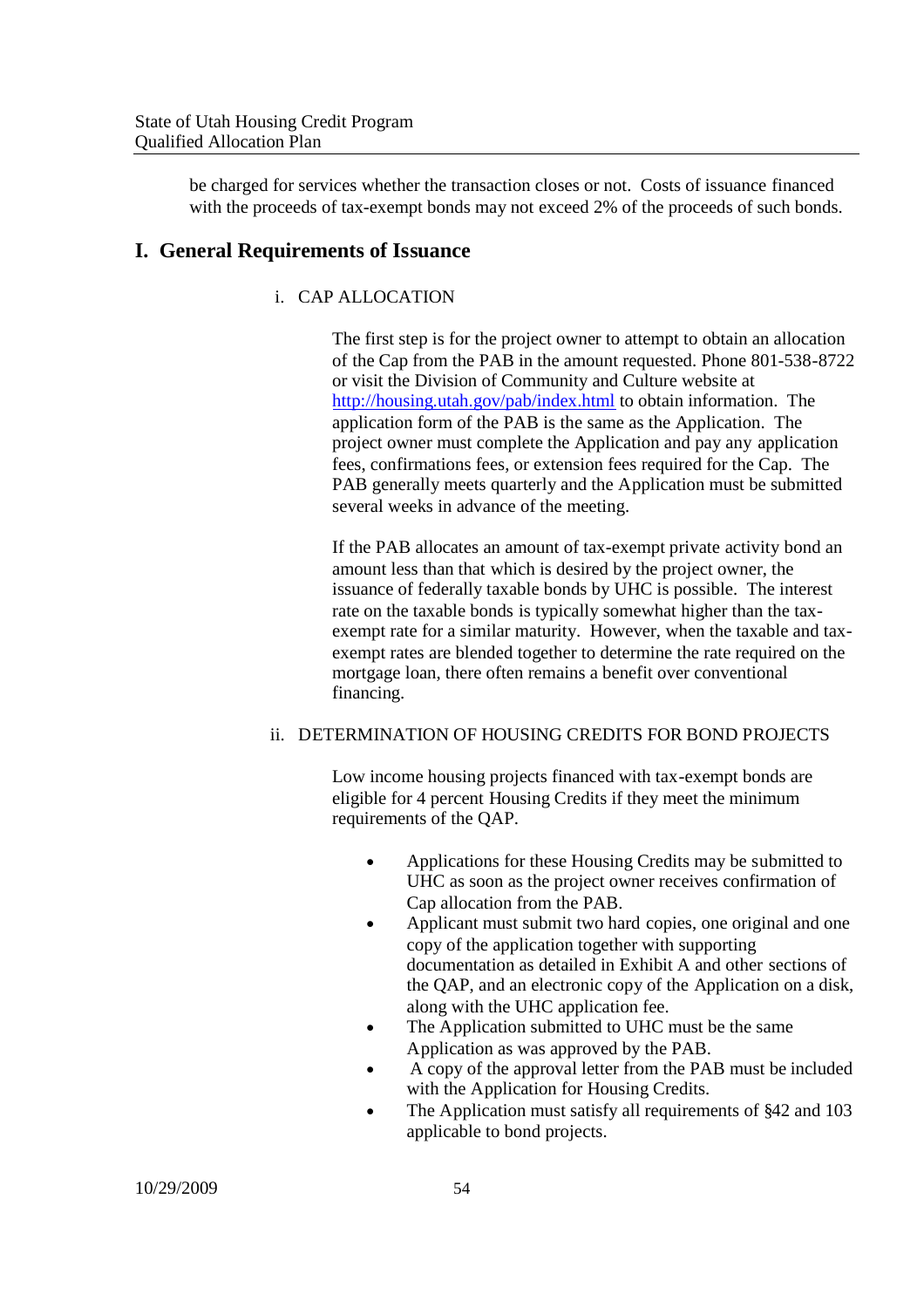• The review of an application for Housing Credits for bond projects may occur outside the normal Application rounds.

Applications must be sent to

Claudia O'Grady Vice President, Multifamily Finance Utah Housing Corporation 2479 South Lake Park Blvd. West Valley City, Utah 84120

#### iii. REIMBURSEMENT RESOLUTION

The next step is for the project owner, UHC's Bond Counsel and staff of UHC to discuss the project, the intended occupants, the requirements of the Code (especially related to the income certifications of the tenants) and the annual reports to be prepared by the project owner, financial plans, the financing team and bond credit enhancements. This discussion should take place before the project owner submits its Request for Reimbursement Resolution to UHC as described herein.

UHC requires the items listed below to be delivered to UHC's offices not fewer than 10 days in advance of the meeting at which the Reimbursement Resolution is expected to be adopted, in order to help UHC determine if it may wish to adopt a Reimbursement Resolution regarding the issuance of tax-exempt bonds for the financing of the multifamily rental housing project.

- **A non-refundable fee** of \$1,000 in the form of a check payable to Utah Housing Corporation.
- **Two copies** of the Request for Reimbursement Resolution reproduced on your letterhead.
- **Two copies** of your completed Comprehensive Reimbursement Resolution Certification.
- **Two copies** of your completed Multifamily Housing Credit Application for Private Activity Bond/Low Income Housing Credits, updated to reflect any changes made following the submission of the applications for Cap and Housing Credits.
- **Two copies** of your Certificate of Allocation from the PAB.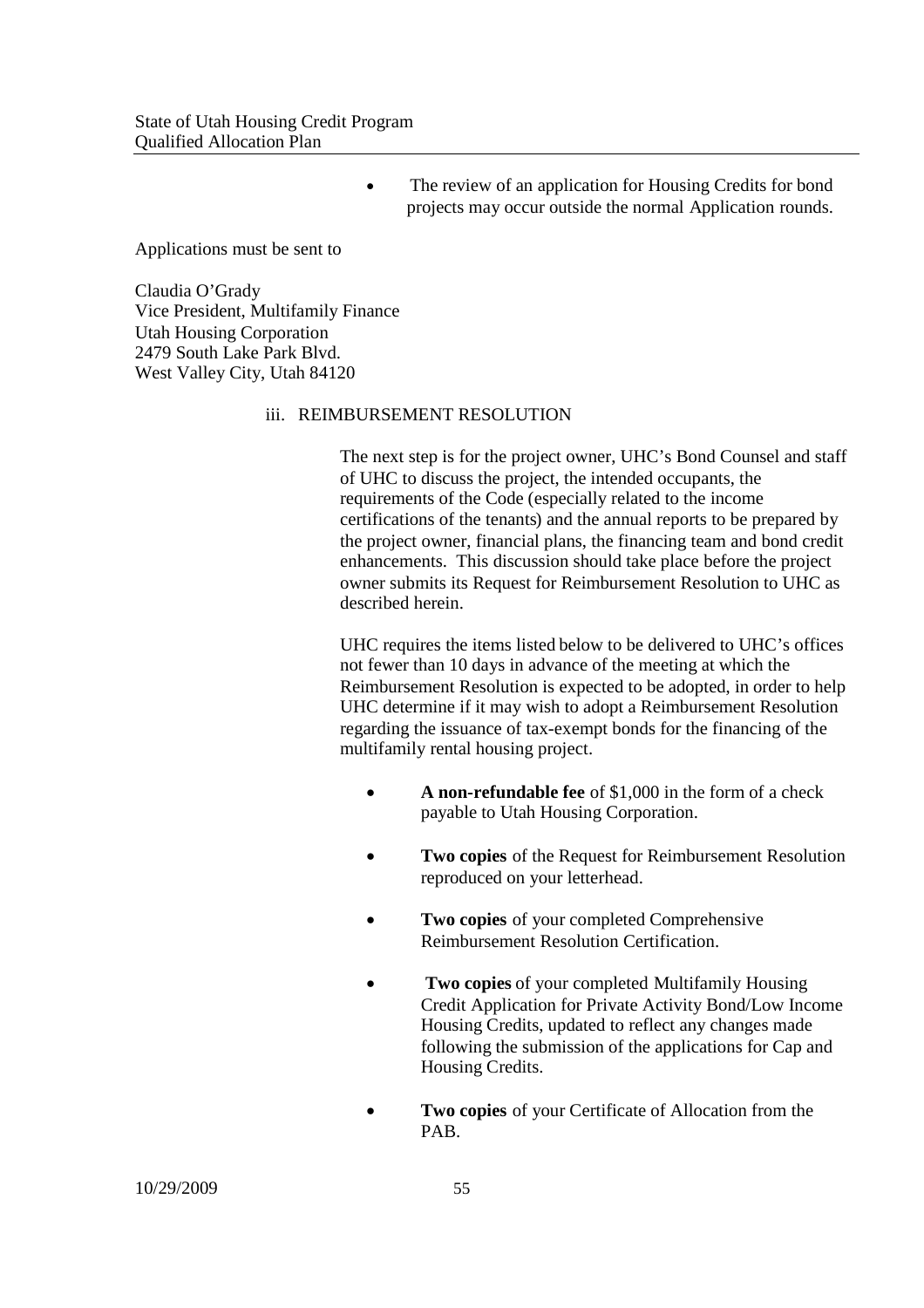UHC must be persuaded or "induced" that the project is one that should receive the scarce benefit of tax-exempt bond financing. The project owner must provide a sufficient amount of information to enable UHC to perform a review that will enable UHC to be persuaded of the social benefits and the financial integrity of the project. The request Reimbursement Resolution and a subsequent public hearing must make reference to the correct project owner's name and entity type (e.g. XYZ, a Utah limited partnership) project address, number of residential units in the project, expected costs of the project, etc. Changes to the foregoing may require the adoption of a new Reimbursement Resolution which may cause delays and may make costs incurred before the new Reimbursement Resolution ineligible for reimbursement from the proceeds of the bond sale.

The adoption of a Reimbursement Resolution is not a binding commitment by UHC to issue bonds, nor is it a commitment by the project owner to accept such financing. If UHC adopts a Reimbursement Resolution, the bonds may finance the costs incurred by the project owner thereafter, should the bonds be issued, and should the financing structure permit the inclusion of such costs in the debt. Developers are discouraged from incurring such costs until such time that the terms of any possible financing are more defined and found to be mutually acceptable. Generally, costs incurred by a project owner prior to the adoption of a Reimbursement Resolution may not be financed with the proceeds of the bonds.

The loan underwriting criteria including loan to value ratios, debt service coverage ratios and so forth will determine the loan amount and consequently the amount of bond to be issued.

#### iv. BOND RESOLUTION / PUBLIC MEETING

The next step is for UHC to adopt a Bond Resolution that officially authorizes the sale of the bonds. Before the adoption of the Resolution takes place, a determination of the credit enhancement, underwriters, bond trustee, loan amount and amount of bonds must have been made by the project owner, including payment for their services, and approved by UHC. Those determinations must be documented in UHC's form of "Term Sheet" and delivered to UHC not less than 10 days in advance of the meeting at which the Bond Resolution is expected to be adopted. The Code requires that a public hearing, "TEFRA" hearing (Tax Equity and Fiscal Responsibility Act of 1982) regarding the proposed financing and bond sale be held by UHC.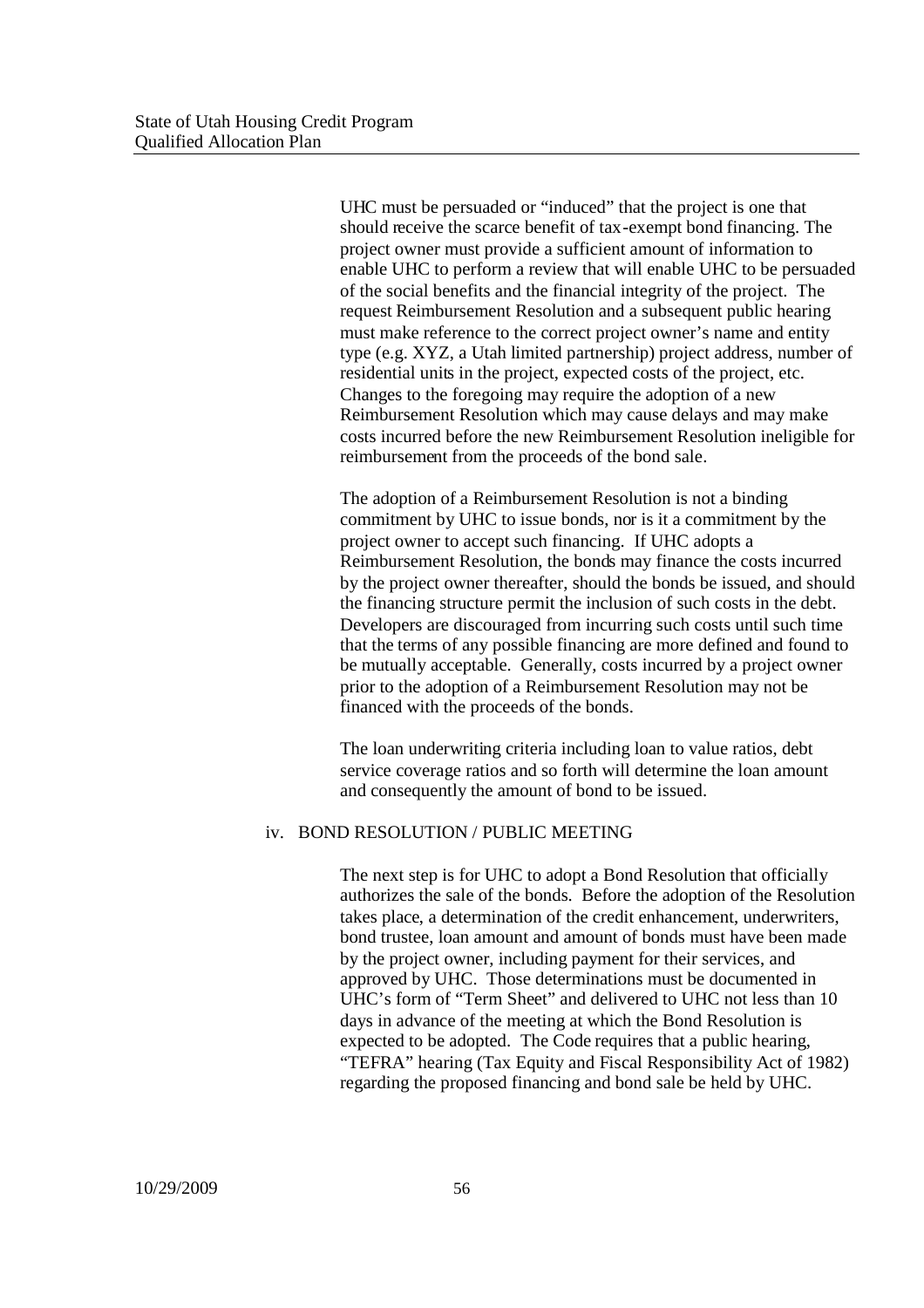The Reimbursement Resolution and TEFRA hearing must make reference to the correct project owner's name and entity type (e.g. XYZ, a Utah limited partnership), project address, number of residential units in the project, expected costs of the project, etc. Changes to the foregoing may require an additional hearing for which the project owner will be required to pay an additional nonrefundable fee and any related expenses. Finally, the Code requires that the Governor of the state approve the financing.

#### **J. Additional Forms and Documents**

Additional forms related to the multifamily tax-exempt bond program include the form of Request for Reimbursement Resolution (Exhibit Y), List of Interested Parties (Exhibit Z), and the Comprehensive Reimbursement Resolution Certification (Exhibit AA).

Please be aware that a project financed in any way with tax-exempt bonds:

- i. will only receive an allocation of Housing Credits outside of the Housing Credit Ceiling Amount;
- ii. does not compete with other projects for an allocation of Housing Credits;
- iii. is eligible for 4 percent Housing Credits only;
- iv. must meet the requirements of this QAP including commitment to a minimum Extended Use period of 36 years (for a total of 51 years) for the entire project;
- v. if State Credits are used for feasibility purposes, Applicant must commit to an Extended Use period of 84 years (for a total of 99 years) for the entire project;
- vi. must submit a Project Development Schedule on or before April  $1<sup>st</sup>$  and September  $1<sup>st</sup>$  of each year the project is under development;
- vii. does not receive a Housing Credit Reservation;
- viii. does not receive a Carryover Allocation of Housing Credits;
- ix. is not under time constraints determined by UHC;
- x. does not submit a 10% Cost Certification;
- xi. must sign and record a Land Use Restriction Agreement (LURA);
- xii. must submit a Final Cost Certification; and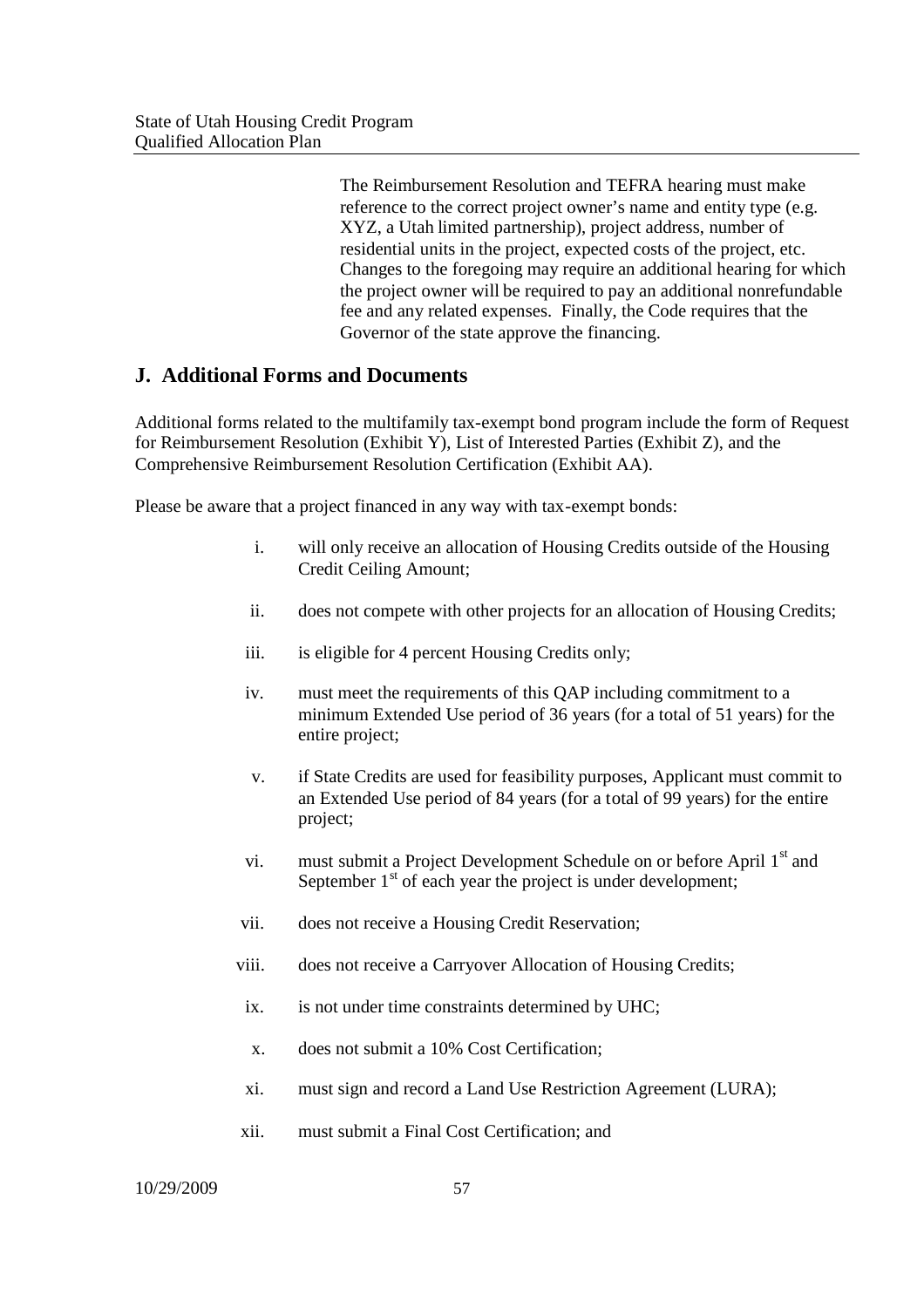xiii. receives a final allocation (IRS Forms 8609) of Housing Credits in the year the project is placed in service.

The amount of Housing Credits allocated to a bond project is automatically calculated in the Application and is contingent upon the a number of factors including, but not limited to, the bond project's eligible basis, fees, applicable fraction, applicable percentage, funding gap, and financing terms.

UHC will review and approve or deny Applications for Housing Credits on bond projects within 60 days of receipt of the Application.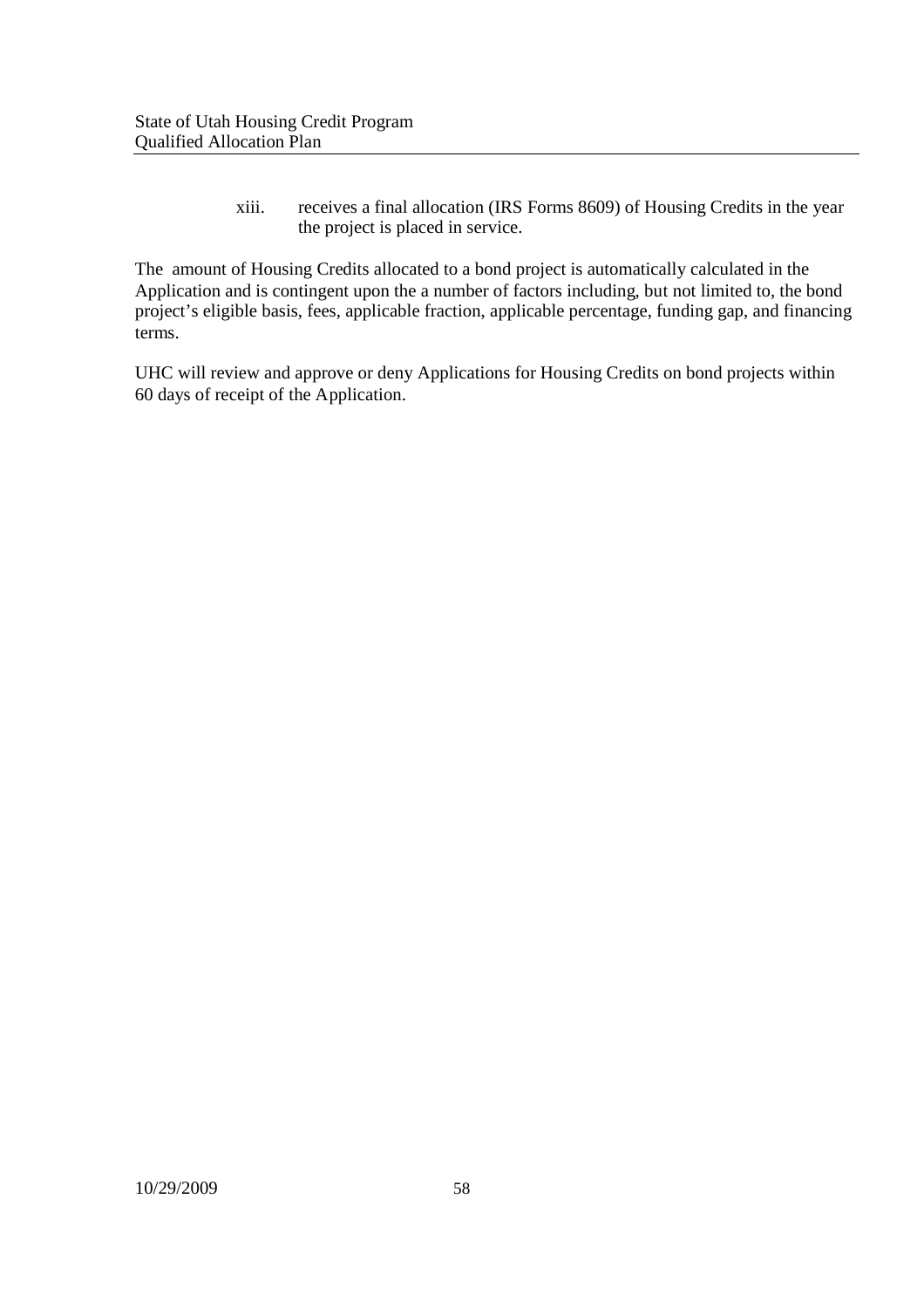# **4. THE SCORING PROCESS**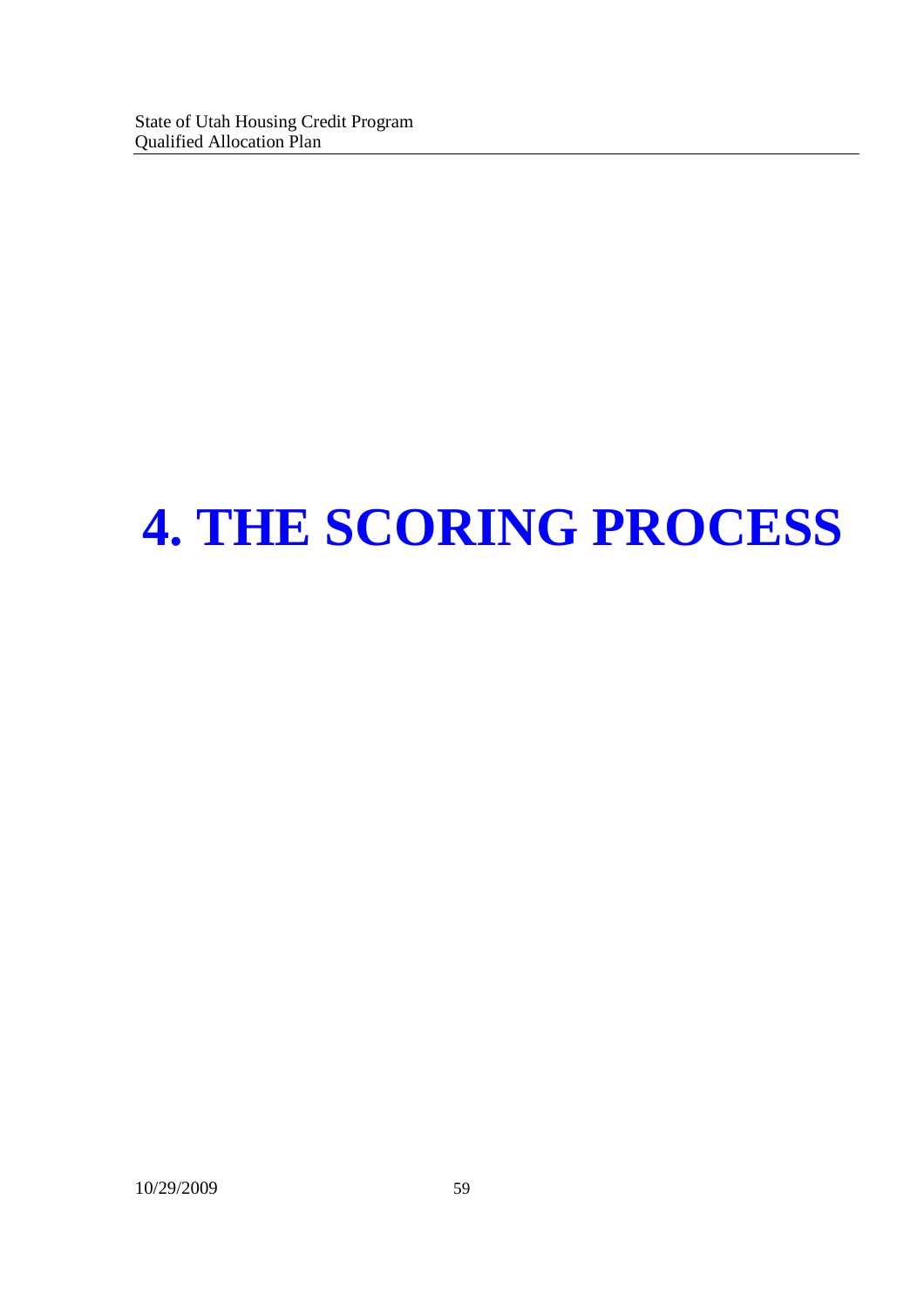### **PREFERENCE SELECTION CRITERIA**

The Preference Selection Criteria are A) Lower Income Targeting, and B) Concerted Community Revitalization Plan (CCRP).

### **A. Lower Income Targeting weight = 50**

#### *Maximum weighted score for this criterion is 5,000*

#### **Purpose: To recognize efforts to develop rental housing affordable to households across a broad range of incomes, yet favoring more units available to mid-range incomes to enhance long-term feasibility.**

§42 requires projects receiving Housing Credits to set aside a minimum percent of the project's units as rent-restricted units, affordable to households at certain income levels. Points will be awarded in this category to those projects committing to limit rents to levels affordable to households with incomes below the maximum levels permitted in §42. County area median income and related rent schedules for the State of Utah are provided with the Application. These schedules generally change annually.

> **THRESHOLD: §42 Minimum Election** Affordable unit income and rents must not exceed 60% AMI (Area Median Income) using the 40/60 convention (40% of units at or below 60% AMI or less) or 50% AMI using the 20/50 convention (20% of units at or below 50% AMI or less).

Applicant income and rent level commitments shall be fixed for the entire extended use period. Initial tenant incomes shall be restricted to the lesser of (i) the maximum AMI permitted by the Code under the chosen convention, or (ii) the AMI that is 5 percentage points greater than the committed rent level. Committed income and rent levels should be supported by the conclusions of the project's market study submitted during the Application process.

Projects will target rents into any or all of three ranges: "Mid-Rent Range" (40% through 45% AMI), "Low Rent Range" (less than 40% AMI), and "Upper Rent Range" (greater than 40% AMI and less than 50% AMI). Projects may have units above the 50% AMI rent level if supported by a market study, but will score no points for these units.

Points are earned as follows:

- (a) Points are determined from the percentage of units in each of the three ranges mentioned above.
- (b) The Mid-Range maximum is 60 points when targeting 60% of the units on a uniform scale from 0%-60% (1 point per percent).
- (d) Below 40% AMI units receive a maximum of 25 points for 25% of the total units on a uniform scale from 0%-25% (1 point per percent).
- (e) Above 45% AMI units receive a maximum of 15 points for 15% of the total units on a scale from 0%-15% (1 point per percent). No points will be accrued to units above 50% AMI.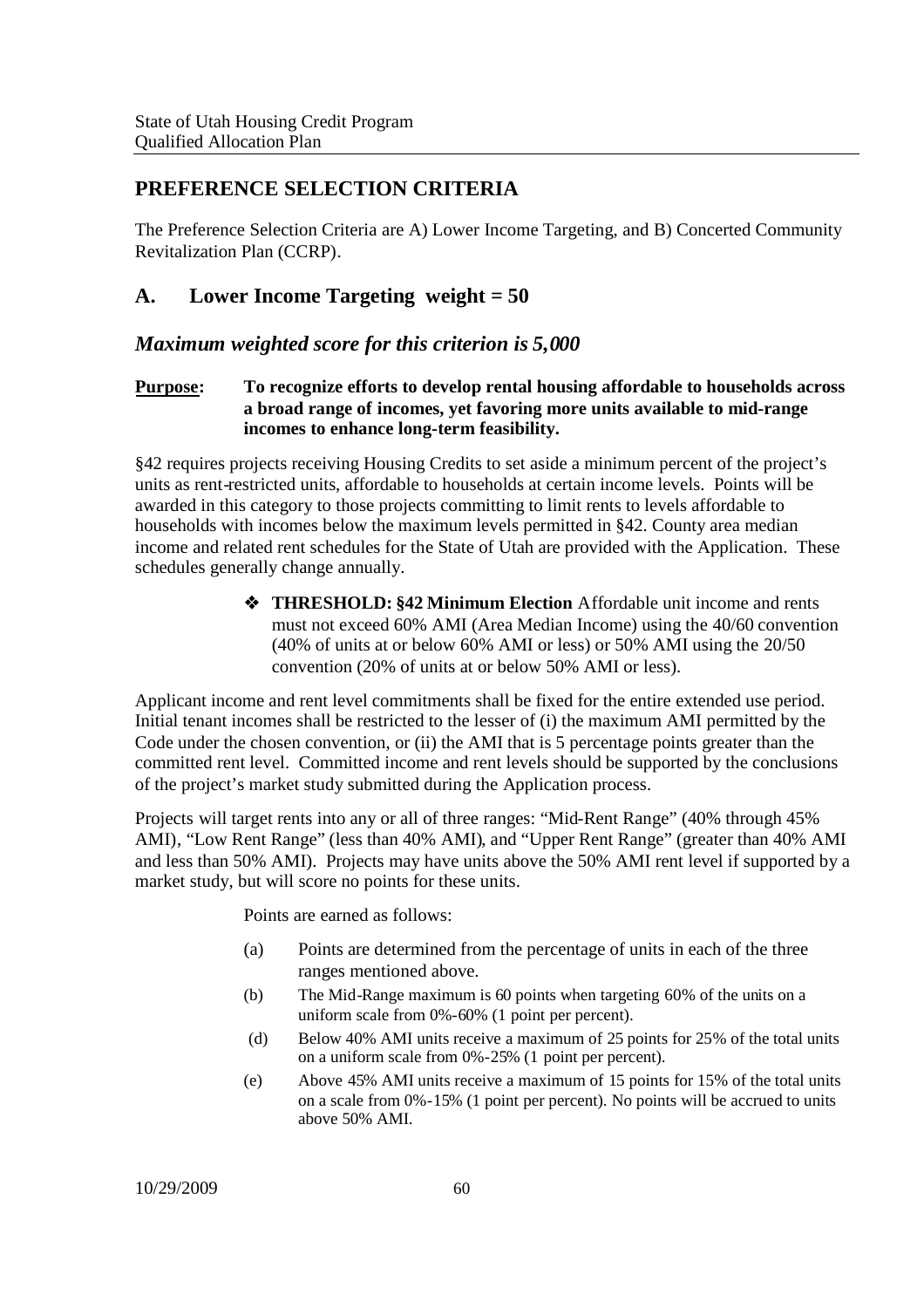- (f) Unrestricted units receive a score independent of this section.
- (g) Transitional units below 25% AMI score points in addition to points earned under this section. See Section D of the Scoring Process for the scoring criteria.

There is no minimum or maximum percentage of units required in any of the three ranges.

*The above scoring process is performed automatically after entering data in the electronic version of the Application. The Applicant will need to change the rent tiers in the Application to conform as closely as possible to the maximum point Scoring Module to achieve the highest score.*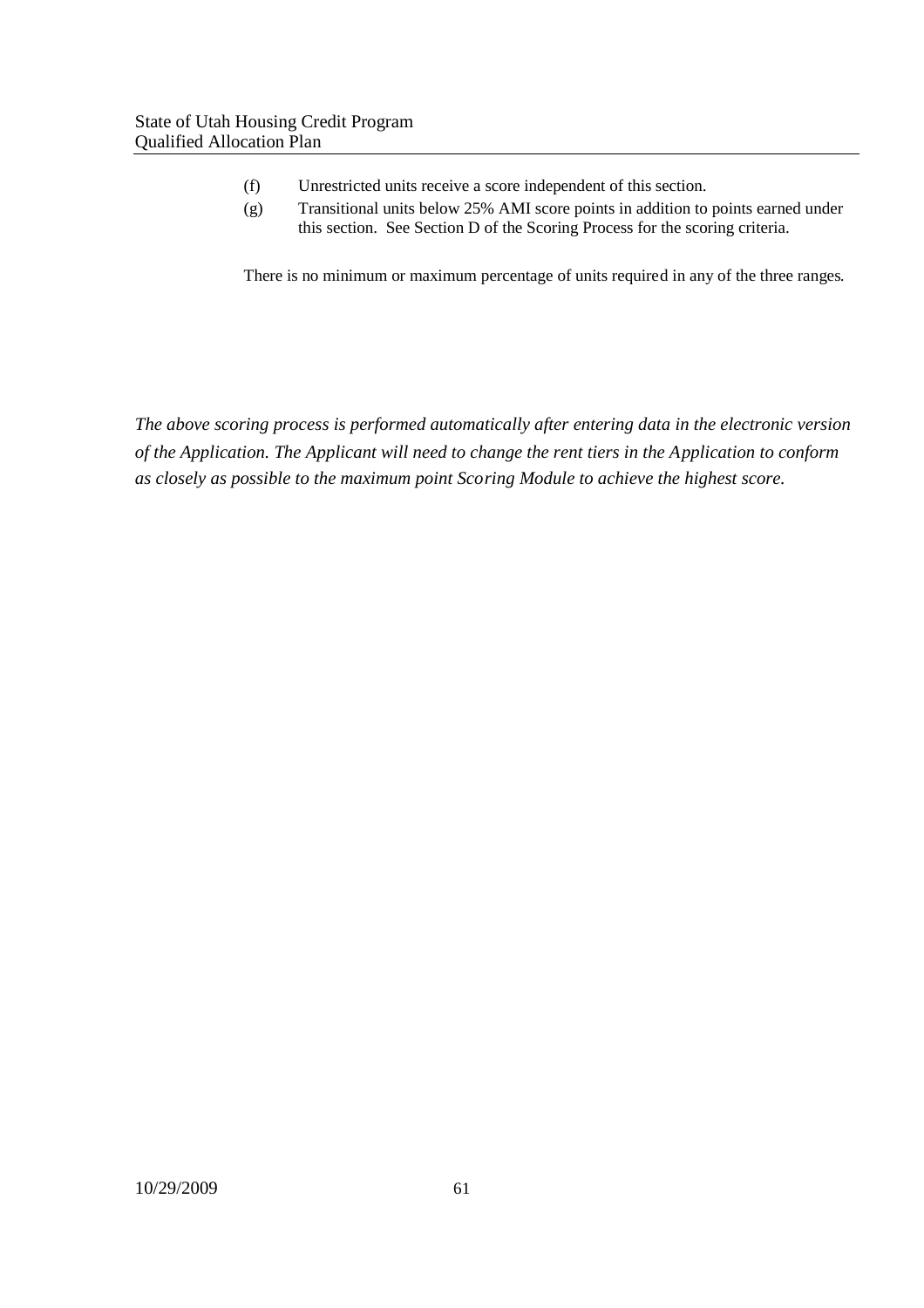## **B. Concerted Community Revitalization Plan weight =20**

#### *Maximum weighted score for this criterion is 200*

#### **Purpose: To recognize efforts to develop projects in areas that are:**

Located in a Qualified Census Tract (QCT), the development of which contributes to a Concerted Community Revitalization Plan ("CCRP").

A CCRP must be evidenced by a written document which establishes an active partnership between local government(s) and community-based organizations and which commits each signatory to specific and measurable goals, actions and timetables to foster, among other things, the construction or rehabilitation of affordable housing.

|                                                                                                                                                                                                                                                                                  | <b>Maximum Score</b> |
|----------------------------------------------------------------------------------------------------------------------------------------------------------------------------------------------------------------------------------------------------------------------------------|----------------------|
| Project meets the above described location and Concerted Community<br>Revitalization Plan requirements (Applicant must submit a copy of the plan<br>and a letter from the local government supporting the proposed project and<br>verifying that it is consistent with the plan) | 10                   |
| Subtotal                                                                                                                                                                                                                                                                         | 10                   |
| Weighting                                                                                                                                                                                                                                                                        | X20                  |
| <b>Maximum Concerted Community Revitalization Plan Total Score</b>                                                                                                                                                                                                               | 200                  |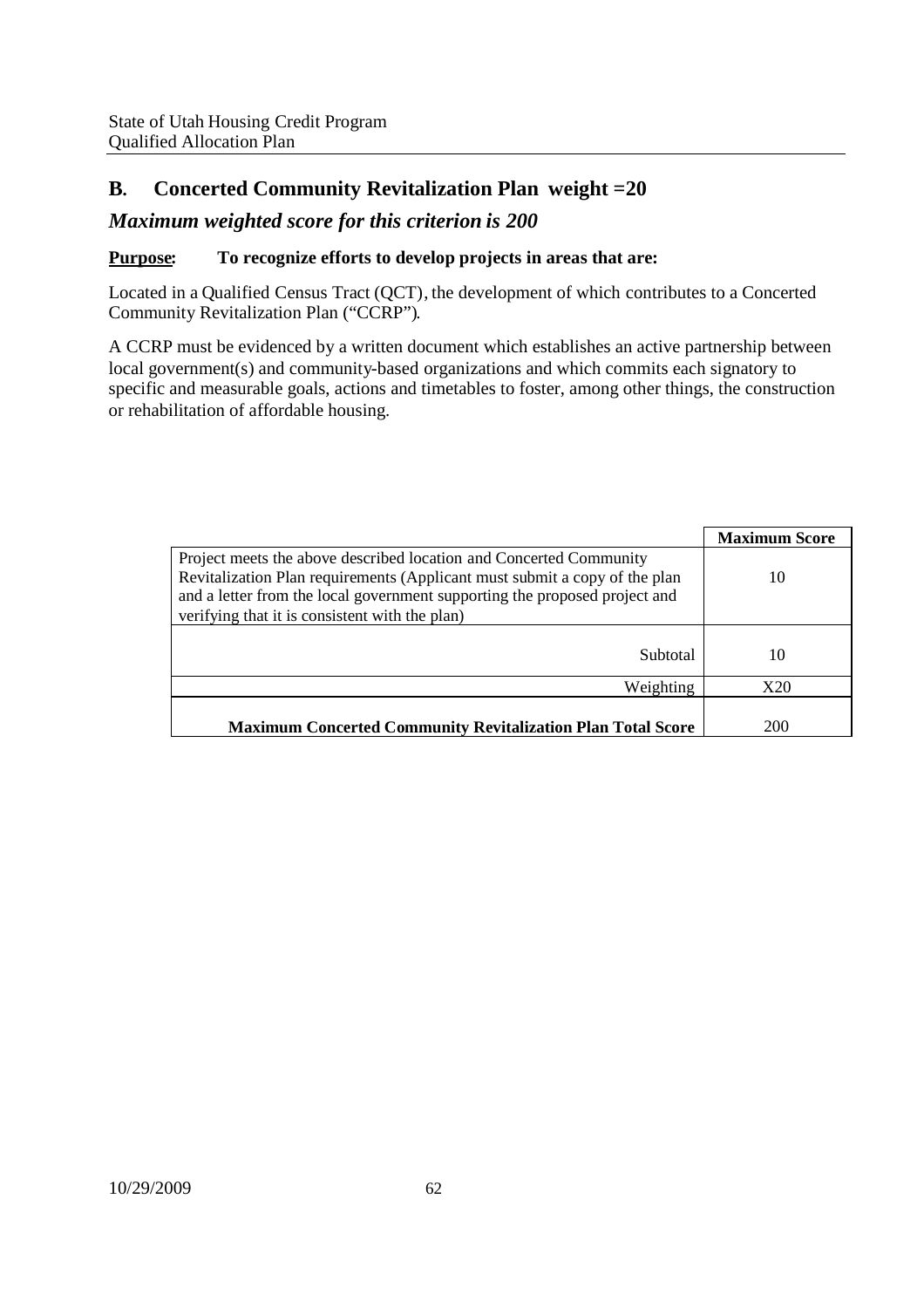## **SECONDARY SELECTION CRITERIA**

§42 mandates additional Secondary Selection Criteria. These criteria represent social and quality characteristics.

### **A. Project Location weight = 20**

#### *Maximum weighted score for this criteria is 600*

#### **Purpose: To recognize efforts to develop Housing Credit projects in communities that have been determined to be under-served, hard-to-develop, or rural.**

Points in this category will be awarded as follows:

|                |                                                                                                     | <b>Maximum</b><br><b>Score</b> |
|----------------|-----------------------------------------------------------------------------------------------------|--------------------------------|
| a)             | Project is located in a HUD "Difficult to Develop",<br>(See Exhibit B)                              |                                |
|                |                                                                                                     | 10                             |
| b)             | Project is located in a "Rural Targeted Area", (See<br>Exhibit C)                                   | 10                             |
| $\mathbf{c}$ ) | Project is located in a "Non-Participating Area", (See<br>Exhibit T)                                |                                |
|                | First Housing Credit restricted Project in county*                                                  | 5                              |
|                | First Housing Credit restricted Project in community*                                               | 5                              |
| d)             | Project is located contiguous to or within 1/3 mile of<br>FrontRunner or TRAX stop. (See Exhibit B) |                                |
|                | Contiguous to Stop                                                                                  | $rac{5}{3}$                    |
|                | 1/3 Mile to Stop                                                                                    |                                |
|                | Subtotal                                                                                            | 38                             |
|                | Weighting                                                                                           | X20                            |
|                | <b>Maximum Project Location Total Score</b>                                                         | 760                            |

\* Communities and Counties which have not yet been the recipient of an allocation of Housing Credits and are targeted to increase geographic distribution of Housing Credit projects. (See list in Exhibit T).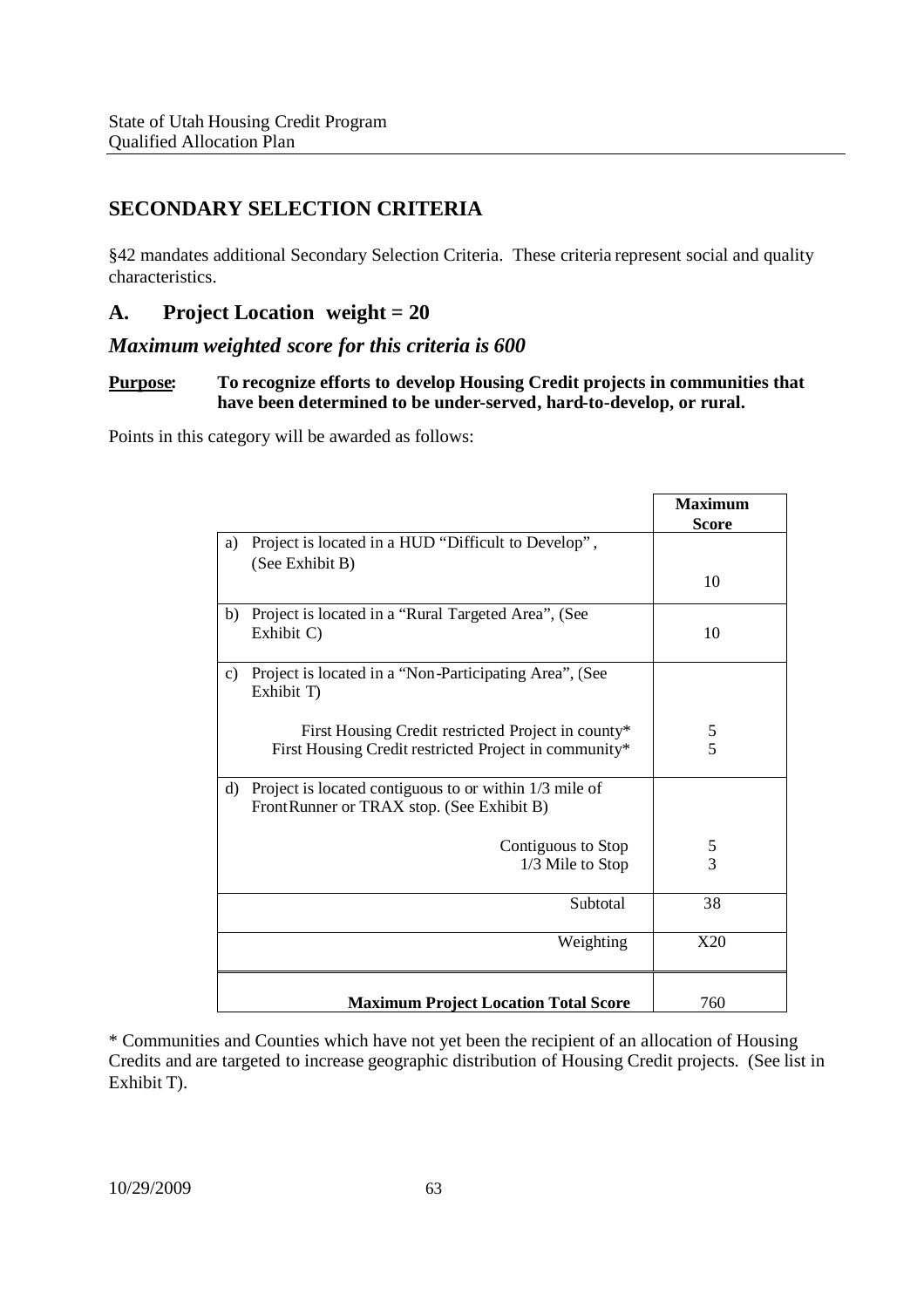#### **B. Project Characteristics weight = 20**

#### *Maximum weighted score for this criteria is 980*

#### **Purpose: To recognize efforts to develop projects that serve certain populations or provide amenities deemed important to household stability.**

Points in this category will be awarded as follows:

|    |                                                                               | <b>Maximum Score</b> |
|----|-------------------------------------------------------------------------------|----------------------|
| a) | 3 bedroom units: 1 pt. per 10% of the project up to 50%<br>of project         |                      |
| b) | 4 or more bedroom units: 2 pt. per 10% of the project up<br>to 50% of project |                      |
|    | Subtotal                                                                      |                      |

#### **1. Large Units:** Project provides three or four bedroom units

#### **2. Project amenities**: Project provides above average non-fee amenities

|              |                                                           | <b>Maximum Score</b> |
|--------------|-----------------------------------------------------------|----------------------|
|              | a) Covered Parking*                                       |                      |
| b)           | Tot lot                                                   | 1                    |
|              | c) Day care facility                                      |                      |
| d)           | <b>Education center</b>                                   |                      |
| e)           | Clubhouse                                                 |                      |
| f)           | Wireless or separate wired data network into each unit**  |                      |
| $\mathbf{g}$ | Life Skills Educations classes that meet UHC criteria *** | $\overline{2}$       |
| h)           | UHC)                                                      |                      |
|              | Subtotal                                                  | 9                    |

\* At least 1 covered stall per unit, unless city only permits fewer parking stalls per unit.

\*\* Life Skills Education should be made available to all tenants on an ongoing basis with scheduled classes, experts invited in as well as agencies and Nonprofits that provide the types of training listed below. (Some Nonprofits do the training free of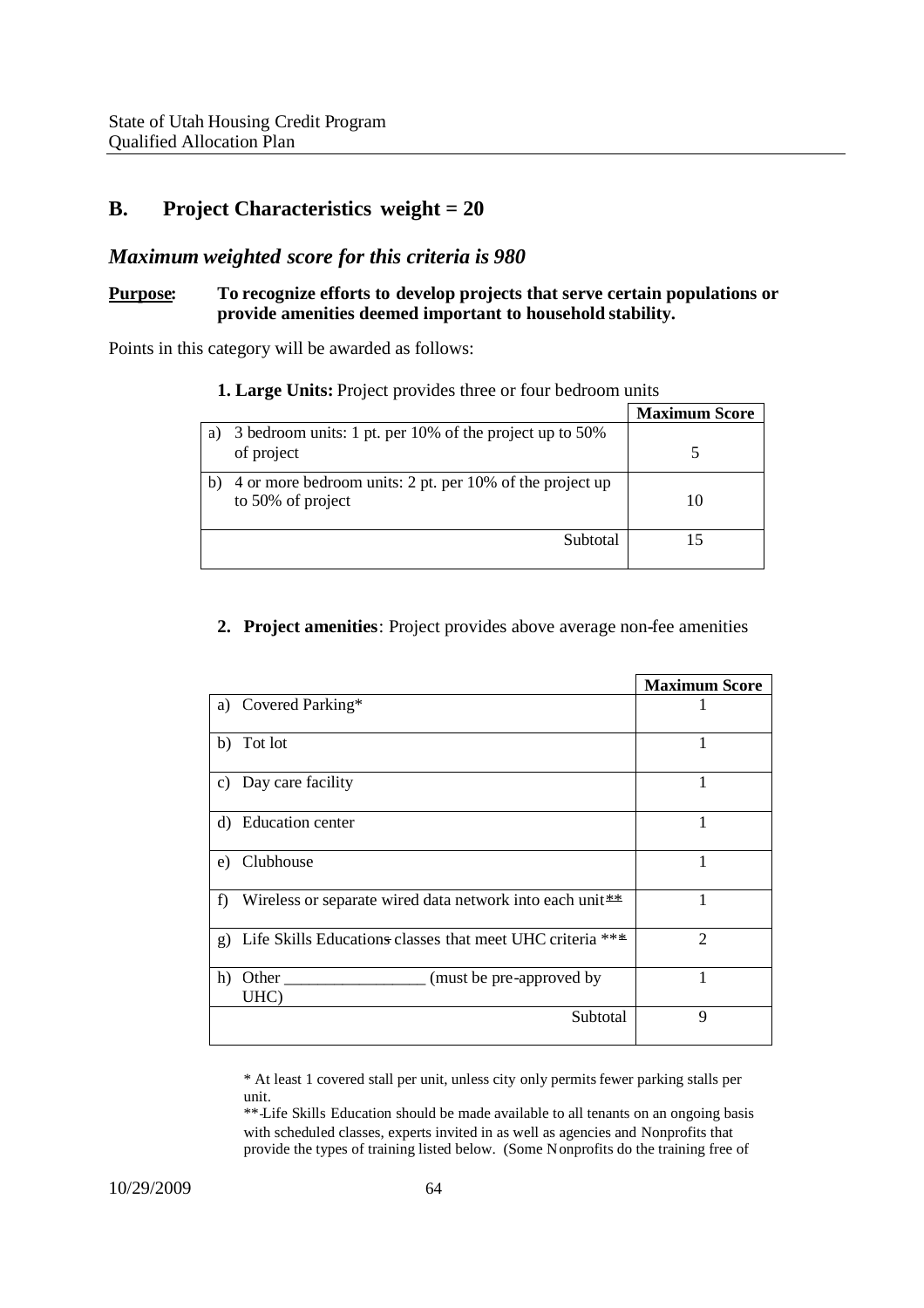charge). Provide in the Application a letter from the provider or a specific Life Skills Education plan if to be developed by project owner/manager.

Life Skills Education

- 1. Finance banking, loans, budgeting, shopping smart
- 2. Consumer credit repair
- 3. Employment resources, expectations
- 4. Medical hygiene, care, pregnancy, resources
- 5. Insurance auto, renter's
- 6. Driver education
- 7. Computer literacy
- 8. Education vocational, children, resources
- 9. Apartment living
- 10. Transportation resources
- 11. Childcare resources
- 12. Government assistance resources
- 13. Health diet, exercise
- **3. Historic Character:** To encourage the preservation of historic buildings and historic area

|    |                                                                                                                                                        | <b>Maximum</b><br><b>Score</b> |
|----|--------------------------------------------------------------------------------------------------------------------------------------------------------|--------------------------------|
| a) | Buildings that are on the National Register for Historic Places (see link)<br>http://history.utah.gov/historic_buildings/national_register/index.html) |                                |
| b. | Buildings in a Historic District (see link)<br>http://history.utah.gov/historic buildings/national register/index.html)                                |                                |
|    | Subtotal                                                                                                                                               |                                |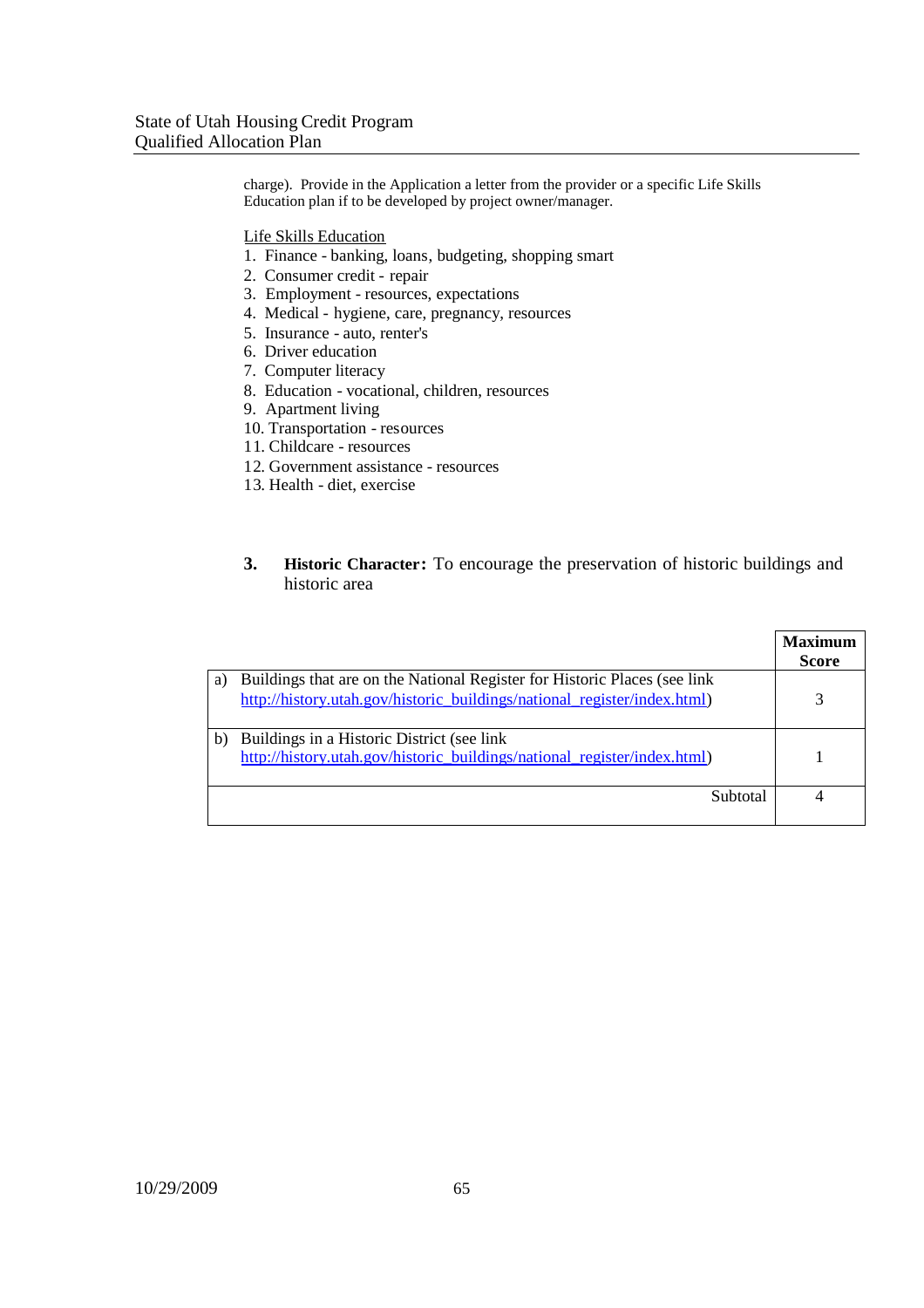#### **4. Other:**

|                                                                                                                                                                                                                                                 | <b>Maximum</b><br><b>Score</b> |
|-------------------------------------------------------------------------------------------------------------------------------------------------------------------------------------------------------------------------------------------------|--------------------------------|
| Available only to substantial rehabilitation projects that<br>a)<br>maintain or lower the targeted rents below those paid by<br>the current tenants. Exception: preservation projects that<br>maintain rent levels also qualify for this score. | 10                             |
| b) Projects intended for eventual tenant ownership*                                                                                                                                                                                             | 10                             |
| Projects that involve the use of existing housing as part of<br>C)<br>a Community Revitalization Plan ** (points cannot be<br>taken in this category if they are taken in the Preference<br>Scoring criteria Section B)                         | 5                              |
| Subtotal                                                                                                                                                                                                                                        | 25                             |

\*\* The CRP must be evidenced by a written document, signed by a local government, consistent with the goals and objectives used in the HUD CDBG program for revitalization areas. Projects must provide a copy of the CRP and a letter from the local government supporting the proposed project and verifying that it is in such an area and consistent with the revitalization plan.

|                                                    | <b>Maximum</b><br><b>Score</b> |
|----------------------------------------------------|--------------------------------|
| Sum of Subtotals                                   | 53                             |
| Weighting                                          | X20                            |
| <b>Maximum Project Characteristics Total Score</b> | 1060                           |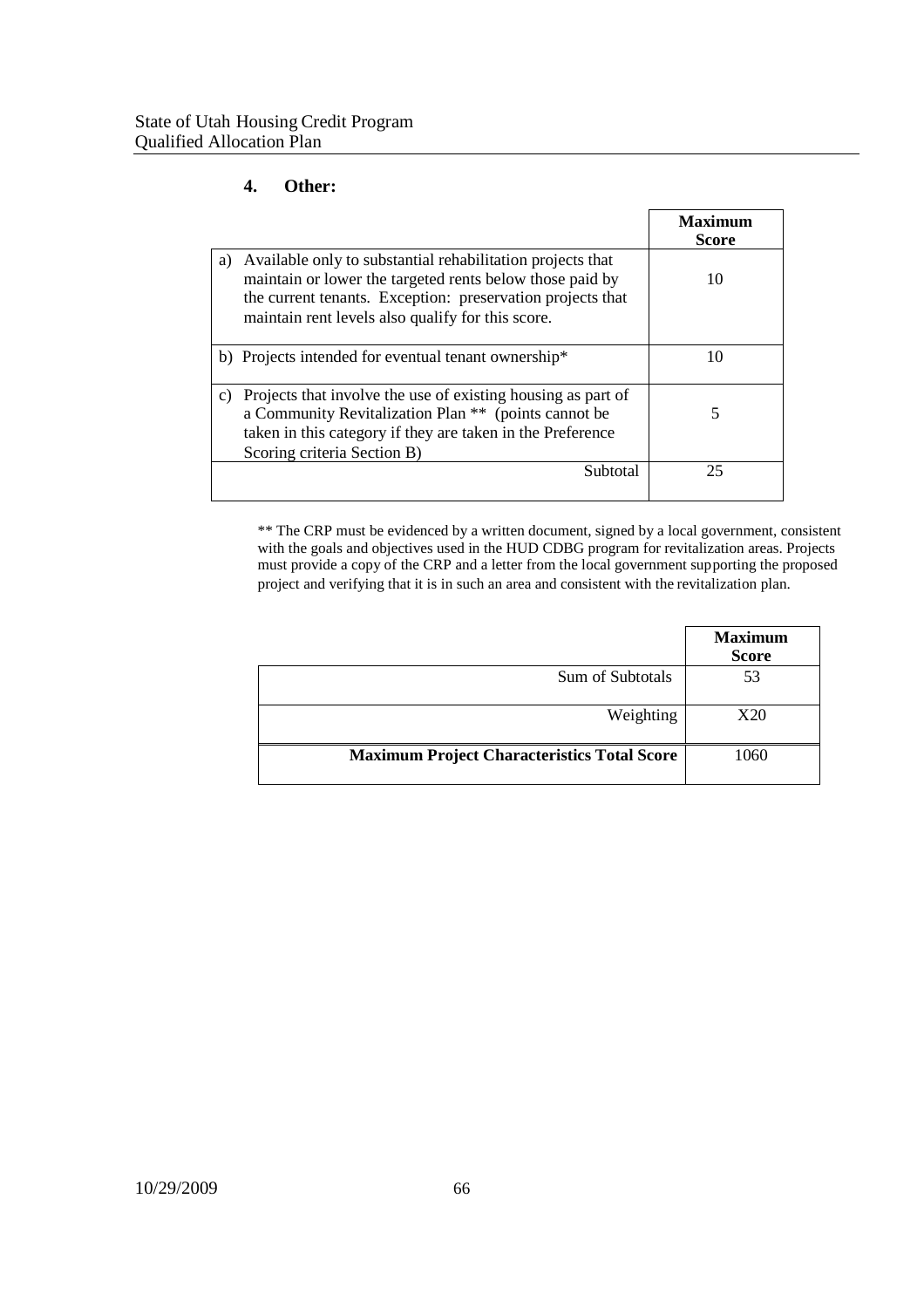## **C. Applicant Characteristics weight = 20**

#### *Maximum weighted score for this criteria is 400*

#### **Purpose: To recognize previous development experience of private sector developers, Nonprofits, and quasi-government organizations applying for Housing Credits.**

Points in this category will be awarded as follows:

**1. Development Experience:** Application contains evidence confirming quality, experience and capacity of Applicant to create and develop Housing Credit units. These structures are acceptable for obtaining points in this category, but operating and other agreements must show that the Utah based member has controlling interest and receives over 50% of the developer fee*. Applicant will receive points in only one of the following categories.*

|                                                                                                                                                                                          | Maximum<br>Score |
|------------------------------------------------------------------------------------------------------------------------------------------------------------------------------------------|------------------|
| Applicant has developed and has ownership interest<br>a)<br>in multifamily Housing Credit projects in other<br>states but not in Utah.                                                   | 5                |
| Applicant is a Utah-based multifamily housing<br>b)<br>developer with Housing Credit experience and a<br>minimum of three years of Utah local business<br>licenses.                      | 5                |
| Applicant is a Utah based multifamily housing<br>c)<br>developer with Housing Credit experience and has<br>ownership interest in Housing Credit or Tax-<br>Exempt Bond projects in Utah. | 10               |
| Sub-Category Maximum                                                                                                                                                                     | 10               |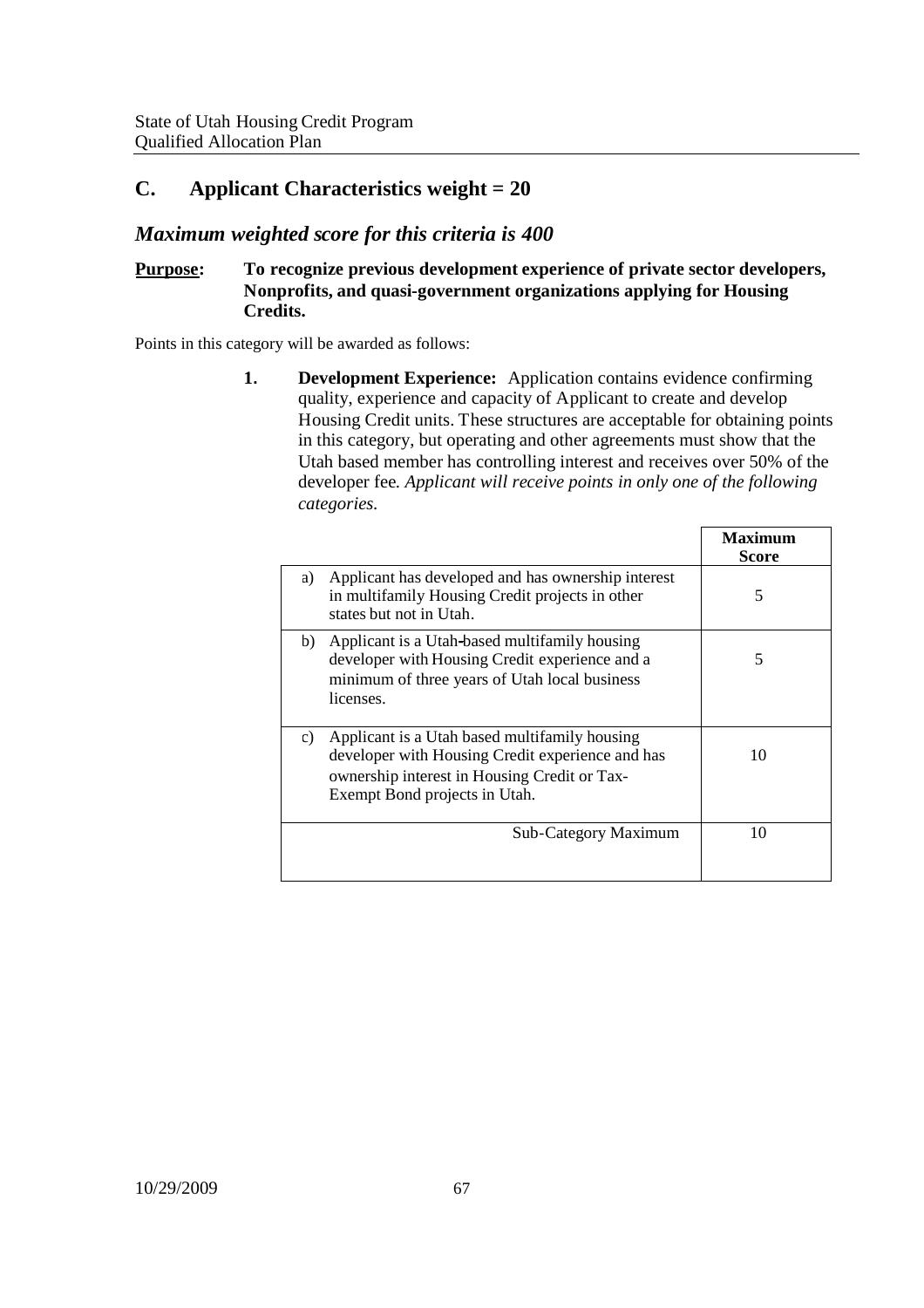**2. Sponsor Tax Status:** Applicant is either a qualified nonprofit, Community Housing Development Organization (CHDO) or Public Housing Authority, as defined by HUD, and materially participates in the development, ownership and management of the project (if applicable, complete the Nonprofit certification Exhibit D. *Applicant will receive points in only one of the following categories.*

|               |                                                        | <b>Maximum</b><br><b>Score</b> |
|---------------|--------------------------------------------------------|--------------------------------|
| a)            | Qualified $501(c)(3)$ organization                     |                                |
|               |                                                        |                                |
| b)            | Community Housing Development Organization (CHDO)      |                                |
|               |                                                        | 10                             |
| $\mathbf{c})$ | Public Housing Authority or $501(c)(3)$ established by |                                |
|               | Public Housing Authority*                              | 10                             |
|               |                                                        |                                |
|               | <b>Sub-Category Maximum</b>                            |                                |

\*Must be governed by the same board as PHA

Applicant Characteristics Totals

| <b>Maximum Points</b>                                |     |
|------------------------------------------------------|-----|
| Weighting                                            | X20 |
| <b>Maximum Applicant Characteristics Total Score</b> | 400 |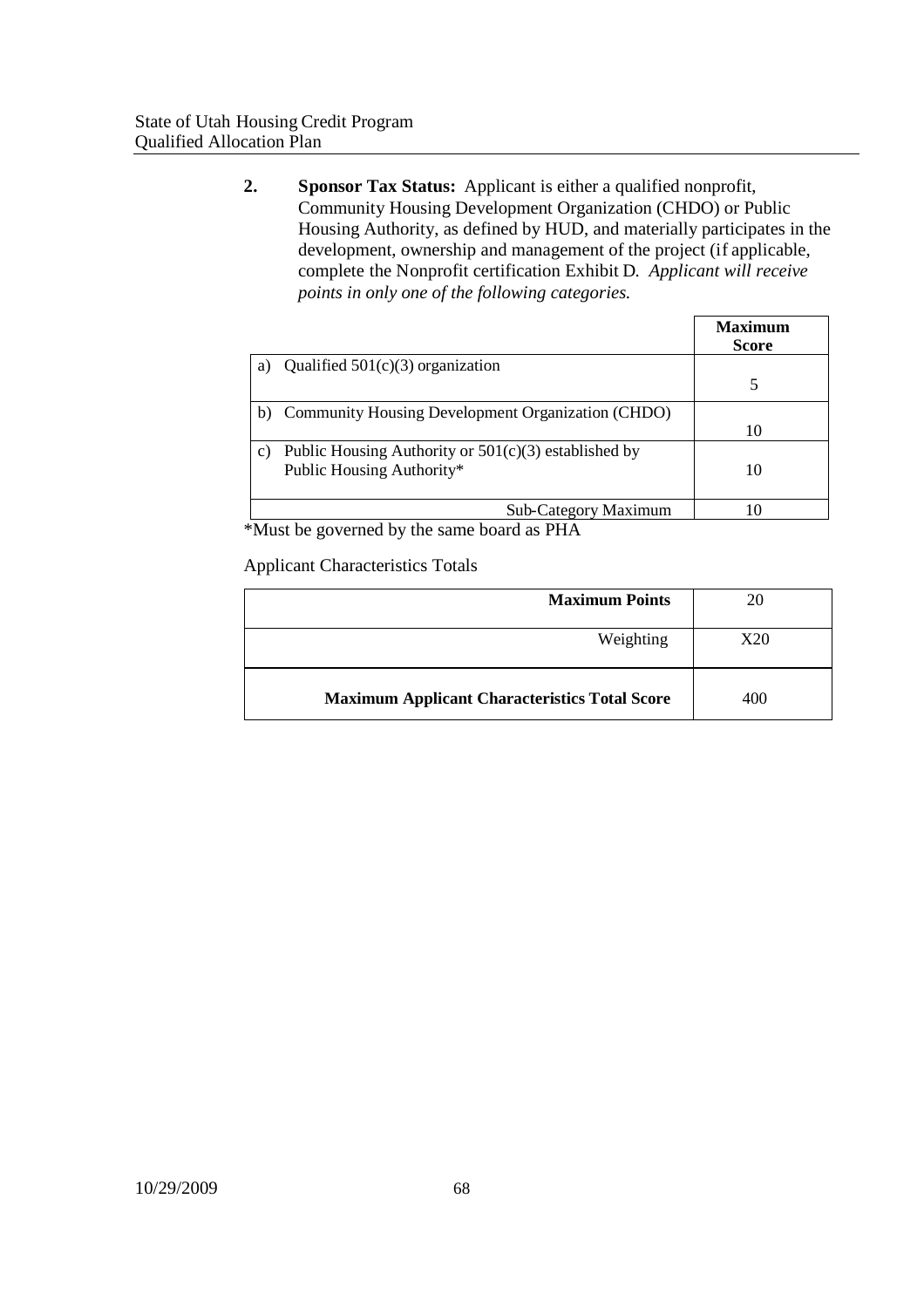# **D. Tenant Populations with Special Housing Needs weight = 20**

## *Maximum weighted score for this criteria is 820*

## **Purpose: To recognize efforts to develop projects providing specialized units or assistance for households with special needs.**

Applicant agrees to set aside, continually rent and equip unit(s) to the tenant population as represented in the Application.

The required Market Study must address the feasibility of targeting the special needs populations noted in the Application.

Supportive services required for special needs population must be evidenced by a Service Provider Letter of intent with a Nonprofit or government provider or sponsor having experience and capacity describing the services to be provided. Applicant must attach a completed Service Provider Letter (Exhibit P) to be eligible for points in targeted categories.

Points in this category will be awarded as follows:

## **1. Persons with Long Term Mobility Impairments:**

Provide at least one fully accessible unit that is ADA compliant for long term mobility-impaired tenants. These units are to include accessible food preparation areas, bathrooms, bedrooms and living areas. (See Project and Population Targeting Special Needs Units Section)

|                                        | <b>Maximum</b><br><b>Score</b> |
|----------------------------------------|--------------------------------|
| 2 points per unit up to a maximum of 5 | 10                             |
| Subtotal                               |                                |

## **2. Older Americans:**

Provide units for use by Older Americans (fifty-five 55 years or older) in accordance with the federal and Utah Fair Housing laws.

|                                                                                                                                                                                                    | Maximum<br><b>Score</b> |
|----------------------------------------------------------------------------------------------------------------------------------------------------------------------------------------------------|-------------------------|
| 80% or more of the units in project must be age-restricted.<br>A smaller percentage will be acceptable to UHC, where<br>approved by the RD, the State of Utah or HUD's Fair<br>Housing Department. | 10                      |
| Subtotal                                                                                                                                                                                           |                         |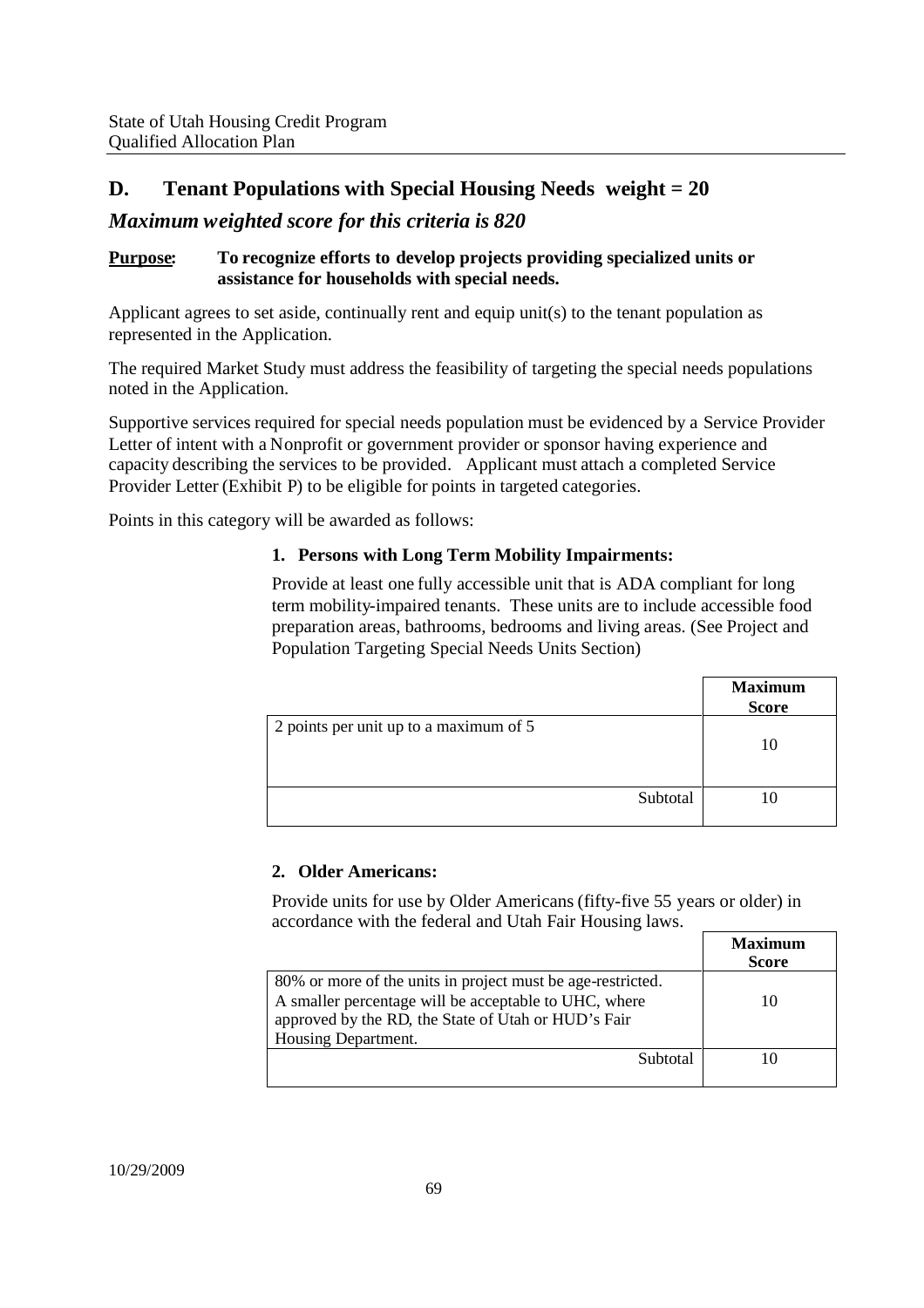#### **3. Homeless or near-homeless transitional units:**

Provide at least one unit at or below 25% AMI. Evidence of contractual participation by a Nonprofit or government social service provider for referral of clients is required. (See Project and Population Targeting, Special Needs Units Section.)

|                                         | <b>Maximum</b><br><b>Score</b> |
|-----------------------------------------|--------------------------------|
| 2 points per unit up to a maximum of 5. |                                |
| Subtotal                                |                                |

## **4. Housing for individuals with children:**

Accept households.

|                                                                                                       | <b>Maximum</b><br><b>Score</b> |
|-------------------------------------------------------------------------------------------------------|--------------------------------|
| Projects providing housing for tenant populations of<br>households with minor children $\blacksquare$ |                                |
| Subtotal                                                                                              |                                |

◘Projects housing Older Americans or certain special needs projects cannot claim points in this category.

#### **5. Housing for other special need individuals:**

Provide at least one unit for the following special needs groups:

- Domestic Violence\*
- HIV / AIDS\*
- Developmentally Disabled\*
- - Mentally Ill\* \*Requires Service Provider Letter
- Maturing Foster Children\*
- Farm Labor\*

|                                         | <b>Maximum</b><br><b>Score</b> |
|-----------------------------------------|--------------------------------|
| 2 points per unit up to a maximum of 5. |                                |
|                                         |                                |
| Subtotal                                |                                |
|                                         |                                |

Tenant Populations with Special Housing Needs Total Score:

| Sum of Subtotals                                      |     |
|-------------------------------------------------------|-----|
| Weighting                                             | X20 |
| Maximum Tenant Populations with Special Housing Needs |     |
| <b>Total Score</b>                                    |     |

10/29/2009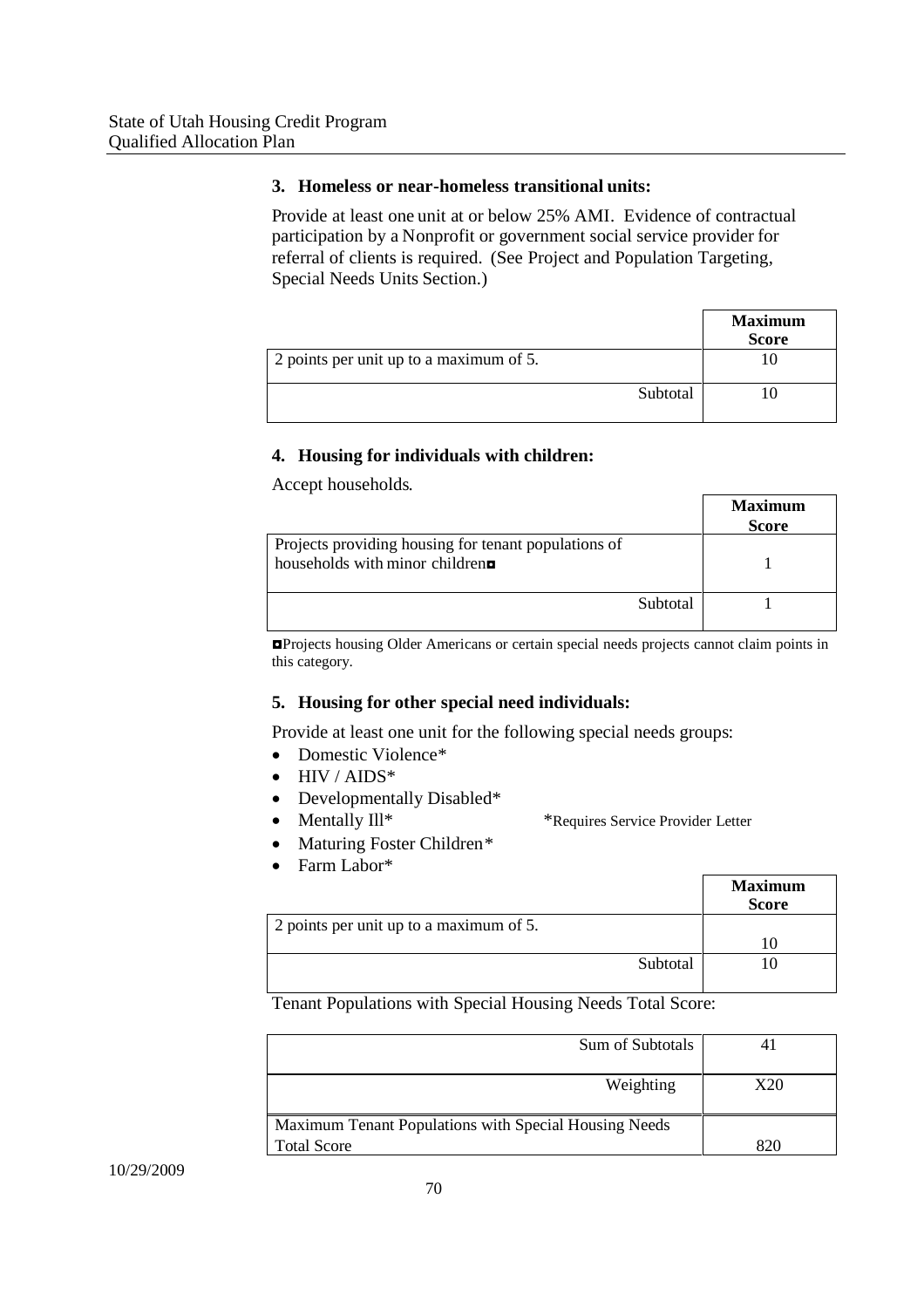# **E. Service to Tenants with Public Housing Assistance weight = 20**

# *Maximum weighted score for this criteria is 200*

## **Purpose: To recognize efforts in the placement of households utilizing HUD Section 8 Vouchers or Certificates.**

Points in this category will be awarded as follows:

|                                                         | <b>Maximum</b> |
|---------------------------------------------------------|----------------|
|                                                         | <b>Score</b>   |
| Applicant must provide a Memorandum of                  |                |
| Understanding (MOU) between the Applicant and the       |                |
| local PHA (see Scoring Exhibit U), indicating           |                |
| willingness to accept tenant applications under the     |                |
| applicable program and restrictions.                    | 10             |
|                                                         |                |
| Subtotal                                                | 10             |
|                                                         |                |
| Weighting                                               | X20            |
|                                                         |                |
| Maximum Service to Tenants of Public Housing Assistance |                |
| Total                                                   | 200            |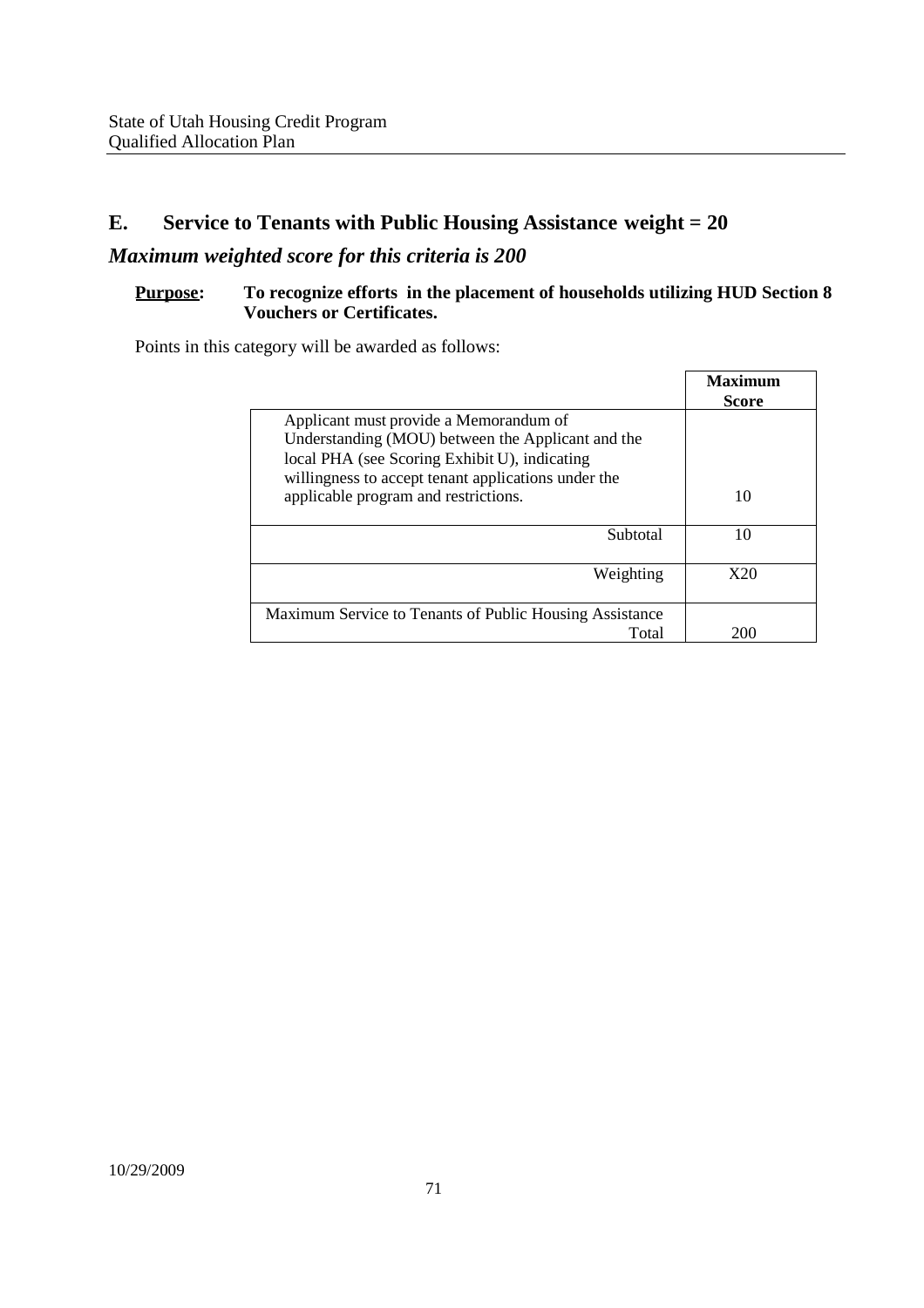# **F. Housing Needs Characteristics weight = 20**

## *Maximum weighted score for this criteria is 300*

## **Purpose: To recognize efforts to develop mixed-income projects.**

Points in this category will be awarded as follows:

## **Mixed Income Projects:**

Project combines income/rent restricted units (Housing Credit units) with market rate units that are not income/rent restricted and/or retail/commercial.

|                                                             | <b>Maximum</b><br><b>Score</b> |
|-------------------------------------------------------------|--------------------------------|
| 0.5 points per 1% of project units that are not income/rent |                                |
| restricted up to 30% of the project                         | 15                             |
| Subtotal                                                    | 15                             |
| Weighting                                                   | X20                            |
| Maximum Housing Needs Characteristics Total                 | 300                            |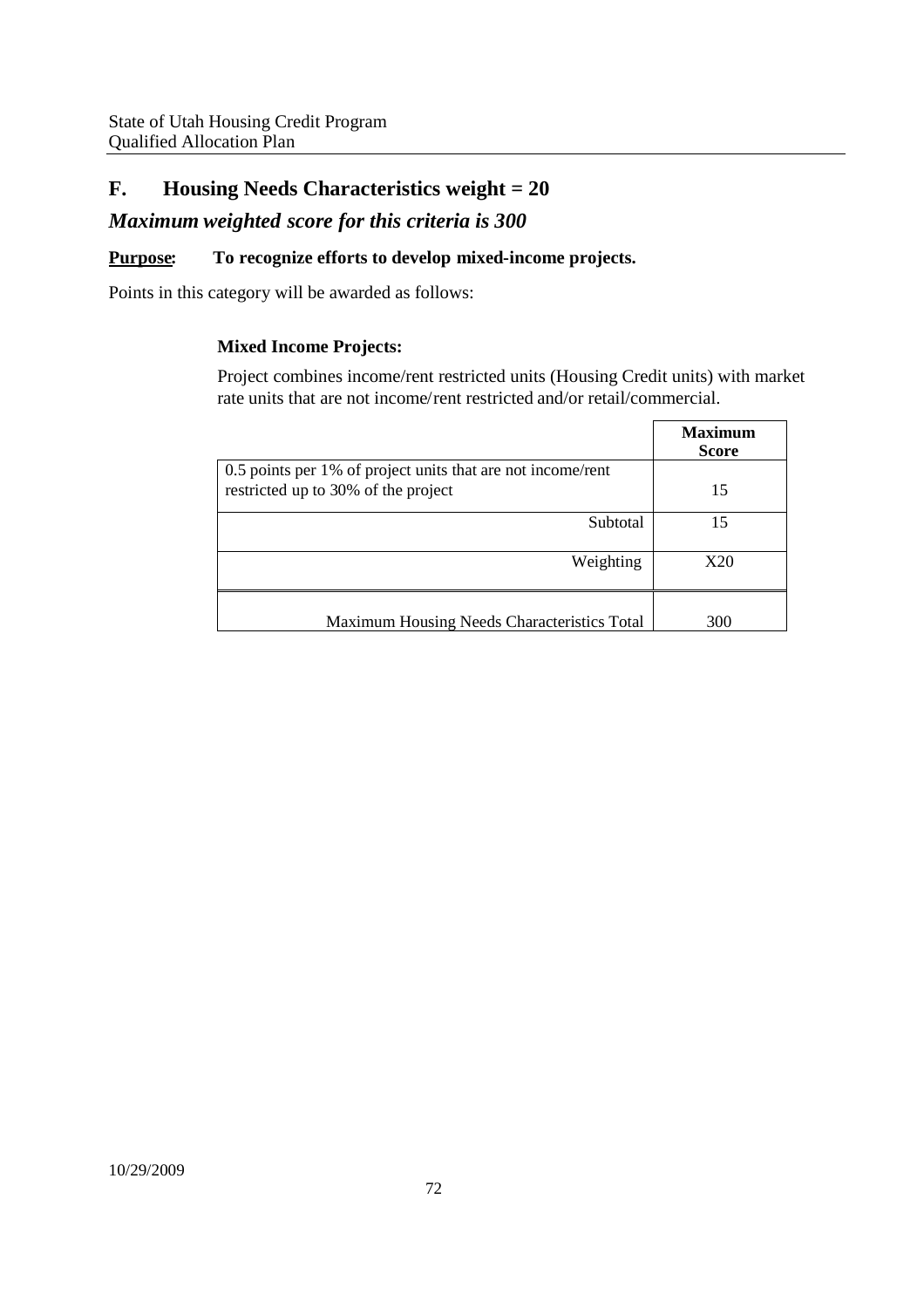# **G. Tie-Breaker**

Should there be one or more projects that have identical scores, those Applicants will be invited to UHC to participate in a Tie-Breaker determination. A spreadsheet has been developed that utilizes random numbers to determine who the winner in a tied score is.

**Total** Random Numbers 42 87 80 87 42 81 338 1 2 3 Best of Three Applicant 1 316 333 109 333 Too Bad Applicant 2 180 260 340 340 **You Win!** Applicant 3 274 145 216 274 Too Bad Applicant 1 holds down the F9 key no longer than 10 seconds, then presses it once and records the **Total** in cell Applicant 1:1 Press F9 again and records the second number in Applicant 1:2 and again in 1:3 Each tied Applicant will repeat the same procedure Calculation Key: F9 *Tie-Breaker*

Below is a sample of the spreadsheet with instructions.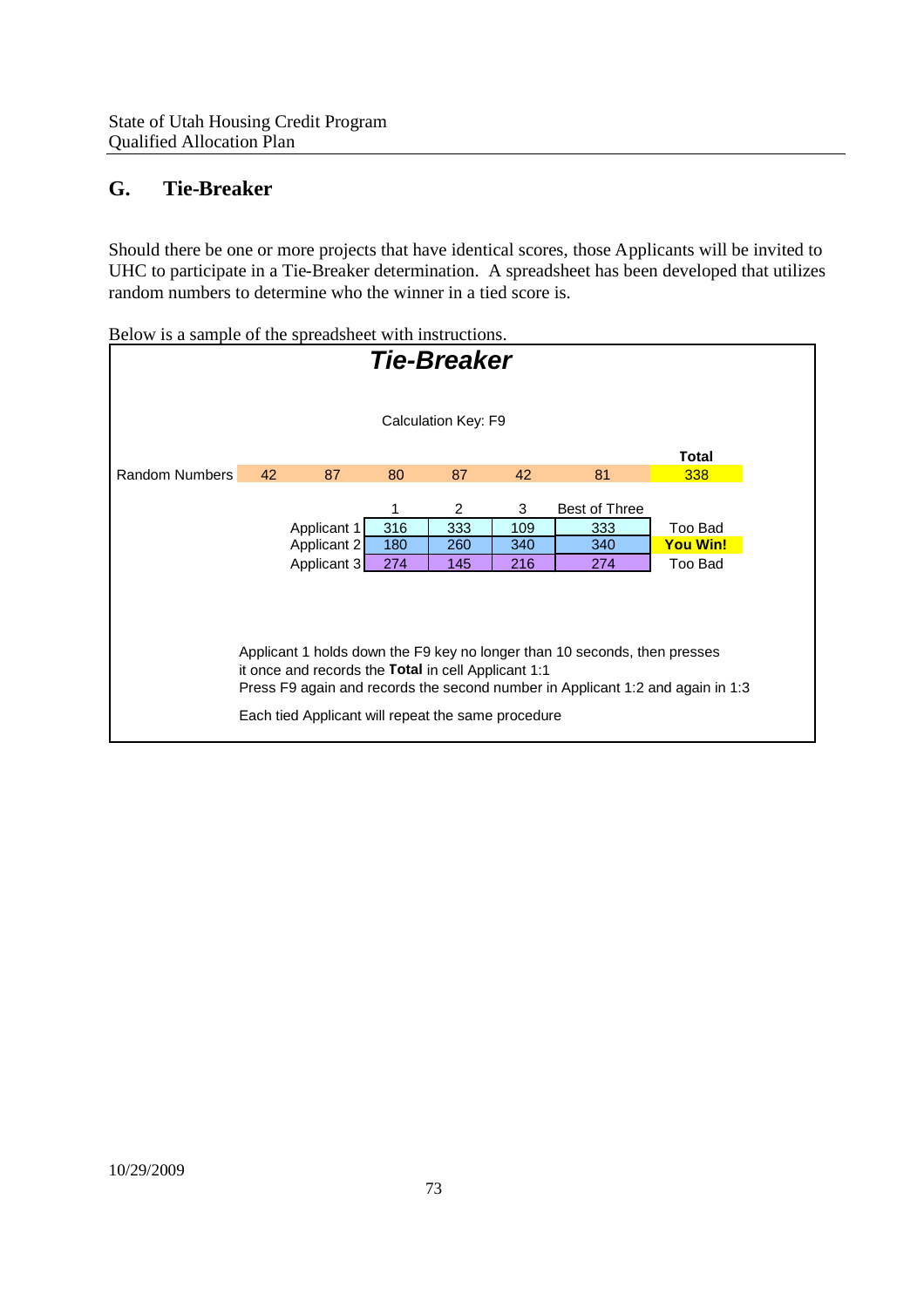# **5. OTHER AFFORDABLE HOUSING RESOURCES**

10/29/2009December 3, 2009 74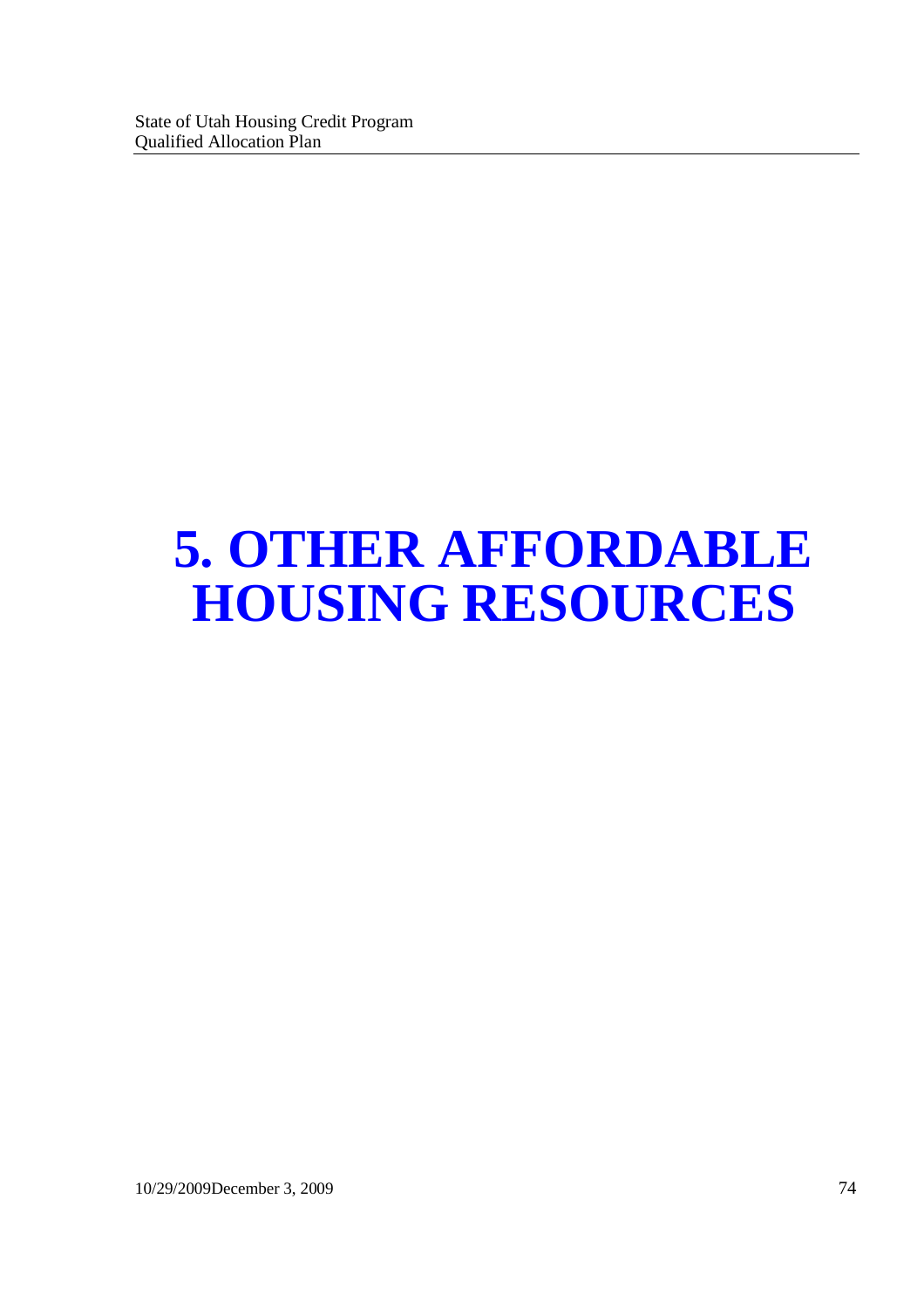# **STATE OF UTAH CREDITS**

The State of Utah has authorized UHC to allocate State Credits against State of Utah tax liabilities pursuant to Utah Code § 59-7-607 for the purpose of creating affordable rental housing. UHC has incorporated the use of State Credits in the Application and set aside 50% of its annual State Credits Ceiling Amount for allocation to projects that combine the federal and state credits pursuant to paragraph (i) below.

- i. Applicants will be required to first complete their Application without reliance on State Credits. Applicants will then complete the State Credit section to reduce rents.
- ii. In the event the set-aside of State Credits has been exhausted, UHC may, at its sole discretion, allocate State Credits over the State Credits set-aside to Application requests.
- iii. Initial Applications may not rely on State Credits to fund gaps. State Credits subsequently requested to fund financing shortfalls must demonstrate a dollar–for– dollar leveraging (including developer fees) of the proceeds of State Credits with additional financial resources with finance terms at or below the applicable federal rates (AFR) published by the IRS.
- iv. The Applicant must demonstrate that other local, state, federal or private resources (including deferral of fees or equity contributions by the developer) have been approached and report the results of such efforts when applying for State Credits.
- v. State Credits are not to be used to fund increases in developer or any related party fees.

State Credits may also be requested outside of the normal Application process. Contact UHC for assistance.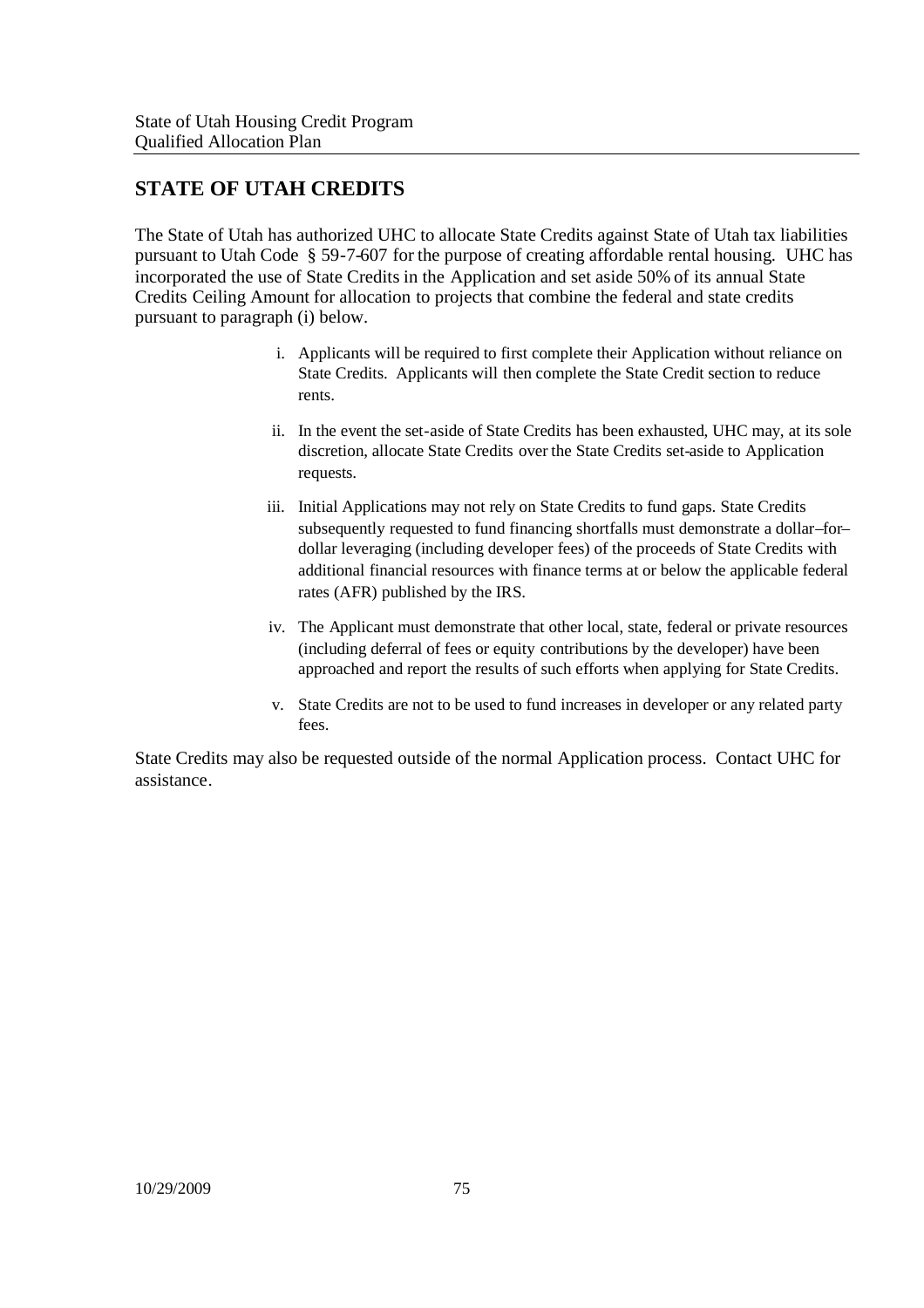# **OLENE WALKER HOUSING LOAN FUND (OWHLF)**

The Application allows Applicants to combine Housing Credits and OWHLF debt financing requests in one Application.

Further information on OWHLF can be found on the Division of Community and Culture website at www.housing.utah.gov/owhlf/programs.html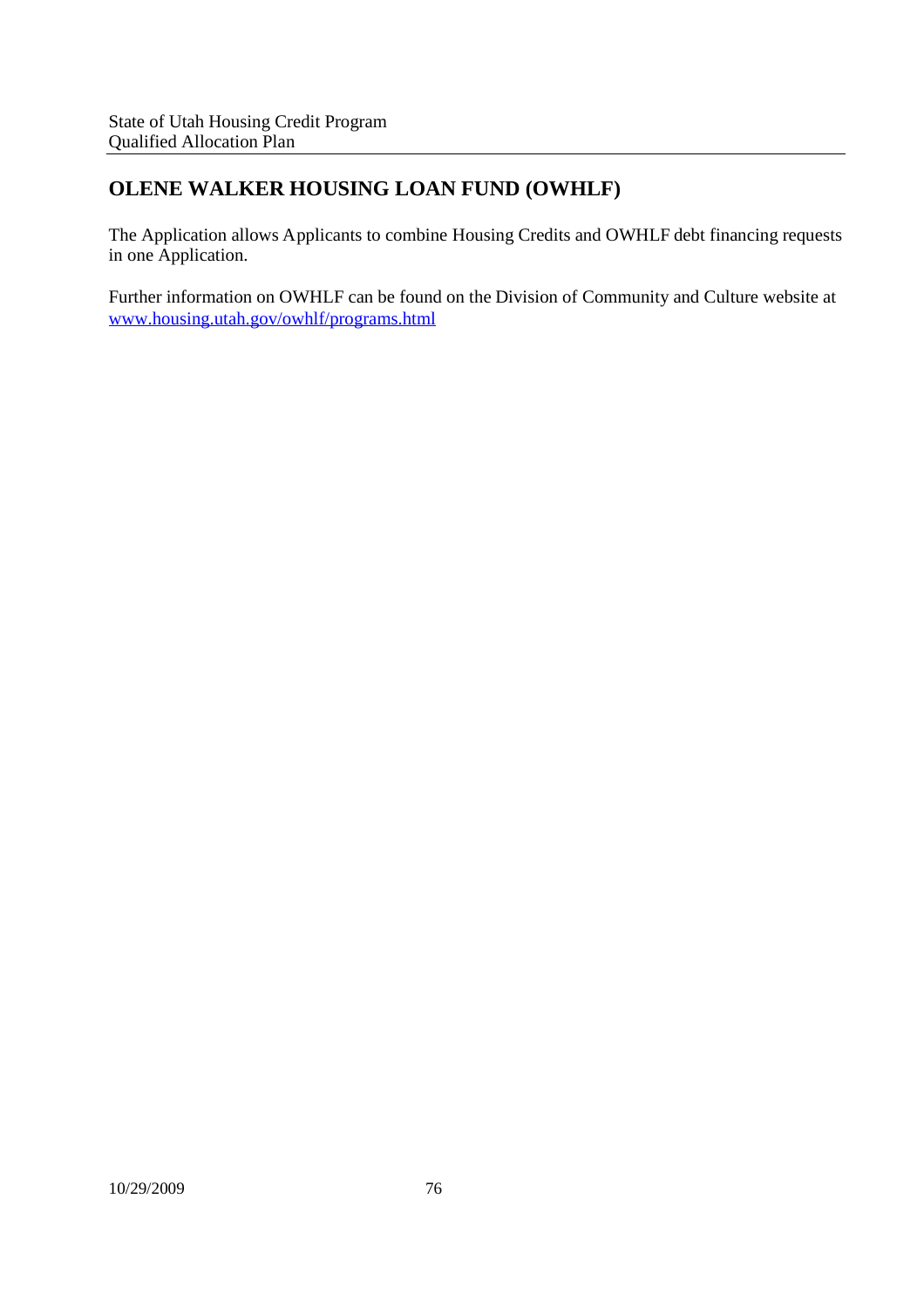# **6. EXHIBITS**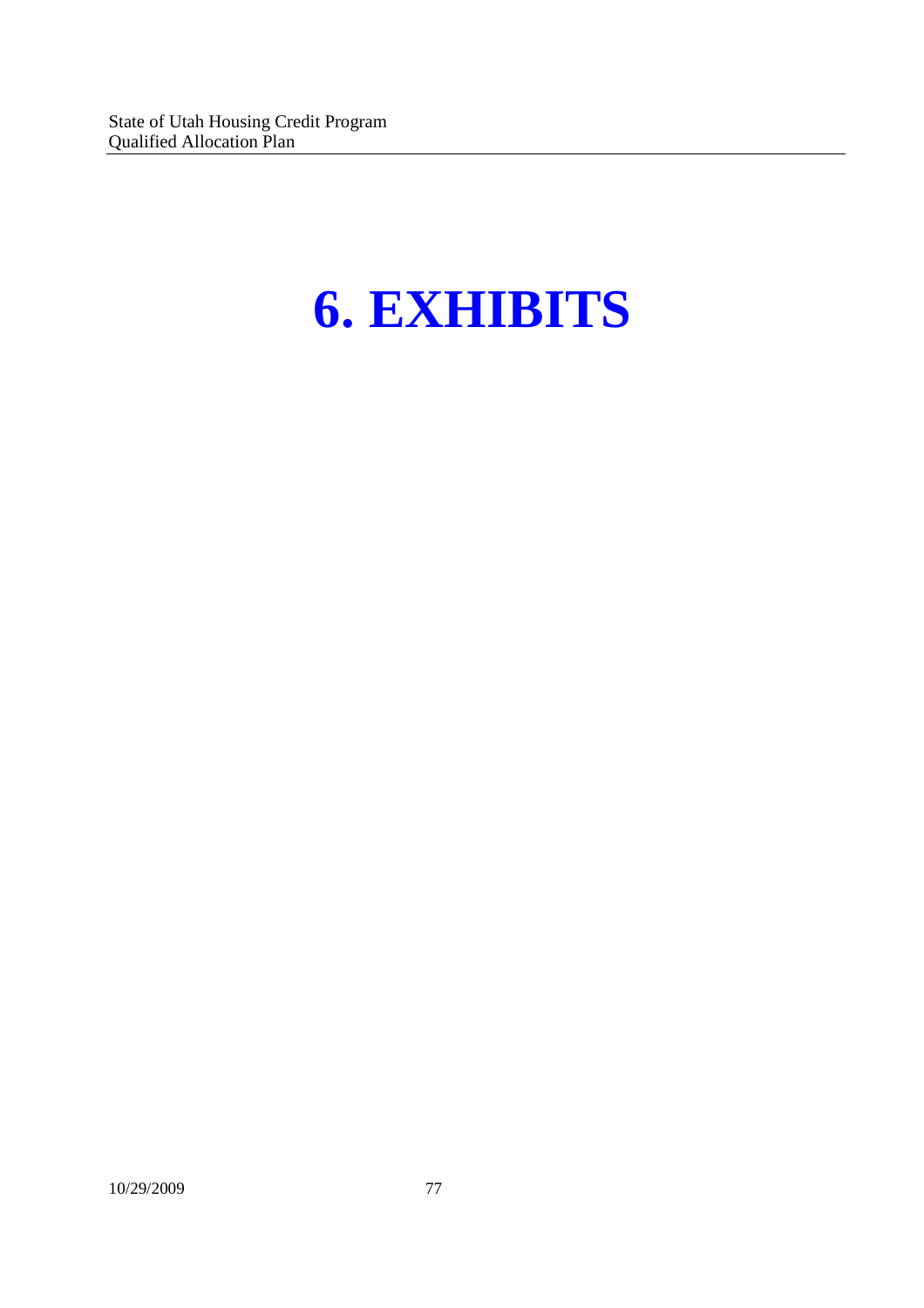# **Exhibit A STATE OF UTAH 2010 APPLICATION**

## **STACKING ORDER AND CHECKLIST**

This completed checklist **must** accompany the standard Housing Credit Application. Please use tab dividers to separate each checklist item. Applications lacking documentation may be considered non-conforming and returned without consideration. All scoring items must be supported by thirdparty documentation.

## Please check box if enclosed

 $\Box$  1. An Executive Summary attached to the front of the Housing Credit Application providing a thorough overview of the project that the Applicant feels should be considered in the Housing Credit review.

 $\Box$  2. Certified copies of the organizational documents of all the entities involved in the project (articles of incorporation, or organization and/or partnership agreements).

 $\square$  3. Resumes and current financial statements of the Applicant(s).

 $\Box$  4. For Nonprofits, a copy of the Nonprofit's articles of corporation or bylaws evidencing that one of its exempt purposes is the providing of low income housing and a copy of the IRS determination letter of tax-exempt.

 $\square$  5. If a CHDO, provide a designation certificate or letter attesting to the designation from the State or HUD.

 $\square$  6. Copy of "concerted" or regular Community Revitalization Plan and letter from local government supporting and verifying that the project is an integral part of the Plan.

 $\Box$  7. Special Needs Set-aside Units: Service Provider Letter (Exhibit P) to service the needs of special needs tenants proposed in the Application.

 $\square$  8. Memorandum of Understanding from Public Housing Authority accepting housing choice voucher holders (Exhibit U).

 $\Box$  9. Chronically Homeless Projects: Letters of Endorsement from the region Continuum of Care Coordinating Council and proposed service providers, and a Supportive Services Plan outline.

 $\square$  10. A Preliminary rating score (HERS) or a letter from an independent Energy Star rater indicating Energy Star certification or enhancement. See Exhibit R.

#### 10/29/2009 78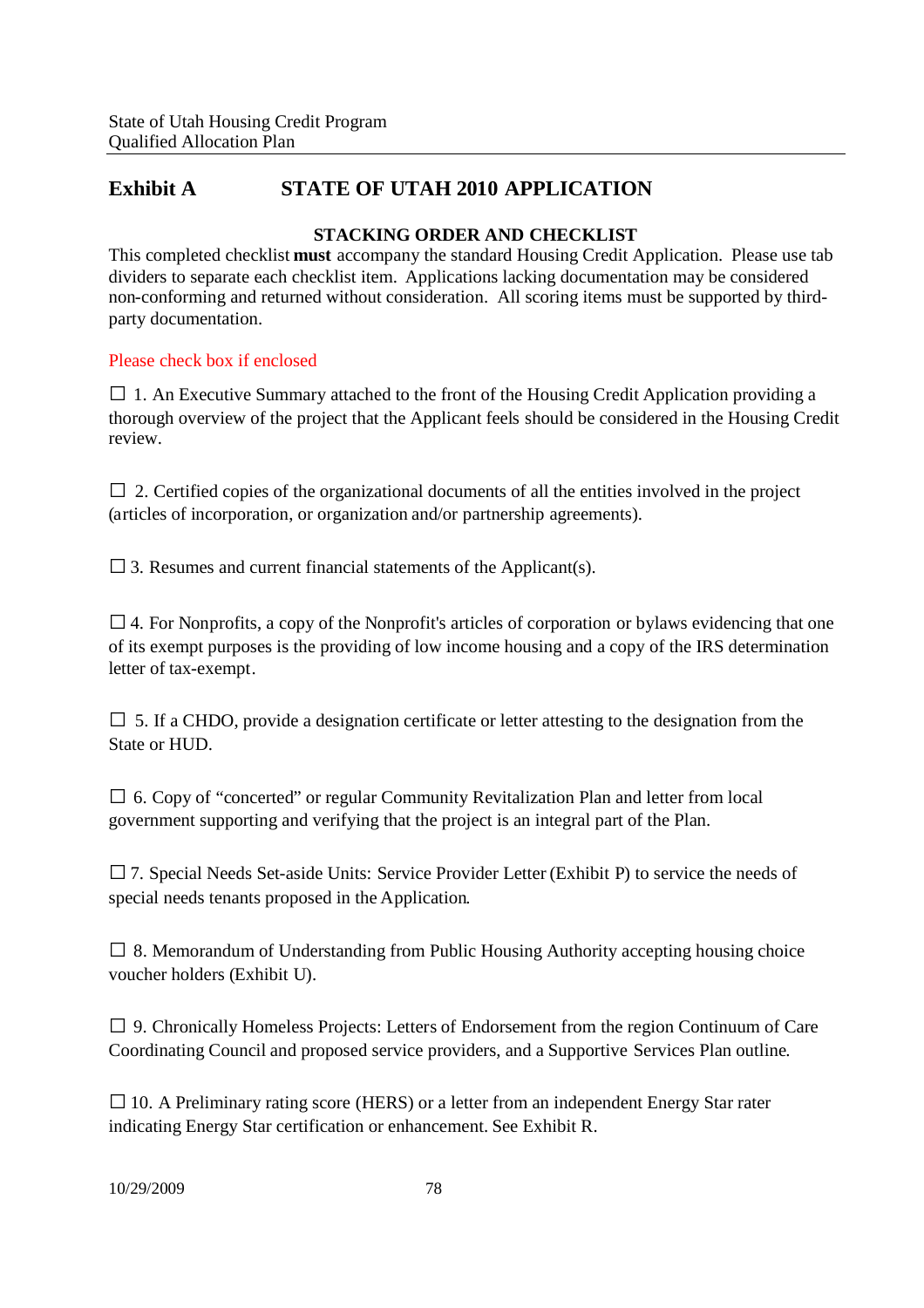$\Box$  11. Prior Activities Certification certifying that owners, principals or management agents affiliated with the project have not been disbarred or are not in good standing with UHC (Exhibit V).

□ 12. Title Report, Environmental Study, evidence of site control (Real Estate Purchase Contract, signed Lease) site location map, plat map.

 $\Box$  13. Evidence from the appropriate governmental authority stating the property is properly zoned for the proposed project and the current status, including procedures and timetable for the project relative to conditional use permits ("CUP"), density, public meetings, etc, zoning map, and ordinance.

 $\Box$  14. Elevation and floor plans, if available (8 1/2 x 11).

 $\Box$  15. Completed copy of the Project Owner of Identity Interest Certification found in the required document section of Application.

 $\Box$  16. Letters of Interest stipulating terms (or commitment letters) from each of the proposed sources of funds, including grants and investors. Letters of Interest shall include estimate of operating and rent up reserves. The Investor letter must stipulate estimated timeframe for capital contribution and pricing. Letter from OWHLF is only required for split funding in bonus areas.

 $\Box$  17. Supporting documentation for operating subsidies.

 $\square$  18. Current utility allowance documentation from the local Public Housing Authority, HUD, or Rural Development utility allowance or a signed statement from the local public utility companies (based on actual data and not on engineering estimates of similar units).

 $\Box$  19. Land Appraisal (for Rehabilitation Projects or related party transactions), independent third party Market Study (Exhibit K), Capital Needs Assessment (Exhibit O).

20. PAB application requirements see their website at www.housing.utah.gov/pab/index.html

21. OWHLF requires additional documentation to accept an application. These documents are available from their website at www.housing.utah.gov/owhlf/programs.html

.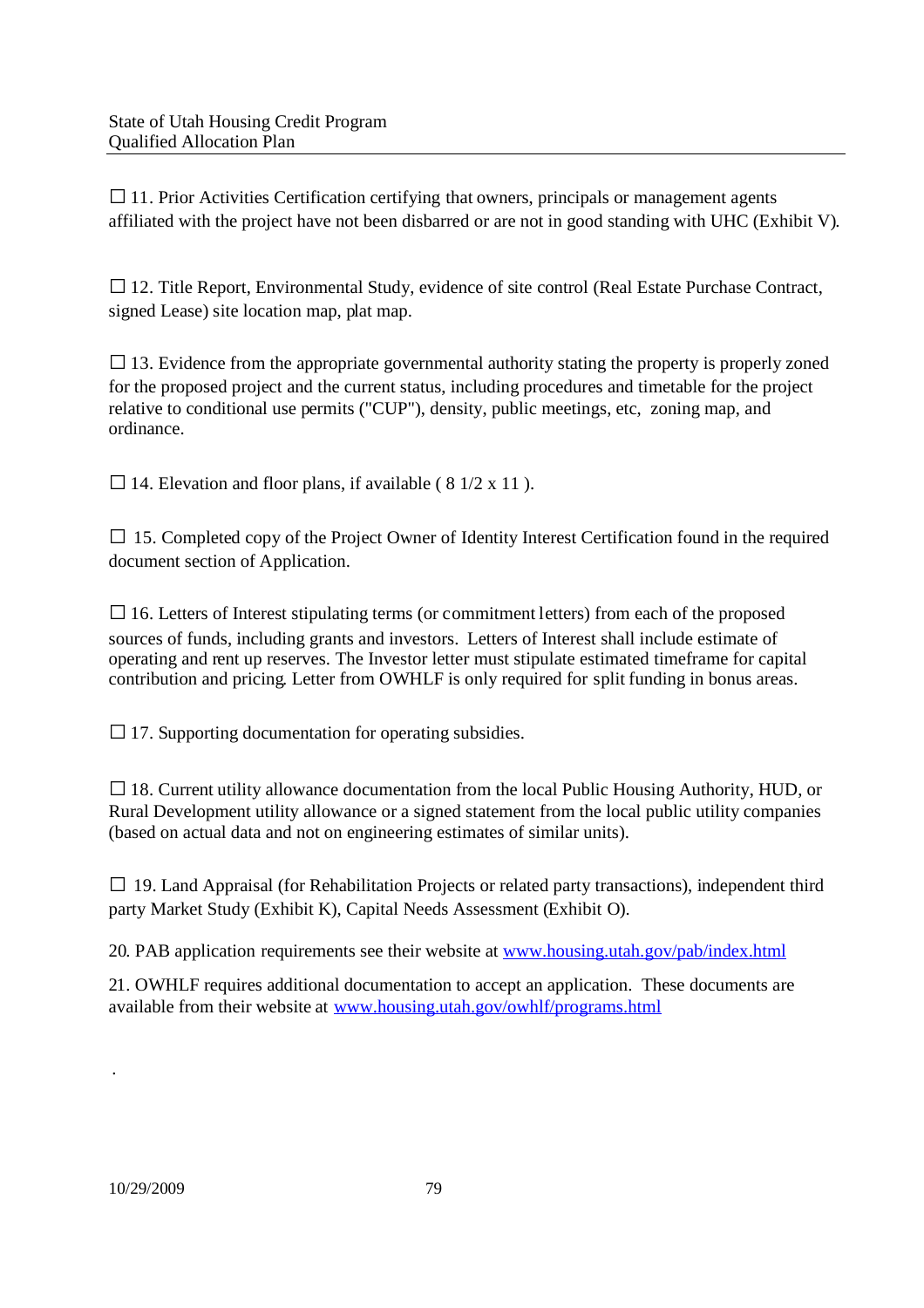# **Exhibit B HUD'S DESIGNATED DIFFICULT DEVELOPMENT AREAS (DDA), QUALIFIED CENSUS TRACTS (QCT) AND UHC QUALIFIED BONUS AREAS**

| <b>UHC DESIGNATED BONUS AREAS</b>                                               |         |                 |         |                 |         |
|---------------------------------------------------------------------------------|---------|-----------------|---------|-----------------|---------|
| <b>BEAVER</b>                                                                   |         | <b>GARFIELD</b> |         | <b>SAN JUAN</b> |         |
| <b>BOX ELDER</b>                                                                |         | <b>GRAND</b>    |         | <b>SANPETE</b>  |         |
| <b>CARBON</b>                                                                   |         | <b>KANE</b>     |         | <b>SEIVER</b>   |         |
| <b>DAGGETT</b>                                                                  |         | <b>MILLARD</b>  |         | <b>UINTAH</b>   |         |
| <b>DUCHESNE</b>                                                                 |         | <b>PIUTE</b>    |         | WASATCH         |         |
| <b>EMERY</b>                                                                    |         | <b>RICH</b>     |         | <b>WAYNE</b>    |         |
| <b>HUD NON-METROPOLITAN DDA BY COUNTY EFFECTIVE THROUGH DECEMBER 31, 2009</b>   |         |                 |         |                 |         |
| <b>WASATCH</b>                                                                  |         |                 |         |                 |         |
| <b>NON-METROPOLITAN AREA OCTs BY COUNTY EFFECTIVE THROUGH DECEMBER 31, 2009</b> |         |                 |         |                 |         |
| <b>DUCHESNE</b>                                                                 |         | 9401.00         |         |                 |         |
| <b>SAN JUAN COUNTY</b>                                                          |         | 9420.00         | 9421.00 |                 |         |
| <b>SANPETE COUNTY</b>                                                           |         | 9724.00         |         |                 |         |
| <b>UINTAH COUNTY</b>                                                            |         | 9401.00         | 9402.00 |                 |         |
| <b>METROPOLITAN AREA OCTs BY COUNTY EFFECTIVE THROUGH DECEMBER 31, 2009</b>     |         |                 |         |                 |         |
| <b>LOGAN MSA</b>                                                                |         |                 |         |                 |         |
| <b>CACHE COUNTY</b>                                                             |         |                 |         |                 |         |
| 0006.00                                                                         | 0007.02 | 0008.00         |         |                 |         |
| <b>SALT LAKE CITY-OGDEN MSA</b>                                                 |         |                 |         |                 |         |
| <b>DAVIS COUNTY</b>                                                             |         |                 |         |                 |         |
| 1256.00                                                                         |         |                 |         |                 |         |
| <b>SALT LAKE COUNTY</b>                                                         |         |                 |         |                 |         |
| 1001.00                                                                         | 1003.02 | 1007.00         | 1014.00 | 1020.00         | 1021.00 |
| 1022.00                                                                         | 1023.00 | 1024.00         | 1025.00 | 1027.00         | 1029.00 |
| 1115.00                                                                         |         |                 |         |                 |         |
| <b>WEBER COUNTY</b>                                                             |         |                 |         |                 |         |
| 2002.02                                                                         | 2008.00 | 2009.00         | 2011.00 | 2012.00         | 2013.00 |
| 2018.00                                                                         | 2019.00 |                 |         |                 |         |
| <b>PROVO-OREM MSA</b>                                                           |         |                 |         |                 |         |
| <b>UTAH COUNTY</b>                                                              |         |                 |         |                 |         |
| 0014.02                                                                         | 0016.01 | 0016.02         | 0016.03 | 0017.00         | 0018.01 |
| 0018.02                                                                         | 0018.03 | 0019.00         | 0024.00 | 0025.00         |         |
|                                                                                 |         |                 |         |                 |         |
| <b>ST. GEORGE MSA</b><br><b>WASHINGTON COUNTY</b>                               |         |                 |         |                 |         |
| 271200                                                                          |         |                 |         |                 |         |

2713.00

10/29/2009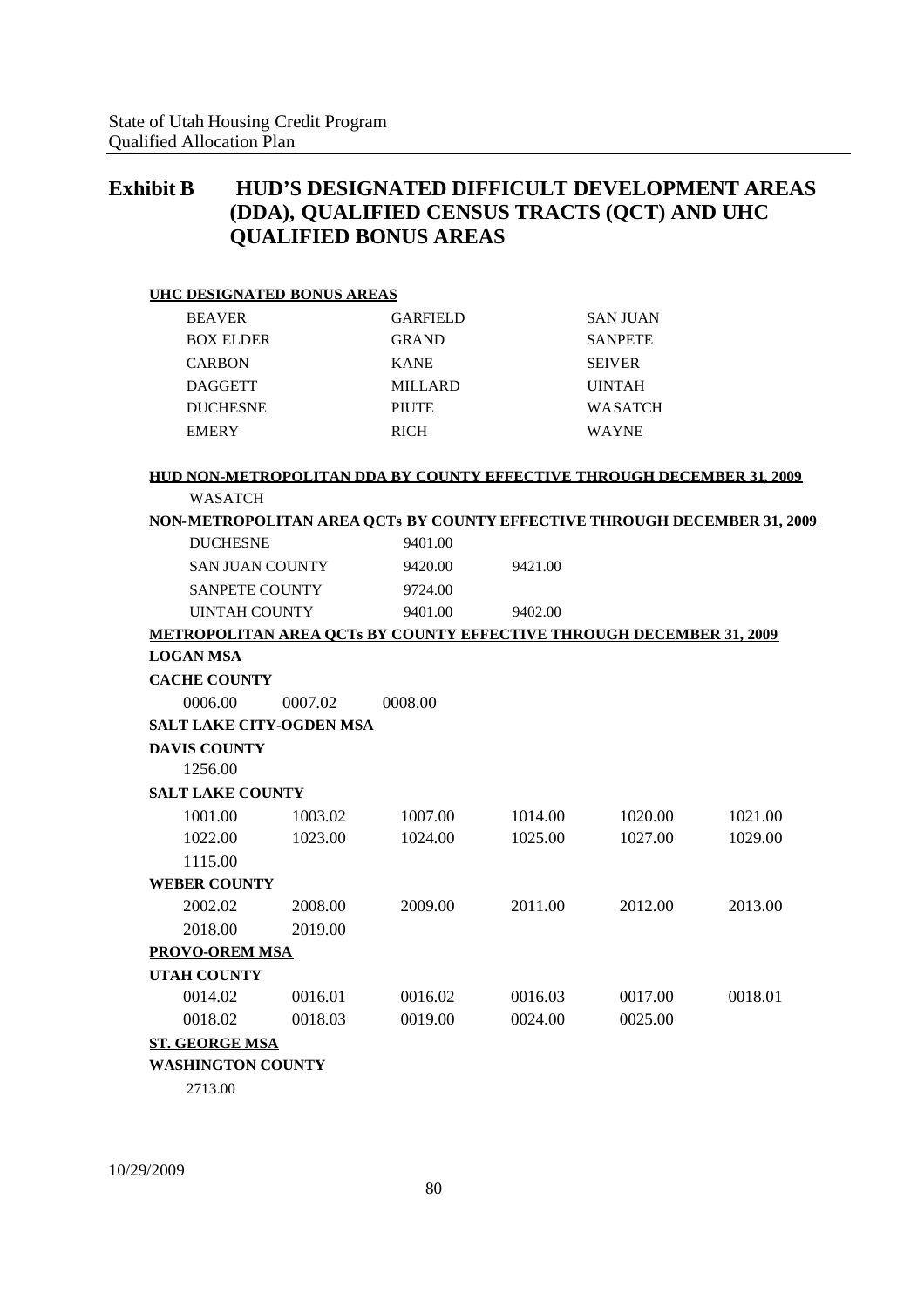## **UHC QUALIFIED BONUS AREAS**

Pursuant to the Housing and Economic Recovery Act of 2008, UHC has been provided authority to increase the eligible basis of certain buildings to 130% of the eligible basis, when it determines that the financial feasibility of the building so requires. Therefore, in addition to HUD's DDA's and QCT's, may give a project a basis boost of **up to 30 percent** to projects in all counties in the state, specifically excluding the following counties (except for HUD designated and QCT areas): Cache, Davis, Iron, Juab, Morgan, Salt Lake, Summit, Tooele, Utah, Washington, and Weber.

Projects located within 1/3 mile of an existing or currently under construction Trax or FrontRunner stop/station will continue to be considered a bonus area, eligible for a basis boost of up to 30 percent. **Please note, tax-exempt bond projects are ineligible for a basis boost in a UHC Qualified Bonus Area.**

#### **UHC QUALIFIED BONUS AREAS ALONG UTA'S FRONTRUNNER AND TRAX RAIL LINES**

Projects must be within 1/3 mile of an existing or currently under construction stop/station.

## **TRAX STATIONS**

#### **Downtown Line**

**Salt Lake Central Station** -250 South 600 West **Old Greek Town**-200 South 500 West **Plantarium**-200 South 400 West **Arena**-301 West South Temple **Temple Square**-132 West South Temple **City Center**-100 South Main Street **Gallivan Center**-Transfer Station for Salt Lake/Sandy Line/University Line-300 South Main Street

#### **University Line**

**Library**-225 East 400 South **Trolley**-625 East 400 South **900 East**-875 East 400 South **Stadium**-1349 East 500 South **U. South Campus**-1790 East South Campus Drive **Fort Douglas**-200 South Wasatch Drive **U. Medical Center**-10 North Medical Drive

#### **Salt Lake/Sandy Line**

**Courthouse**-450 South Main Street **900 South**-860 South 200 West **Ball Park**-1300 South 180 West **Central Pointe**-2100 South 221 West

10/29/2009

**Millcreek**-3300 South 210 West **Meadowbrook**-3900 South 188 West **Murray North**-4400 South (Fireclay Ave) 71 West **Murray Central 5200 South**-Vine Street (5144 South) Cottonwood Street (140 West) **Fashion Place West 6400 South**-Winchester Street 222 West **Midvale Fort Union 7200 South**-7250 South 180 West **Midvale Center**-7720 South 95 West **Historic Sandy**-9000 South 165 East **Sandy Expo**-9400 South 150 East **Sandy Civic Center 10000 South**-Sego Lily Drive (9800 South) 115 East

## **TRAX STATIONS UNDER CONSTRUCTION**

#### **Airport Line**

**500 West North Temple-** will allow direct transfer from the FrontRunner **800 West North Temple 1100 West North Temple**- Utah State Fair Park **1500 West North Temple**-Garside Avenue **1950 West North Temple**-Winifred Avenue **Salt Lake International Airport**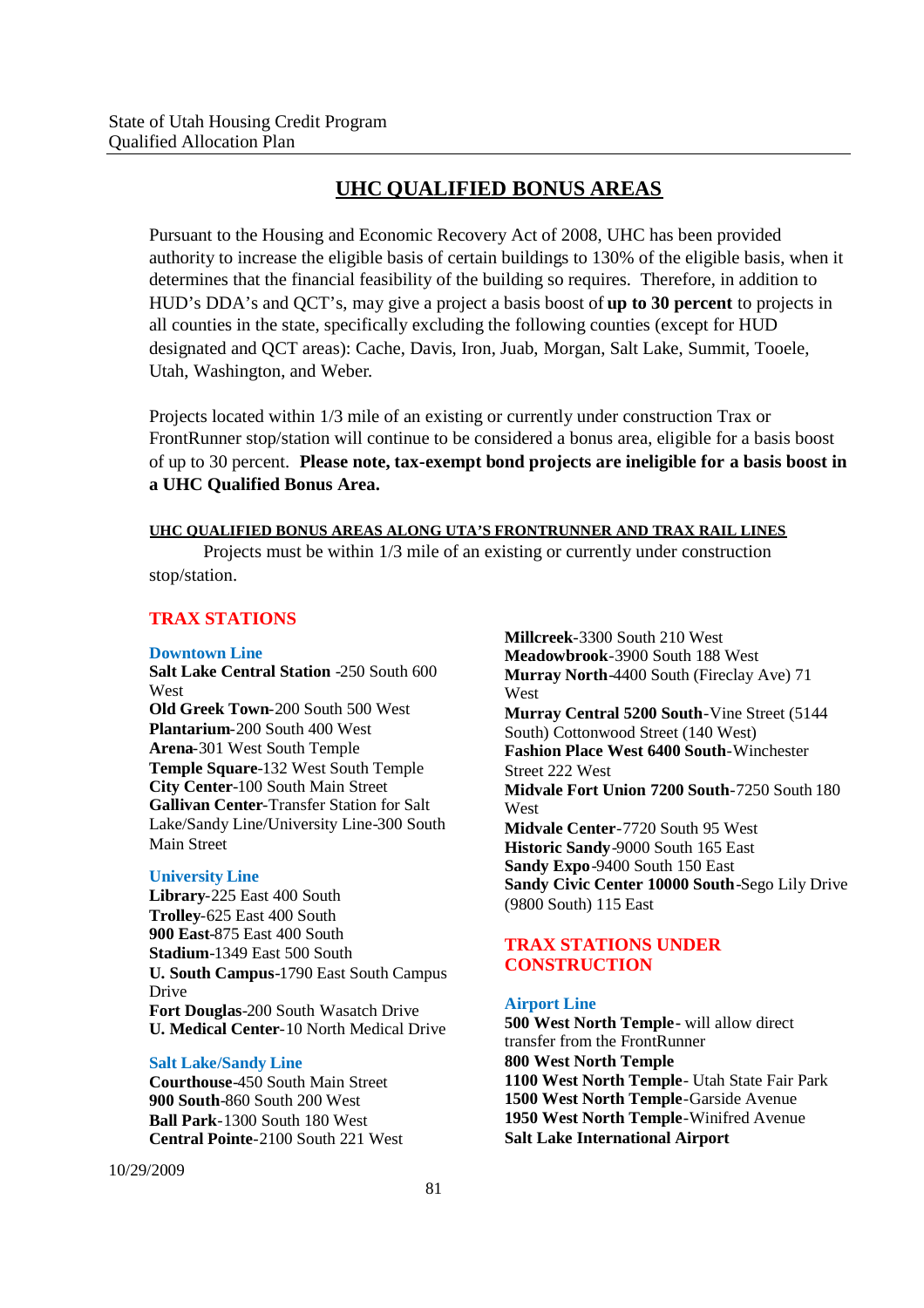State of Utah Housing Credit Program Qualified Allocation Plan

#### **Mid-Jordan Line**

**Approx. 7400 South 500 West**-West of Historic Midvale **7800 South 1100 West**-Near Gardner Village **Redwood Road**-Near West Jordan City Hall and the Old Sugar Factory **2700 West in West Jordan Bangerter Highway**-Near Jordan Valley Hospital and Salt Lake Community College

#### **West Valley Line**

**1070 West 2320 South**-Located in the Chesterfield neighborhood **2770 South Redwood Road**-Near the Decker Lake Business Park **3100 South Decker Lake Drive**-Adjacent to the E-Center **West Valley City Intermodal Center**-Near West Valley City Hall

#### **FRONTRUNNER STATIONS**

#### **FrontRunner North**

**Pleasant View**-2700 North Highway 89 **Ogden**- 2350 South Wall Avenue **Roy**-2375 Sandridge Drive **Clearfield**-1250 South State Street **Layton**-500 South Main Street **Farmington**-450 North 850 West **Woods Cross**-750 South 800 West

#### **FRONTRUNNER STATIONS UNDER CONSTRUCTION**

#### **FrontRunner South**

**Murray**-West of the existing Murray Central Trax Station **South Jordan Draper/Bluffdale**-Future Station **Lehi American Fork Vineyard**-Future Station **Orem Provo**

10/29/2009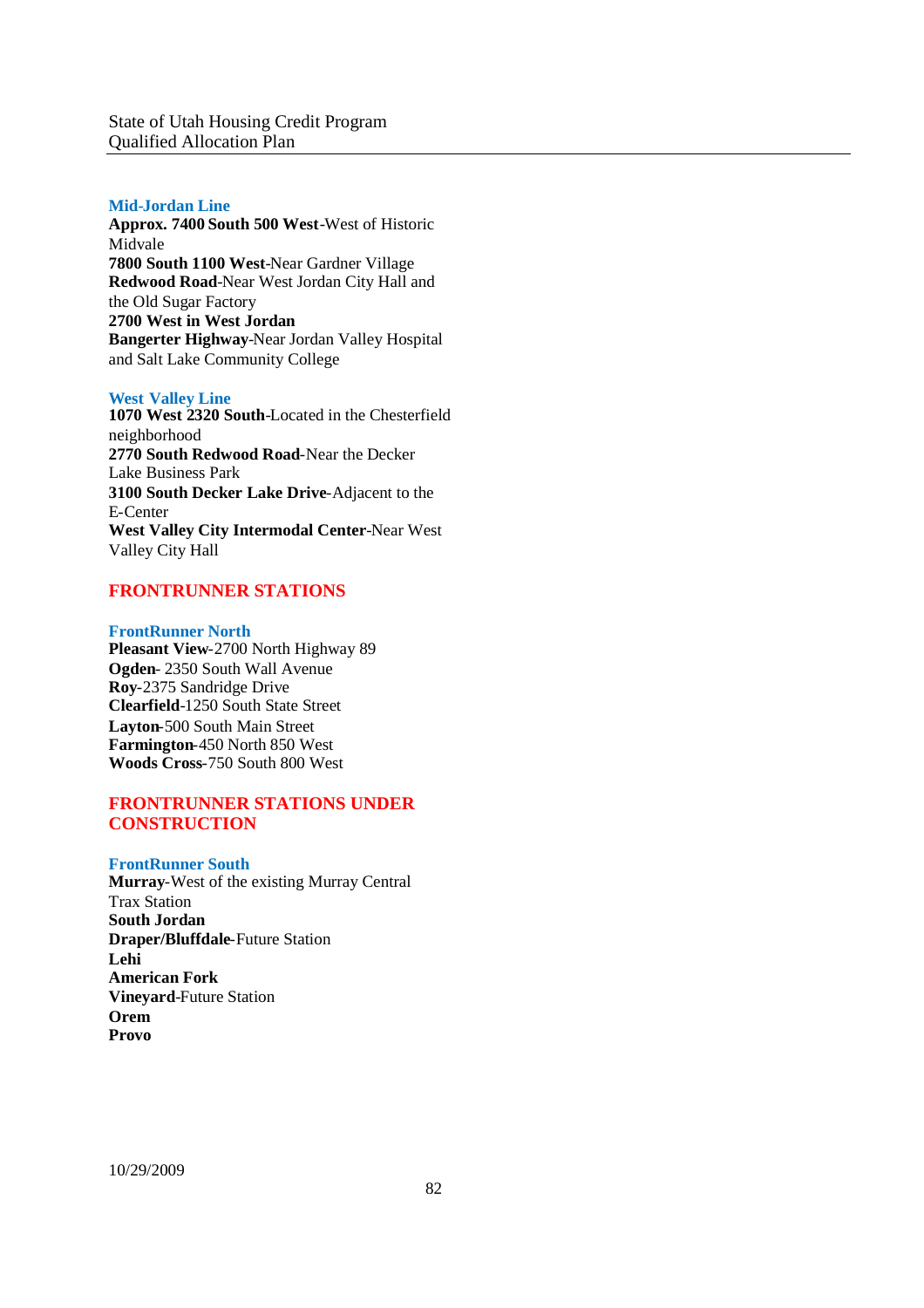# **Exhibit C RURAL TARGETED AREAS**

All counties are rural targeted except the following Standard Metropolitan Statistical Areas (SMSA) counties:

| Cache     | Summit     |
|-----------|------------|
| Davis     | Tooele     |
| Iron      | Utah       |
| Juab      | Washington |
| Morgan    | Weber      |
| Salt Lake |            |

UHC will, at its sole discretion consider awarding points to projects in the above listed SMSA counties that are considered to be rural.

Rural county cities with populations greater than 20,000 are considered metropolitan for purposes of this scoring category (Developed from Rural Development Service's criteria). These are:

Cedar City, including Enoch, in Iron County.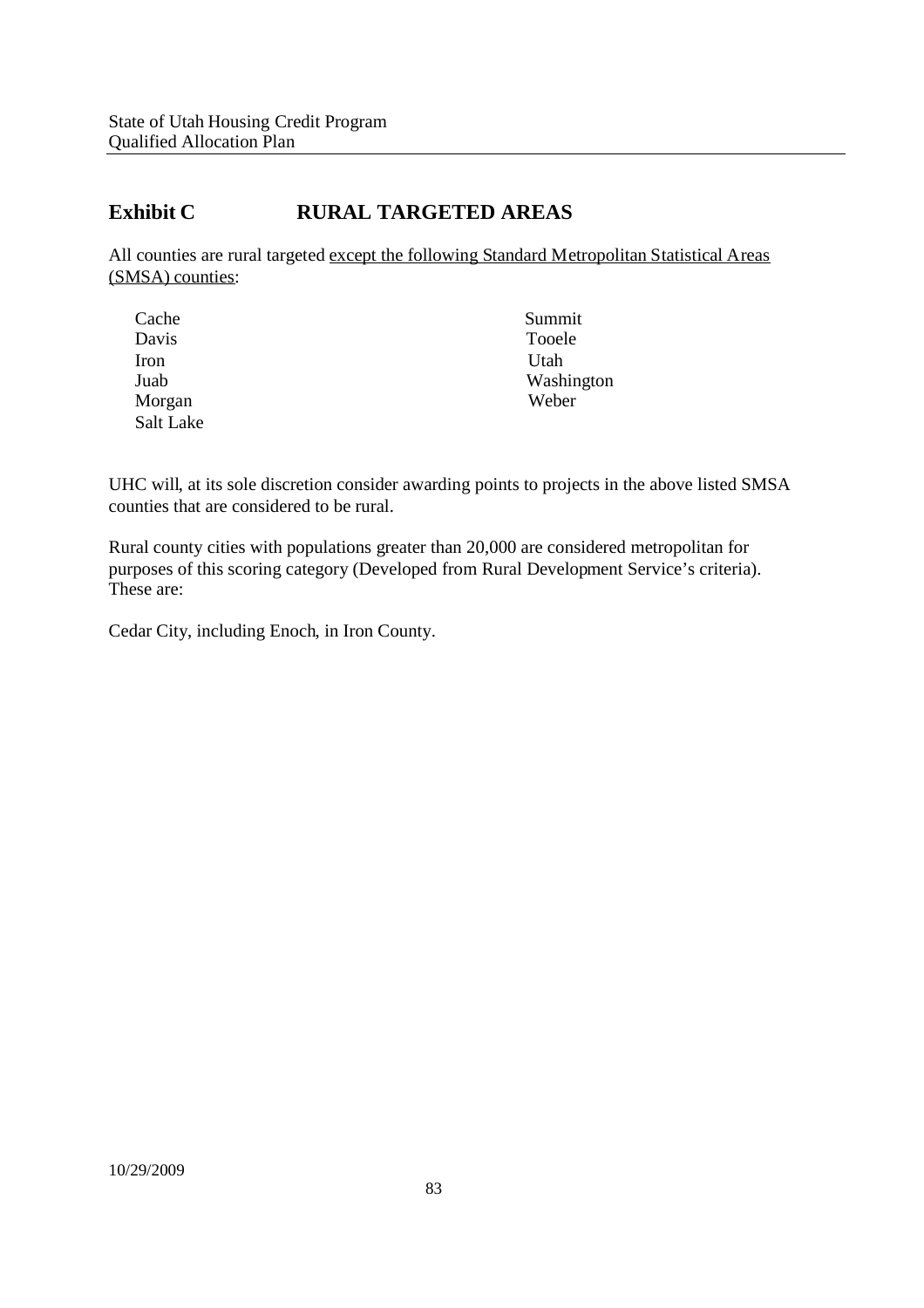# **Exhibit D ANNUAL CERTIFICATION OF QUALIFIED NONPROFIT ORGANIZATION**

For purposes of Internal Revenue Code (the "Code") §42, \_\_\_\_\_\_\_\_\_\_\_\_\_\_\_\_\_\_\_\_\_\_\_\_\_ (the "Corporation") hereby represents and certifies to Utah Housing Corporation the following:

- 1. The Corporation owns an equity interest in \_\_\_\_\_\_\_\_\_\_\_\_\_\_\_\_\_\_\_\_\_\_\_\_\_\_\_\_\_\_\_\_\_ (the "Owner") which owns and operates the \_\_\_\_\_\_\_\_\_\_\_\_\_\_\_\_\_\_\_\_\_\_\_\_\_\_\_\_\_\_\_\_, a Housing Credit project (the "Project"), located in \_\_\_\_\_\_\_\_\_\_\_\_\_\_\_\_\_\_\_\_\_\_\_\_\_\_, Utah.
- 2. The Corporation is a "Qualified Nonprofit Organization" within the meaning of §42(h)(5)(C) of the Code with respect to the Project such that the Corporation is:
	- (i) an organization described in  $\S501(c)(3)$  or (4) of the Code and is exempt from tax under §501(a) of the Code;
	- (ii) not affiliated with or controlled by a for-profit organization; and
	- (iii) one of the exempt purposes of the Corporation includes the fostering of affordable housing.
- 3. The Corporation will materially participate (within the meaning of §469(h) of the Code) in the development and operation of the Project throughout the compliance period with respect to the Project. For purposes of this material participation representation, the Corporation represents and certifies that it has satisfied one of the following material participation standards provided for under Section 1.469-5T of the Income Tax Regulations (check applicable line):
	- The Corporation participated in the activity of the Project for more than 500 hours during the taxable year.
	- The Corporation participation in the activity of the Project for the taxable year constitutes substantially all of the participation in such activity of all individuals (including individuals who are not owners of interests in the Project) for such year.
	- The Corporation participated in the activity of the Project for more than 100 hours during the taxable year, and the Corporation's participation in the activity of the Project for the taxable year is not less than the participation in the activity of any individual (including individuals who are not owners of interest in the Project) for such year.
		- The activity of the Project is a significant participation activity (within the meaning of Section 1.469-5T(c) of the Income Tax Regulations) for the taxable year, and the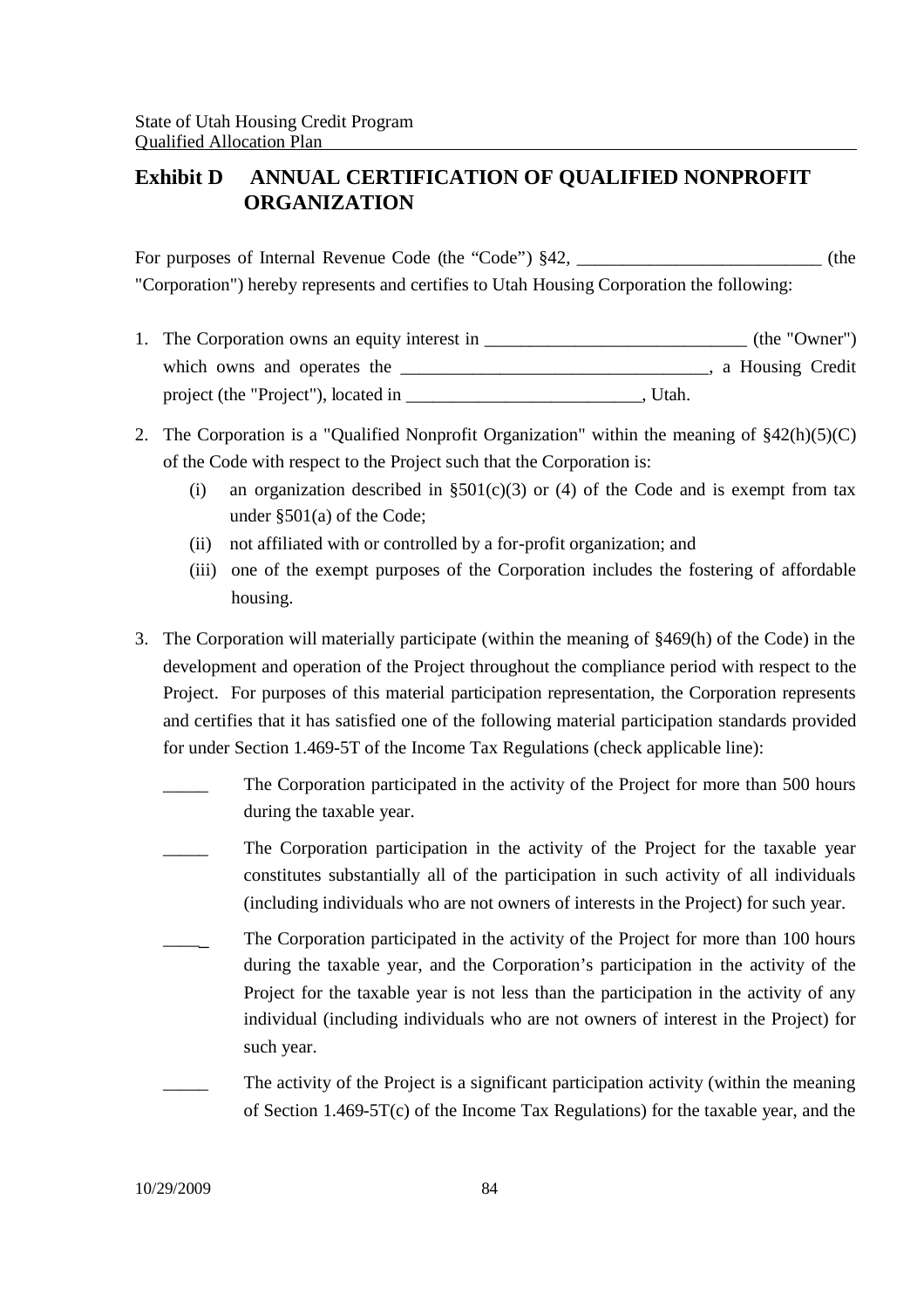| Corporation's aggregate participation in all significant participation activities during<br>such year exceed 500 hours.                                                                                                                                    |
|------------------------------------------------------------------------------------------------------------------------------------------------------------------------------------------------------------------------------------------------------------|
| The Corporation materially participated in the activity of the Project (determined<br>without regard to this paragraph) for any five taxable years (whether or not<br>consecutive) during the ten taxable years that immediately precede the taxable year. |
|                                                                                                                                                                                                                                                            |
| Explain:                                                                                                                                                                                                                                                   |
|                                                                                                                                                                                                                                                            |
|                                                                                                                                                                                                                                                            |
|                                                                                                                                                                                                                                                            |
| Under penalties of perjury, the undersigned hereby certifies that the foregoing information is true                                                                                                                                                        |

and correct as of the date hereof.

| $\Gamma$ $\Lambda$ TC $\Gamma$ +<br>chis.<br>$\alpha$ and $\alpha$<br>A LED U<br>ິ |  |  |
|------------------------------------------------------------------------------------|--|--|
|------------------------------------------------------------------------------------|--|--|

CORPORATION:

By:  $\qquad \qquad$ 

Its:  $\qquad \qquad$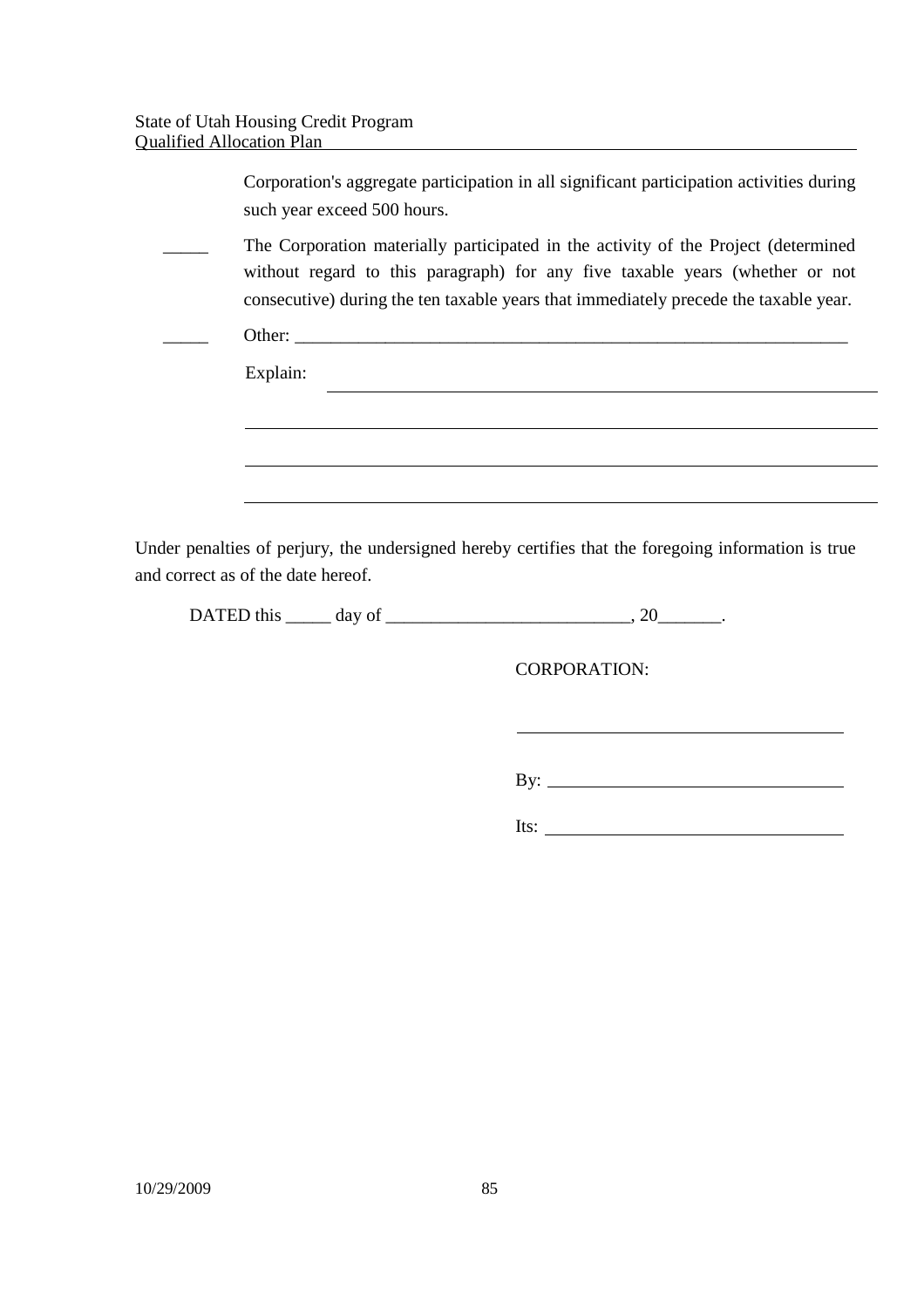# **Exhibit E1 PROJECT DEVELOPMENT SCHEDULE –** *New Project*

**Must be submitted to UHC April 1st and September 1st each year until project is completed.**

**Project Name:**

|                                       |                             | <b>Expected Date</b>                                                                                                                                                               | <b>Completed Date</b> |
|---------------------------------------|-----------------------------|------------------------------------------------------------------------------------------------------------------------------------------------------------------------------------|-----------------------|
| <b>Site</b>                           |                             |                                                                                                                                                                                    |                       |
|                                       | <b>Environmental Review</b> |                                                                                                                                                                                    |                       |
|                                       | Closing / Site Transfer     |                                                                                                                                                                                    |                       |
|                                       |                             |                                                                                                                                                                                    |                       |
| 1.                                    | <b>Construction Closing</b> |                                                                                                                                                                                    |                       |
| 2.                                    | <b>Permanent Closing</b>    |                                                                                                                                                                                    |                       |
| 3.                                    | <b>Investor Commitment</b>  |                                                                                                                                                                                    |                       |
|                                       |                             |                                                                                                                                                                                    |                       |
|                                       |                             |                                                                                                                                                                                    |                       |
|                                       |                             |                                                                                                                                                                                    |                       |
| Groundbreaking                        |                             |                                                                                                                                                                                    |                       |
| <b>Construction Begins</b>            |                             |                                                                                                                                                                                    |                       |
| <b>Carryover Submission</b>           |                             |                                                                                                                                                                                    |                       |
| <b>Occupancy Certificate</b>          |                             |                                                                                                                                                                                    |                       |
| <b>Open House/Ribbon Cutting</b>      |                             |                                                                                                                                                                                    |                       |
| Lease Up                              |                             |                                                                                                                                                                                    |                       |
| <b>Placed in Service (Last Bldg.)</b> |                             |                                                                                                                                                                                    |                       |
|                                       |                             |                                                                                                                                                                                    |                       |
|                                       |                             | <b>Activity</b><br><b>Financing</b><br>Plans & Specs (Final)-Approved<br>by the City<br>Project Signage with UHC Logo<br><b>Building Permit</b><br><b>Final Cost Certification</b> |                       |

Indicate percent complete at the date of this schedule \_\_\_% Complete.

# Developer must provide documentation for any changes to the project.

Failure to submit the Project Development Schedule on a timely basis will result in Developer being classified as Not in Good Standing.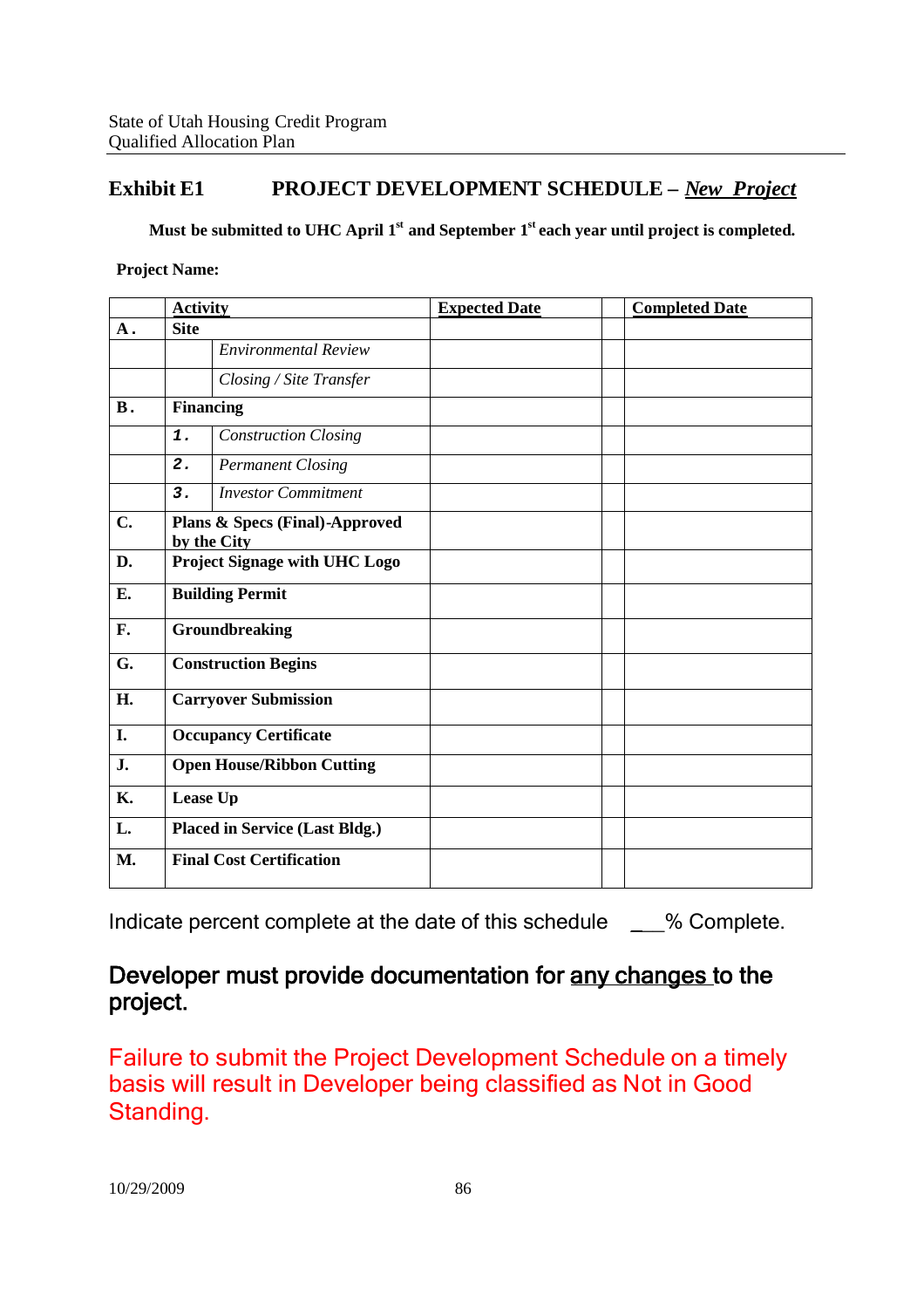# **Exhibit E2 PROJECT DEVELOPMENT SCHEDULE –** *Rehab Project*

**Must be submitted to UHC April 1st and September 1st each year until project is completed.**

**Project Name:**

|           | <b>Activity</b>                  |                                                | <b>Expected Date</b> | <b>Completed Date</b> |
|-----------|----------------------------------|------------------------------------------------|----------------------|-----------------------|
| A.        | <b>Site</b>                      |                                                |                      |                       |
|           |                                  | Closing / Site Transfer                        |                      |                       |
| <b>B.</b> | <b>Financing</b>                 |                                                |                      |                       |
|           | $\mathbf{I}$ .                   | <b>Issuance of Bonds</b>                       |                      |                       |
|           | 2.                               | <b>Investor Commitment</b>                     |                      |                       |
| C.        |                                  | Plans & Specs (Final) -Approved<br>by the City |                      |                       |
| D.        |                                  | <b>Project Signage with UHC Logo</b>           |                      |                       |
| E.        | <b>Building Permit</b>           |                                                |                      |                       |
| F.        | <b>Construction Begins</b>       |                                                |                      |                       |
| G.        | <b>Open House/Ribbon Cutting</b> |                                                |                      |                       |
| H.        |                                  | <b>Placed in Service (Last Bldg.)</b>          |                      |                       |
| I.        | <b>Final Cost Certification</b>  |                                                |                      |                       |

Indicate percent complete at the date of this schedule \_\_\_% Complete.

Developer must provide documentation for any changes to the project.

Failure to submit the Project Development Schedule on a timely basis will result in Developer being classified as Not in Good **Standing**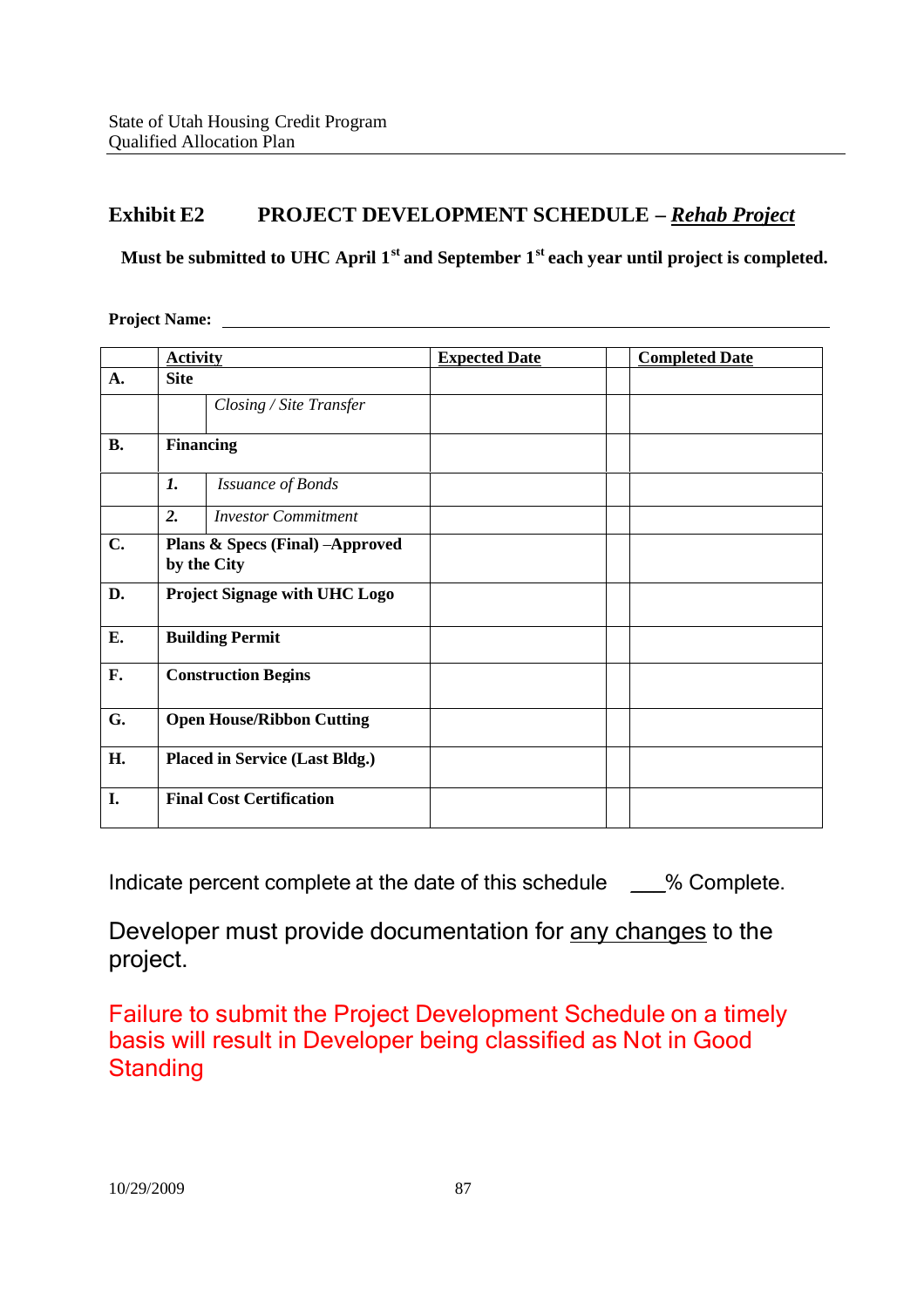# **Exhibit E3 PROJECT DEVELOPMENT SCHEDULE –** *Bond Projects*

**Must be submitted to UHC April 1st and September 1st each year until project is completed.**

#### **Project Name:**

|                | <b>Activity</b>                       |                                   | <b>Expected Date</b> | <b>Completed Date</b> |
|----------------|---------------------------------------|-----------------------------------|----------------------|-----------------------|
| $\mathbf{A}$ . | <b>Site</b>                           |                                   |                      |                       |
|                |                                       | <b>Environmental Review</b>       |                      |                       |
|                |                                       | Closing / Site Transfer           |                      |                       |
| <b>B.</b>      | <b>Financing</b>                      |                                   |                      |                       |
|                | 1.                                    | <b>Issuance of Bonds</b>          |                      |                       |
|                | $\overline{2}$ .                      | <b>Investor Commitment</b>        |                      |                       |
| $C_{\bullet}$  | the City                              | Plans & Specs (Final)-Approved by |                      |                       |
| D.             | <b>Project Signage with UHC Logo</b>  |                                   |                      |                       |
| E.             | <b>Building Permit</b>                |                                   |                      |                       |
| F.             | <b>Ground Breaking</b>                |                                   |                      |                       |
| G.             | <b>Construction Begins</b>            |                                   |                      |                       |
| H.             | <b>Occupancy Certificate</b>          |                                   |                      |                       |
| I.             | <b>Open House/Ribbon Cutting</b>      |                                   |                      |                       |
| J.             | Lease Up                              |                                   |                      |                       |
| <b>K.</b>      | <b>Placed in Service (Last Bldg.)</b> |                                   |                      |                       |
| L.             |                                       | <b>Final Cost Certification</b>   |                      |                       |

Indicate percent complete at the date of this schedule \_\_\_% Complete.

Developer must provide documentation for any changes to the project.

Failure to submit the Project Developer Schedule on a timely basis will result in Developer being classified as Not in Good Standing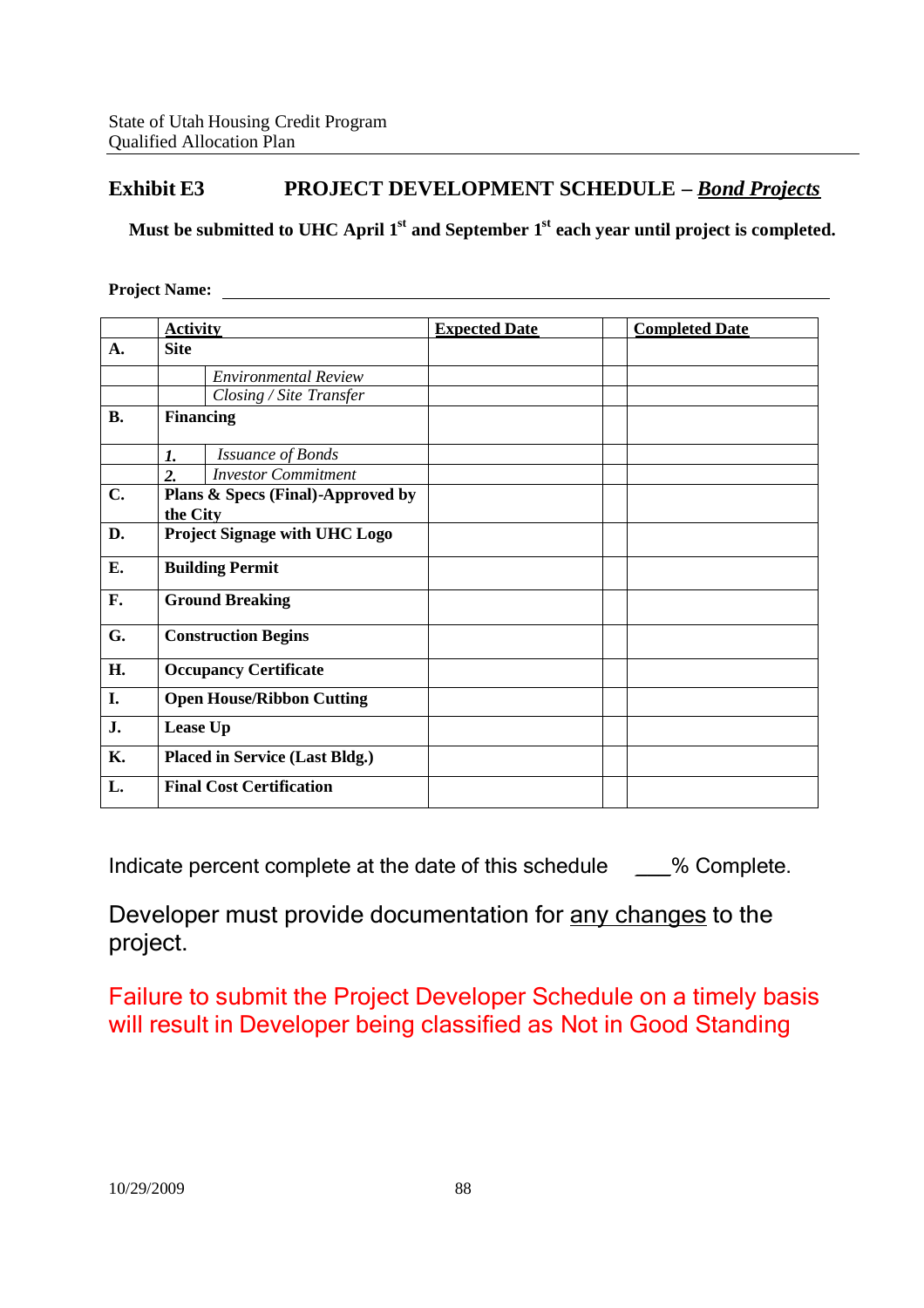# **Exhibit E4 PROJECT DEVELOPMENT SCHEDULE** *Bond Rehab Projects*

**Must be submitted to UHC April 1st and September 1st each year until project is completed.**

**Project Name:**

|           | <b>Activity</b>                                |                                 | <b>Expected Date</b> | <b>Completed Date</b> |
|-----------|------------------------------------------------|---------------------------------|----------------------|-----------------------|
| A.        | <b>Site</b>                                    |                                 |                      |                       |
|           |                                                | Closing / Site Transfer         |                      |                       |
| <b>B.</b> | <b>Financing</b>                               |                                 |                      |                       |
|           | 1.                                             | <b>Issuance of Bonds</b>        |                      |                       |
|           | 2.                                             | <b>Investor Commitment</b>      |                      |                       |
| C.        | Plans & Specs (Final) -Approved<br>by the City |                                 |                      |                       |
| D.        | <b>Project Signage with UHC Logo</b>           |                                 |                      |                       |
| E.        | <b>Building Permit</b>                         |                                 |                      |                       |
| F.        | <b>Construction Begins</b>                     |                                 |                      |                       |
| G.        | <b>Open House/Ribbon Cutting</b>               |                                 |                      |                       |
| H.        | <b>Placed in Service (Last Bldg.)</b>          |                                 |                      |                       |
| I.        |                                                | <b>Final Cost Certification</b> |                      |                       |

Indicate percent complete at the date of this schedule  $\%$  Complete.

Developer must provide documentation for any changes to the project.

Failure to submit the Project Development Schedule on a timely basis will result in Developer being classified as Not in Good **Standing**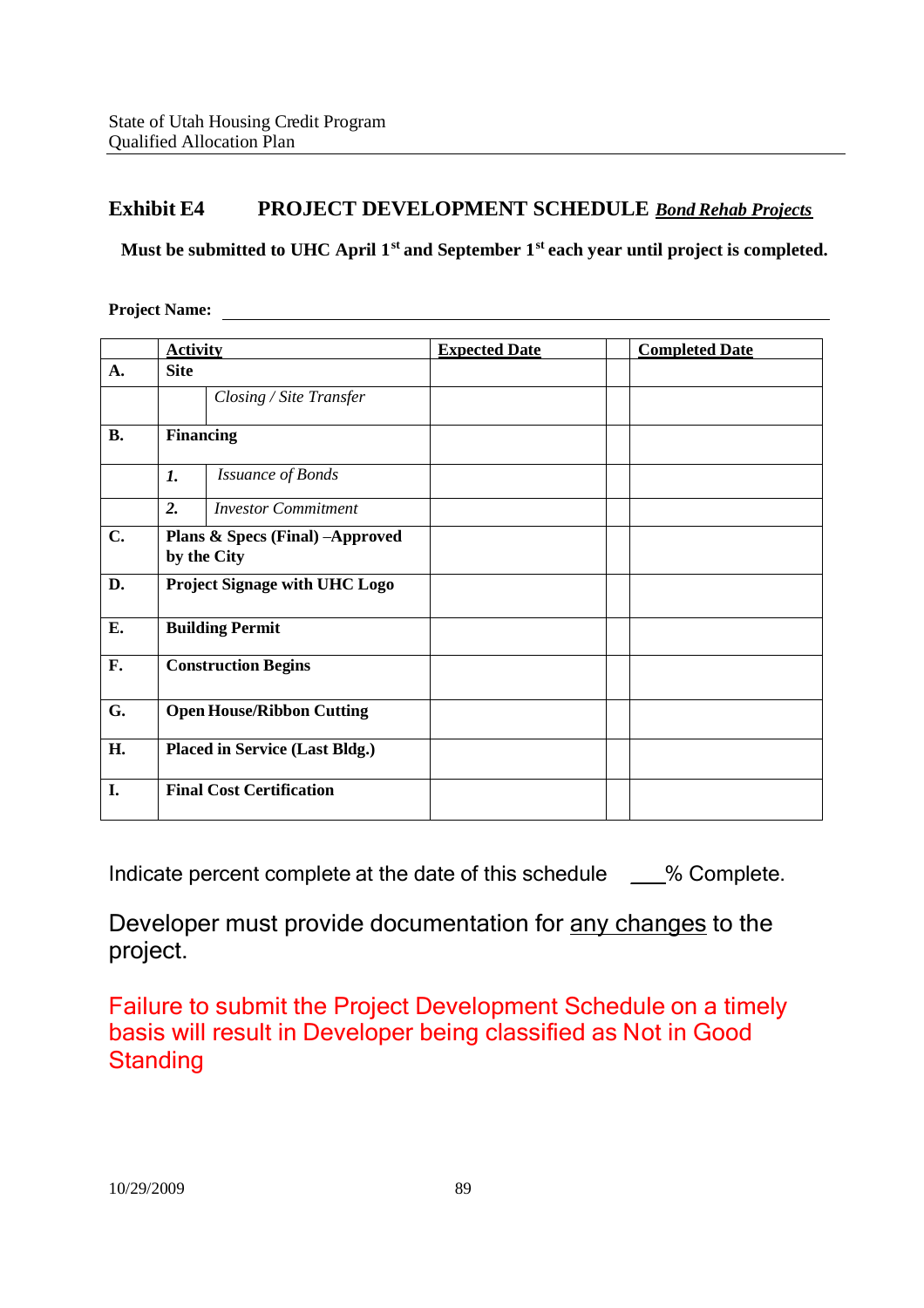# **Exhibit F UNDERWRITING GUIDELINES**

The underwriting criteria below are threshold items, but exceptions are made for RD 515 and Section 8 contracts that have the potential for annual contract adjustments. Applications below the minimums for these criteria will not proceed beyond the threshold review.

Applications will be underwritten with the following guidelines.

#### **Financing Guidelines**

#### **Debt Service Coverage Ratio\*:**

Minimum Maximum Hard debt: 1.15 1.25

\* Debt that is contractually payable.

The maximum DCR can be exceeded in cases where the required cash flow produces a DCR greater than  $1.25$ .

#### **Financing Terms:**

Projects will underwritten using the terms contained in the Letters of Interest provided by lenders and investors.

Olene Walker Housing Loan Fund financing does not require an LOI or term sheet if the terms are identical to those used in the Consolidated Application.

#### **Operating Expenses**

| <b>Unit Type</b> | Minimum |
|------------------|---------|
| Studio & SRO     | \$2,800 |
| 1 bedroom        | \$2,900 |
| 2 bedroom        | \$3,100 |
| 3 bedroom        | \$3,250 |
| 4 bedroom        | \$3,400 |
| 5 bedroom        | \$3,550 |

The above operating expense minimums exclude capital replacement reserves and taxes. They assume the tenant pays electric power and gas utilities and the owner pays typical municipal sewer, water fees, etc.

#### **Income and Expenses**

The inflation factor on income must be a minimum of 1 percent lower than the inflation factor on expenses.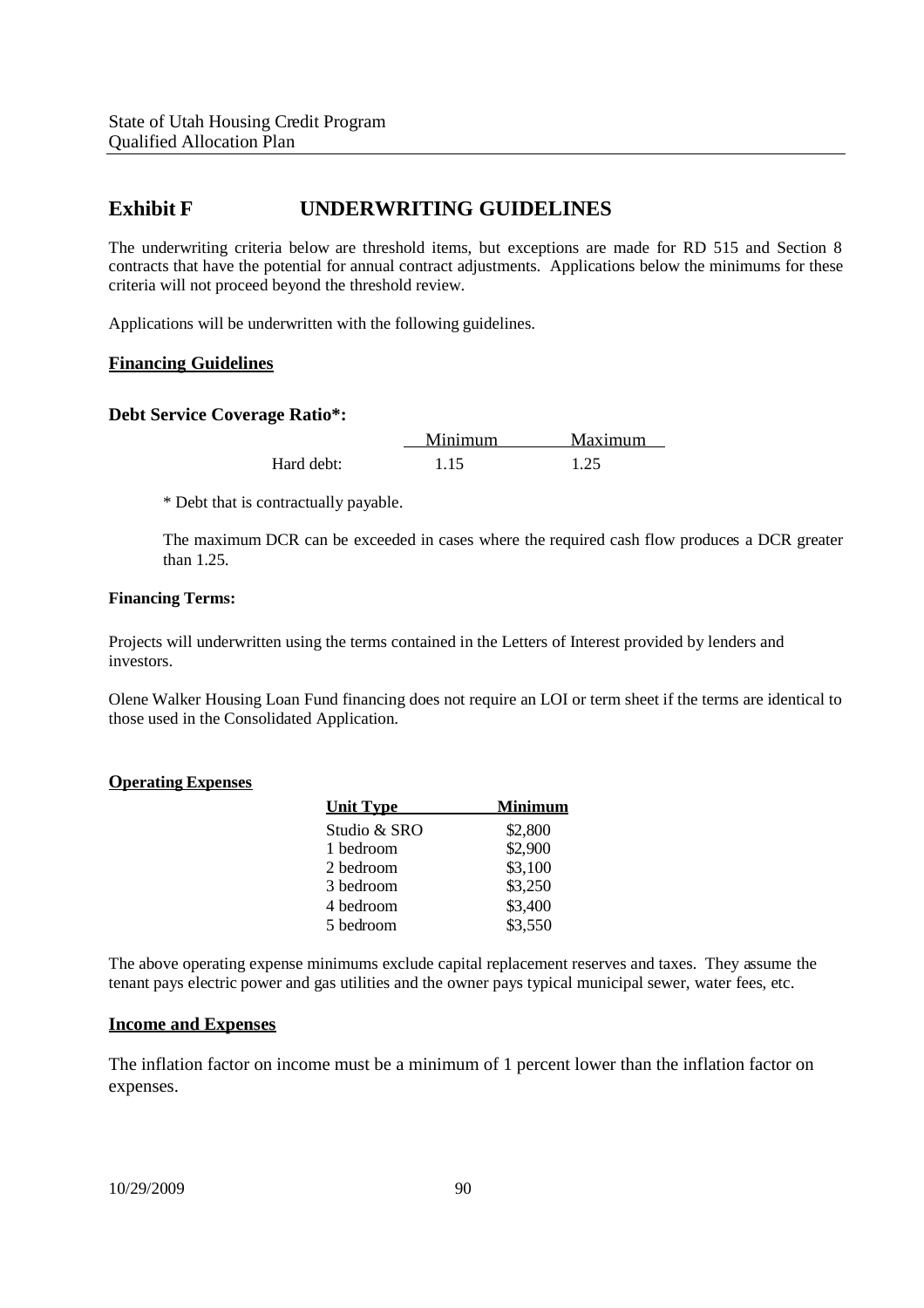#### **Capital Replacement Reserves:**

Replacement Reserve Minimum per unit annually unless funded at closing:

| <b>Rehabilitation Applications</b> | \$350 |
|------------------------------------|-------|
| New Applications                   | \$300 |

#### **Vacancy:**

| <b>Number of Units</b>               | Minimum | <b>Maximum</b> |
|--------------------------------------|---------|----------------|
| More than 75                         | .5%     | 8%             |
| More than 25 but fewer than 75 units | 5%      | 8%             |
| Fewer than 26 units                  | 7%      | 10\%           |

UHC staff must be consulted prior to submission of Application if vacancy rates are higher than the maximum ranges.

#### **Rehabilitation Guidelines**

The following minimum rehabilitation expenditures are based on the age of building(s).

| Age of Building $(s)$ | Minimum Rehab Per Unit |
|-----------------------|------------------------|
| Pre 1940              | \$50,000               |
| 1940 – 1970           | \$35,000               |
| $1971 - 1990$         | \$25,000               |

Rehabilitation costs below these minimums must be discussed with UHC staff before submitting an Application. UHC encourages the preservation of Historic Buildings with federal and/or state of Utah Historic Credits where feasible.

#### **Affordable and Market Rents:**

Housing Credit unit rents must be a least 10% below the adjusted market rents established by the market study. All proposed rent levels must be supported in the market study.

#### **Minimum Cash Flow Per Unit:**

The project must achieve cash flow on a per unit basis according to the following schedule. Rural projects may have difficulty meeting this standard because below market rents remain low. Please discuss with UHC staff prior to application submission.

| Studio units    | \$350 per annum |
|-----------------|-----------------|
| 1 Bedroom units | \$350 per annum |
| 2 Bedroom units | \$375 per annum |
| 3 Bedroom units | \$400 per annum |
| 4 Bedroom units | \$425 per annum |
| 5 Bedroom units | \$425 per annum |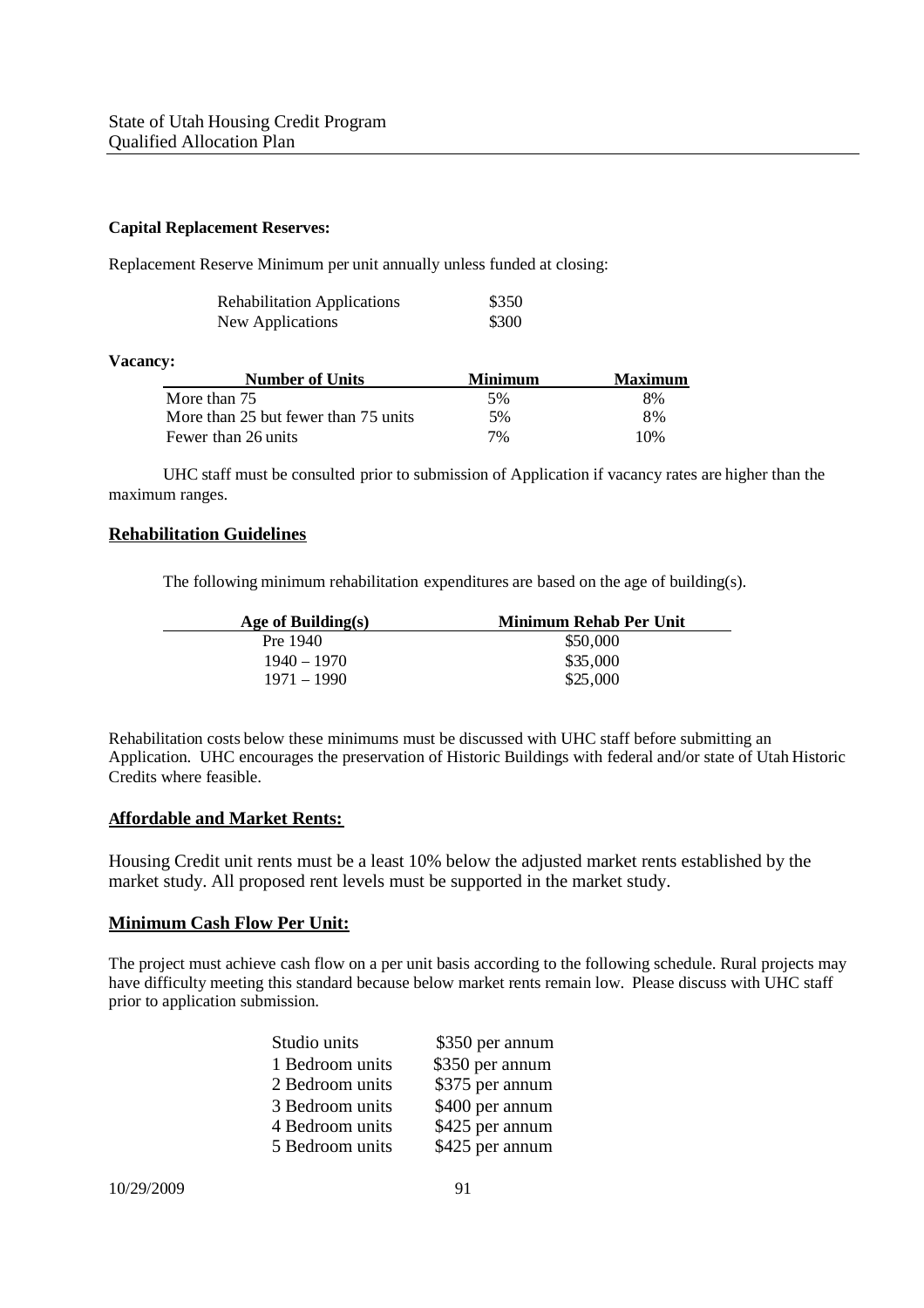### **Credit Adjustments:**

Congress has mandated that allocators of federal Housing Credits establish cost or other limits to encourage quality, yet efficient use of credits. The amount of credits awarded may be decreased below the amount requested if project costs are not considered reasonable for affordable housing.

#### **Proximity to Existing Tax Credit Developments:**

Non-Metro communities face a greater risk of over-building than do metro communities. UHC believes it is in the best interest of all parties that Housing Credit projects have an opportunity to be completely rent-stabilized before approving additional Housing Credit projects in the same market. If more than one project is submitted in the same non-metro community and the market studies of all projects do not support the building of more than one Housing Credit project in that community, only the highest scoring project will be awarded credits. If this situation occurs, the lower scoring Applicants will receive a full refund of the Application fee.

If an application is targeting to a specific populations, e.g. senior housing, UHC would not consider other Housing Credit housing competing properties, unless they target the same demographic.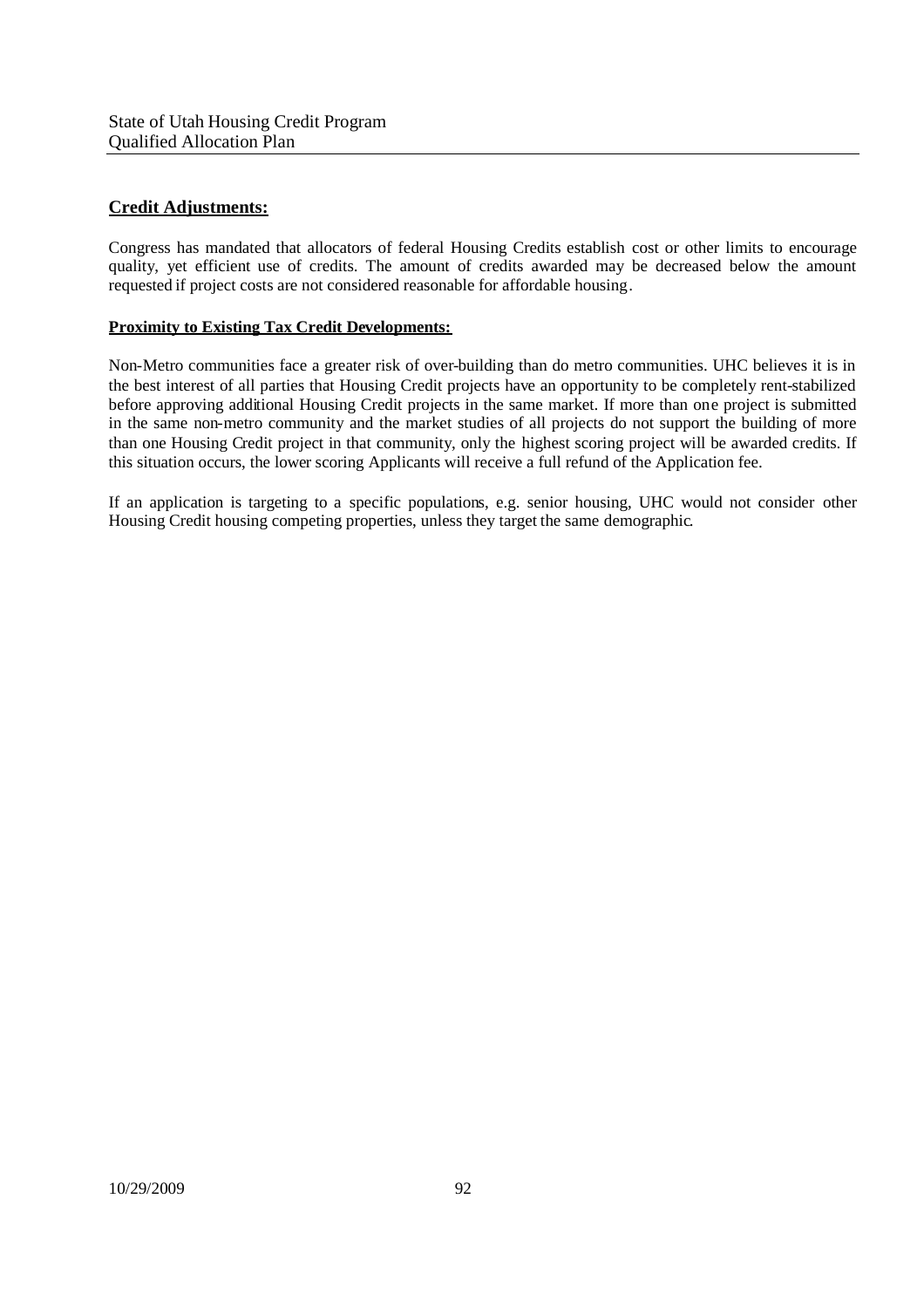# **Exhibit G LAND USE RESTRICTION AGREEMENT (LURA) INSTRUCTIONS**

A Land Use Restriction Agreement (LURA) is to be executed by the project owner and UHC and is to be recorded at the county recorder's office against the project's property committing the project to operate in accordance with the agreements (rent and income limits, special uses of units and extended use restrictions, etc.) made between the Applicant and UHC as inducements for the Housing Credit allocation.

The LURA is to be recorded at the time the sponsor or project owner obtains an ownership interest in the site and is to be superior to all other liens.

The project owner will submit the LURA information packet along with the required documents to UHC 30 days prior to the site/project acquisition takes place to facilitate document preparation. A LURA is required for all projects, including tax-exempt bond projects. Upon request, a LURA information packet will be provided by UHC via email.

In order to accurately complete the drafting of the LURA for your project, the following information is required:

- Project Information
- Legal Owner Information
- Federal Tax Identification Number of Owner Entity (attach copy)
- Organization Documents of Owner Entity (attach copy)
- Certification of Good Standing of Owner Entity (attach copy)
- Title Commitment
- Legal Description of Site (attach copy)
- Site Interest
- Utah State Housing Credits, if applicable
- HUD Insured, if applicable
- Building Numbers and Street Addresses

**Please Note:** If the LURA must be revised or amended, a minimum \$500 fee to cover additional legal expenses must be paid by the project owner prior to final execution of the LURA or LURA amendment by UHC.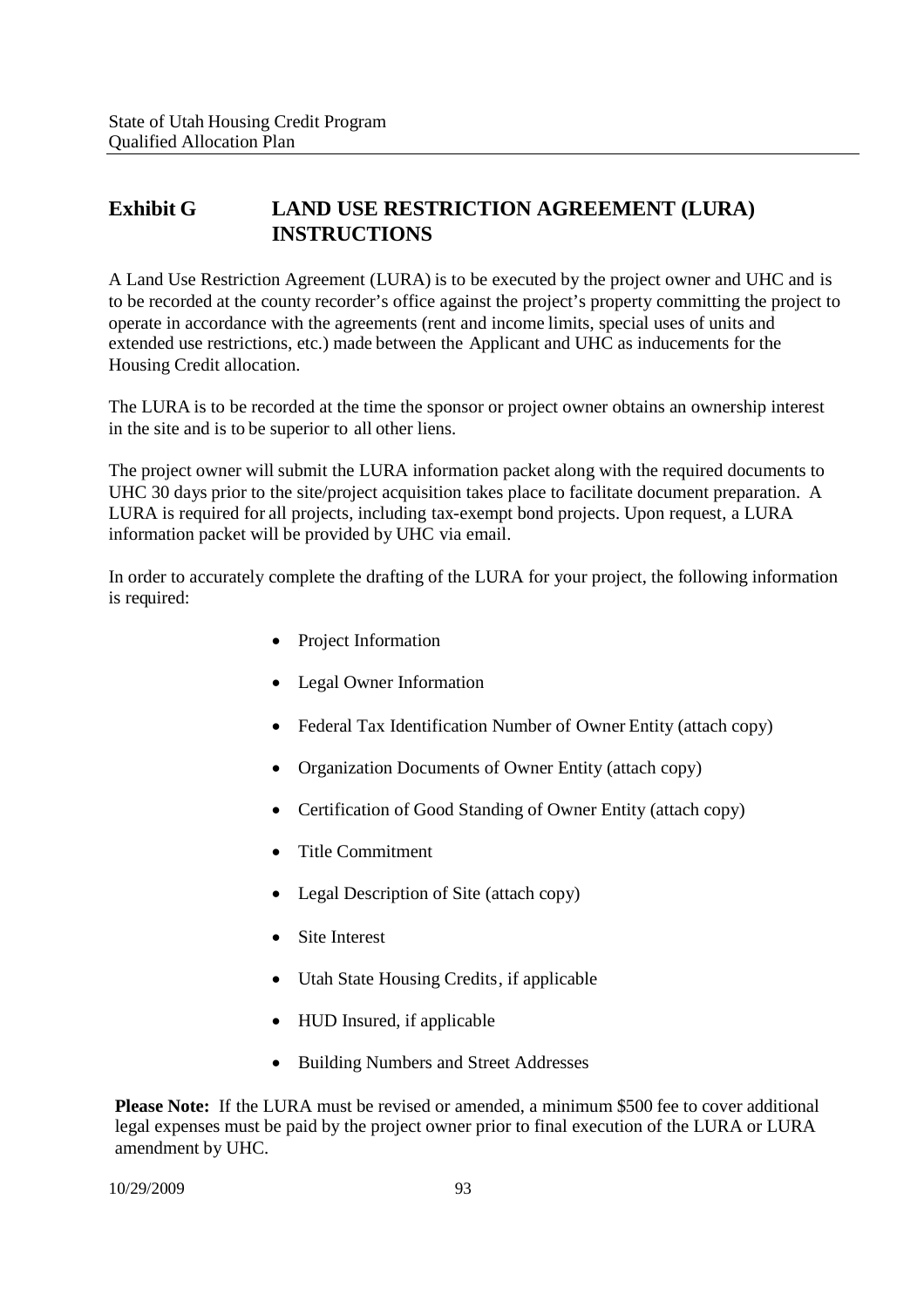# **Exhibit H CARRYOVER ALLOCATION INSTRUCTIONS**

Projects that have received a Credit Reservation, but will not be placed in service by year end, may receive a Carryover Allocation of Credits by submitting a Carryover Allocation package to UHC. §42 provides additional information and certification requirements with respect to Carryover Allocations. Upon request, a Carryover Allocation package will be provided by UHC via email.

**To comply with §42 of the Code and requirements of UHC, the following checklist and information must be completed and submitted to UHC by November 1st .**

| □Project Information for Carryover                                                   | Form attached. Follow instructions for<br>completing all or Section II only.                                   |
|--------------------------------------------------------------------------------------|----------------------------------------------------------------------------------------------------------------|
| □Project Status Certification or explanation of<br>changes                           | Form attached.                                                                                                 |
| $\Box$ If owned by time of Carryover, trust deed to<br>owner with closing statements | Include any interim third party seller<br>and other related party sellers, as<br>applicable.                   |
| $\square$ Evidence of project ownership entity                                       | Limited Partnership, LLC, etc.                                                                                 |
| $\Box$ Federal Tax Identification Number of new<br>entity                            | Attach copy.                                                                                                   |
| □ Carryover Allocation Fee                                                           | \$1000 with a discount of \$500 if received<br>by November 1 <sup>st</sup> . Include check with<br>submission. |
| □ Certification of Qualified Nonprofit<br>Organization                               | If applicable. Form attached.                                                                                  |
| $\Box$ All required outstanding documents                                            | <b>Capital Needs Assessment, etc.</b>                                                                          |

**Failure to comply with these requirements by the aforementioned deadline could result in the forfeiture of the project's Credit Reservation.**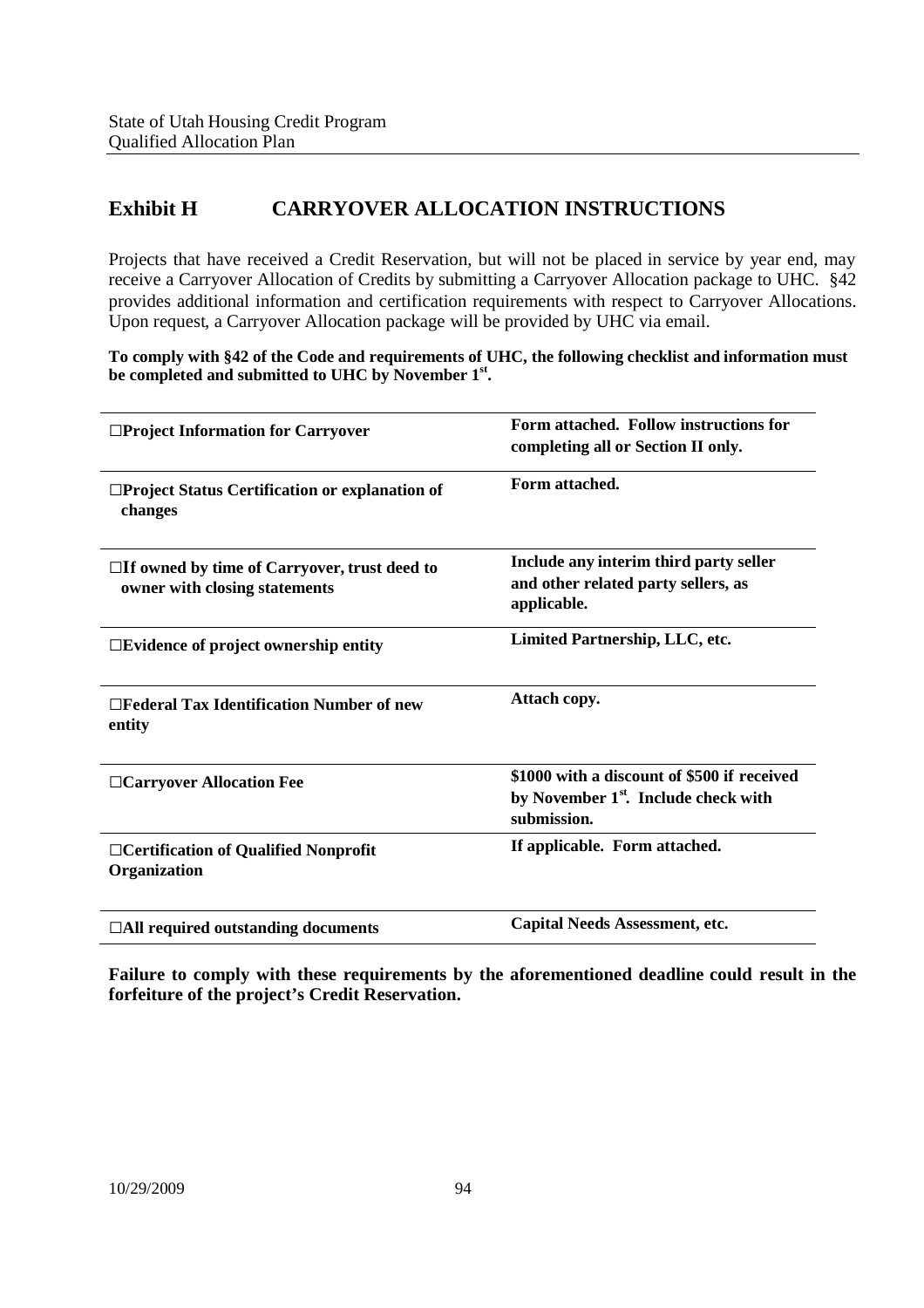# **Exhibit I 10% COST CERTIFICATION**

A 10% Cost Certification must be submitted to UHC within one year from the date of the Carryover Allocation. Upon request, 10% Cost Certification documents for the project will be provided by UHC via email.

## **A. Certification of 10% Cost Report**

This Excel spreadsheet needs to be submitted showing the costs. The costs that may be included in the 10% of expected basis amount are the project owner's adjusted basis in land or depreciable real property that is reasonably expected to be part of the project, including direct and indirect costs of acquiring, constructing and rehabilitating the project. Application and Compliance Monitoring fees are not included in the 10% of expected cost basis amount. An amount is included in basis if it is treated as paid or incurred under the method of accounting used by the project owner. Please consult your CPA or attorney for further clarification.

## **B. CPA Certification**

A 10% Cost Certification must be accompanied by a written certification from a qualified attorney or CPA certifying to UHC that the attorney or CPA has examined all eligible costs incurred with respect to the project and that, based on this examination, it is the attorney's or CPA's belief that the project owner has incurred at least 10% of its reasonably expected basis of the project.

## **C. Owner Certification**

The Code requires UHC to obtain a written certification from the project owner, under penalty of perjury, that the project owner has incurred at least 10% of the reasonably expected basis in the project.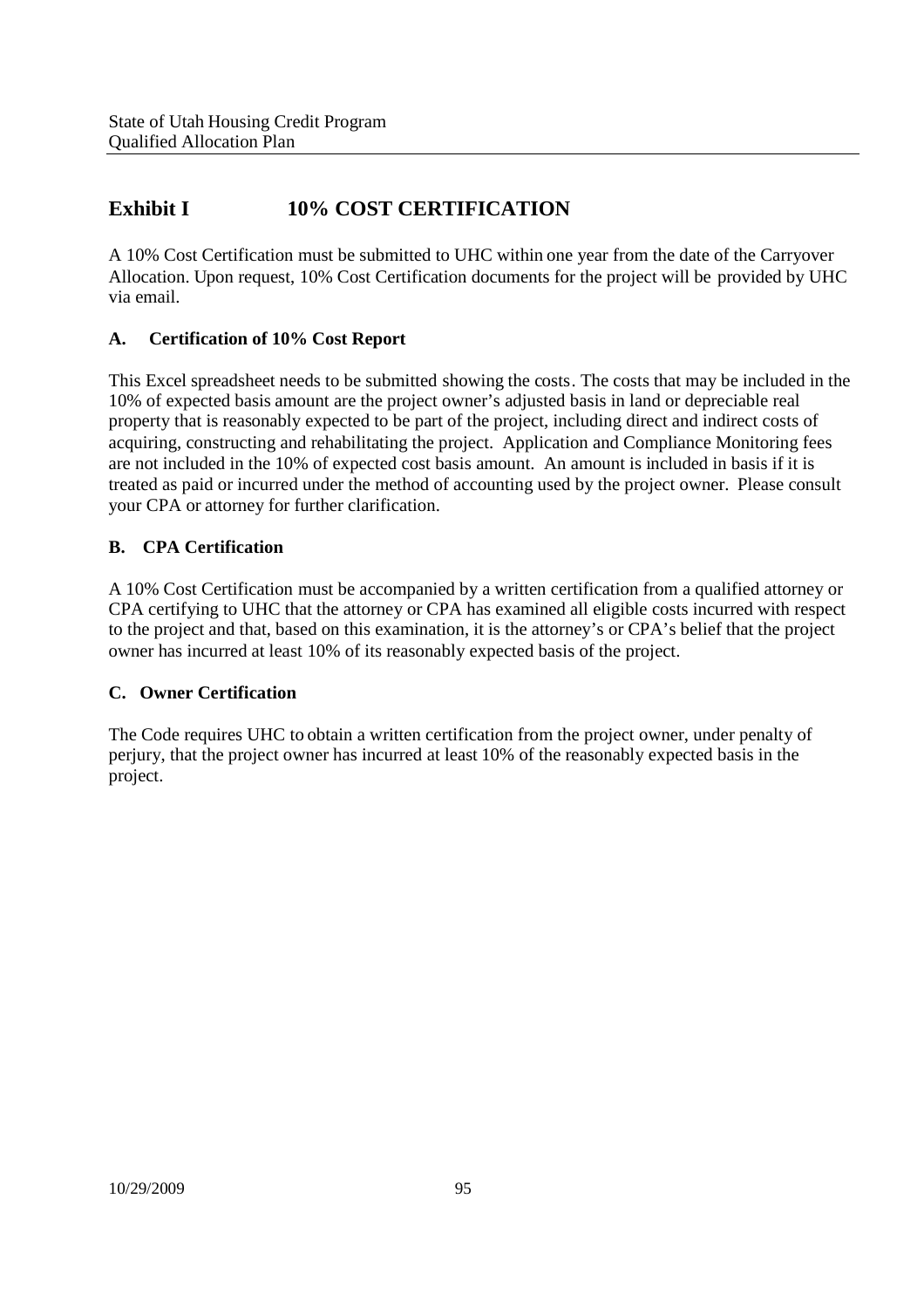# **Exhibit J FINAL COST CERTIFICATION INSTRUCTIONS**

The Final Cost Certification deadlines are as follows:

New construction projects - within 90 days after the last building in the project receives a Certificate of Occupancy or December  $1<sup>st</sup>$  of the year in which the project is placed in service, whichever is earlier.

Rehabilitation projects - within 90 days after the last building in the project receives a Final Inspection Report or December 1<sup>st</sup> of the current year, whichever is earlier. This Certification must be accurately complete before IRS Forms 8609 can be issued (which constitutes the final allocation of Housing Credits).

For same year allocation projects, if a Final Cost Certification is not submitted on or before December 1<sup>st</sup> of the same year, the project owner must entered into a Carryover Allocation with UHC by the end of the year. If the Carryover Allocation is not executed by both parties before the end of the year the project will forfeit those credits.

Upon request, Final Cost Certification documents for the project will be provided by UHC via email. Please submit two complete copies (one original and one copy) as well as the Excel spreadsheets via email.

The files are in two formats, (1) MS Word 6.0 (doc) files comprising Certifications, and (2) MS Excel (xls) spreadsheet files comprising Owner and CPA Cost Schedules. Review all of them. The files are described as follows:

- **Checklist.doc** The checklist shows the stacking order for the package. Submit as the cover sheet.
- **CPA FNL.doc** Forward to your CPA to be completed and signed by the CPA.
- **FnlCert.xls** The project owner completes the appropriate schedules, prints and signs them. Then the CPA must complete the CPA schedules and sign them. All printed and signed schedules must be submitted, in addition to emailing the completed forms to: mspangle@uthc.org.
- **PC fnlcrt.doc** This document contains all of the project owner certifications.

Exercise care in completing all documents properly. UHC usesthe data you submit explicitly without editing it. Check names, numbers, EIN, etc.

Other documents that must be submitted in the Final Cost Certification Package are:

- 1. Subordination Agreement (if applicable)
- 2. Title Report
- 3. EIN (Employer Identification Number) for the Project Owner
- 4. Copy of Certificate(s) of Occupancy or Final Inspection Report for Rehabs
- 5. Copy of rent roll containing number of occupants per unit and income
- 6. Utility allowance documentation
- 7. Housing Credit Purchase Agreement, Syndication agreement
- 8. Loan Commitment(s)
- 9. Copy of appraisal (for rehabs only)
- 10. Copy of recorded deed in the name of Project Owner

10/29/2009 96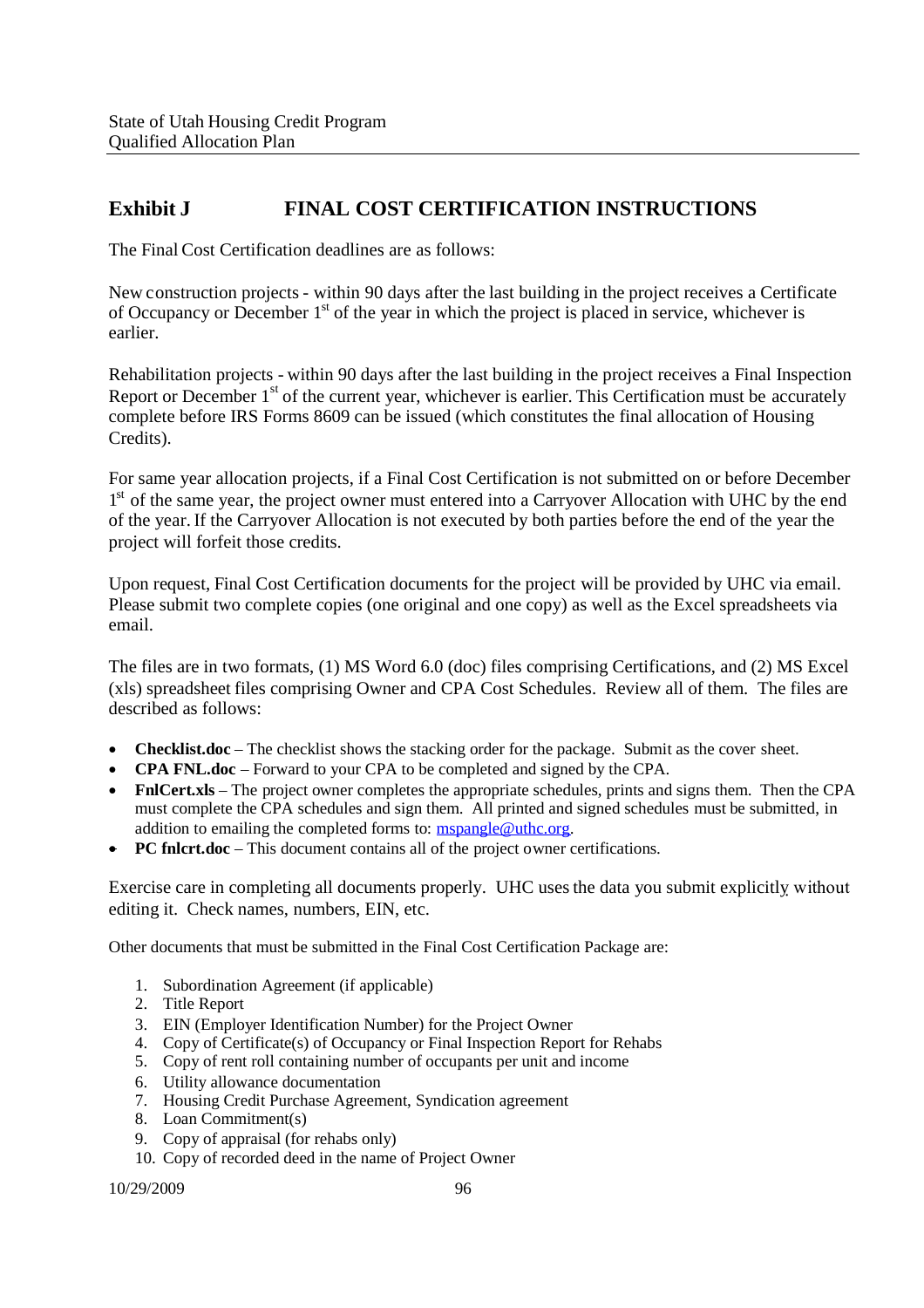11. Energy Star Certification

For Tax Exempt Bond Projects Only:

- 1. Project Owner Certification of Tax Exempt Bond Financed Project
- 2. Bond Issuer's Determination Statement of Tax Credit Allocation

**Failure to comply with these requirements by the aforementioned deadline could result in the forfeiture of the project's Credit Reservation.**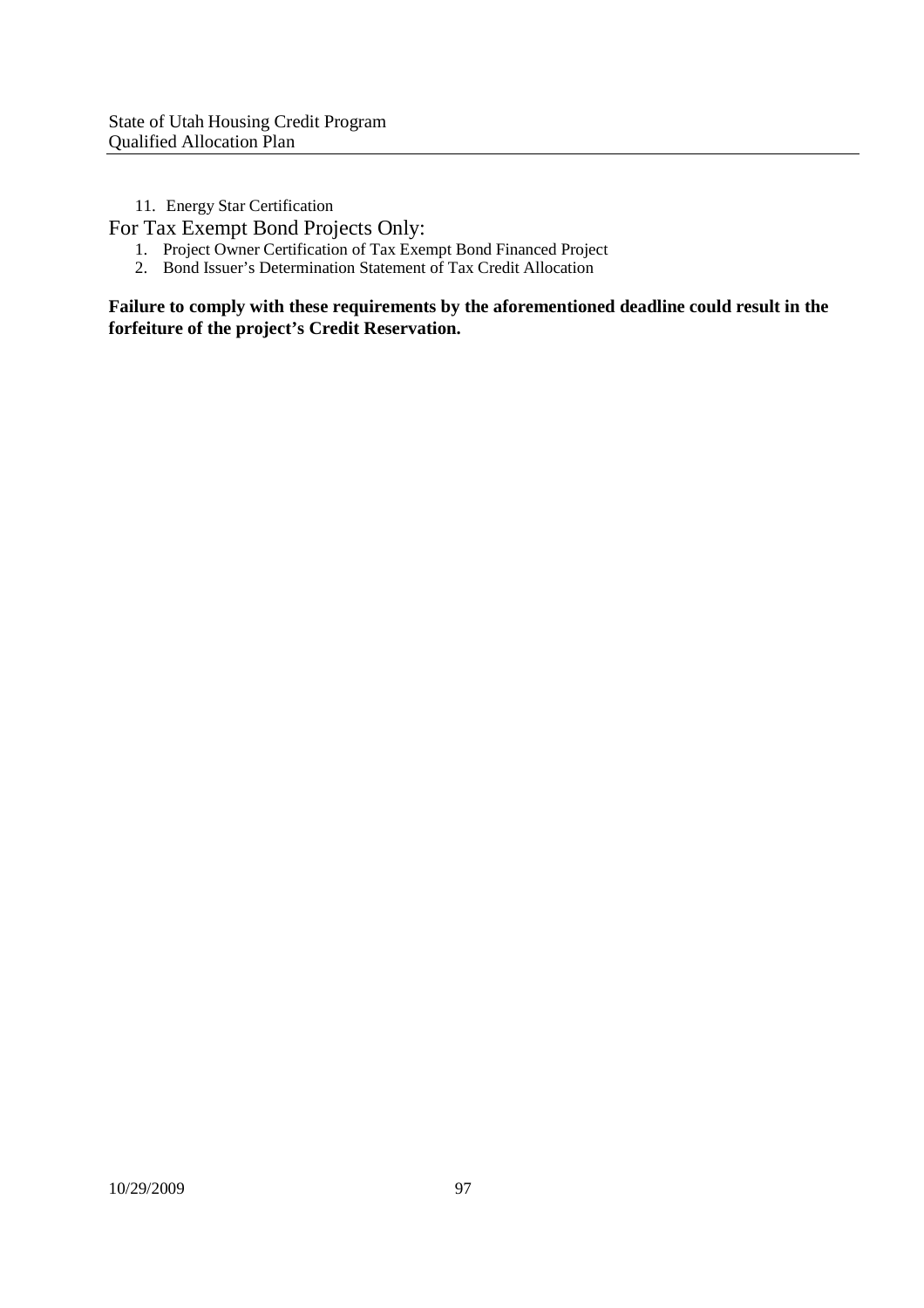# **Exhibit K MARKET STUDY INSTRUCTIONS AND COMPANY INFORMATION**

## **1. Market Study Checklist and Certification of Independence**

- $\triangleright$  Fill out the Checklist on the following page with page numbers from the report that cover each item.
- $\triangleright$  Sign the bottom of the Checklist to certify that the Market Study was performed independently and without influence by the Applicant.

## **2. Market Study Summary**

 $\triangleright$  Complete a narrative summary for each checklist item. This summary should come after the Checklist and precede the main body of the Market Study.

## **3. Market Study Company Information**

## **New analysts (if not submitted in the last 3 years) must submit the following information**.

- $\triangleright$  Analyst's name, address, telephone, fax, primary contact and email.
- Description of services provided and percent of time in each service area.
- $\triangleright$  Statement of experience. Include specifics for all project experience, including name of project, location, number of units, type of units (households, elderly, other special needs), financing subsidies in project (rental assistance, Housing Credits, other public agency financing), and dates of completion.
- Copy of license as an appraiser in the State of Utah.
- $\triangleright$  List of references with addresses and telephone numbers from financial institutions, government agencies and developers.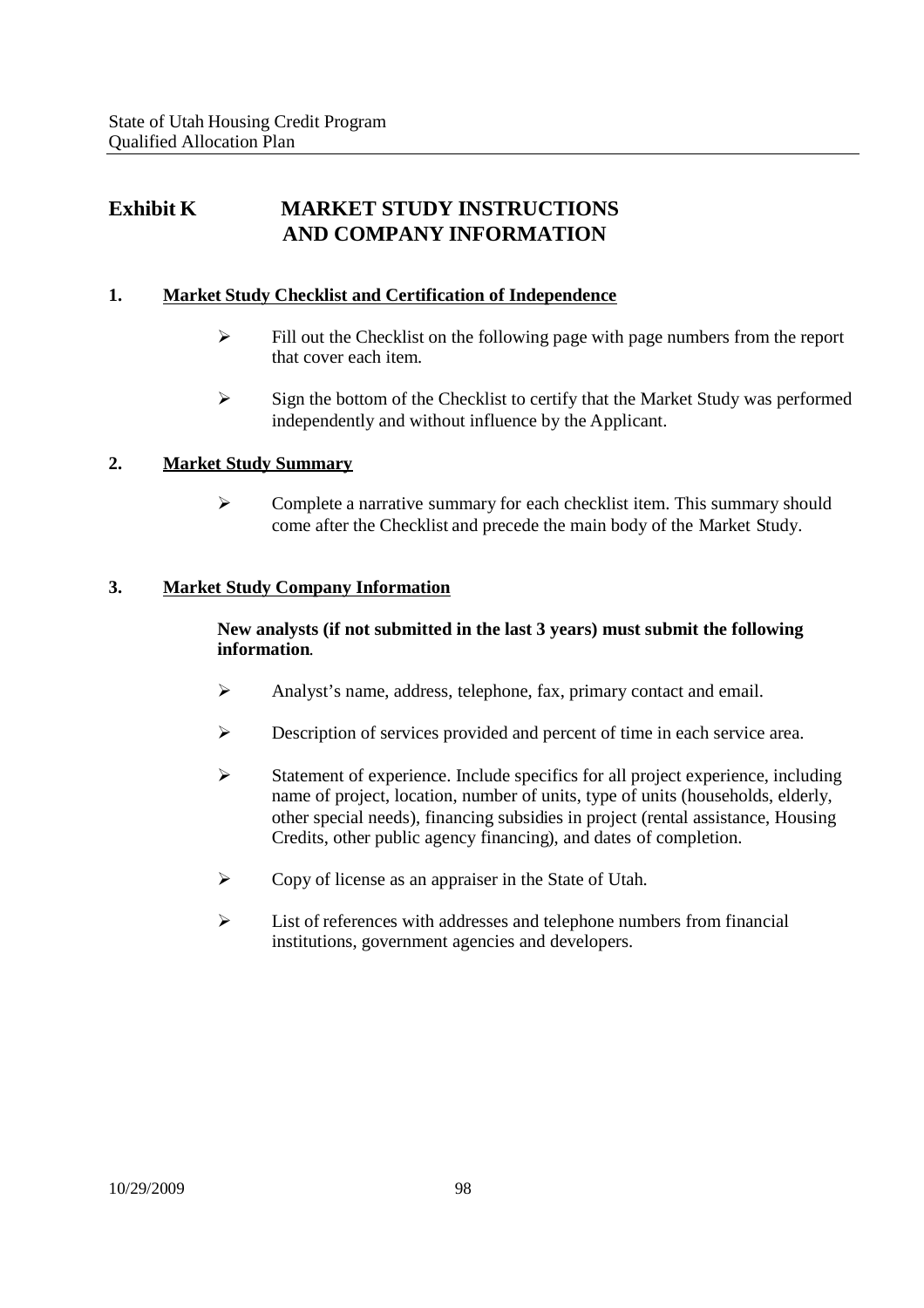## **MARKET STUDY CHECKLIST AND CERTIFICATION OF INDEPENDENCE**

| Project:                                                                                                                                                                 |                                                                                                                                                                                                                                                                                                                              |        |  |  |
|--------------------------------------------------------------------------------------------------------------------------------------------------------------------------|------------------------------------------------------------------------------------------------------------------------------------------------------------------------------------------------------------------------------------------------------------------------------------------------------------------------------|--------|--|--|
| Provide a summary for each of the following items to be included at the beginning of each section and<br>indicate the page(s) in the market study that address the item: |                                                                                                                                                                                                                                                                                                                              |        |  |  |
|                                                                                                                                                                          |                                                                                                                                                                                                                                                                                                                              | Page # |  |  |
| 1.                                                                                                                                                                       | Assess whether there is a sufficient pool of prospective qualified tenants for the income<br>targeted and/or special needs populations to be targeted in the project Application.<br>This should be done by bracketing each income level (5% over and 10% under the<br>committed AMI levels). Include capture rate analysis. |        |  |  |
| 2.                                                                                                                                                                       | Are public transportation, employment centers, community centers, etc., readily available<br>to the type of tenant population expected to occupy the project?                                                                                                                                                                |        |  |  |
| 3.                                                                                                                                                                       | Is the project configuration (unit size, bedrooms, amenities) consistent with market's<br>expectations and need?                                                                                                                                                                                                             |        |  |  |
| 4.                                                                                                                                                                       | Are rents sufficiently lower than the market to facilitate project rent-up considering the<br>level of amenities in the proposed project?                                                                                                                                                                                    |        |  |  |
| 5.                                                                                                                                                                       | What are current market needs in the community (vacancy, etc.) and how will this project<br>impact them? Are there underserved markets?                                                                                                                                                                                      |        |  |  |
| 6.                                                                                                                                                                       | Is over building a risk in the current or foreseeable market?                                                                                                                                                                                                                                                                |        |  |  |
| 7.                                                                                                                                                                       | Assess in detail the probable impact the subject project will have on existing Housing<br>Credit projects in the market area. Similar rent tiers should be evaluated.                                                                                                                                                        |        |  |  |
| 8.                                                                                                                                                                       | Evaluate and explain the effect the project will have on local and community competitors.                                                                                                                                                                                                                                    |        |  |  |
| 9.                                                                                                                                                                       | Does the proposed operating budget and vacancy rate adequately reflect anticipated<br>market conditions?                                                                                                                                                                                                                     |        |  |  |
| 10.                                                                                                                                                                      | Address other pertinent issues and conditions.                                                                                                                                                                                                                                                                               |        |  |  |
|                                                                                                                                                                          | 11. The analyst must do primary research and site visitation to analyze demographic data,<br>new renovations & construction, etc.                                                                                                                                                                                            |        |  |  |
| 12.                                                                                                                                                                      | A precise delineation of market area is required.                                                                                                                                                                                                                                                                            |        |  |  |
| 13.                                                                                                                                                                      | Perform special analysis to determine the retention rate of existing tenants for<br>rehabilitation projects.                                                                                                                                                                                                                 |        |  |  |
|                                                                                                                                                                          | 14. Show current list of reserved and completed Housing Credit projects.                                                                                                                                                                                                                                                     |        |  |  |

10/29/2009 99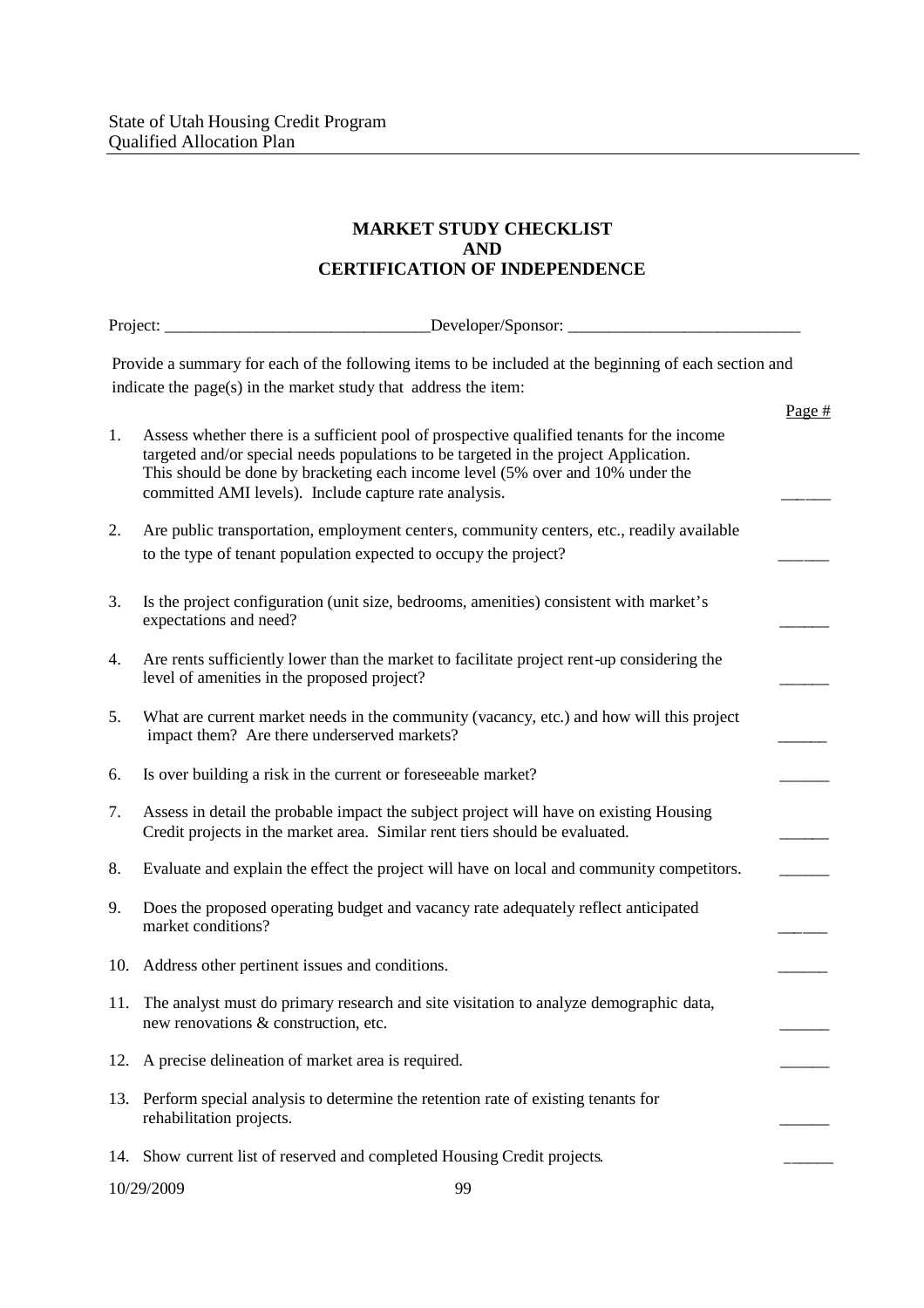| 15. Market studies must be less than 90 days old at the time of the Application's<br>submission to UHC.      |  |
|--------------------------------------------------------------------------------------------------------------|--|
| 16. Give objective conclusions and recommendations for making the project more marketable<br>and attractive. |  |
| 17. State how many studies the analyst has done in this market?                                              |  |
| 18. List qualifications, education and experience.                                                           |  |
| 19. Local Community Affordable Housing Plan summary, if available.                                           |  |

The undersigned hereby certifies that the Market Study was performed independently and without influence by the applicant or any relation thereof.

Date: \_\_\_\_\_\_\_\_\_\_\_\_\_\_\_\_\_\_\_\_\_\_\_\_\_\_\_\_\_\_

Company: By:

Its: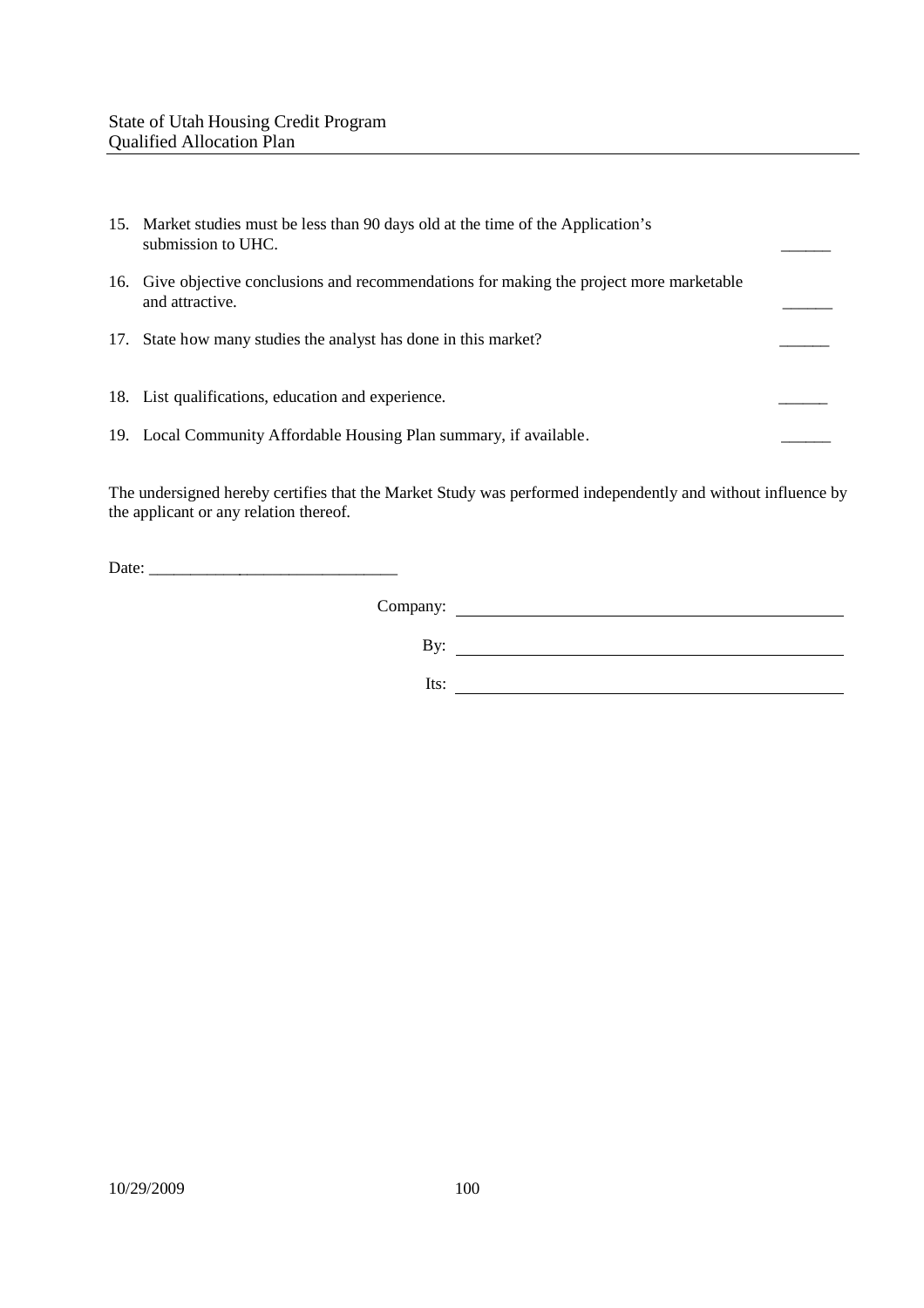# **Exhibit L(1) ARCHITECT'S CERTIFICATION**

|                     | The undersigned, being a duly licensed architect registered in the State of Utah, has prepared |                |
|---------------------|------------------------------------------------------------------------------------------------|----------------|
| for                 | (Project Owner) final plans, working drawings and detailed specifications                      |                |
| (and addenda) dated | in connection with certain real property located at                                            |                |
|                     | known as                                                                                       | (the Project). |

I hereby certify that I am a licensed Architect, License No. \_\_\_\_\_\_\_\_\_\_\_, with the requisite skills and experience to provide the professional services necessary to assist in the construction of the units proposed by Project Owner and that I have experience on \_\_\_\_\_\_\_\_ development(s) of similar magnitude and construction type as this Project. I am knowledgeable of all federal, state, and local requirements and the requirements of:

- (i) Architectural Barriers Act
- (ii) Section 504
- (iii) Fair Housing Act Title VIII
- (iv) Americans with Disabilities Act Title II
- (v) State of Utah fair housing laws and building codes compliant with ANSI 117-A.

To the best of my knowledge the final design, plans, and specifications comply with these requirements.

To the best of my knowledge that  $\frac{(\#)}{(\#)}$  fully accessible residential unit(s) have been designed for long-term mobility-impaired tenants which meet(s) the minimum federal and state law requirements in those plans and specifications listed above.

The undersigned hereby states to the best of his/her knowledge, to the Project Owner and Utah Housing Corporation that the Plans and Specifications for the Project have been duly filed with and have been approved by all appropriate governmental and municipal authorities having jurisdiction over the Project and that the Project as shown on the Plans and Specifications is in compliance with all requirements and restrictions of all applicable zoning, environmental, building, fire, health and other governmental ordinances, rules and regulations. All conditions to the issuance of building permits have been satisfied.

To the best of my knowledge, the Project has been constructed in a good and workmanlike manner substantially in accordance with the Plans and Specifications and is free and clear of any damage or structural defects that would in any material respect affect the value of the Project. In the further opinion of the undersigned, all of the preconditions have been met justifying the issuance of:

- (i) The permanent certificate(s) of occupancy for the Project (or the letter or certificate of compliance or completion stating that the construction complies with all requirements and restrictions of all governmental ordinances, rules and regulations); and
- (ii) Such other necessary approvals, certificates, permits and licenses that may be required from such governmental authorities having jurisdiction over the Project pertaining to the construction of the Project.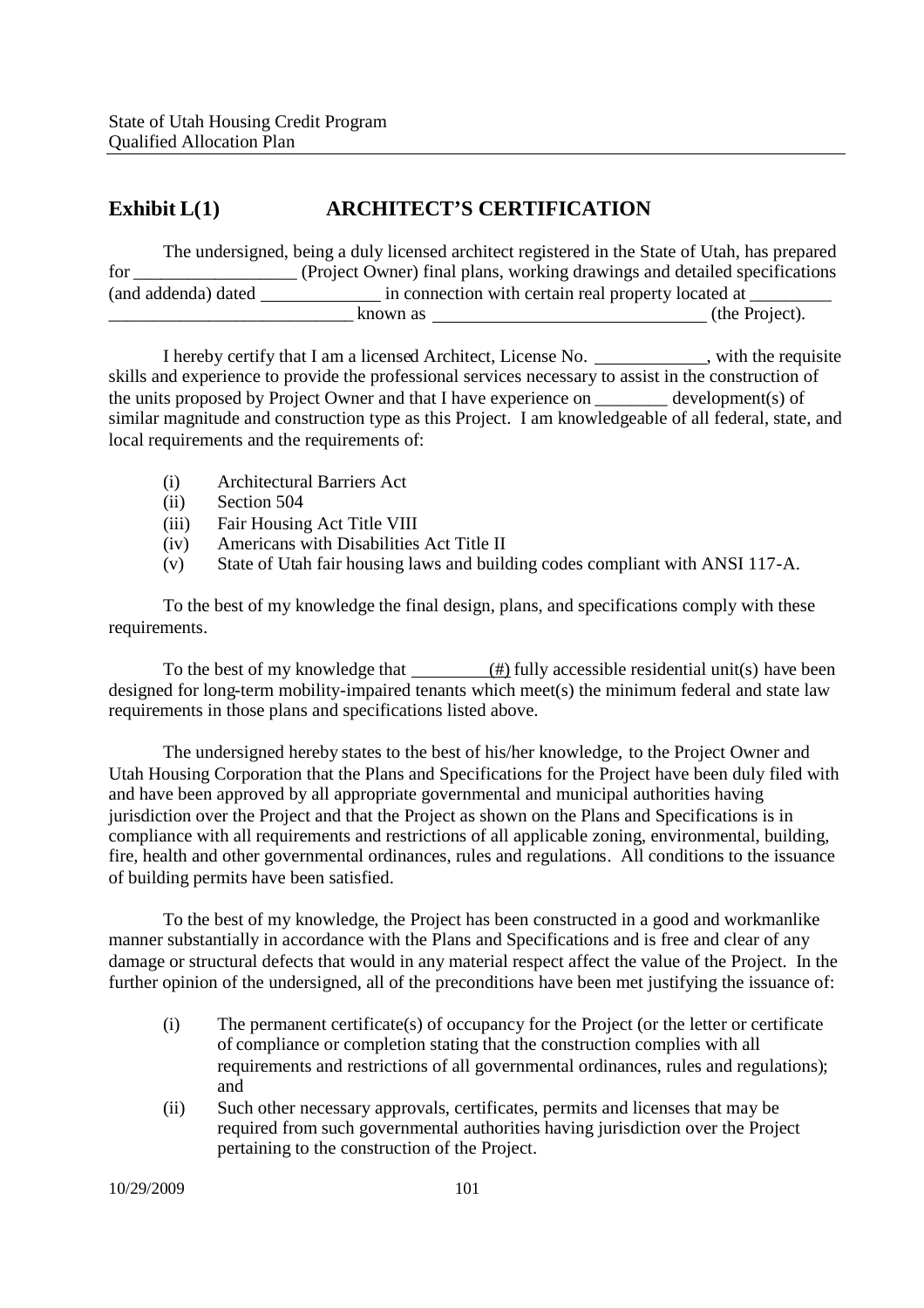The Project will be in compliance with all current zoning, environmental and other applicable laws, ordinances, rules and regulations, restrictions and requirements, including without limitation Title III of the Americans with Disabilities Act of 1990 and the Fair Housing Act.

There are no building or other municipal violations filed or noted against the Project. All necessary gas, steam, telephone, electric, water and sewer services and other utilities required to adequately service the Project are now available to the Project. All street drainage, water distribution and sanitary sewer systems have been accepted for perpetual maintenance by the appropriate governmental authority or utility.

Dated:

PROJECT ARCHITECT:

By:

(signature)

Print Name: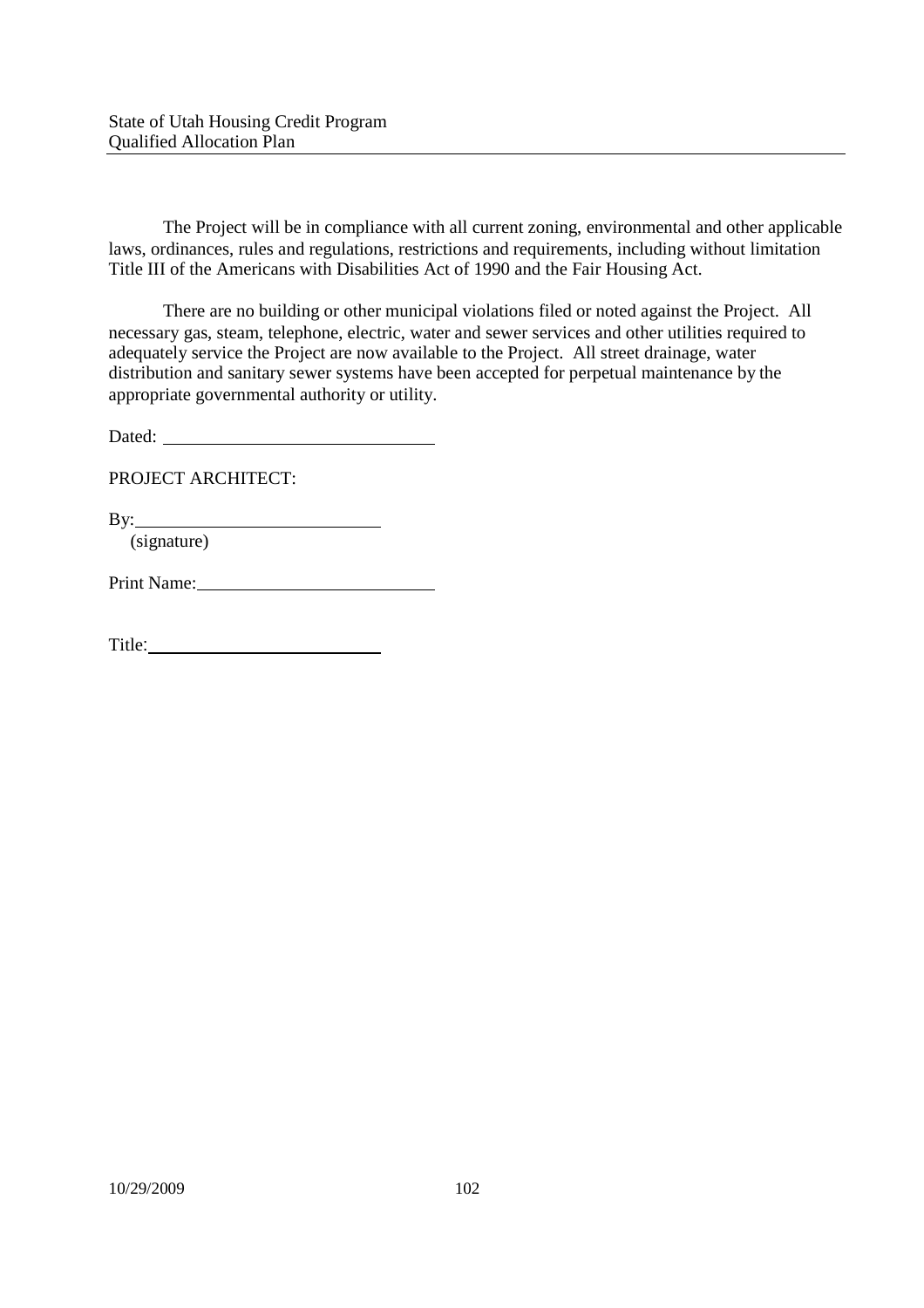# **Exhibit L(2) GENERAL CONTRACTOR'S CERTIFICATION**

The undersigned has served as general contractor of the real property constructed at \_\_\_\_\_\_\_\_\_\_\_\_\_\_\_\_\_\_\_\_\_\_\_\_\_\_\_\_\_\_ known as \_\_\_\_\_\_\_\_\_\_\_\_\_\_\_\_\_\_\_\_\_\_\_\_\_\_\_\_\_ (Project Name) for \_\_\_\_\_\_\_\_\_\_\_\_\_\_\_\_\_\_\_\_\_\_\_\_\_\_\_\_\_\_\_\_\_ (Project Owner).

The undersigned hereby certifies to the Project Owner and Utah Housing Corporation that the Project was constructed or rehabilitated in conformity with the Plans and Specifications dated . [PLEASE NOTE: THIS DATE MUST MATCH THE PLANS AND SPECIFICATIONS DATE IN ARCHITECT'S CERTIFICATION].

Dated: **Dated:** 

GENERAL CONTRACTOR FOR PROJECT:

By:

(signature)

Print Name:

Title: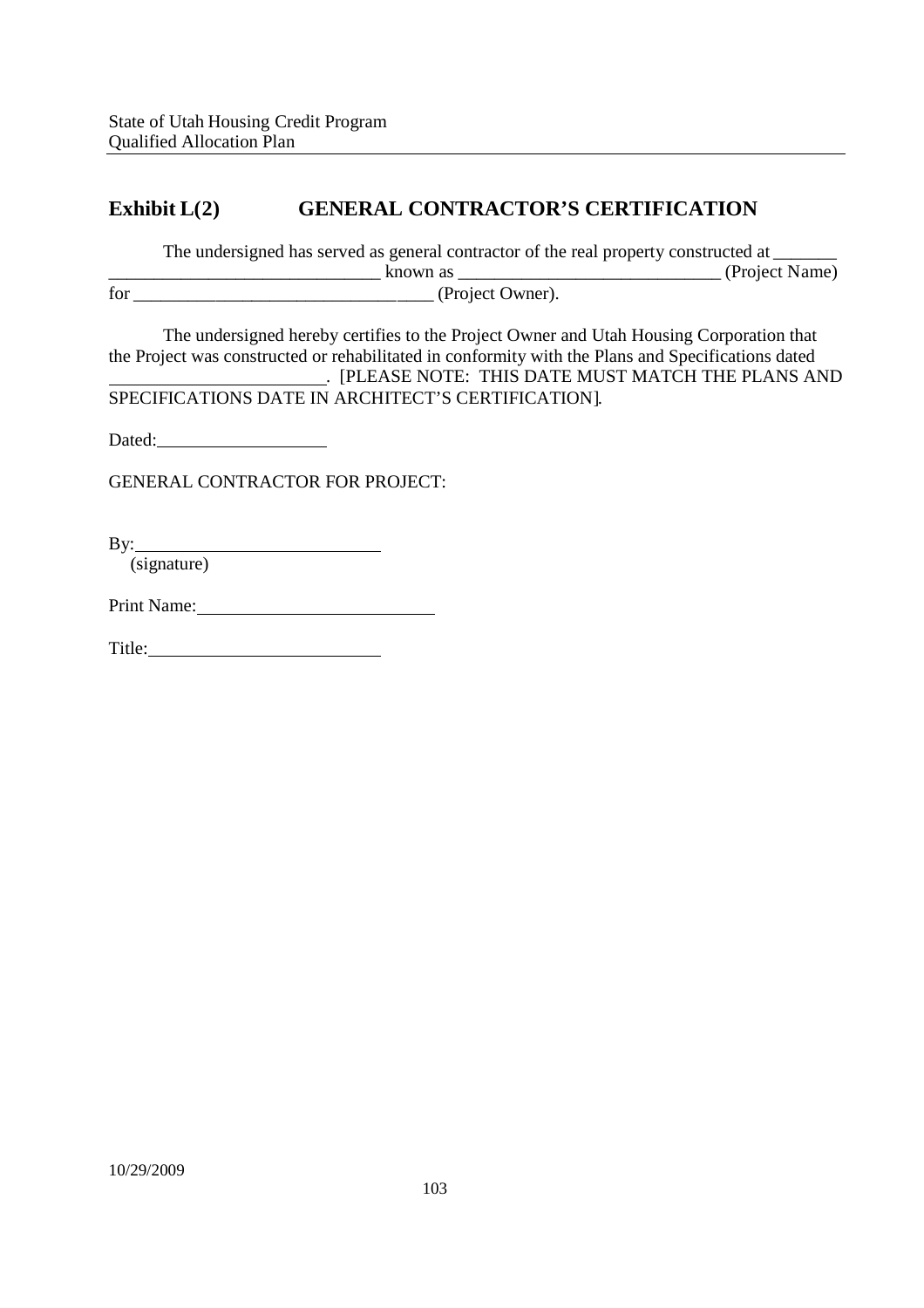# **Exhibit M GENERAL REQUIREMENTS GUIDELINES**

To assist Applicants in properly categorizing costs, thereby avoiding re-categorization by UHC when determining compliance with Contractor Fee, Developer Fee, and General Requirement limitations, UHC will allow the following items to be included under General Requirements for the purpose of determining Eligible Basis and fee limits:

- Supervision and job site engineering;
- Job office expenses including clerical wages, whether on-site or offsite, if for the project;
- On-site temporary buildings, tool sheds, shops and toilets;
- Temporary heat, water, light and power for construction;
- Temporary walkways, fences, roads, siding and docking facilities, sidewalk and street rental;
- Construction equipment rental not in trade item costs;
- Clean up and disposal of construction debris;
- Medical and first aid supplies and temporary facilities; and
- Watchman's wages, security cost, and theft and vandalism insurance.

Items not listed above, including, but not limited to, salaries of owners, partners or officers of the general contracting firm are not allowed under General Requirements. Eligible Basis from General Requirement costs is limited to 6% of on-site and building costs.

#### **(The above list was developed from HUD Manual 4450.1 pages 1–4.)**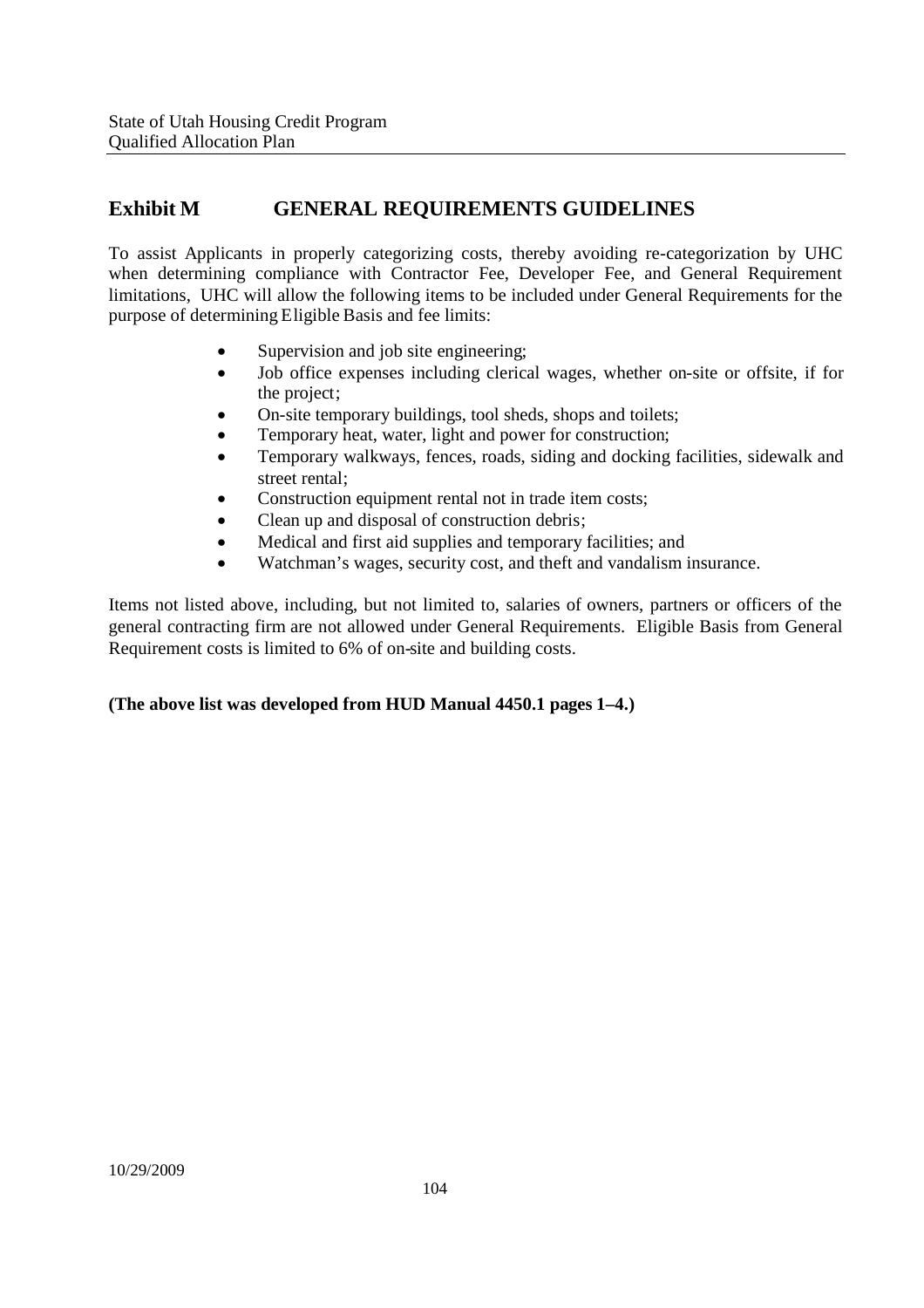## **Exhibit N PROJECT OWNER IDENTITY OF INTEREST CERTIFICATION**

| Project Name: |  |  |  |
|---------------|--|--|--|
| Address:      |  |  |  |
| City:         |  |  |  |

UHC requires a full disclosure of all related party transactions affecting the payment of fees to the developer or contractor. Please see Required Form 1in the Application, tab "Required Forms," for the "Identity of Interest Information" checklist. UHC must be notified of any changes in such relationships during the development process.

The undersigned represents that all fees and profit from the development of the project have been disclosed and that there are no undisclosed related party transactions involving the project owner / applicant, developer, contractor, officers, consultants, land owners, intermediaries, realtors, or others.

Project Owner / Applicant Name

By: \_\_\_\_\_\_\_\_\_\_\_\_\_\_\_\_\_\_\_\_\_\_\_\_\_\_\_\_\_\_\_\_\_ Date: \_\_\_\_\_\_\_\_\_\_\_\_\_\_\_\_\_\_\_\_\_

Name: \_\_\_\_\_\_\_\_\_\_\_\_\_\_\_\_\_\_\_\_\_\_\_\_\_\_\_\_\_\_\_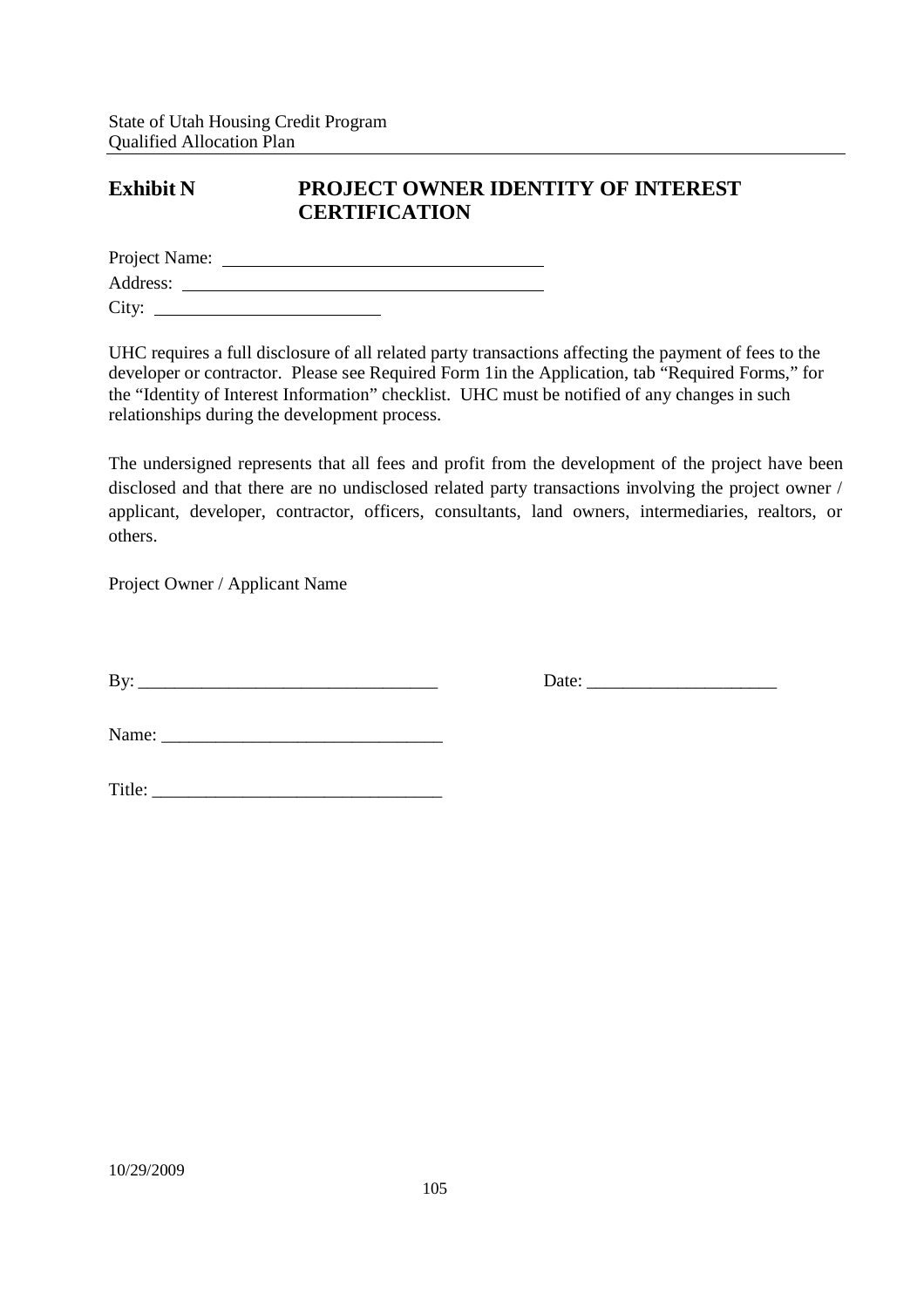# **Exhibit O CAPITAL NEEDS ASSESSMENT REQUIREMENTS**

Applicants for Housing Credit on acquisition/rehabilitation projects must submit as a threshold item a Physical Condition Assessment (PCA) Capital Needs Assessment (CNA) and replacement reserves analysis. The PCA/CNA must have been performed within six months of the submission date of the Application.

An independent consultant, architect, general contractor or engineer, any of whom must be licensed in the State of Utah, shall prepare the report. This independent consultant shall inspect at least 50% of the units in the project for projects built before 1960 and at least 20% for newer projects built up to 1980. Applicants must inspect 100% of the units before purchase. Certification will be required.

The PCA/CNA shall include the following four (4) components:

- 1. Critical Repair Items. All health and safety deficiencies or violations of Section 8 housing quality standards, including any/all Federal Lead Based Paint requirements and FHA's regulatory agreement standards that require immediate remediation.
- 2. Twelve-Month Physical Needs. An estimate of repairs utilizing B Grade finished construction, replacements, and significant deferred and other maintenance items that will need to be addressed within 12 months. Includes the minimum market amenities needed to restore the property to the affordable housing standard adequate for the rental market for which the project is approved.
- 3. Long Term Physical Needs. An estimate of the repairs, utilizing B Grade finished construction, and replacement items beyond the first year that are required to maintain the project's physical integrity over the next twenty (20) years, such as major structural systems that will need to be replaced during this period.
- 4. Analysis of Reserves for Replacement. An estimate of the initial and monthly deposit to the Reserves for Replacement account needed to fund the project's long term physical needs (20 years), accounting for inflation, the existing Reserves for Replacement balance (if any), and the Expected Useful Life of the major building systems. This analysis should include the cost of the twelve-month physical needs, but not any work items that would be treated as operating expenses.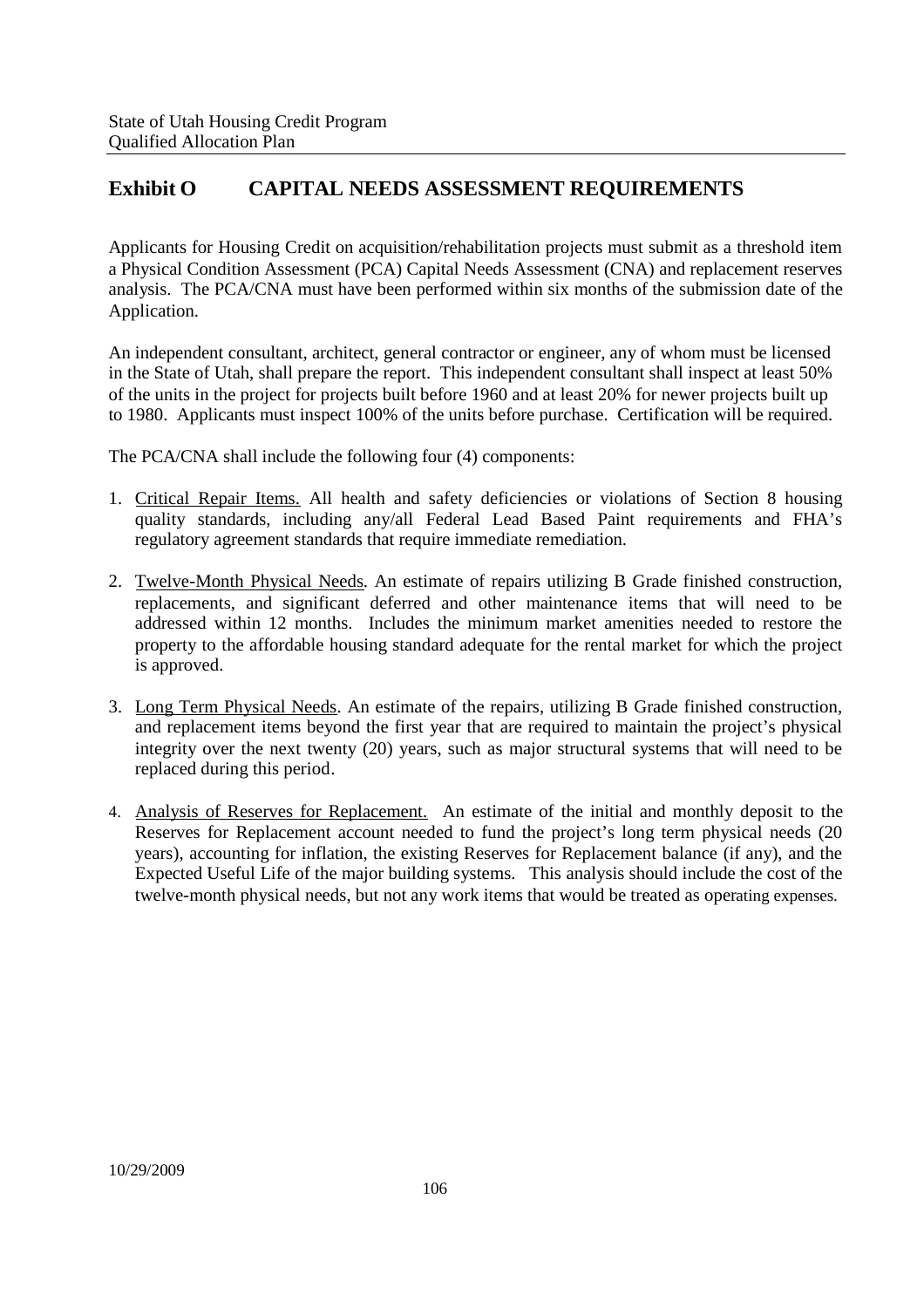#### **Statement of Work**

- 1. The PCA/CNA shall be written with detailed narrative and accompanying color photographs and shall describe the property's exterior and interior physical condition, including architectural and structural components and mechanical systems.
- 2. The report shall:
	- a. Identify in detail any repair items that represent an immediate threat to health and safety, and all other significant defects, deficiencies, items of deferred maintenance, and material building code violations, (individual and collectively, Physical Deficiencies) that would limit the expected useful life of major components or systems:
	- b. Provide estimated costs to remedy the detailed Physical Deficiencies (for 1 year of immediate needs); and
	- c. Provide a Replacement Reserve Schedule, including an estimate of the initial and annual deposits (projected to increase at the operating cost adjustment factor) based on the useful life of the major building systems. The term of the analysis should be twenty-two (22) years.
- 3. The report shall identify any physical deficiencies note from:
	- a. A visual survey;
	- b. A review of any pertinent documentation; and
	- c. Interviews with the property owner, management staff, tenants, interested community groups and government officials.
- 4. The report shall provide a description of directly observed potential on-site environmental hazards.
- 5. The report shall assess the twelve-month physical needs. The standard is a non-luxury standard adequate for the rental market. The physical needs identified should be those necessary for the project to retain its market position as an affordable project in a decent, safe, and sanitary condition (recognizing any evolution of standards appropriate for such a project). The twelvemonth physical needs should include those improvements the project requires to compete in the market. Where a range of options exists, the most effective options for rehabilitation should be chosen, when both capital and operating costs are taken into consideration.
- 6. The report shall determine the cost-benefit of each significant work item in the rehabilitation plan (i.e. greater than \$5,000 per work item) that represents an improvement to the project, an upgrade to current standards or that will reduce the operating expenses. For example, individual utility metering, extra insulation, thermopane windows, water savers on showers and toilets, automatic setback thermostats, and durable siding.

Compare the cost of the item with the long-term impact on rent and expenses, taking into account the remaining useful life of the building systems as needed.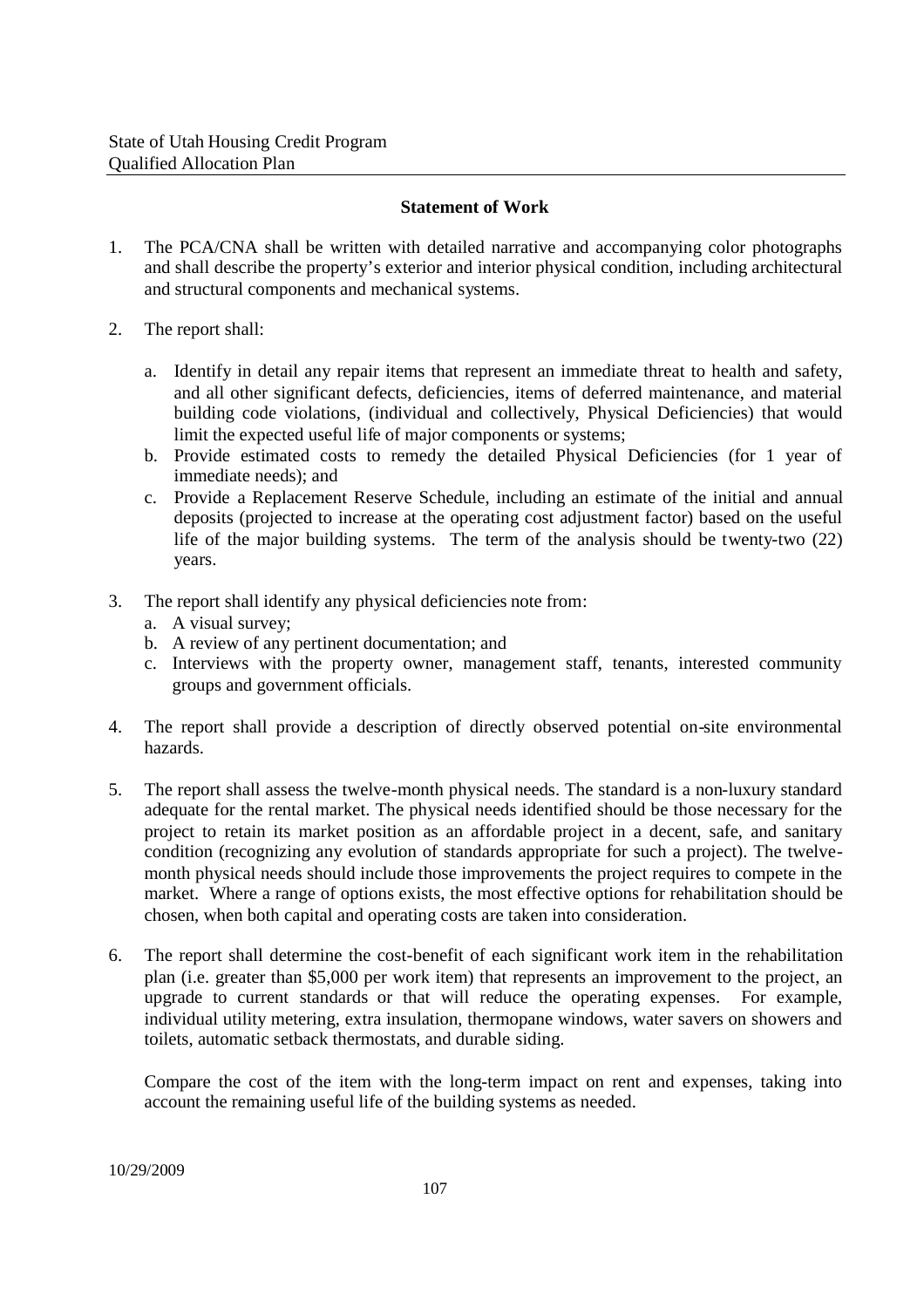- 7. The report shall explain how the project will meet the requirements for accessibility/visibility to persons with disabilities, to the extent applicable.
- 8. The PCA/CNA report, in addition to the four major components stated on the previous page, at a minimum shall include the following checklist sub-components:

□Project Summary Sheet:

 $\square$ Executive Summary (discussion of the physical condition of the property and any major repair/rehab items observed);

 $\Box$ An index:

□Introduction of the Report;

 $\square$ Building Evaluation (property identification-survey, legal description of property);

- □Site Improvement evaluation/analysis (utilities, parking, paving, sidewalks, sewer and drainage, landscaping, trash enclosures/compactors and general site improvements);
- □Building Architectural and Structural Systems Evaluation (foundation superstructure and floors, roof structures and roofing, exterior walls and stairs, siding, downspouts, and common areas energy efficiency, tenant amenities, playgrounds and playground equipment;
- □Building Mechanical and Electrical Systems Evaluation (building HVAC, plumbing, electrical, elevators, fire protection/security systems);
- □Interior Dwelling Units Evaluation (interior finishes, walls, ceilings, paint, kitchen and appliances, carpet, vinyl, interior doors, shelves, cabinets, vanities, closets, interior HVAC, plumbing, bathroom fixtures, electrical fire protection systems, security systems);

□Evaluation/Analysis of Other Structures;

□Environmental Evaluation;

- □Estimated Useful Life Analysis (computation of Repairs and Replacement Reserves);
- □Basis for identifying any item for repair or replacement;
- □Unit cost breakdown for multiple items (i.e. stoves, refrigerators, cabinets, bathroom fixtures, etc):
- □Acknowledgements (who prepared report, when report was prepared, who received report, and when report was reviewed);
- $\Box$ Appendices (photographs, site plans, maps, title report, etc.);
- □Identification of any observed hazards, flammable or explosive facilities/operations in the immediate area of the project; and
- $\square$ State whether the project is located in a Flood Plain.

An individual representing the firm who prepared or supervised the preparation of the report must sign the report.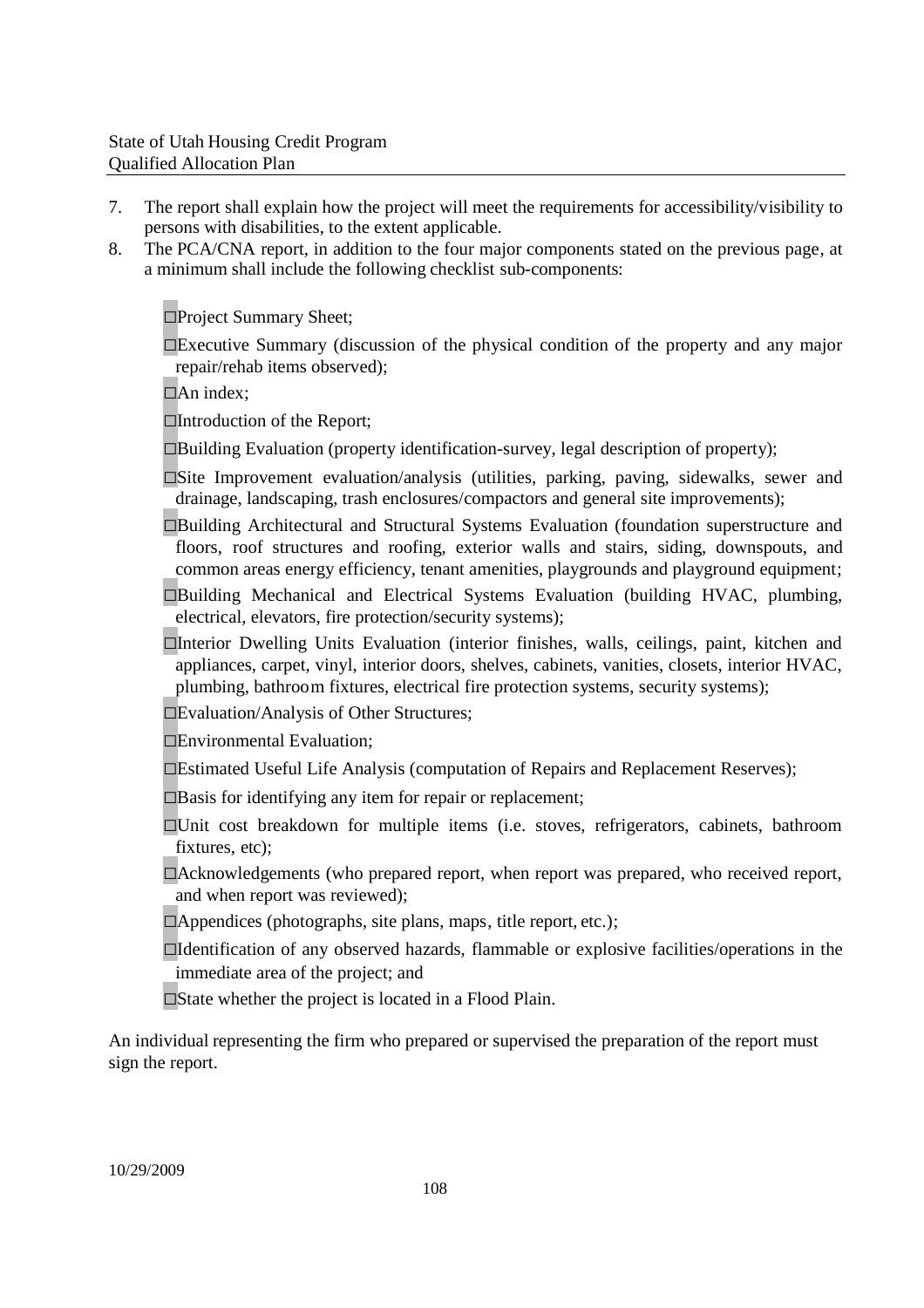The architectural report must include the following:

- a. Total floor area in square feet for the entire development, units, common area
- b. Demonstrate that units will provide the furnishings as stated in the Application (range, hood, refrigerator, exhaust fans, grab bars, etc.)
- c. A final report itemizing the extent of renovation and replacement and summary comparing the PCA/CNA report submitted to UHC and final results.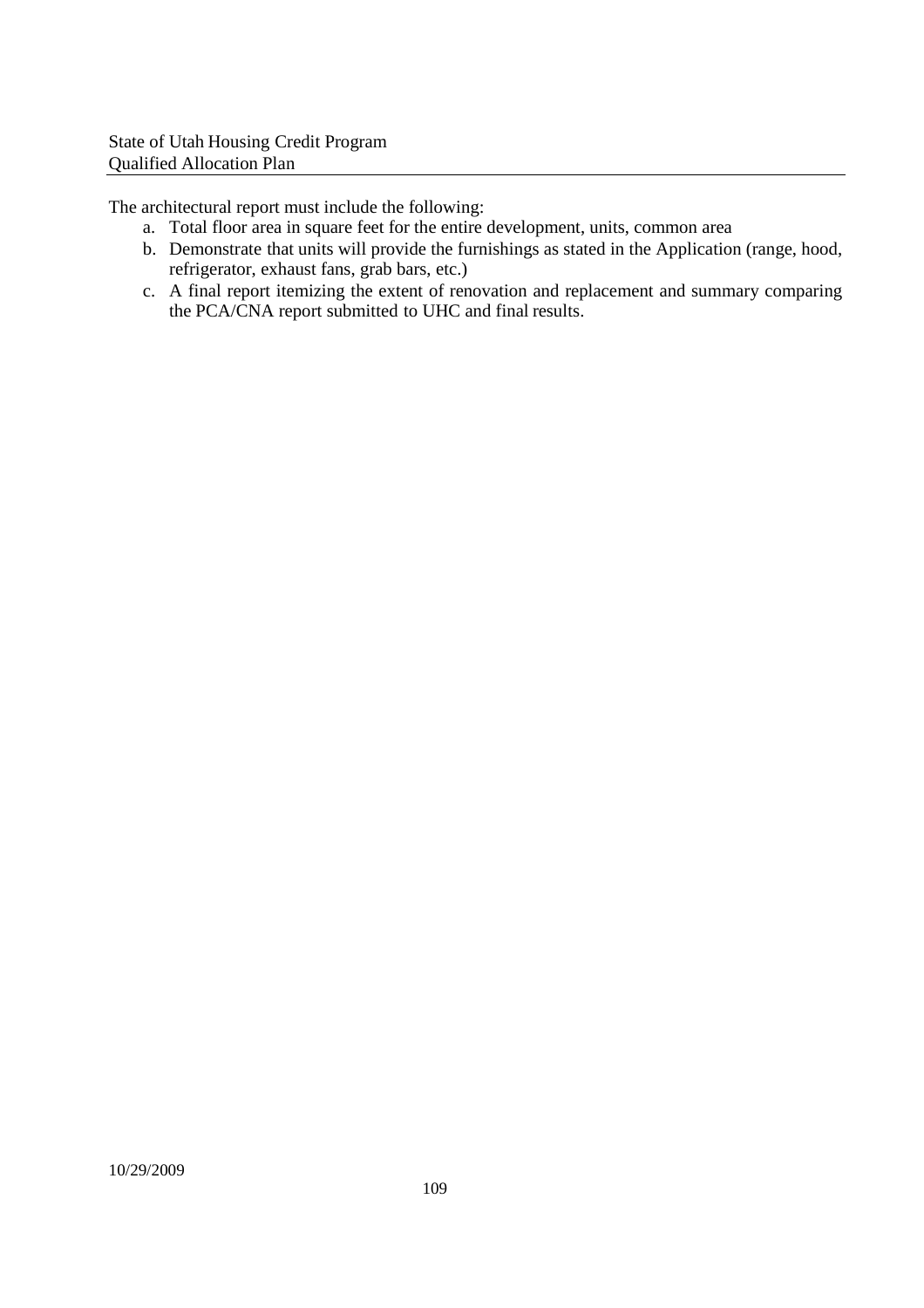# **Exhibit P SERVICE PROVIDER LETTER OF UNDERSTANDING**

[Service Provider Letterhead]

[Date]

Claudia O'Grady V.P. Multifamily Finance Utah Housing Corporation 2479 S. Lake Park Boulevard West Valley City, UT 84120

RE: [Project Name] [Project City] [Name of Ownership Entity]

Dear Ms. O'Grady:

This letter is in support of the \_\_\_\_\_\_[Project Name]\_\_\_\_\_\_\_\_\_\_\_\_\_\_\_ affordable housing project, located at \_\_\_\_\_[Project Address]\_\_\_\_\_\_\_\_\_\_\_ in \_\_\_\_[Project City]\_\_\_, Utah. \_\_\_\_\_[Service Provider Name | understands that this project will target \_\_\_\_[set-aside type | \_\_\_\_\_ in need of affordable housing, through the IRS Section 42 Low-Income Housing Tax Credit Program.

\_\_\_\_[Service Provider Name]\_\_\_\_ supports the set-aside of \_\_[# units]\_\_ at \_\_[AMI Percentage]\_\_ for \_\_\_[set-aside type]\_\_\_, and will make referrals to place eligible households into these units.

We look forward to working with the project owner on this project.

Sincerely,

[Name of Authorized Official] [Title] [Service Provider Name]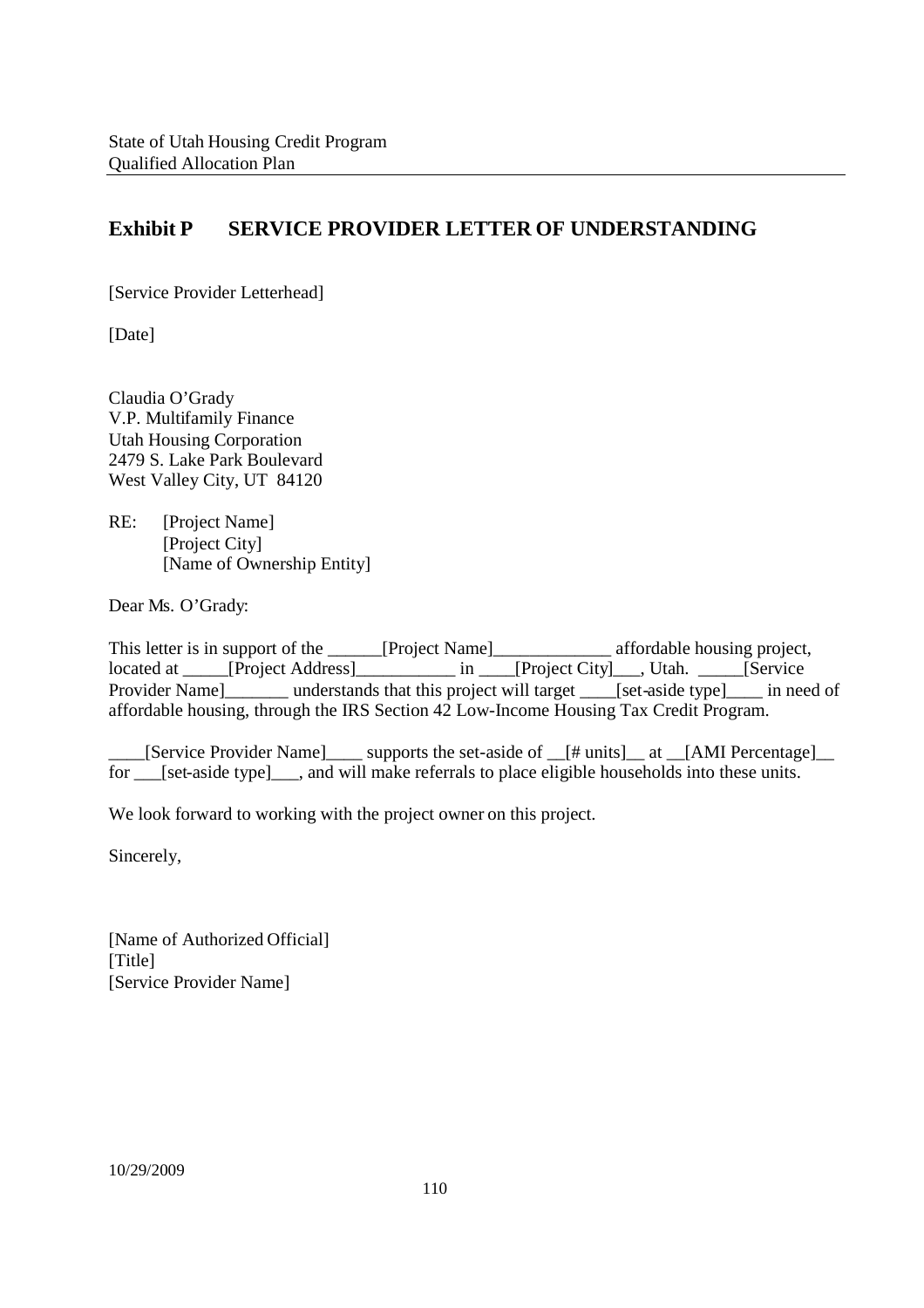# **Exhibit Q FAIR HOUSING**

#### **THE GUIDELINES**

The design requirements of the Guidelines to which new buildings and dwelling units must comply are presented in abridged form below. Dwelling units are not subject to these requirements only in the rare instance where there are extremes of terrain or unusual characteristics of the site.

#### **R**EQUIREMENT **1**

**Accessible Building Entrance on an Accessible Route:** Covered multifamily dwellings must have at least one building entrance on an accessible route, unless it is impractical to do so because of terrain or unusual characteristics of the site. For all such dwellings with a building entrance on an accessible route the following six requirements apply.

#### **R**EQUIREMENT **2**

**Accessible and Usable Public and Common Use Areas:** Public and common use areas must be readily accessible to and usable by people with disabilities.

#### **R**EQUIREMENT **3**

**Usable Doors:** All doors designed to allow passage into and within all premises must be sufficiently wide to allow passage by persons in wheelchairs.

#### **R**EQUIREMENT **4**

**Accessible Route Into and Through the Covered Dwelling Unit:** There must be an accessible route into and through the dwelling units, providing access for people with disabilities throughout the unit.

#### **R**EQUIREMENT **5**

**Light Switches, Electrical Outlets, Thermostats and Other Environmental Controls in Accessible Locations:** All premises within the dwelling units must contain light switches, electrical outlets, thermostats and other environmental controls in accessible locations.

#### **R**EQUIREMENT **6**

**Reinforced Walls for Grab Bars:** All premises within dwelling units must contain reinforcements in bathroom walls to allow later installation of grab bars around toilet, tub, shower stall and shower seat, where such facilities are provided.

#### **R**EQUIREMENT **7**

**Usable Kitchens and Bathrooms:** Dwelling units must contain usable kitchens and bathrooms such that an individual who uses a wheelchair can maneuver about the space.

For further information about the Fair Housing Accessibility Guidelines, call or visit their website:

www.hud.gov/offices/fheo/disabilities/fhefhag. cfm

U.S. Department of Housing and Urban Development (303)672-5430 TDD (303)672-5248

Fair Housing Information Clearinghouse 1-800-343-3442 TDD 1-800-290-1617

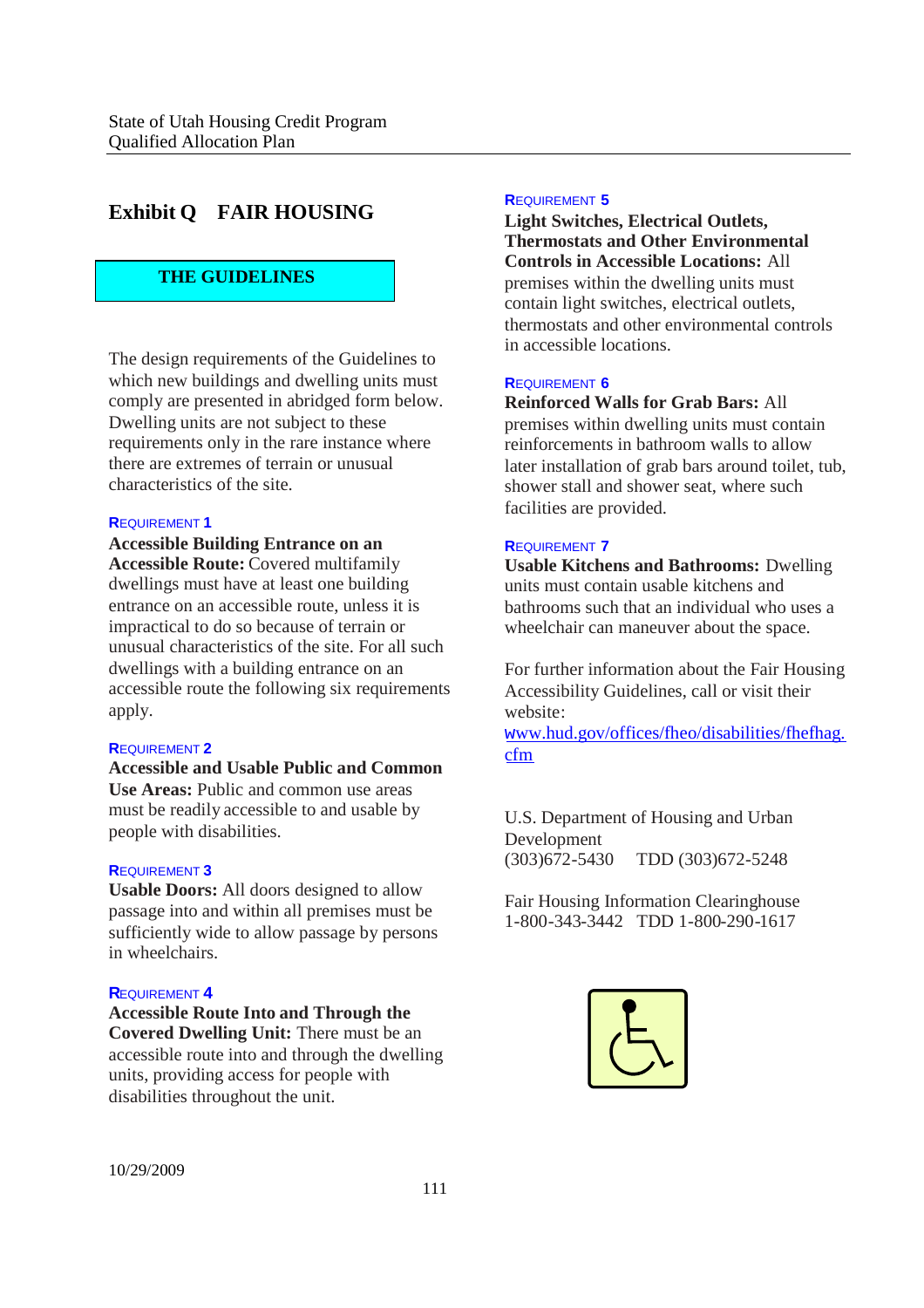# **Exhibit R ENERGY STAR PROCEDURES**

When applying for Housing Credits:

- 1. All new construction **must be** ENERGY STAR Certified;
- 2. All rehabilitation projects must be ENERGY STAR certified or ENERGY STAR enhanced if certification cannot be achieved; and
- 3. Rehabilitation projects must be ENERGY STAR certified when using OWHLF funds unless a waiver is granted from the Division of Housing and Community Development (DHCD).

Both new and rehabilitation projects must obtain an independent Home Energy Rating System (HERS) score to determine ENERGY STAR eligibility. Projects receive an initial score during design and a final score after construction is completed.<sup>1</sup> It is important for developers to work carefully with the HERS rater to develop a strategy that achieves the highest, cost effective final score.

The HERS rater will provide Applicants with the list of the upgrades that can be implemented to achieve ENERGY STAR qualifying status. Although ENERGY STAR applies to both new and existing units, ENERGY STAR is a more difficult and expensive achievement for existing units. Once project development is complete, Applicants must submit the initial certificate showing the preliminary score from the HERS rater for each project.

The costs of ENERGY STAR compliance including cost increments for equipment and envelope upgrades over and above the current statewide energy code and rating costs should be included in the overall project budget.

Facilities three stories or fewer with or without a central heating and cooling system require a sampling of individual housing units by the certified rater. The independent HERS raters generally charge \$250-300 per multifamily unit rating. For projects within the Rocky Mountain Power (formally Utah Power and Light) or Questar service area, the HERS rater can help prepare special rebate documentation for submittal to Rocky Mountain Power and Questar, and help the Applicant work with the utility representative.

As of June 1, 2007, the EPA is still developing a category for rating "apartments" through the ENERGY STAR website. Any delay in developing this category could postpone a larger building's submittal for ENERGY STAR qualification. In the meantime and for larger facilities (over three stories) with central heating and cooling plants, ENERGY STAR compliance can be determined by rating the entire facility using the "other building" category at EPA's ENERGY STAR website:https://www.energystar.gov/index.cfm?c=evaluate\_performance.bus\_portfoliomanager

It should also be noted that existing multi-family units may be eligible for retrofit grant funding through the Utah Weatherization Assistance Program. http://community.utah.gov/housing\_and\_community\_development/weatherization\_assistance\_program).

<sup>10/29/2009</sup> <sup>1</sup> . For a list of independent HERS raters, please contact Lisa Yoder (801-538-8636) or Mike Glenn (801-538-8666) at the Utah Division of Housing and Community Development.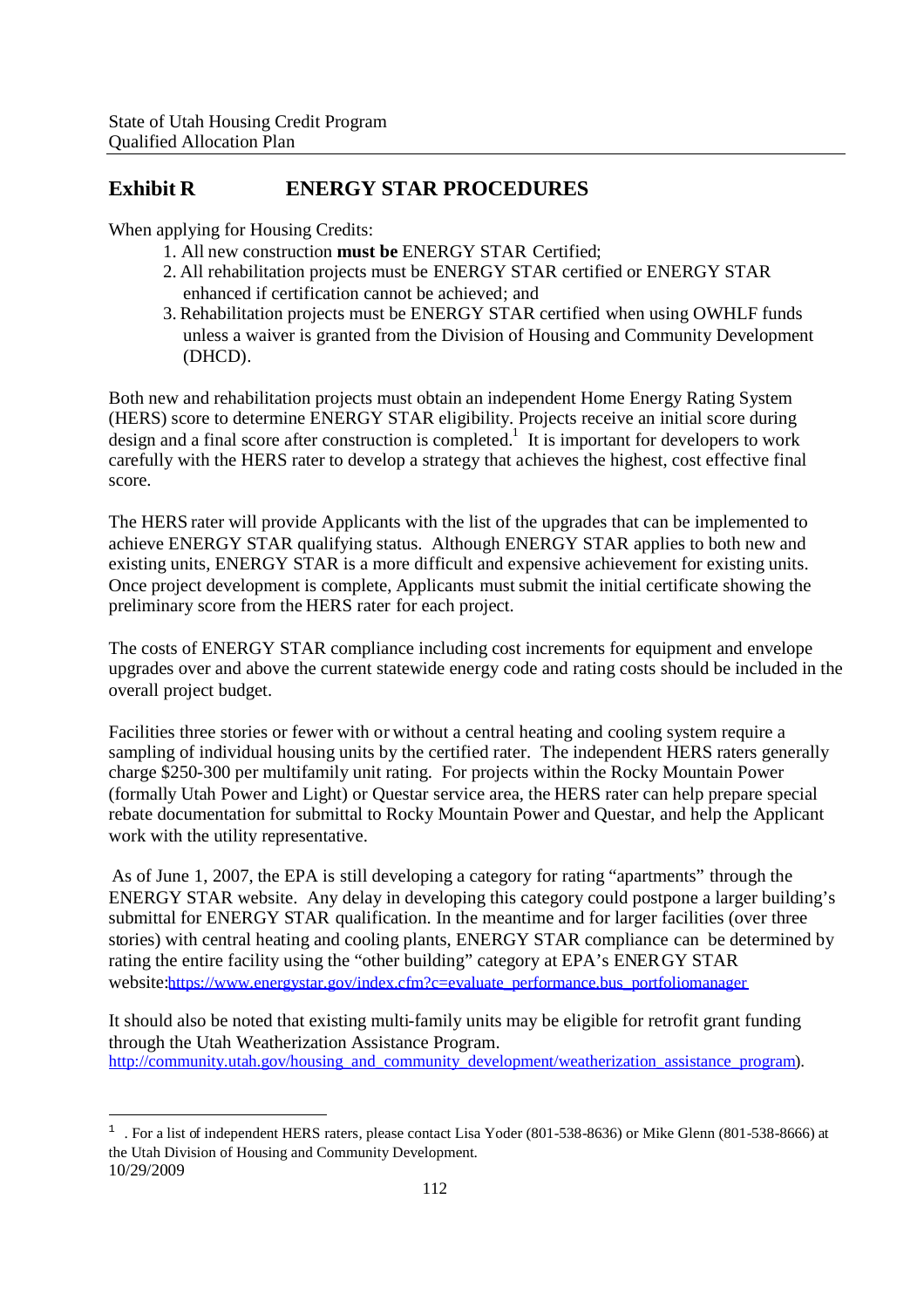ENERGY STAR focuses on a housing unit's energy efficiency. Solar and other renewable features are independent of the ENERGY STAR rating. Developers choosing to include renewable energy features over and beyond ENERGY STAR can request funding from UHC and DHCD for the additional upgrade costs.

For any energy efficient units (with or without any renewable features), the utility allowances can be based upon the utility usage and costs estimated by a certified and independent HERS rater or independent professional energy provider. After rehabilitation or construction, the allowance can be based upon actual utility charges from the previous year.

Projects may be eligible for federal and state energy efficiency and renewable Tax Credits. For additional information, see: http://geology.utah.gov/sep/incentives/index.htm

## **Procedure for** *New* **Projects Individual or Central Heated and Cooled Systems (1 to 3 Stories)**

| Step 1.  | Notify project architect that the proposed building's drawings and specifications must<br>be ENERGY STAR certified.                                                                                                                                                                                                                                                                                   |
|----------|-------------------------------------------------------------------------------------------------------------------------------------------------------------------------------------------------------------------------------------------------------------------------------------------------------------------------------------------------------------------------------------------------------|
| Step 2.  | Work with the utility company to submit a pre-application to the utility for possible<br>rebates (this must be submitted to the utility companies prior to construction).                                                                                                                                                                                                                             |
| Step 3.  | Developer contacts the HERS rater. The HERS rater can complete ratings or train and<br>certify HERS raters. For the new units, a HERS rater reviews plans and specifications<br>for necessary upgrades that achieve an ENERGY STAR rating which is approximately<br>15% more efficient than the current state energy code.                                                                            |
| Step 4.  | From the review, the rater prepares an improvement analysis based upon cost effective<br>measures and then estimates incremental costs to be added for each measure.                                                                                                                                                                                                                                  |
| Step 5.  | The developer includes the upgrades in the overall and proposed project budget and<br>request for funding. At the time of Application, the developer also submits the initial<br>HERS score contained on a HERS rater's certificate.                                                                                                                                                                  |
| Step 6.  | The developer selects contractors who are knowledgeable and sensitive to energy<br>efficiency.                                                                                                                                                                                                                                                                                                        |
| Step 7.  | The HERS rater completes interim inspections of the construction site to ensure that<br>contractors are meeting ENERGY STAR specifications.                                                                                                                                                                                                                                                           |
| Step 8.  | Once the new units are complete, the HERS rater samples the units and conducts tests<br>and inspection to confirm the ENERGY STAR score.                                                                                                                                                                                                                                                              |
| Step 9.  | The developer submits the final ENERGY Star certificate to UHC and DHCD.                                                                                                                                                                                                                                                                                                                              |
| Step 10. | The developer applies for the utility rebates if the project is located within the Rocky<br>Mountain Power or Questar service area. The utility rebate which average over \$250+<br>per unit helps offset the cost of the rating. The utility rebate applies to structures of 6<br>units of more and that are separately metered. Structures with 5 or fewer units may<br>qualify for higher rebates. |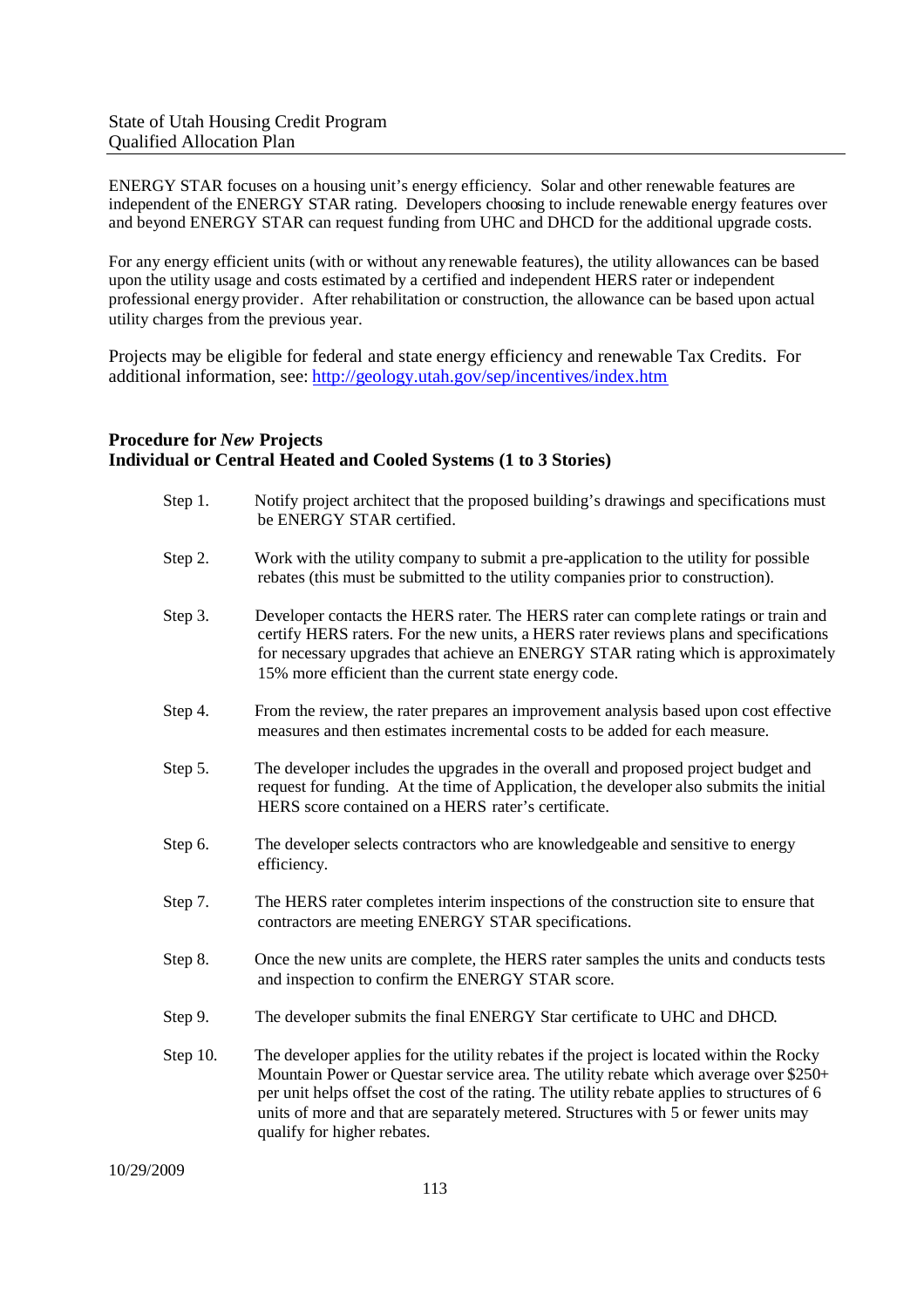#### **Procedure for** *New* **Projects Individual or Central Heated and Cooled Systems (Over 3 Stories)**

| Step 1. | Notify project architect that the proposed building's drawings and specifications must<br>be ENERGY STAR certified.                                                                                                                                                                                                                                                                                                                                                    |
|---------|------------------------------------------------------------------------------------------------------------------------------------------------------------------------------------------------------------------------------------------------------------------------------------------------------------------------------------------------------------------------------------------------------------------------------------------------------------------------|
| Step 2. | Work with the utility company to submit a pre-application to the utility for possible<br>rebates (this must be submitted to the utility company prior to construction).                                                                                                                                                                                                                                                                                                |
| Step 3. | Generally, new multifamily units that are centrally heated and cooled and that are 4<br>stories or taller are processed on-line for ENERGY STAR compliance through the EPA<br>ENERGY STAR rating system for commercial buildings. In such cases, the architect<br>prepares plans and specifications in accordance with the EPA ENERGY STAR's<br>targeted energy consumption baseline (see:<br>http://www.energystar.gov/index.cfm?c=new_bldg_design.bus_target_finder) |
| Step 4. | The developer includes the upgrades in the overall and proposed project budget and<br>request for funding. At the time of Application, the developer submits documentation<br>of the initial ENERGY STAR score.                                                                                                                                                                                                                                                        |
| Step 5. | The developer selects contractors who are knowledgeable and sensitive to energy<br>efficiency.                                                                                                                                                                                                                                                                                                                                                                         |
| Step 6. | The architect completes interim inspections of the construction site to ensure that<br>contractors are meeting ENERGY STAR specifications.                                                                                                                                                                                                                                                                                                                             |
| Step 7. | Once the new units are completed, the architect completes a final rating through the<br>EPA ENERGY STAR website to ensure that the building meets the ENERGY STAR<br>qualifying threshold.                                                                                                                                                                                                                                                                             |
| Step 8. | The developer submits the final ENERGY STAR certificate to UHC and DHCD.                                                                                                                                                                                                                                                                                                                                                                                               |
| Step 9. | The developer applies for the utility rebates if the project is located within the Rocky<br>Mountain Power or Questar service area. The utility rebate for larger buildings that<br>possess central systems is based upon the amount of KWH and KW saved. Unlike<br>smaller buildings where a rebate per unit is available, a representative of Rocky<br>Mountain Power will calculate the rebate for these large buildings.                                           |
|         |                                                                                                                                                                                                                                                                                                                                                                                                                                                                        |

## **Procedure for** *Rehabilitation* **Projects Individual or Central Heated and Cooled Systems (1 to 3 Stories)**

- Step 1. Contact the HERS rater. For existing units, the HERS rater conducts a diagnostic inspection and review of the units (a sample of units for large facilities), suggesting energy improvements to achieve ENERGY STAR.
- Step 2. The developer works with the utility company to submit a pre-application to the utility for possible rebates (this must be submitted prior to construction).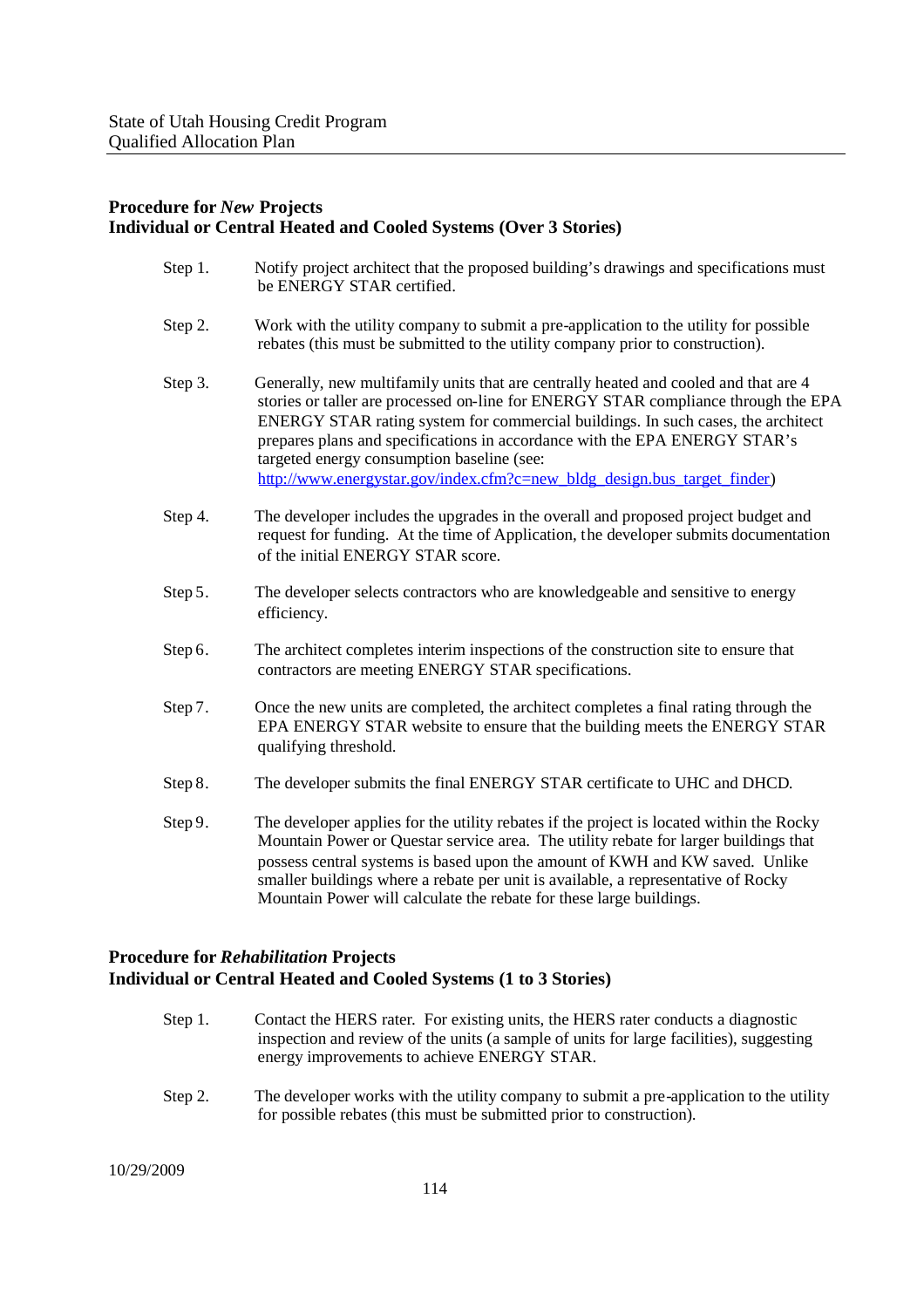| Step 3. | From the inspection and review, the certified rater prepares a list of cost effective<br>individual energy efficiency measures and can estimate costs to be added to the rehab<br>project for each measure.                                                                                                                                                                                  |
|---------|----------------------------------------------------------------------------------------------------------------------------------------------------------------------------------------------------------------------------------------------------------------------------------------------------------------------------------------------------------------------------------------------|
| Step 4. | The developer includes the upgrades into the overall and proposed project budget and<br>request for funding. At the time of Application, the developer submits documentation<br>of the initial ENERGY STAR score.                                                                                                                                                                            |
| Step 5. | The developer selects contractors who are knowledgeable and sensitive to energy<br>efficiency.                                                                                                                                                                                                                                                                                               |
| Step 6. | The HERS rater completes interim inspections of the construction site to ensure that<br>contractors are meeting ENERGY STAR specifications.                                                                                                                                                                                                                                                  |
| Step 7. | Once the improvements are completed through the rehabilitation process, the HERS<br>rater conducts tests and does an inspection to confirm the ENERGY STAR score.                                                                                                                                                                                                                            |
| Step 8. | The developer submits the ENERGY STAR certificate to UHC and DHCD.                                                                                                                                                                                                                                                                                                                           |
| Step 9. | The developer applies for the utility rebates if the project is located within the Rocky<br>Mountain Power or Questar service area. The utility rebate which averages over \$250+<br>per unit helps offset the cost of the rating. The rebate applies to structures of 6 units or<br>more and that are separately metered. Structures of 5 units or fewer may qualify for<br>higher rebates. |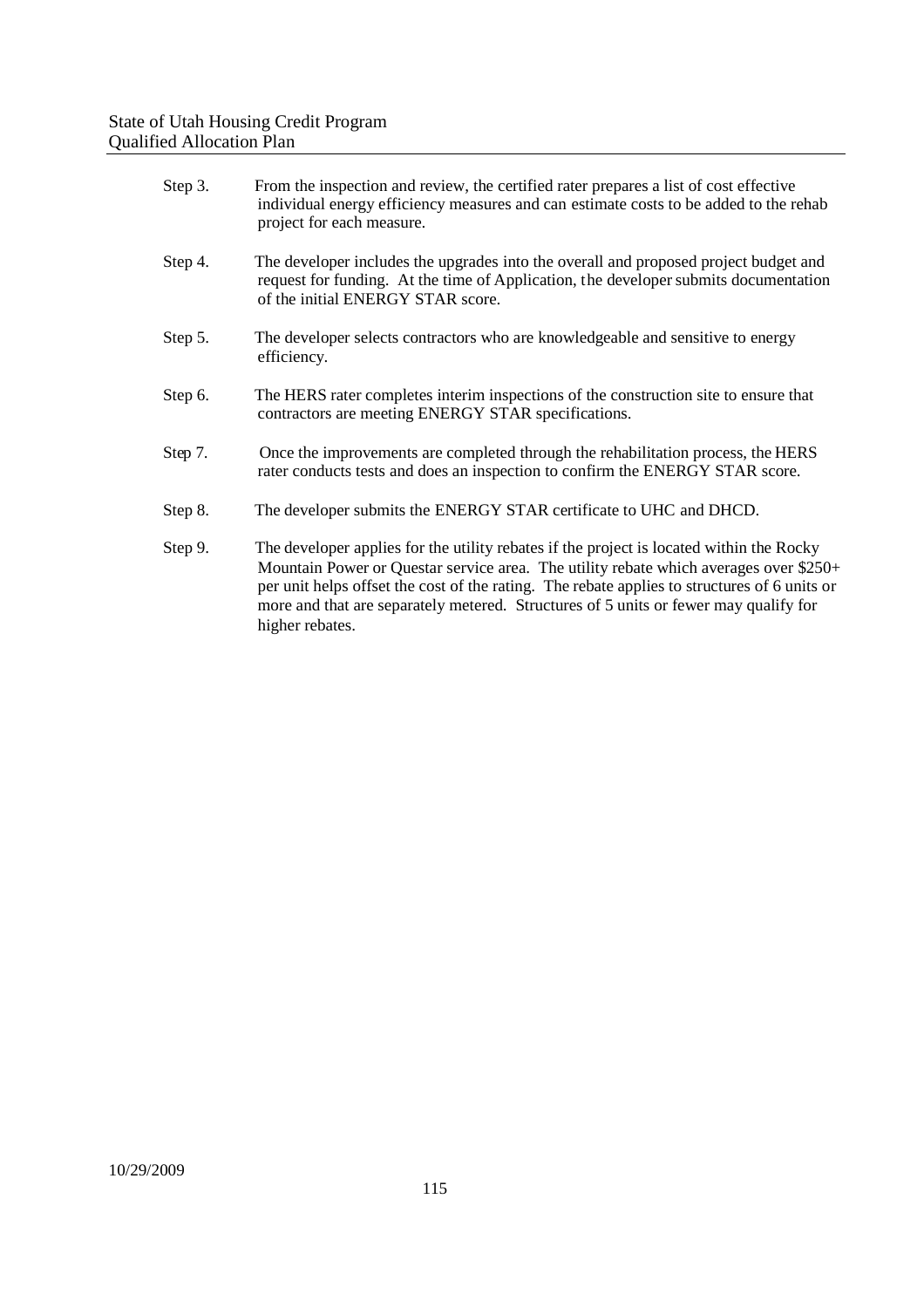#### **Energy Star Submittal Form**

One form can be submitted for all similar units. For assistance or questions regarding this form, contact Robin Kemker at 801-902-8246 at UHC or Mike Glenn at 801-538-8666 at the Utah Division of Housing and Community Development.

| Check one: | _____ this project is new construction<br>____ this project is a rehabilitation project<br><sup>#</sup> of stories (please contact UHC/DHCD for buildings greater than 3 stories)<br>$\frac{1}{2}$ # of units covered by this form |
|------------|------------------------------------------------------------------------------------------------------------------------------------------------------------------------------------------------------------------------------------|
|            |                                                                                                                                                                                                                                    |
|            |                                                                                                                                                                                                                                    |
|            |                                                                                                                                                                                                                                    |
|            | Address for Energy Star rated property (if different from above):                                                                                                                                                                  |
|            |                                                                                                                                                                                                                                    |
|            | Owner/applicant contact name and phone number: __________________________________                                                                                                                                                  |
|            | Name of certified rater (attach a copy of the rater's printout):                                                                                                                                                                   |
|            |                                                                                                                                                                                                                                    |
|            | Energy Star criteria: ___________ Initial score __________ Final score                                                                                                                                                             |

| <b>Energy Efficiency Measure</b><br>(Enter items from Energy Star Analysis schedule) | Base cost of a<br>standard unit  | Incremental cost<br>to achieve<br>Energy Star for<br>this unit |
|--------------------------------------------------------------------------------------|----------------------------------|----------------------------------------------------------------|
|                                                                                      |                                  |                                                                |
|                                                                                      |                                  |                                                                |
|                                                                                      |                                  |                                                                |
|                                                                                      |                                  |                                                                |
|                                                                                      |                                  |                                                                |
|                                                                                      |                                  |                                                                |
|                                                                                      |                                  |                                                                |
|                                                                                      |                                  |                                                                |
|                                                                                      |                                  |                                                                |
|                                                                                      |                                  |                                                                |
|                                                                                      |                                  |                                                                |
| <b>Less RMP rebate</b>                                                               |                                  |                                                                |
| Less federal and state tax credits                                                   |                                  |                                                                |
| <b>Totals costs:</b>                                                                 | \$                               | \$                                                             |
| UHC and DHCD use only:                                                               | Eligible costs approved per unit |                                                                |

10/29/2009

Approved by: \_\_\_\_\_\_\_\_\_\_\_\_\_\_\_\_\_\_\_\_\_\_\_\_\_ (UHC/DHCD official) Date: \_\_\_\_\_\_\_\_\_\_\_\_\_\_\_\_\_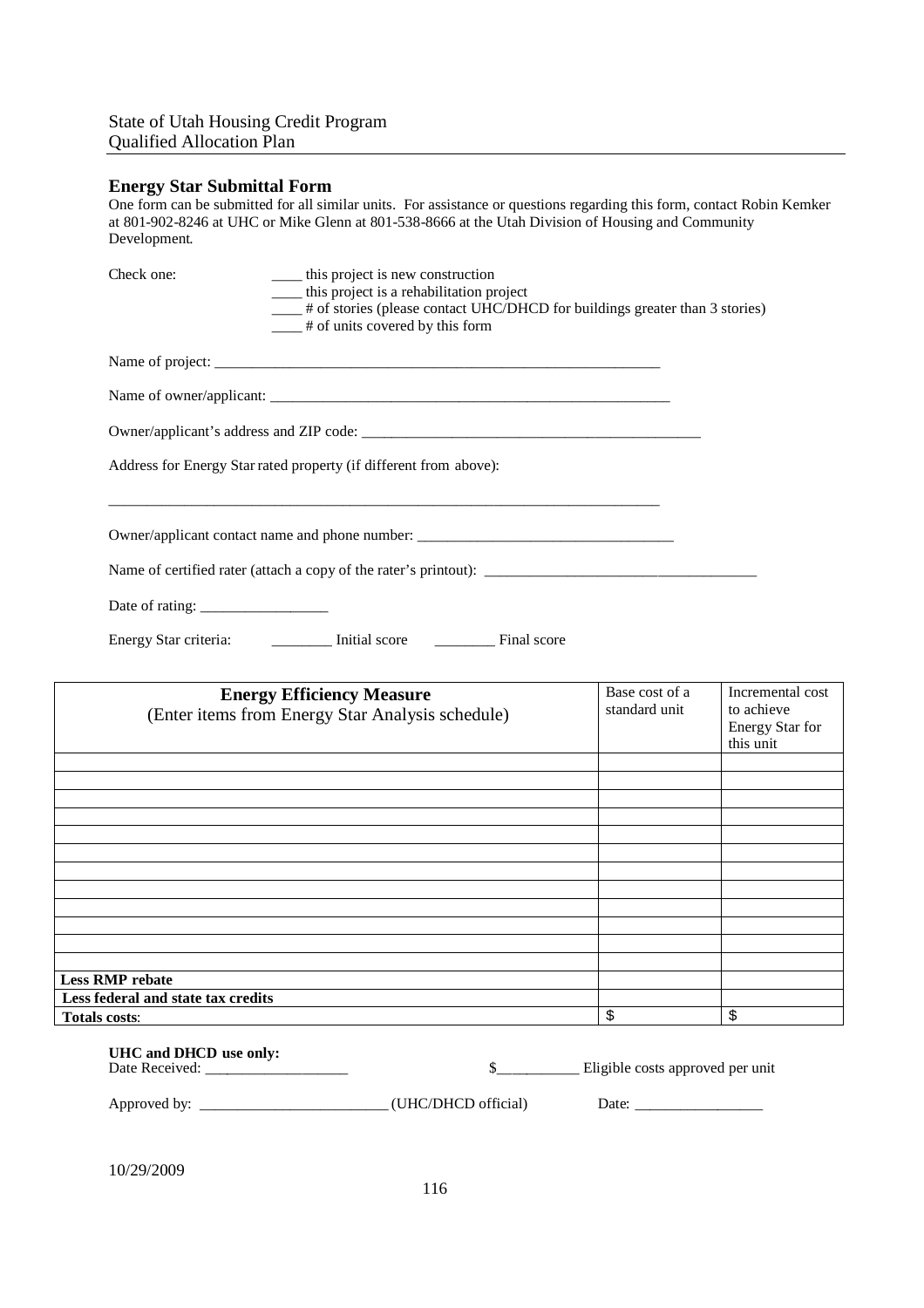# **Exhibit S HOUSING CREDIT PROJECT REAL ESTATE TAXATION AND PROJECT OWNER REQUIREMENTS**

The Utah Housing Corporation sponsored a bill in the legislature in 2003 to standardize the process by which an assessor arrives at the assessed value of a Housing Credit project. House Bill 87 was passed by the Legislature and enacted by Chapter 113, 2003 General Session. The bill emphasized the use of the income approach to valuation and also characterized the lowincome housing tax credits as "intangible" property, thus not subject to valuation in the assessment process.

Certain administrative rules were required to standardize the process whereby assessors would obtain the information necessary to make their valuation. Failure to provide this information allows the assessors to use whatever information they have available.

The Utah Administrative Code (R884-24P-67), requires certain information for the valuation of Housing Credit pursuant to Utah Code Ann. Sections 59-2-102 and 59-2-301.3.

County Assessors must receive this information by March 1 of each year. The owner of a Housing Credit project must provide the county assessor of the county in which the project is located the following project information for the prior year:

- a) Parcel Identification Number or County Assessment Notice;
- b) Project owner's contact information with project name, address, and telephone number;
- c) Detailed operating statement (audited statements preferred);
- d) Rent rolls for each month; and
- e) Federal and commercial financing terms and agreements.

The county assessor will require a 3-year history of the above information if not previously provided.

The county assessor will assess and list the property described in this rule using the best information obtainable, if the property owner fails to provide the information required as described above.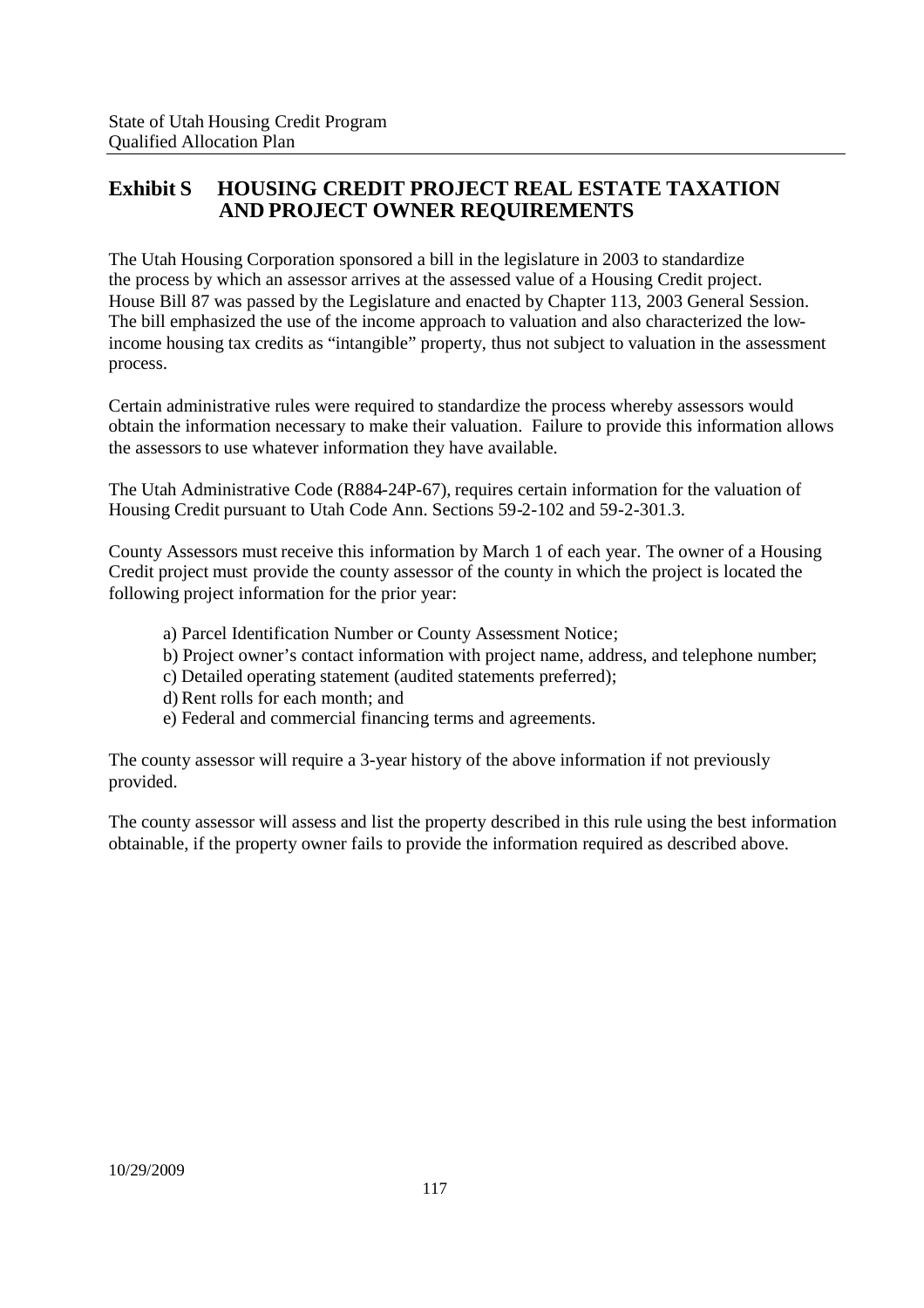# **Exhibit T NON-PARTICIPATING AREAS**

## **COUNTIES:**

Daggett Morgan Piute

Wayne

**CITIES:** (List from: "Local Government Officials Directory, Incorporated Cities and Towns")

| Alpine               | Corinne               | Goshen           | Lynndyl              |
|----------------------|-----------------------|------------------|----------------------|
| Alta                 | Cornish               | Gunnison         | Manila               |
| Altamont             | Deweyville            | Harrisville      | Mantua               |
| Alton                | Eagle Mountain        | Hatch            | Mapleton             |
| Amalga               | <b>East Carbon</b>    | Heber City       | Marysvale            |
| Annabell             | Elk Ridge             | Henefer          | Portage              |
| Antimony             | Elsinore              | Henrieville      | Providence           |
| Aurora               | Elwood                | Highland         | Randolph             |
| <b>Ballard</b>       | Emery                 | Hildale          | Redmond              |
| <b>Bear River</b>    | Enoch                 | Hinckley         | Richmond             |
| Bicknell             | Enterprise            | Holden           | <b>River Heights</b> |
| Big Water            | Escalante             | Honeyville       | Riverdale            |
| <b>Boulder City</b>  | Eureka                | Howell           | Riverton             |
| <b>Brian Head</b>    | Fairview              | Huntington       | Rockville            |
| Cannonville          | Farr West             | Huntsville       | Roy                  |
| <b>Castle Valley</b> | Fayette               | <b>Hyde Park</b> | <b>Rush Valley</b>   |
| <b>Cedar Fort</b>    | Ferron                | Hyrum            | Salem                |
| <b>Cedar Hills</b>   | Fielding              | Ivins            | Santa Clara          |
| Centerfield          | <b>Fountain Green</b> | Joseph           | Santaquin            |
| Centerville          | Francis               | Junction         | Scipio               |
| Charleston           | <b>Fruit Heights</b>  | Kanarraville     | Scofield             |
| Circleville          | Garland               | Kanosh           | Sigurd               |
| Clarkston            | Genola                | Kingston         | Smithfield           |
| Clawson              | Glendale              | Koosharem        | Snowville            |
| Cleveland            | Glenwood              | Lyman            | South Jordan         |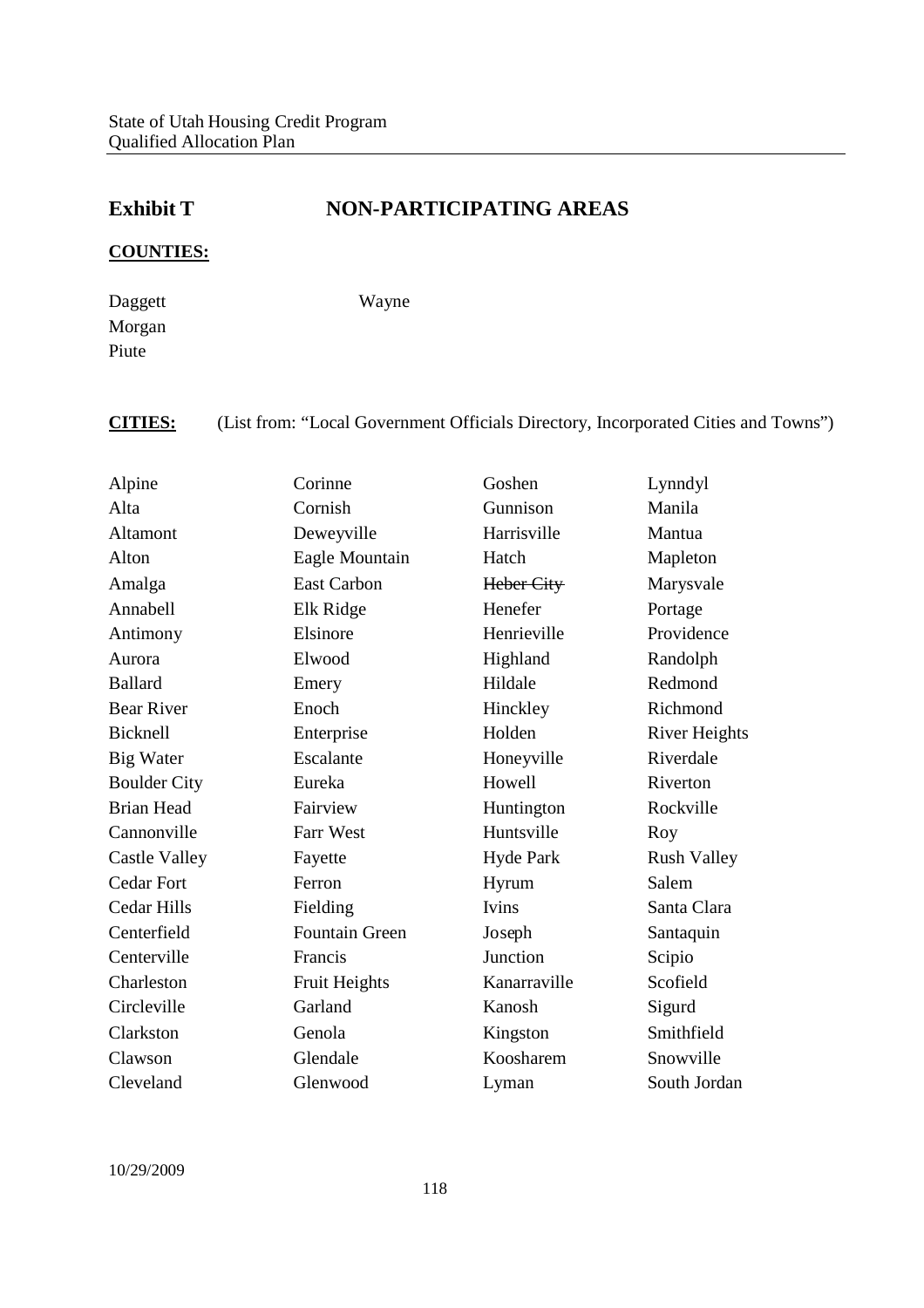South Weber Spring City Springville Sterling Stockton Sunnyside Sunset Syracuse Tabiona Toquerville Torrey Trenton Uintah Vernon Vineyard Virgin Wales Wallsburg Wellington Wellsville Wendover West Bountiful West Point Willard Woodland Hills Woodruff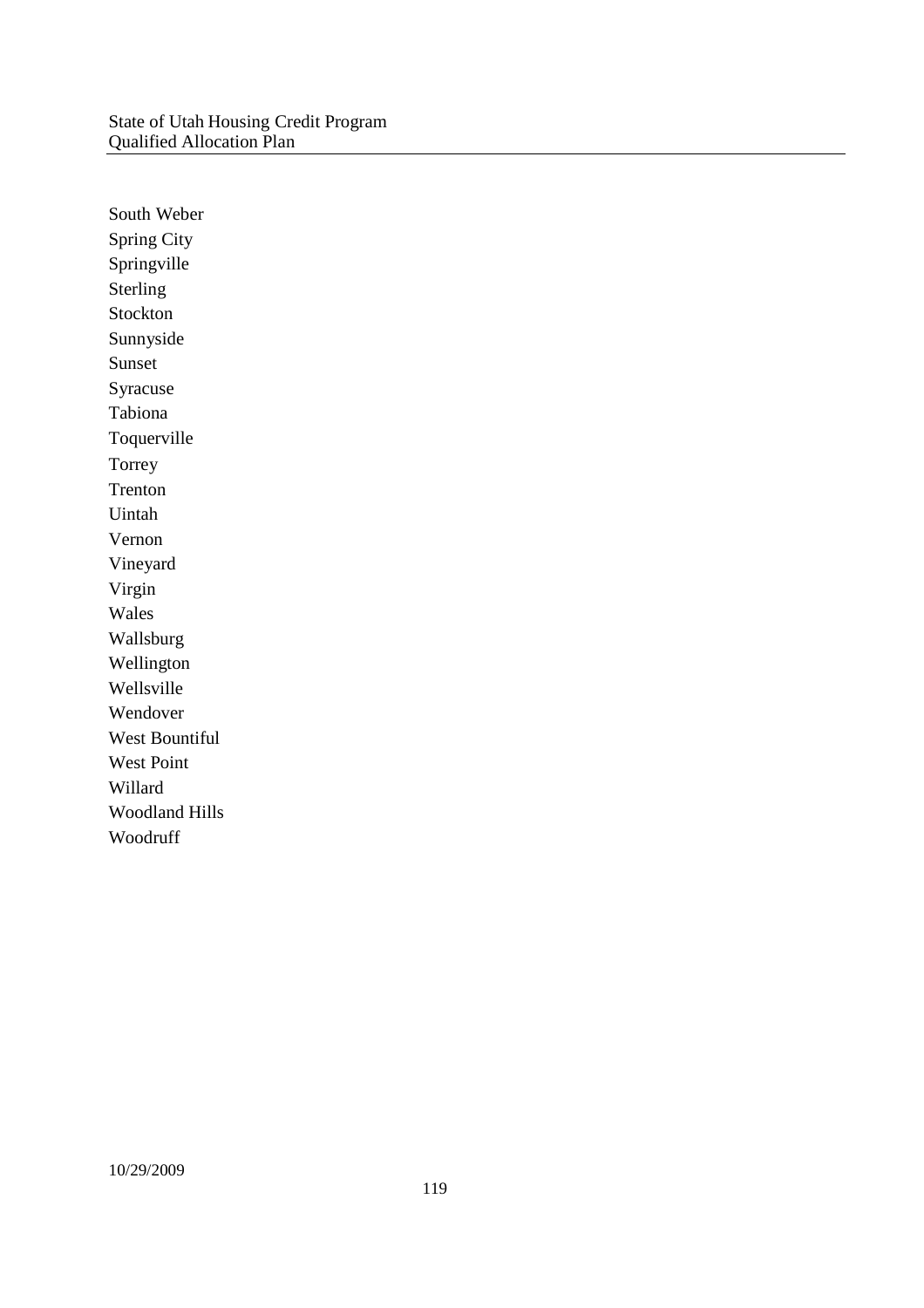# **Exhibit U MEMORANDUM OF UNDERSTANDING**

(regarding acceptance of qualified Section 8 vouchers or certificate holders)

This Memorandum of Understanding is by and between the HOUSING AUTHORITY NAME (the "Housing Authority") and PROJECT OWNER NAME, (the "Owner") (both parties are sometimes collectively referred to herein as the "Parties"), regarding Owner's renovation or construction development and operation of the PROJECT NAME (the "Project") located at ADDRESS, CITY, STATE.

Owner desires to enter into an agreement with Housing Authority to accept qualified Section 8 voucher holders and Housing Authority desires to enter into such an agreement with Owner.

Therefore, in the event Owner receives federal Housing Credits through Utah Housing Corporation for the construction or renovation of the Project, the Parties agree as follows:

- 1. Owner shall accept referrals from Housing Authority on an ongoing basis, subject only to the availability of rental units.
- 2. It is understood that applicants referred by Housing Authority must meet, without exception, all requirements for tenancy as established by management for the above-referenced Project and that such requirements may be changed by management from time-to-time.
- 3. Resident referred by Housing Authority shall be required to sign the standard lease agreement or the applicable standard Section 8 lease agreement and abide by the rules and regulations of the Project as well as meet all income requirements of project management.
- 4. Owner and Project management reserve the right, from time-to-time, to alter, amend or change, without notice to Housing Authority, any portion of its procedures and criteria for tenancy.
- 5. Owner and/or Project management shall have the final and absolute right, at its sole discretion, to accept or reject for tenancy, an applicant referred by Housing Authority, according to the same criteria used to accept or reject all other applicants.
- 6. Owner shall have the right to assign this Memorandum of Understanding at any time and without the comment of Housing Authority.
- 7. This Memorandum of Understanding is subject to modification as agreed to in writing by the Parties in a form acceptable to UHC.

The undersigned hereby attest to their agreement of the aforementioned terms.

## **[HOUSING AUTHORITY NAME]**

## **[PROJECT OWNER NAME]**

| By:   |  |  |  |
|-------|--|--|--|
| Its:  |  |  |  |
| Date: |  |  |  |

|  | Date:_______________ |
|--|----------------------|

.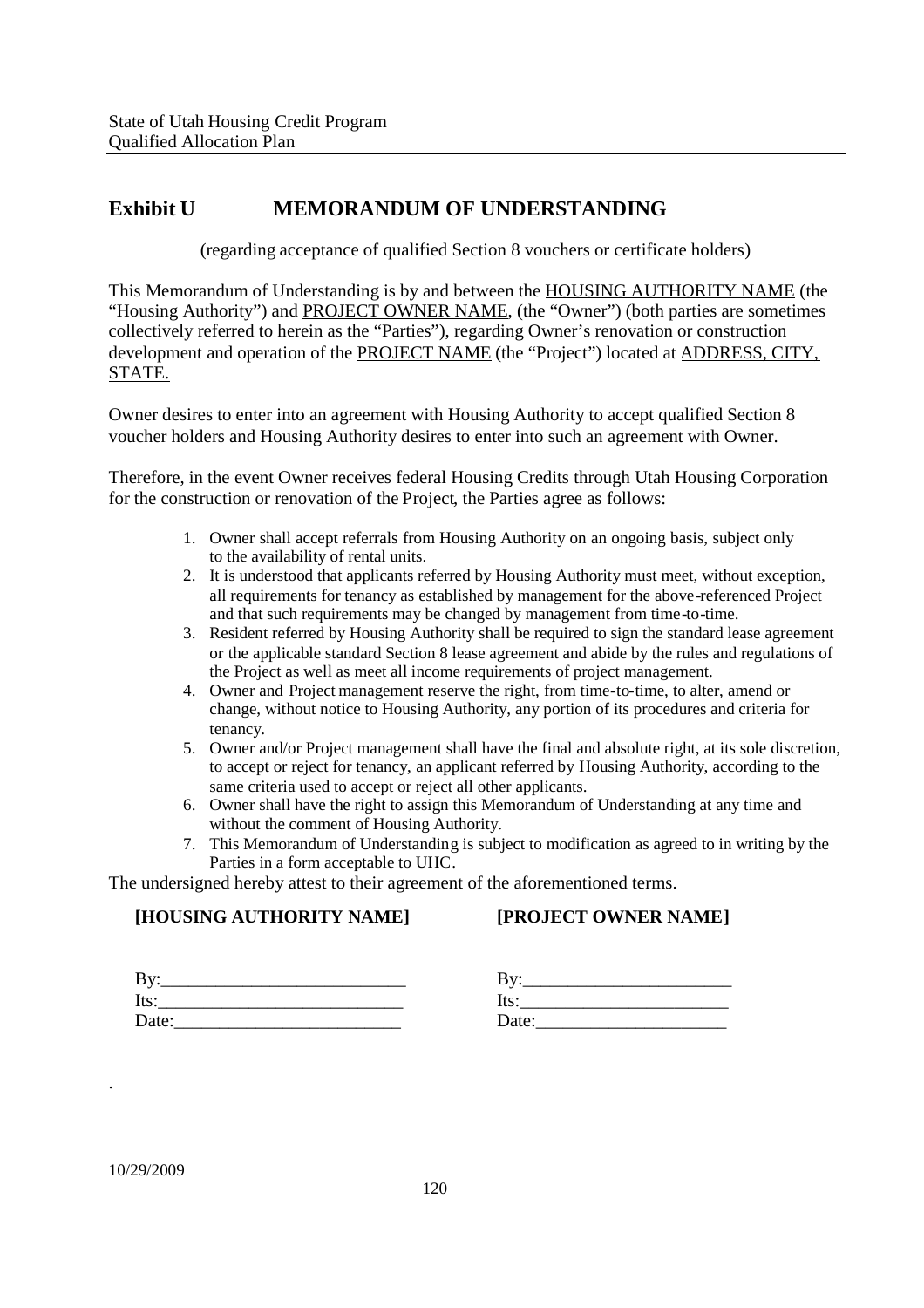# **Exhibit V PRIOR ACTIVITIES CERTIFICATION**

UHC may disqualify an application if an owner, principal or management agent affiliated with the project

- 1. has been debarred or received a limited denial of participation in the past ten years by any federal or state agency from participating in any development program;
- 2. within the past ten years has been in a bankruptcy, an adverse fair housing settlement, an adverse civil rights settlement, or an adverse federal or state government proceeding and settlement;
- 3. has been in a mortgage default, breech, or arrearage of three months or more within the last five years on any publicly subsidized or assisted project;
- 4. has been involved within the past ten years in a project which previously received an allocation of tax credits but failed to meet standards or requirements of the housing credit allocation or failed to fulfill one of the representations contained in an application for housing credits, or violated the Land Use Restriction Agreement;
- 5. has been found to be directly or indirectly responsible for any other project within the past five years in which there is or was uncorrected noncompliance more than three months from the date of notification by the Agency or any other state allocating agency; or
- 6. is not in Good Standing\* with UHC at the time of this Application.
- $\Box$  I hereby certify that I have reviewed the forgoing and none of the above items are applicable to any of the owners, principals or management agents affiliated with the project.
- $\Box$  I wish to submit an application with a detailed explanation and supporting documentation regarding any applicable event(s) listed above. I understand that this application may still be returned without further review.

|               | Company: |                     |
|---------------|----------|---------------------|
|               |          | By: $\qquad \qquad$ |
| *See Glossary | Its:     |                     |
| 10/29/2009    | 121      |                     |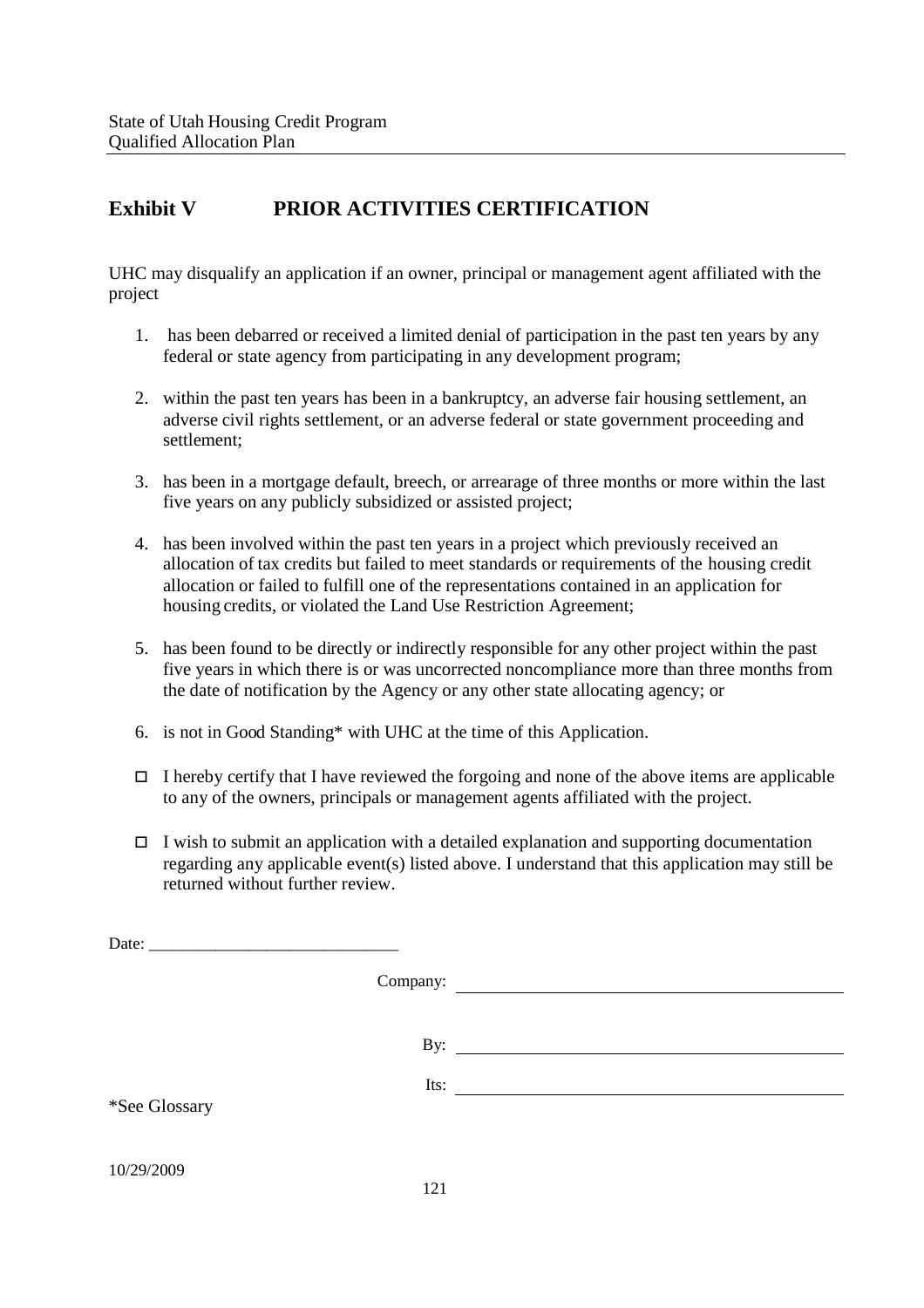# **Exhibit W SUMMARY OF CRITICAL DATES FOR COMPETITIVE PROJECTS**

| <b>Event or Action</b>                | <b>Timing or Due Date</b>                                                                                                                                                                          |
|---------------------------------------|----------------------------------------------------------------------------------------------------------------------------------------------------------------------------------------------------|
|                                       | February 1, 2010                                                                                                                                                                                   |
|                                       | Due with Application                                                                                                                                                                               |
|                                       | Approx. 90 days from Application deadline                                                                                                                                                          |
|                                       | Mid-May                                                                                                                                                                                            |
|                                       | Due prior to the execution of the Reservation<br>Agreement                                                                                                                                         |
| Land Use Restriction Agreement (LURA) | 30 days before site/project acquisition                                                                                                                                                            |
| Project Development Schedules         | April $1st$ and September $1st$ of each year the<br>project is under development                                                                                                                   |
|                                       | On or before November $1st$ of the year in which a                                                                                                                                                 |
|                                       | Reservation Agreement was issued with or<br>without 10% Cost Certification                                                                                                                         |
|                                       | Due with Carryover Allocation Packet                                                                                                                                                               |
| Extended Carryover Fee                | January 1 <sup>st</sup> for each year thereafter that the credit<br>reservation is still active                                                                                                    |
|                                       | Within 1 year from the date of the Carryover<br>Allocation                                                                                                                                         |
|                                       | New construction projects – within 90 days after<br>last building in the project receives its Certificate<br>of Occupancy or December 1 <sup>st</sup> of the current year,<br>whichever is earlier |
|                                       | Rehabilitation projects – within 90 days after the<br>last building in the project receives a Final<br>Inspection Report or December 1 <sup>st</sup> of the current<br>year, whichever is earlier  |
| Annual Income/Rent Limits             | Distributed by UHC, typically in February or<br>March                                                                                                                                              |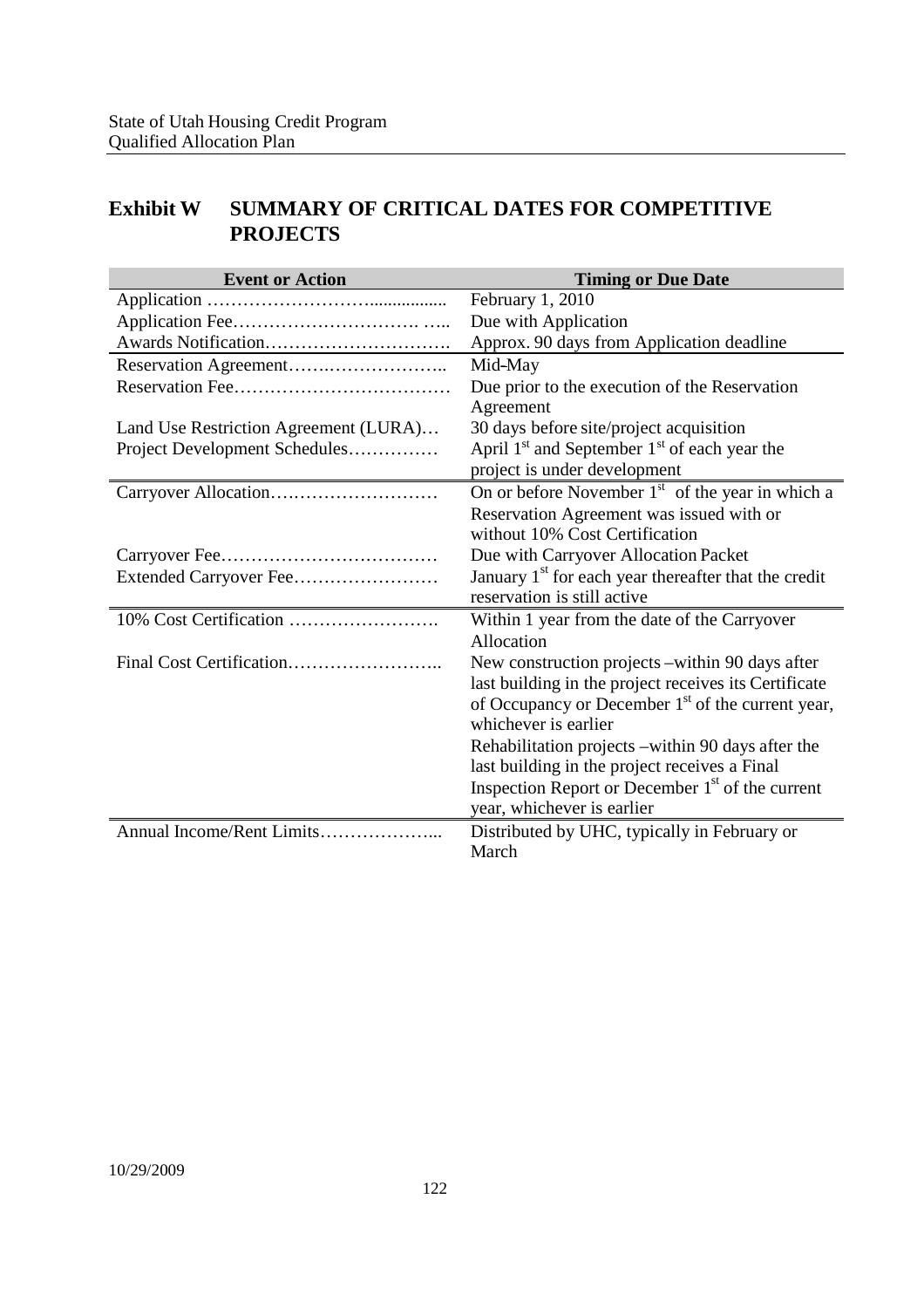# **Exhibit X SUMMARY OF CRITICAL DATES FOR BOND PROJECTS**

| <b>Event or Action</b>                | <b>Timing or Due Date</b>                                                                                                                                                                                                                                                                                                                                                                  |
|---------------------------------------|--------------------------------------------------------------------------------------------------------------------------------------------------------------------------------------------------------------------------------------------------------------------------------------------------------------------------------------------------------------------------------------------|
|                                       | Visit Private Activity Bond Review Board<br>Website at                                                                                                                                                                                                                                                                                                                                     |
|                                       | http://housing.utah.gov/pab/schedule.html                                                                                                                                                                                                                                                                                                                                                  |
|                                       | Due with Application                                                                                                                                                                                                                                                                                                                                                                       |
| Awards Notification                   | Approx. 2 Months from Application Cycle                                                                                                                                                                                                                                                                                                                                                    |
|                                       | Approx. 1 to 2 days from Awards                                                                                                                                                                                                                                                                                                                                                            |
|                                       | <b>Notification</b>                                                                                                                                                                                                                                                                                                                                                                        |
|                                       | 30 days from receipt of Award Letter                                                                                                                                                                                                                                                                                                                                                       |
| Land Use Restriction Agreement (LURA) | 30 days before site/project acquisition                                                                                                                                                                                                                                                                                                                                                    |
| Project Development Schedules         | April $1st$ and September $1st$ of each year the                                                                                                                                                                                                                                                                                                                                           |
|                                       | project is under development                                                                                                                                                                                                                                                                                                                                                               |
| Final Cost Certification              | New construction –within 90 days after last<br>building in the project receives its<br>Certificate of Occupancy or December 1 <sup>st</sup> of<br>the current year, whichever is earlier<br>Rehabilitation projects -within 90 days after<br>last building in the project receives its Final<br>Inspection Report or December 1 <sup>st</sup> of the<br>current year, whichever is earlier |
| Annual Income/Rent Limits             | Distributed by UHC, typically in February<br>or March                                                                                                                                                                                                                                                                                                                                      |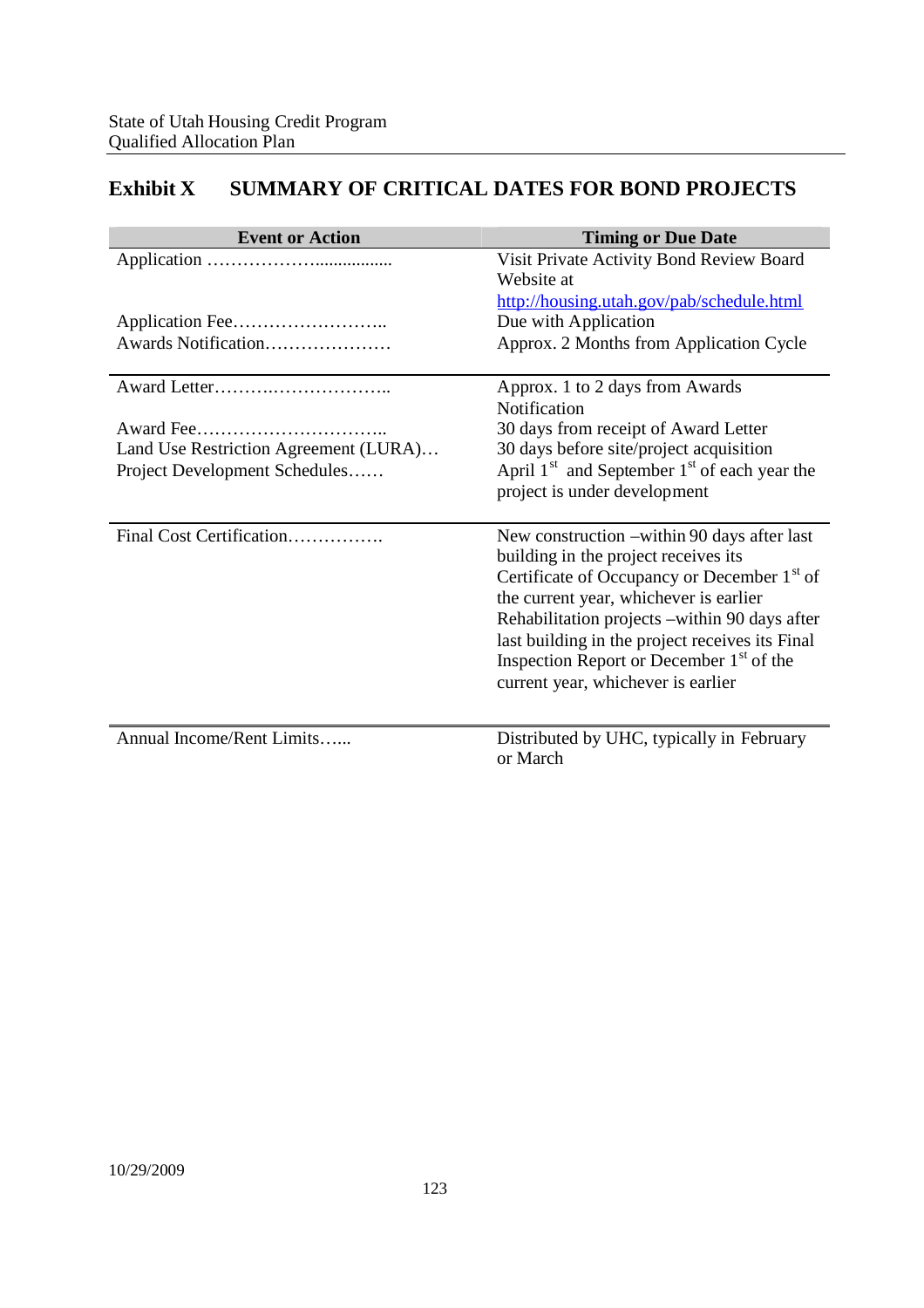# **Exhibit Y REQUEST FOR REIMBURSEMENT RESOLUTION**

\_\_\_\_\_\_\_\_\_\_\_\_\_\_\_\_\_\_\_ (Date)

To: Utah Housing Corporation 2479 Lake Park Blvd. West Valley City, Utah 84120 Attn: Jonathan A. Hanks, Senior Vice President

#### RE: [Insert Name of Project]

The undersigned hereby requests Utah Housing Corporation ("UHC") to adopt a resolution evidencing its present intention to issue its revenue bonds pursuant to Part 9, Chapter 4, Title 9, Utah Code Annotated 1953, as amended (the "Act") and Section 142(d) of the Internal Revenue Code of 1986 (the "Code") to fund a mortgage loan to the undersigned or its designee to finance the multifamily residential rental housing project referred to above (the "Project") to be located in the State of Utah and occupied by low and moderate income persons in compliance with the Act and the Code. In making this request, the undersigned hereby acknowledges that the adoption of such a resolution does not obligate UHC to finance the Project, and that UHC will only be obligated to issue its bonds if it executes a loan agreement with the undersigned having terms and conditions satisfactory to UHC, in its sole discretion.

 $\Box$  Attached hereto are two separately bound, completed copies of the following:

- List of Interested Parties (Exhibit Z)
- Comprehensive Reimbursement Resolution Certification for each person or entity on the List of Interested Parties (Exhibit AA)
- Consolidated Affordable Multifamily Housing Application for Private Activity Bond Authority/Low Income Housing Tax Credits
- Certificate of Allocation from the Private Activity Bond Review Board
- UHC Term Sheet (Exhibit BB) or something substantially similar

Attached hereto is an application fee in the form of a check payable to Utah Housing  $\mathbf{1}$ Corporation in the amount of \$1,000. The undersigned acknowledges that such fee is for the purpose of covering the costs of reviewing the application and preparation of a Reimbursement Resolution and related materials and such fee is non-refundable.

|            | (State of registration and type of entity, e.g., a Utah Limited Liability Company) |
|------------|------------------------------------------------------------------------------------|
|            |                                                                                    |
|            | Signature:                                                                         |
|            | Title:                                                                             |
| 10/29/2009 |                                                                                    |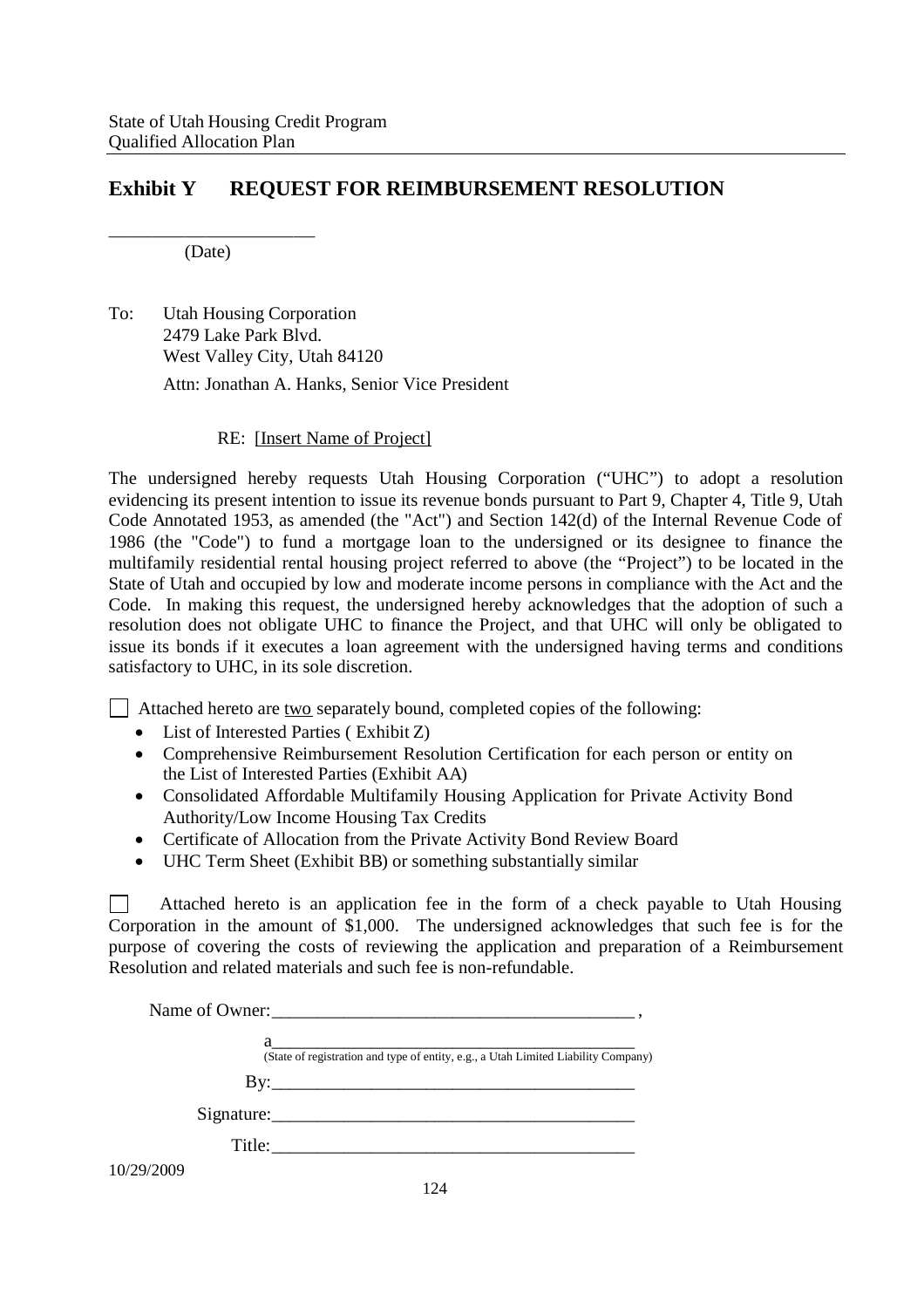# **Exhibit Z LIST OF INTERSTED PARTIES**

The applicant hereby certifies that set forth below is a complete list of all persons and entities with a 5% or more projected interest (capital, management or profit, either legally or beneficially) in the Project, the owner or developer of the Project, or the general partner or the managing member of the owner or developer of the Project.

*Please Note*: Entities that have been or will be organized solely for the purpose of owning the Project or an interest in the owner of the Project should not be listed, and entities the majority ownership of which consists of persons who are already listed should not be listed. This list is intended to cover only natural persons and entities that meet the 5% threshold. Also, if a developer has not entered into a binding agreement with an investor (for example, the projected tax credit investor), the investor need not be listed. If you have any questions, please consult with UHC staff.

*Illustration*: Assume an experienced developer, Multifamily Development Company, has formed a limited partnership ("New Housing, LP") for the purpose of acquiring and developing the Project, with a newly formed limited liability company ("NH LLC") as the general partner, and John Johnson, a principal of the developer, as the limited partner (i.e. while the developer anticipates bringing in an investor as the limited partner in New Housing, LP, it has not done so at this time). Assume further that Multifamily Development Company owns 80% of NH LLC and Jane Hampton owns 20% of NH LLC. Assume further that John Johnson and Jim Gonzalez each owns 45% of Multifamily Development Company, and two other individuals own the rest equally. Only Jane Hampton, John Johnson and Jim Gonzalez need to be listed below.

| % of Interest in $\Box$ Project $\Box$ Developer: $\Box$ %<br>(check one box) |  |
|-------------------------------------------------------------------------------|--|
|                                                                               |  |
|                                                                               |  |
| % of Interest in Project Developer: _____%<br>(check one box)                 |  |
|                                                                               |  |
|                                                                               |  |
| % of Interest in Project Developer: _____%<br>(check one box)                 |  |

[Add more if necessary]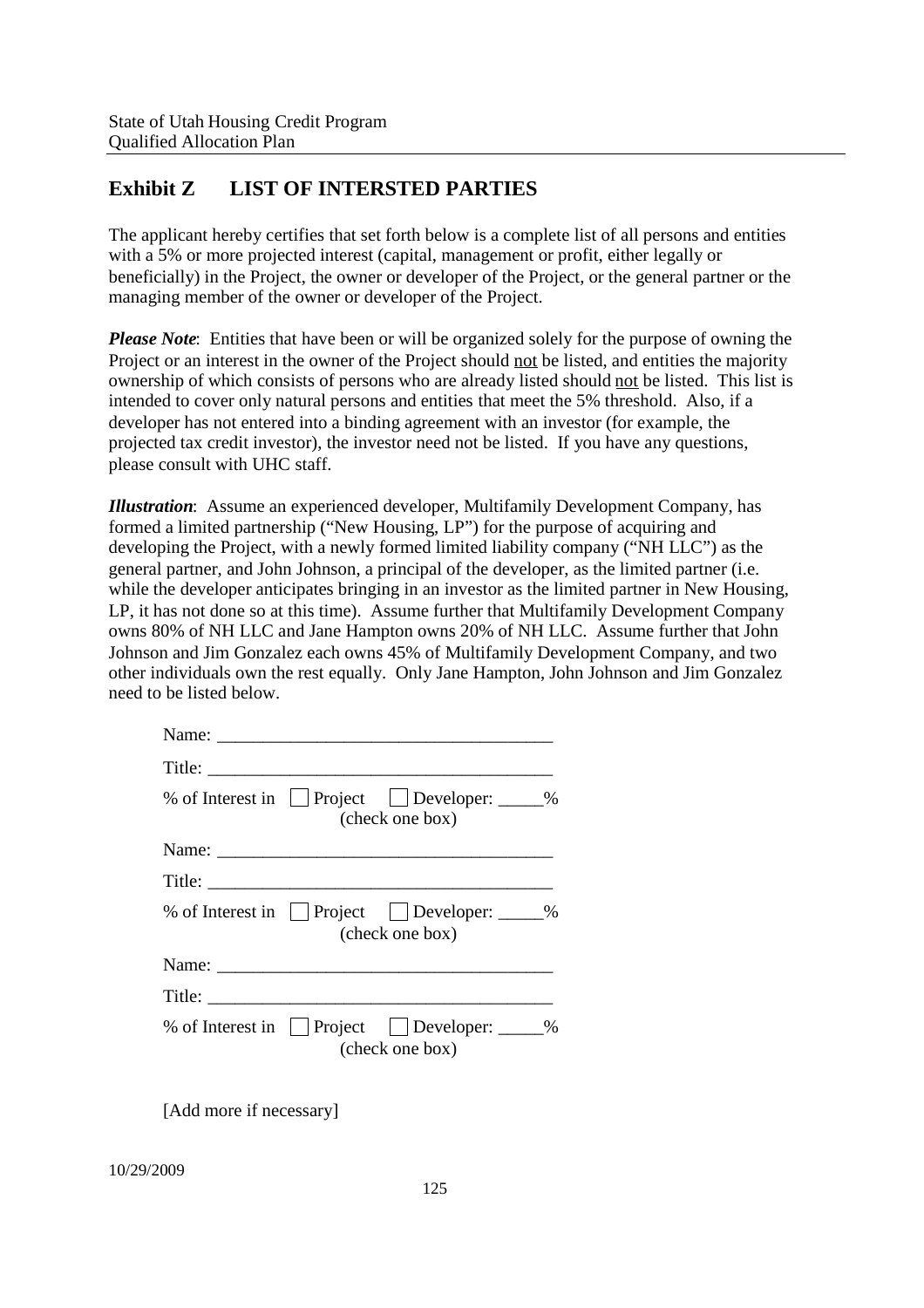# **Exhibit AA COMPREHENSIVE REIMBURSEMENT RESOLUTION CERTIFICATION**

I hereby certify that the following statements and information, including information contained in any attachments to this Comprehensive Reimbursement Resolution Certification, are, to the best of my knowledge based upon due inquiry, true, accurate and complete.

The information is submitted to Utah Housing Corporation in order that \_\_\_\_\_\_\_\_\_\_\_\_\_\_\_\_\_\_\_\_ (an entity in which I have an interest) may obtain approval for passage of a Reimbursement Resolution for  $\qquad (the$ Project).

If the answer to any of the following questions is YES, please provide a **signed,** comprehensive narrative regarding past and current facts describing the matter on separate pages. Include facts about such real estate developments including a listing of principals related to the real estate development, the financing and equity sources and the addresses.

For the period beginning ten (10) years prior to the date of this certification:

- 1.  $\Box$  Yes  $\Box$  No The undersigned is or was a principal in a residential rental project (located in any state) for which an allocation of Federal Low Income Housing Tax Credits under Section 42 of the Internal Revenue Code of 1986, or Private Activity Bond Volume Cap under Section 146 of the Internal Revenue Code of 1986 was made to the residential rental project or its developer or sponsor, but which allocation was not fully utilized and any portion of such allocation expired and was unable to be utilized within the state of its allocation.
- 2.  $\Box$  Yes  $\Box$  No Neither the undersigned, any Interested Party (as set forth in the attached list), nor a person or entity related to the undersigned or any such Interested Party, had an ownership interest in the residential rental project (including the project site) to be financed at any time during the preceding five (5) years.
- 3. Yes No The undersigned is or was a principal in a real estate development (located in any state) in which there has been or was alleged to have been a default or non-compliance regarding:
	- Tax-exempt bond compliance requirements, or
	- Low Income Housing Tax Credit compliance requirements, or
	- A mortgage loan, construction, bridge or interim loan (including any assignment, deed-in-lieu of foreclosure, foreclosure, or lender relief) or
	- Real estate development partnership or operating (investor) agreements, or
	- Rent-up / vacancy requirements, or
	- Federal, state or local building, housing maintenance and/or construction codes or laws.
- 4.  $\Box$  Yes  $\Box$  No There is or has been litigation or a judgment related to: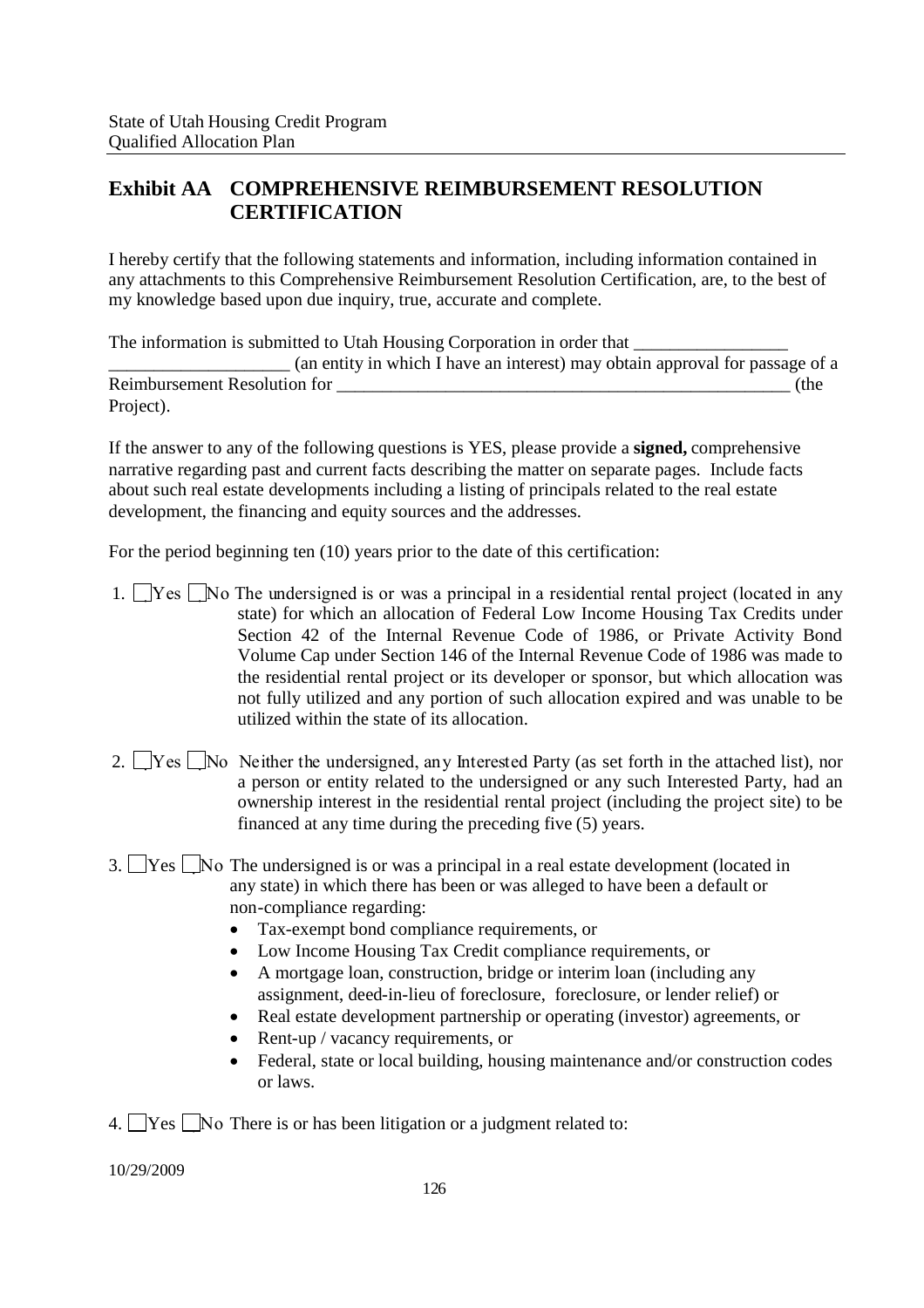|      | The ownership or operation of any real estate which could materially and<br>adversely impact the financial condition of the undersigned, or<br>The undersigned's ownership interest in any real estate ownership,<br>$\bullet$<br>development, or management entity, or<br>Any entity in which the undersigned owns a significant interest (5% or greater)<br>which could materially and adversely impact the entity's financial condition.                                                                                          |
|------|--------------------------------------------------------------------------------------------------------------------------------------------------------------------------------------------------------------------------------------------------------------------------------------------------------------------------------------------------------------------------------------------------------------------------------------------------------------------------------------------------------------------------------------|
| 5.   | $ Yes $ No There are unresolved findings raised as a result of audits, management<br>reviews or other investigations by federal, state, or local government entities<br>concerning the undersigned or real estate developments in which the<br>undersigned is a principal.                                                                                                                                                                                                                                                           |
| 6.   | $\text{Yes} \cup \text{No}$ The undersigned has been convicted of or plead guilty to fraud, a felony, or<br>securities violation or is presently the subject of a material civil complaint,<br>criminal charge, or indictment charging fraud, felony, or securities violation.<br>(A felony is defined as any offense punishable by imprisonment for a term<br>exceeding one year but does not include any offense classified as a<br>misdemeanor under the laws of a state and punishable by imprisonment of<br>two years or less). |
|      | $ Yes $ No The undersigned has been suspended, disbarred, debarred or otherwise<br>restricted by any department or agency of the federal government or any state<br>from doing business with such department or agency.                                                                                                                                                                                                                                                                                                              |
| 8.   | $[Yes \t No \t The undersigned is or was the subject of any bankruptcy or insolvency]$<br>proceeding or is subject to unsatisfied liens or judgments.                                                                                                                                                                                                                                                                                                                                                                                |
| 9. l | $\gamma$ $\gamma$ $\gamma$ $\gamma$ $\gamma$ The Project or the land upon which it is located, or any other real estate<br>development in which the undersigned is a principal has any environmental<br>or hazardous violations claimed against it.                                                                                                                                                                                                                                                                                  |
| 10.  | $\gamma$ $\gamma$ $\gamma$ $\gamma$ $\gamma$ $\gamma$ as a court decision or<br>court entered plan to address housing desegregation or remedy some other<br>violation of law. [If the Project is located in such a jurisdiction provide the<br>evidence for your conclusion that it is consistent with such court decision or<br>court entered plan in an attachment to this omnibus certification].                                                                                                                                 |
|      |                                                                                                                                                                                                                                                                                                                                                                                                                                                                                                                                      |
|      |                                                                                                                                                                                                                                                                                                                                                                                                                                                                                                                                      |
|      | % of Interest in $\Box$ Project<br>Developer: _____%<br>(check one box)                                                                                                                                                                                                                                                                                                                                                                                                                                                              |

Date\_\_\_\_\_\_\_\_\_\_\_\_\_\_\_\_\_\_\_\_\_\_\_\_\_\_\_\_\_\_\_\_\_\_\_\_\_\_

10/29/2009

Signature \_\_\_\_\_\_\_\_\_\_\_\_\_\_\_\_\_\_\_\_\_\_\_\_\_\_\_\_\_\_\_\_\_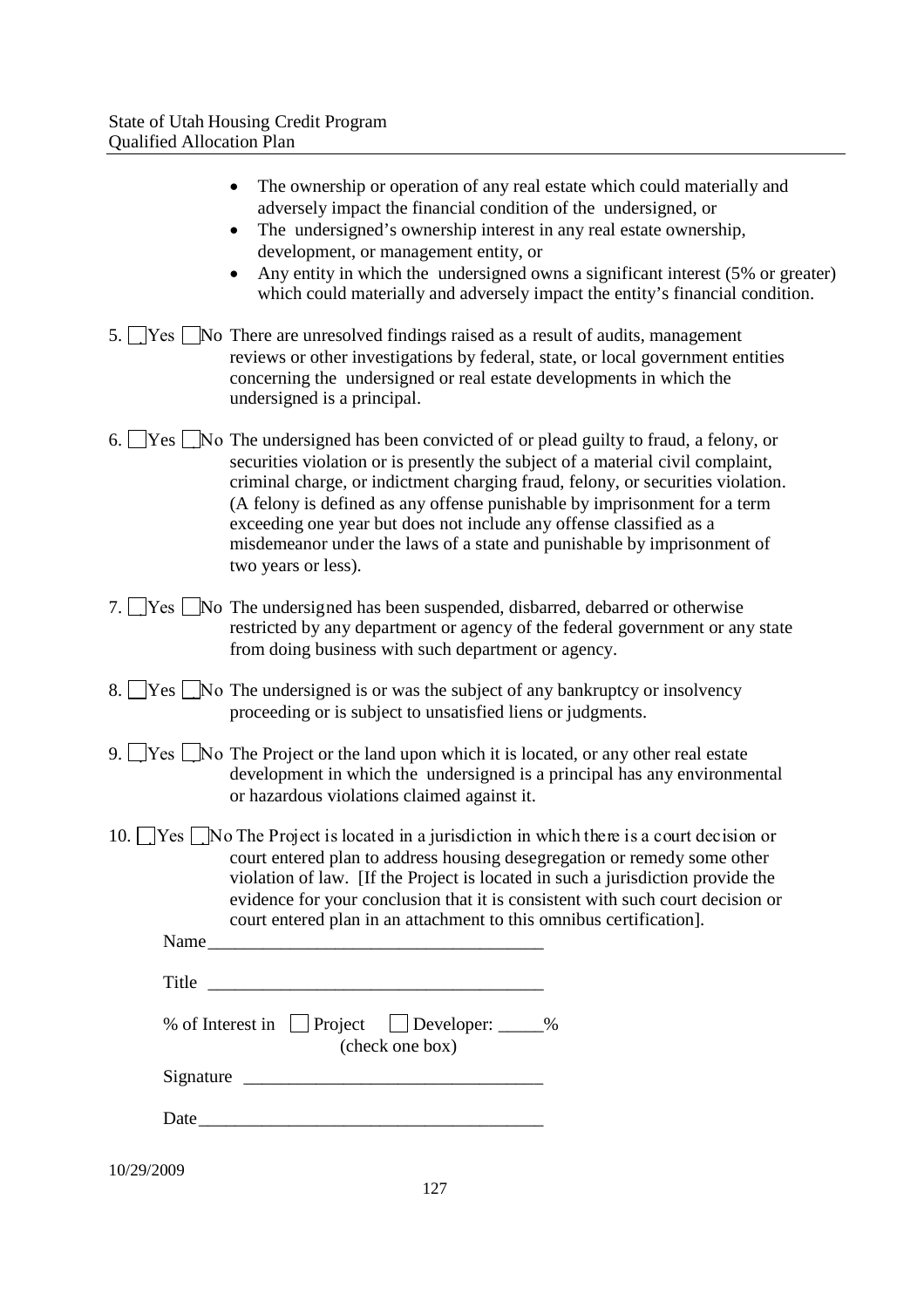# **Exhibit BB MULTIFAMILY BOND TERM SHEET**

*This form, or a substantial equivalent, must be completed and delivered to UHC before it will adopt a bond resolution or conduct the public hearing required by the Code. A distribution list containing all or some of the participants may be delivered in lieu of completing all participant information.*

## **PROJECT DESCRIPTION:**

| Project name                                                |                          |                       |        |  |
|-------------------------------------------------------------|--------------------------|-----------------------|--------|--|
| address (approximate)                                       |                          |                       |        |  |
| city, state, zip code                                       |                          |                       |        |  |
| (attach legal description)                                  |                          |                       |        |  |
| Total number of units                                       |                          |                       |        |  |
| # 0 bedroom units (studios)                                 |                          |                       |        |  |
| #1 bedroom units                                            |                          |                       |        |  |
| #2 bedroom units                                            | $\overline{\phantom{a}}$ |                       |        |  |
| #3 bedroom units                                            |                          |                       |        |  |
| #4 bedroom units                                            |                          |                       |        |  |
| # residential buildings                                     |                          | site acreage ________ | zoning |  |
| Describe amenities and auxiliary buildings or spaces ______ |                          |                       |        |  |
| # units $\leq$ 30% AMI                                      |                          |                       |        |  |
| # units $\leq$ 35% AMI                                      |                          |                       |        |  |
| # units $\leq 40\%$ AMI                                     |                          |                       |        |  |
| # units $\leq$ 45% AMI                                      |                          |                       |        |  |
| # units $\leq 50\%$ AMI                                     |                          |                       |        |  |
| # units $\leq 60\%$ AMI                                     |                          |                       |        |  |
| # units averaging $\leq 80\%$ AMI                           |                          |                       |        |  |
| # units other __ % AMI                                      |                          |                       |        |  |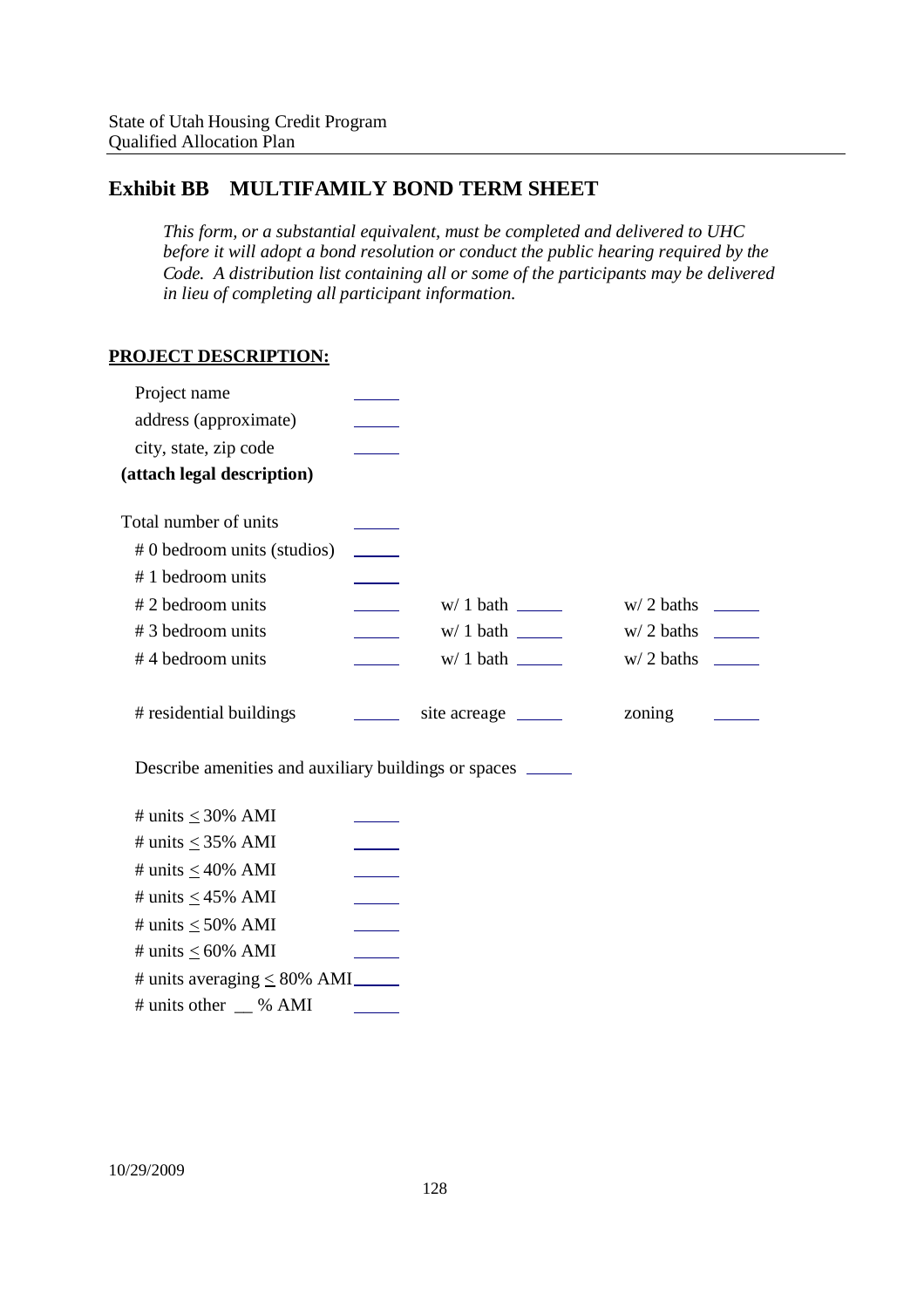| <b>PARTICIPANTS:</b>                                                                |                            |                                                                                 |
|-------------------------------------------------------------------------------------|----------------------------|---------------------------------------------------------------------------------|
| <b>OWNER</b>                                                                        |                            |                                                                                 |
| entity name                                                                         |                            |                                                                                 |
| entity type                                                                         |                            |                                                                                 |
| (e.g., A Utah Limited Liability Company)                                            |                            |                                                                                 |
| mailing address                                                                     |                            |                                                                                 |
| city, state, zip code                                                               |                            |                                                                                 |
| primary contact person                                                              |                            |                                                                                 |
| secondary contact person                                                            |                            |                                                                                 |
| fax                                                                                 | $\mathcal{L}(\mathcal{L})$ | $e$ -mail $\_\_\_\_\_\_\_\_\_\$                                                 |
| <b>GENERAL CONTRACTOR</b>                                                           |                            |                                                                                 |
| entity name                                                                         |                            |                                                                                 |
| APARTMENT MANAGMENT                                                                 |                            |                                                                                 |
| entity name                                                                         |                            |                                                                                 |
| PROPOSED SENIOR UNDERWRITER (for publicly offered bonds)                            |                            |                                                                                 |
| entity name                                                                         |                            |                                                                                 |
| primary contact person                                                              |                            |                                                                                 |
| mailing address                                                                     |                            |                                                                                 |
| city, state, zip code                                                               |                            |                                                                                 |
| fax                                                                                 |                            |                                                                                 |
|                                                                                     |                            | PROPOSED PLACEMENT AGENT or INITIAL BOND PURCHASER (for privately placed bonds) |
| entity name                                                                         |                            |                                                                                 |
| primary contact person                                                              |                            |                                                                                 |
| mailing address                                                                     |                            |                                                                                 |
| city, state, zip code                                                               |                            |                                                                                 |
| fax<br>phone<br>$\frac{1}{2}$ and $\frac{1}{2}$ and $\frac{1}{2}$ and $\frac{1}{2}$ |                            |                                                                                 |
|                                                                                     |                            | (attach purchaser's most recent annual report or audited financial statement)   |
| FINANCIAL ADVISOR (if applicable)                                                   |                            |                                                                                 |
| entity name                                                                         |                            |                                                                                 |
| primary contact person                                                              |                            |                                                                                 |
| mailing address                                                                     |                            |                                                                                 |
| city, state, zip code                                                               |                            |                                                                                 |
| $phone \_\_$<br>fax                                                                 |                            |                                                                                 |
| 10/29/2009                                                                          |                            | 129                                                                             |
|                                                                                     |                            |                                                                                 |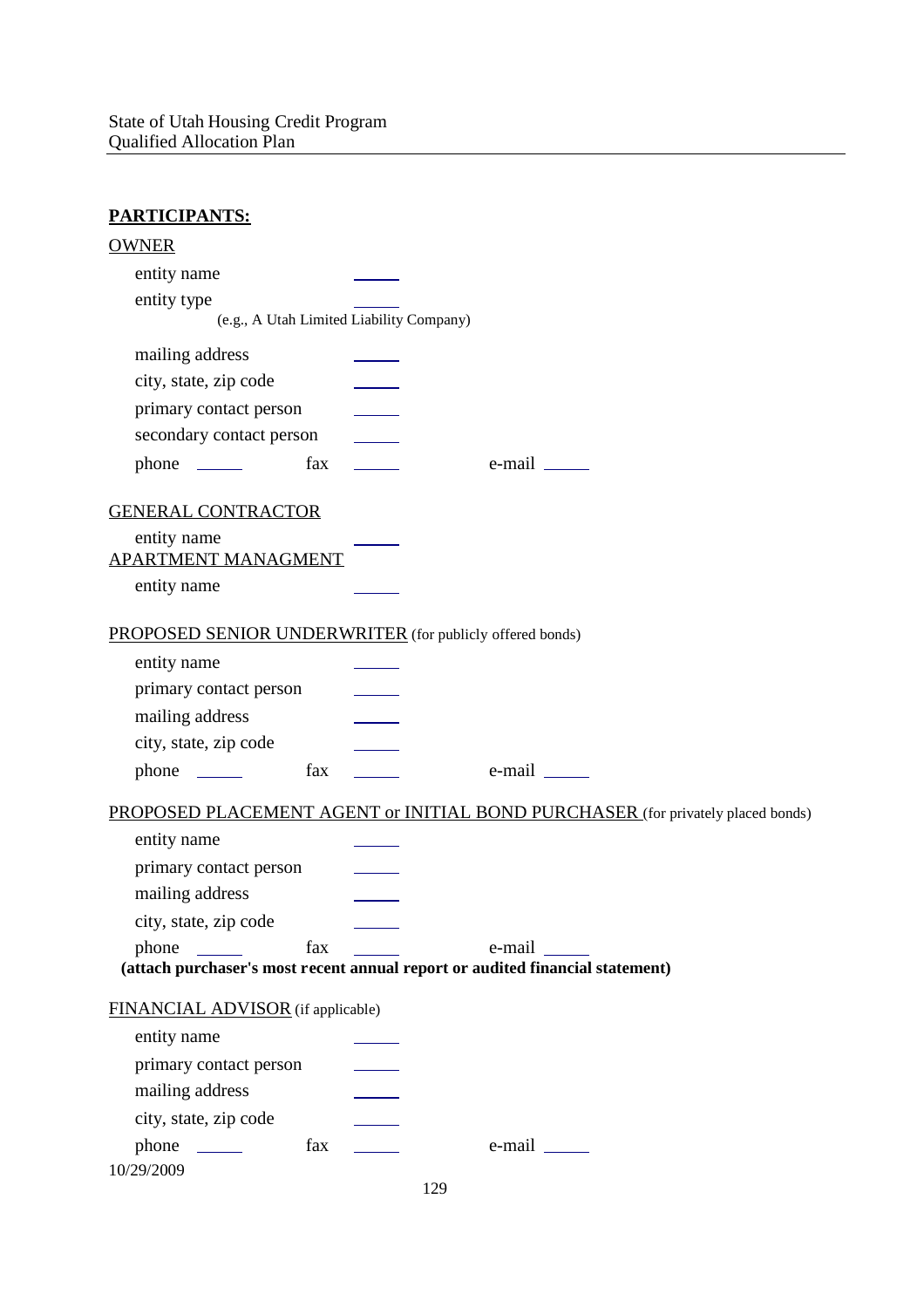## State of Utah Housing Credit Program Qualified Allocation Plan

| TRUSTEE (must be located in Utah) |        |
|-----------------------------------|--------|
| bank                              |        |
| primary contact person            |        |
| mailing address                   |        |
| city, state, zip code             |        |
| fax<br>$phone \_\_$               | e-mail |
| <b>BOND RATING</b>                |        |
| rating service                    |        |
| primary contact person            |        |
| mailing address                   |        |
| city, state, zip code             |        |
| fax<br>$phone \_\_$               | e-mail |
| expected rating                   |        |
|                                   |        |

#### **EQUITY/BOND/MORTGAGE INFORMATION**

| וו<br>г.<br>ъ<br>Г<br>r |  |
|-------------------------|--|
| Г                       |  |

| Low Income Housing Credit proceeds \$ |  |
|---------------------------------------|--|
| cash                                  |  |
| deferred developer fee, etc.          |  |
| land                                  |  |

## **AMOUNT OF BONDS**

Tax Exempt \$\_\_\_\_\_\_\_ Taxable \$\_\_\_\_\_

## **BOND USES**

first mortgage loan \$ construction loan \$

#### **BOND STRUCTURE**

| $\vert$ fixed rate | term | months balloon payment? $\vert \vert$                        |
|--------------------|------|--------------------------------------------------------------|
| variable rate      | term | months convertible to fixed? $\Box$ swapped to fixed? $\Box$ |
| other              | term | months                                                       |
|                    |      | (describe)                                                   |

## **(attach description e.g., indices for variable rates and swaps and others counterparties and liquidity providers)**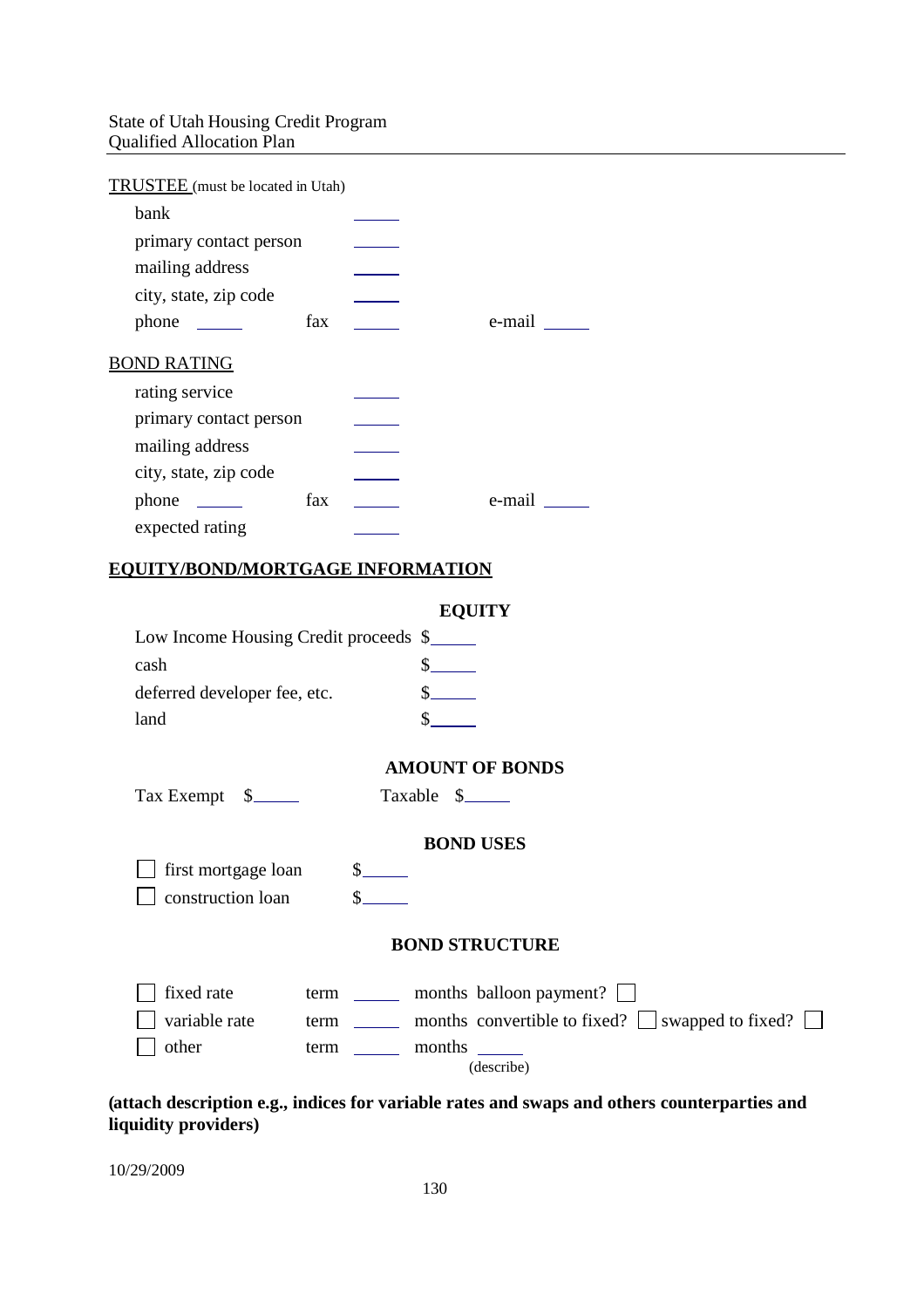## State of Utah Housing Credit Program Qualified Allocation Plan

|                        |     |                                                                                                                                                                                                                                                                                                                                                                              | <b>CREDIT ENHANCEMENT</b> (if applicable |
|------------------------|-----|------------------------------------------------------------------------------------------------------------------------------------------------------------------------------------------------------------------------------------------------------------------------------------------------------------------------------------------------------------------------------|------------------------------------------|
| entity name            |     |                                                                                                                                                                                                                                                                                                                                                                              |                                          |
| primary contact person |     |                                                                                                                                                                                                                                                                                                                                                                              |                                          |
| mailing address        |     |                                                                                                                                                                                                                                                                                                                                                                              |                                          |
| city, state, zip code  |     |                                                                                                                                                                                                                                                                                                                                                                              |                                          |
| $phone \_\_$           | fax |                                                                                                                                                                                                                                                                                                                                                                              | e-mail ______                            |
|                        |     |                                                                                                                                                                                                                                                                                                                                                                              | <b>DEBT</b>                              |
| construction loan      |     | $\frac{\S_{\frac{1}{2}}}{\S_{\frac{1}{2}}}{\S_{\frac{1}{2}}}{\S_{\frac{1}{2}}}{\S_{\frac{1}{2}}}{\S_{\frac{1}{2}}}{\S_{\frac{1}{2}}}{\S_{\frac{1}{2}}}{\S_{\frac{1}{2}}}{\S_{\frac{1}{2}}}{\S_{\frac{1}{2}}}{\S_{\frac{1}{2}}}{\S_{\frac{1}{2}}}{\S_{\frac{1}{2}}}{\S_{\frac{1}{2}}}{\S_{\frac{1}{2}}}{\S_{\frac{1}{2}}}{\S_{\frac{1}{2}}}{\S_{\frac{1}{2}}}{\S_{\frac{1}{2$ |                                          |
| lender/servicer        |     |                                                                                                                                                                                                                                                                                                                                                                              |                                          |
| primary contact person |     |                                                                                                                                                                                                                                                                                                                                                                              |                                          |
| mailing address        |     |                                                                                                                                                                                                                                                                                                                                                                              |                                          |
| city, state, zip code  |     |                                                                                                                                                                                                                                                                                                                                                                              |                                          |
| $phone \_\_$           | fax |                                                                                                                                                                                                                                                                                                                                                                              | $e$ -mail $\_\_\_\_\$                    |
| first mortgage loan    |     | $s$ <sub>_____</sub>                                                                                                                                                                                                                                                                                                                                                         |                                          |
| lender/servicer        |     |                                                                                                                                                                                                                                                                                                                                                                              |                                          |
| primary contact person |     |                                                                                                                                                                                                                                                                                                                                                                              |                                          |
| mailing address        |     |                                                                                                                                                                                                                                                                                                                                                                              |                                          |
| city, state, zip code  |     |                                                                                                                                                                                                                                                                                                                                                                              |                                          |
|                        | fax |                                                                                                                                                                                                                                                                                                                                                                              | e-mail ______                            |
|                        |     |                                                                                                                                                                                                                                                                                                                                                                              | <b>OTHER DEBT</b>                        |

**COEDIT ENHANCEMENT** (if applicable)

describe

**(attach additional sheets for explanations or clarifications if necessary)**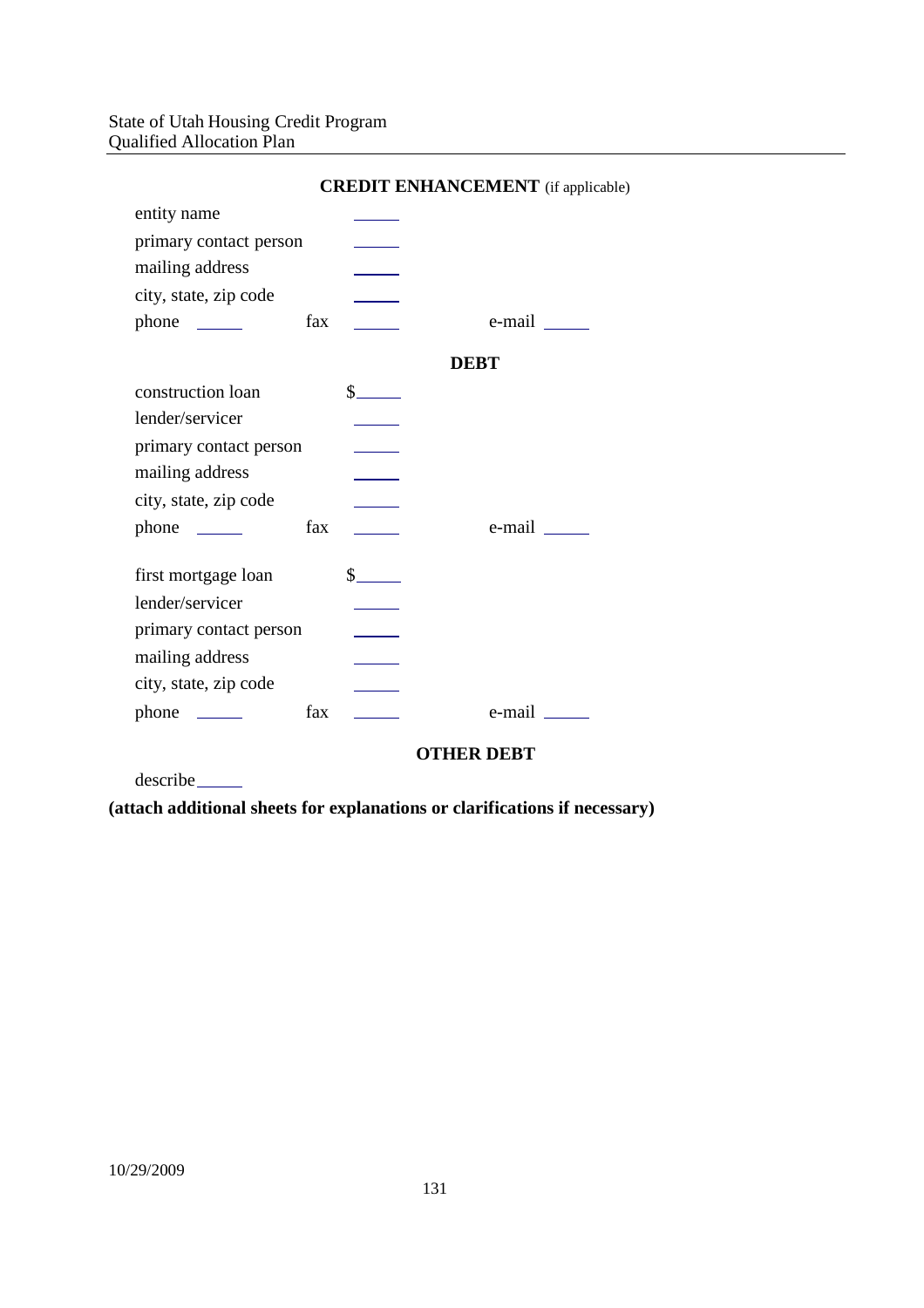# **7. COMPLIANCE MONITORING PLAN**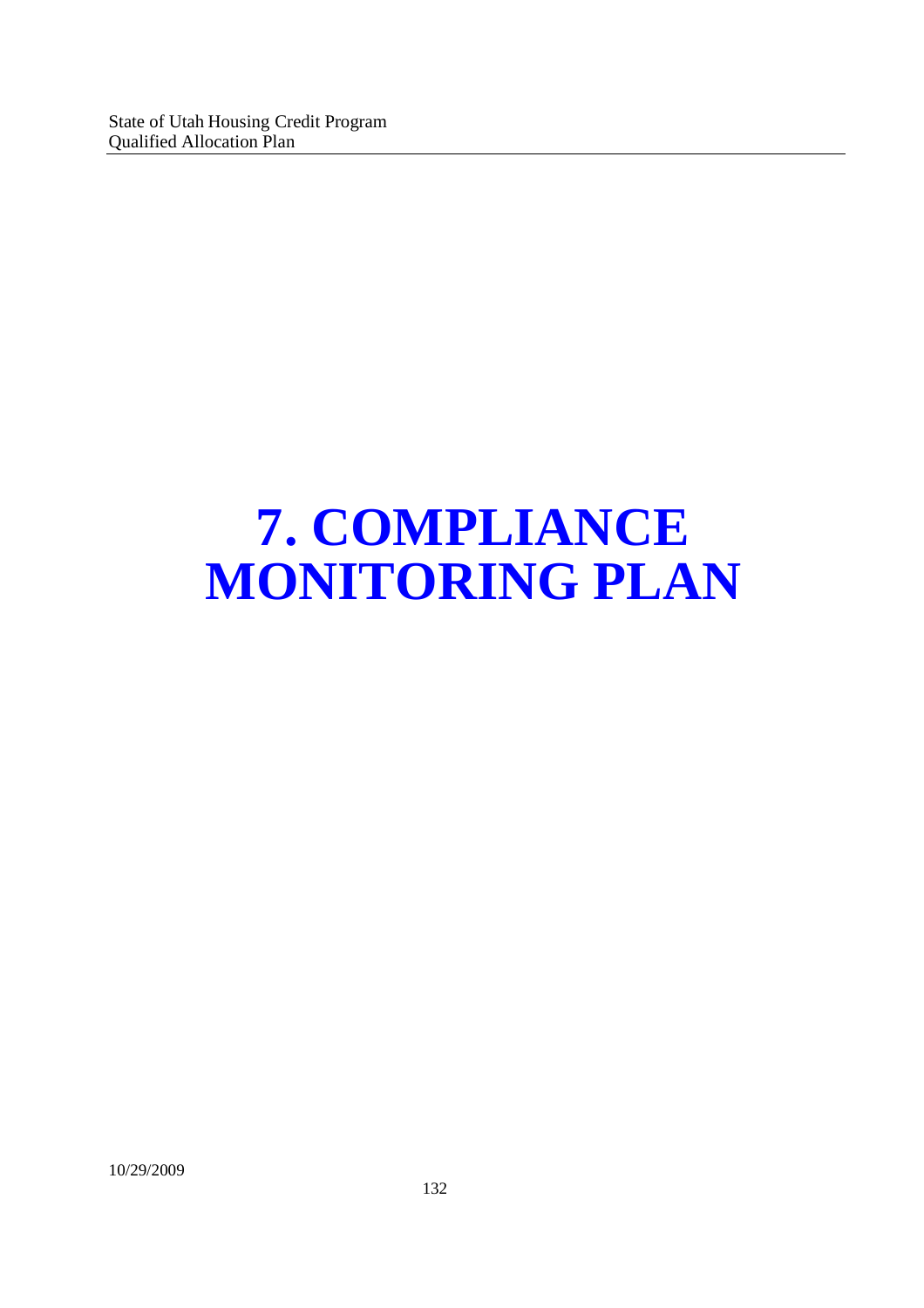# **COMPLIANCE MONITORING PLAN INTRODUCTION**

The Code requires UHC to monitor Housing Credit projects for compliance with the provisions of §42 and to notify the IRS of any noncompliance of which UHC becomes aware.

As a condition to the allocation of Housing Credits, owners are required to enter into a binding agreement to comply with the terms and conditions of this Plan.

The Compliance Monitoring Plan is part of UHC's Qualified Allocation Plan for the State of Utah. UHC's Compliance Manual, which contains more detailed information on procedures and fees, is incorporated into the Qualified Allocation Plan by reference and is available in its entirety on our website, www.utahhousingcorp.org. It may be amended as deemed necessary by UHC to comply with §42 and the regulations issued thereunder, as the same may be amended, or to further promote or clarify the Housing Credit Program in the State of Utah.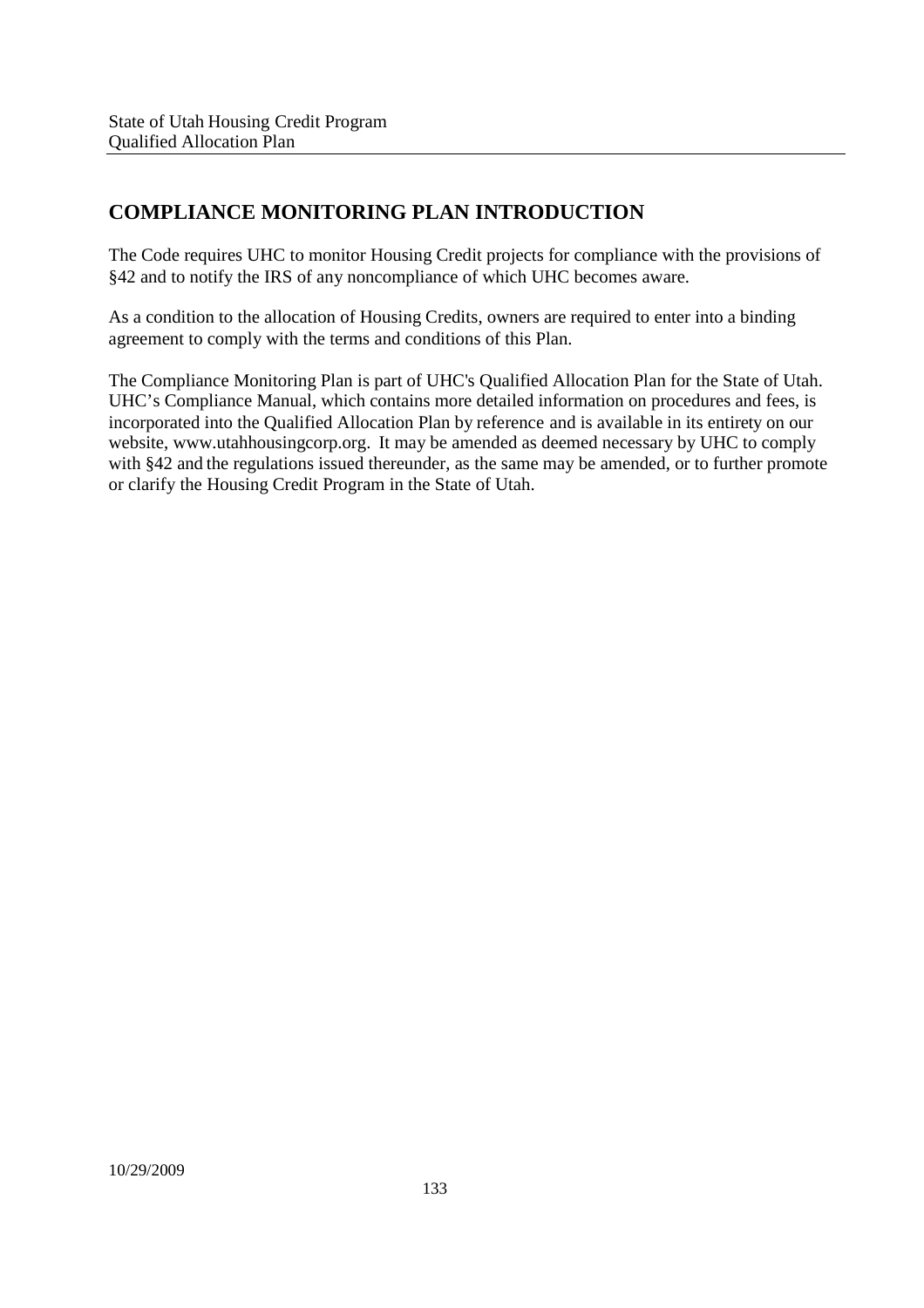## **RECORDKEEPING AND RECORD RETENTION REQUIREMENTS**

## **A. Recordkeeping Requirements**

A project owner is required to keep separate records for each qualified low-income building in a Housing Credit project that show for each year in the compliance period:

- 1. The total number of residential rental units in the building (including the number of bedrooms and the size in square feet of each residential rental unit);
- 2. The percentage of residential rental units in the building that are low-income units;
- 3. The rent charged on each residential rental unit in the building (including any utility allowances);
- 4. The number and ages of occupants in each low-income unit, but only if rent is determined by the number of occupants in each unit under Code  $\S 42$  (g)(2)(as in effect before the amendments made by the Revenue Reconciliation Act of 1989);
- 5. The status of all units in each building tracked on the Occupancy Report including Move-in/Move-out dates, Affordable or Market, Resident Name, and Rent Concessions given for each unit for the year.
- 6. The annual income certification of each low-income tenant per unit;
- 7. Documentation supporting each low-income tenant's income certification (for example, a copy of the tenant's federal income tax return, Form W-2, or verification of income from third parties such as employers or state agencies paying unemployment compensation. See Compliance Manual for further information);
- 8. The eligible basis and qualified basis of the building at the end of the first year of the Credit period;
- 9. The character and use of the nonresidential portion of the building included in the building's eligible basis under Code §42(d) (e.g., tenant facilities that are available on a comparable basis to all tenants and for which no separate fee is charged for use of the facilities, or facilities reasonable required by the Housing Credit project); and
- 10. Any other data necessary to allow UHC to comply with applicable federal and state law.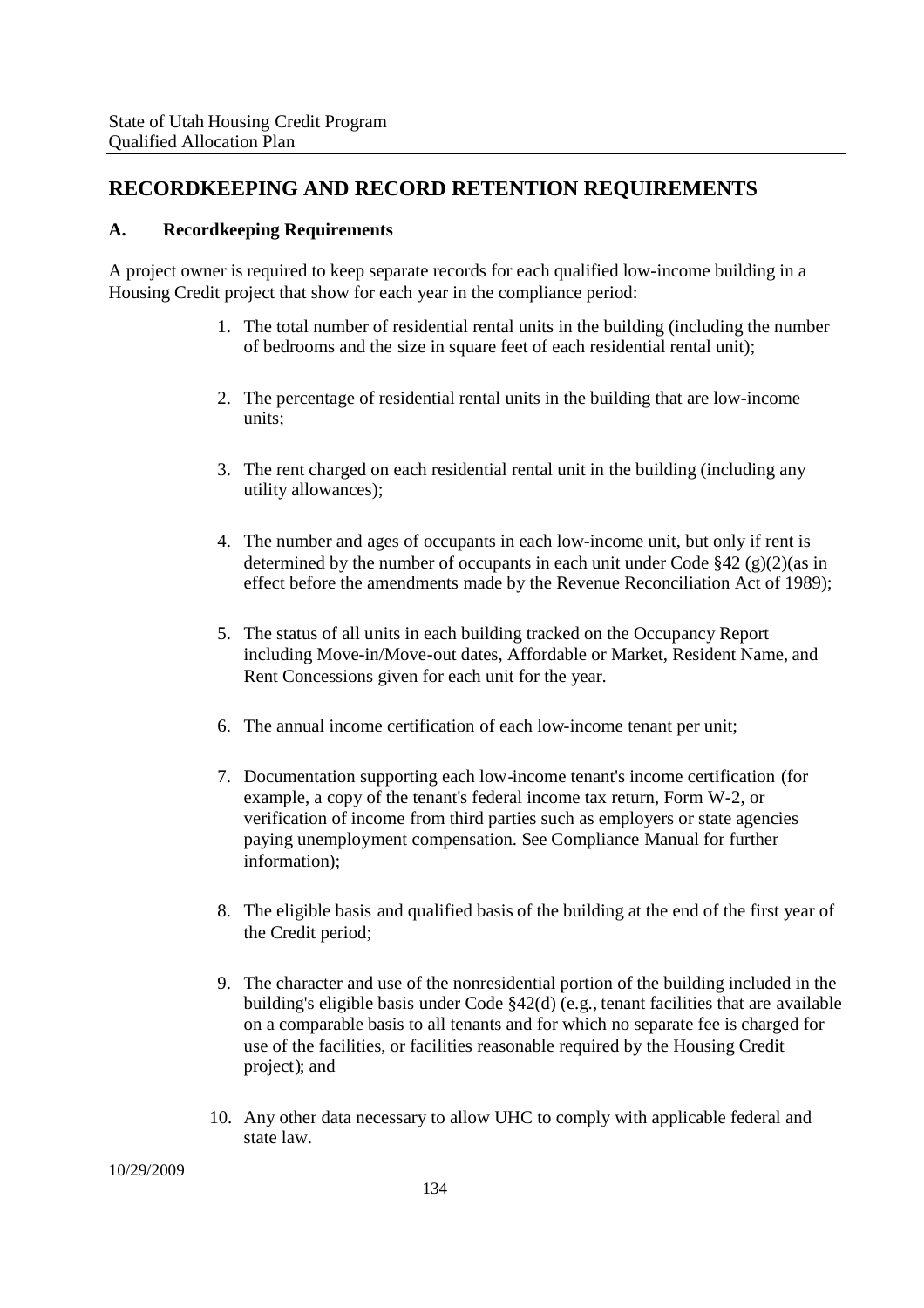For purposes of §42 and this QAP, tenant income is calculated in a manner consistent with the determination of annual income under Section 8 of the United States Housing Act of 1937, (see HUD handbook 4350.3 for policies and procedures to determine income, occupancy, etc.) and not in accordance with the determination of gross income for federal income tax liability. See the Compliance Manual for a copy of 24 CFR 813.106 HUD Definition of Annual Income, which is required to be used for determining income levels under §42.

In the case of a tenant receiving housing assistance payments under Section 8 of the Housing Act, the documentation requirement of this section is satisfied if the applicable public housing authority provides a statement to the owner declaring that the tenant's income does not exceed the applicable income limit under §42(g).

## **B. Record Retention Requirements**

An owner is required to retain the records described in this section for at least six years after the due date (with extensions) for filing the federal income tax return for the year. The records for the first year of the Credit period, however, must be retained for at least six years beyond the due date (with extensions) for filing the federal income tax return for the last year of the compliance period of the building.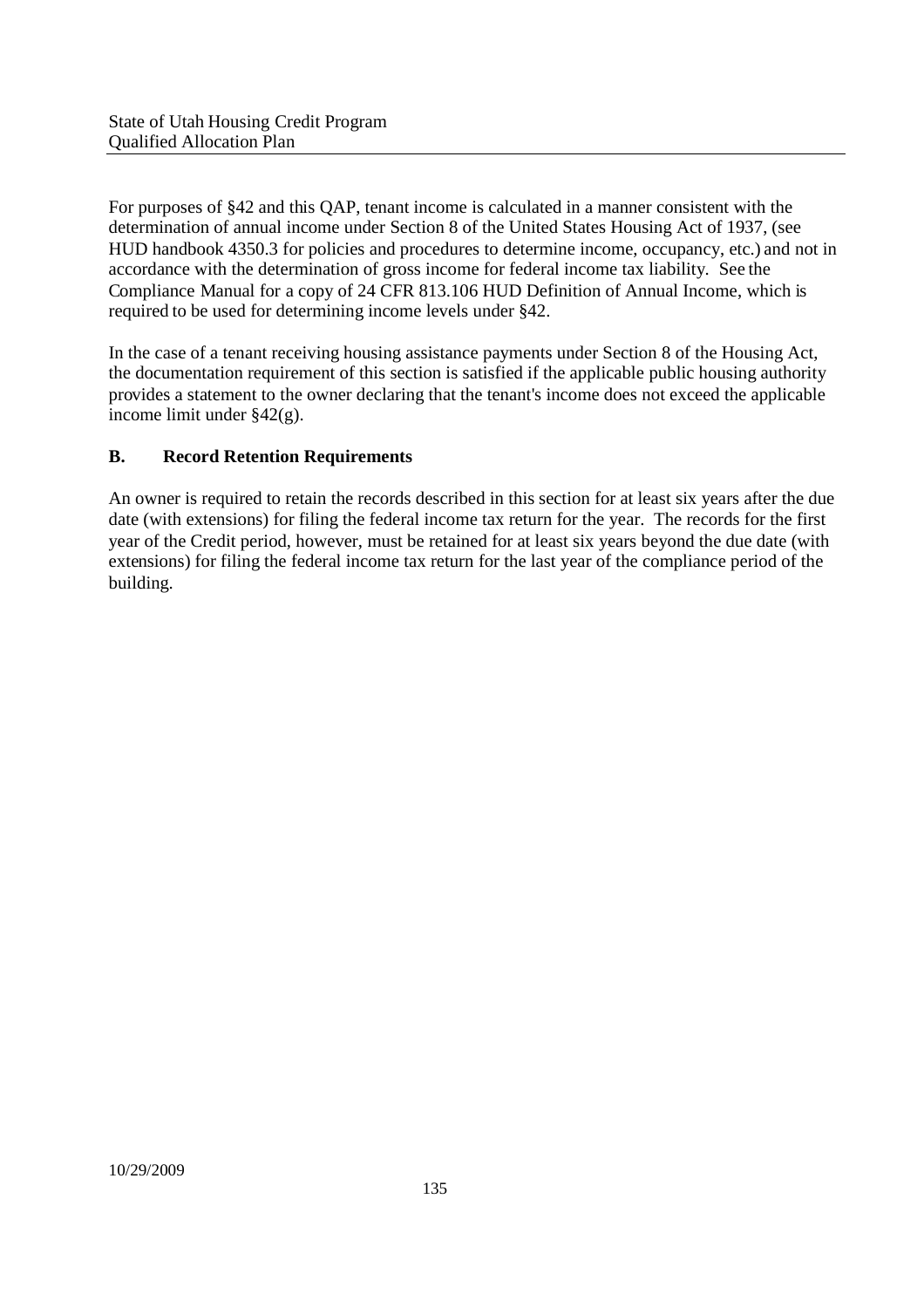# **CERTIFICATION AND REVIEW REQUIREMENTS**

## **A. Certification Requirements**

An owner is required to certify at least annually to UHC that, for the preceding 12-month period:

- 1. The Housing Credit project met the requirements of: the 20-50 test under  $\S42(g)(1)(A)$  or the  $\overline{40-60}$  test under  $\S42(g)(1)(B)$ , whichever minimum setaside test was applicable to the project;
- 2. There was no change in the applicable fraction (as defined in  $\S42(c)(1)(B)$ ) of any building in the project, or that there was a change, and a description of the change;
- 3. The owner has received an income certification from each low-income tenant in accordance with the UHC Compliance Manual and documentation to support that certification; or, in the case of a tenant receiving housing assistance payments under Section 8 of the Housing Act, the statement from a PHA described in the Recordkeeping Requirements section;
- 4. Each low-income unit in the project was rent restricted under  $\S 42(g)(2)$ ;
- 5. All units in the project were for use by the general public and used on a nontransient basis (except for transitional housing for the homeless provided under  $$42(i)(3)(B)(iii)$ ;
- 6. Each building in the project was suitable for occupancy, taking into account local health, safety, and building codes;
- 7. There was no change in the eligible basis (as defined in §42(d)) of any building in the project, or if there was a change, the nature of the change (e.g., a common area has become commercial space, or a fee is now charged for a tenant facility formerly provided without charge);
- 8. All tenant facilities included in the eligible basis under §42(d) of any building in the project, such as swimming pools, other recreational facilities, and parking areas, were provided on a comparable basis without charge to all tenants in the building;
- 9. If a low-income unit in the project became vacant during the year, that reasonable attempts were or are being made to rent that unit or the next available unit of comparable or smaller size to tenants having a qualifying income before any units in the project were or will be rented to tenants not having a qualifying income;
- 10. If the income of tenants of a low-income unit in the project increased above the limit allowed in  $\S42(g)(2)(D)(ii)$ , the next available unit of comparable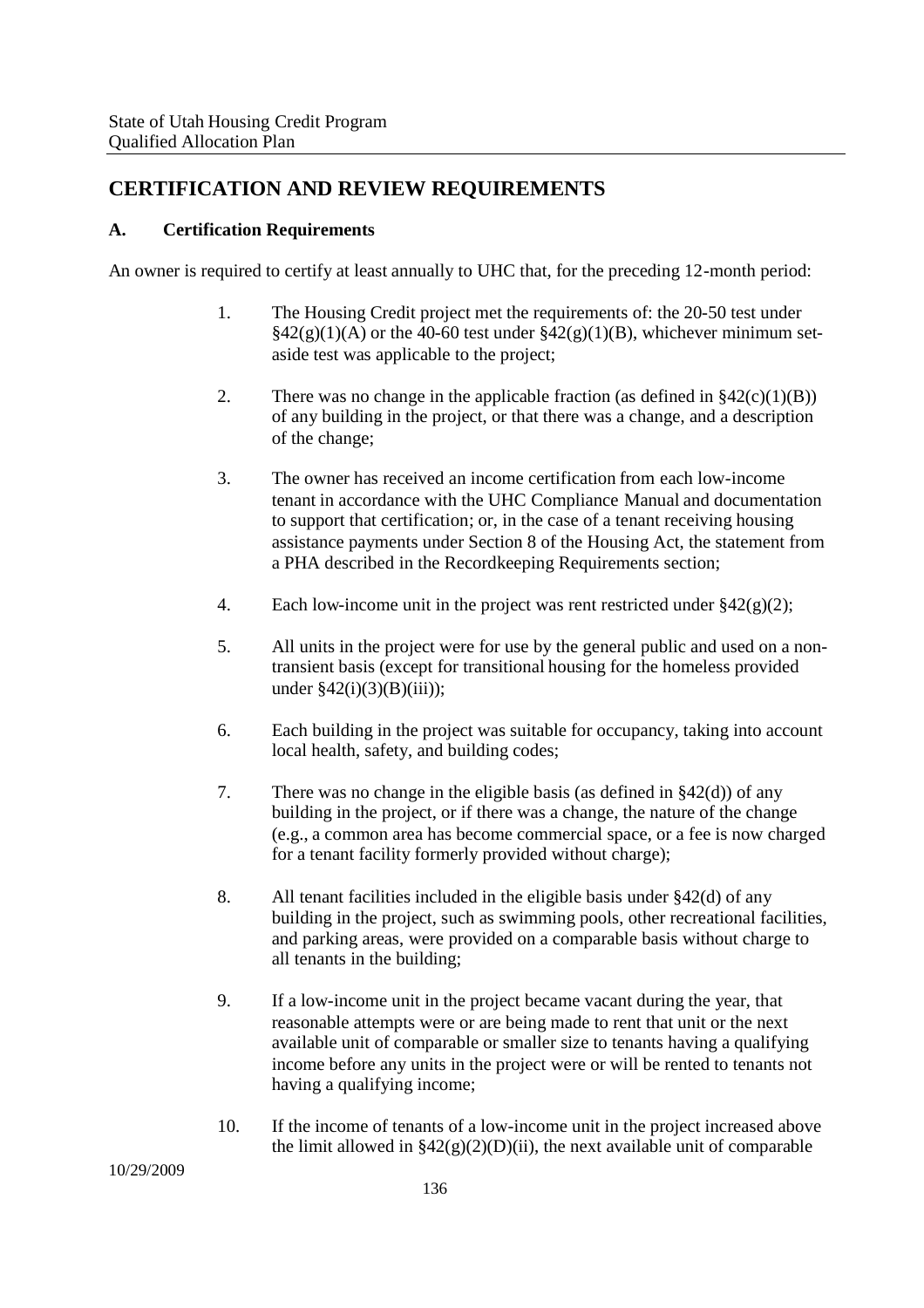or smaller size in the project was or will be rented to tenants having a qualifying income; and

11. An extended low-income housing commitment as described in §42(h)(6) was in effect.

## **B. Review Requirements**

UHC will review the certifications submitted for compliance with the requirements of §42. UHC will also inspect at least 33% of Housing Credit projects each year and will inspect the low-income certification, the documentation the owner has received to support that certification, and the rent record for each low-income tenant in at least 20% of the low-income units in those projects.

UHC will determine which tenants' records are to be inspected or submitted by the owners for review. The records to be inspected will be chosen in a manner that will not give owners advance notice that their records for a particular year will or will not be inspected. However, UHC may give an owner reasonable notice that an inspection will occur so that the owner may assemble records (for example, 30 days notice of inspection).

As an alternative to inspecting at least 20% of Housing Credit projects each year and the inspection of low-income certifications, supporting documentation, and rent records for at least 20% of the low-income units in those projects, UHC may rely on either of the following in satisfaction of the Review Requirements:

- 1. The owners of at least 50% of all Housing Credit projects in UHC's jurisdiction shall submit to UHC for compliance review a copy of the annual income certification, the documentation the owner has received to support that certification, and the rent record for each of the low-income units in their projects; or
- 2. The owners of all Housing Credit projects shall submit to UHC each year information on tenant income and rent for each low-income unit, in the form and manner designated by UHC, and the owners of at least 20% of the Housing Credit projects must submit to UHC for compliance review a copy of the annual income certification, the documentation the owner has received to support that certification, and the rent record for each low-income tenant in at least 20% of the low-income units in their projects.

## **C. Frequency and Form of Certification**

The certifications and Review Requirements shall be made at least annually covering each year of the fifteen year compliance period under §42(i)(1) and thereafter for such period determined by UHC not to exceed the Housing Credit project's extended use period. The certifications must be made under penalty of perjury. The certifications and reviews may be completed more frequently than on a 12 month basis, provided that all months within each 12 month period are subject to certification.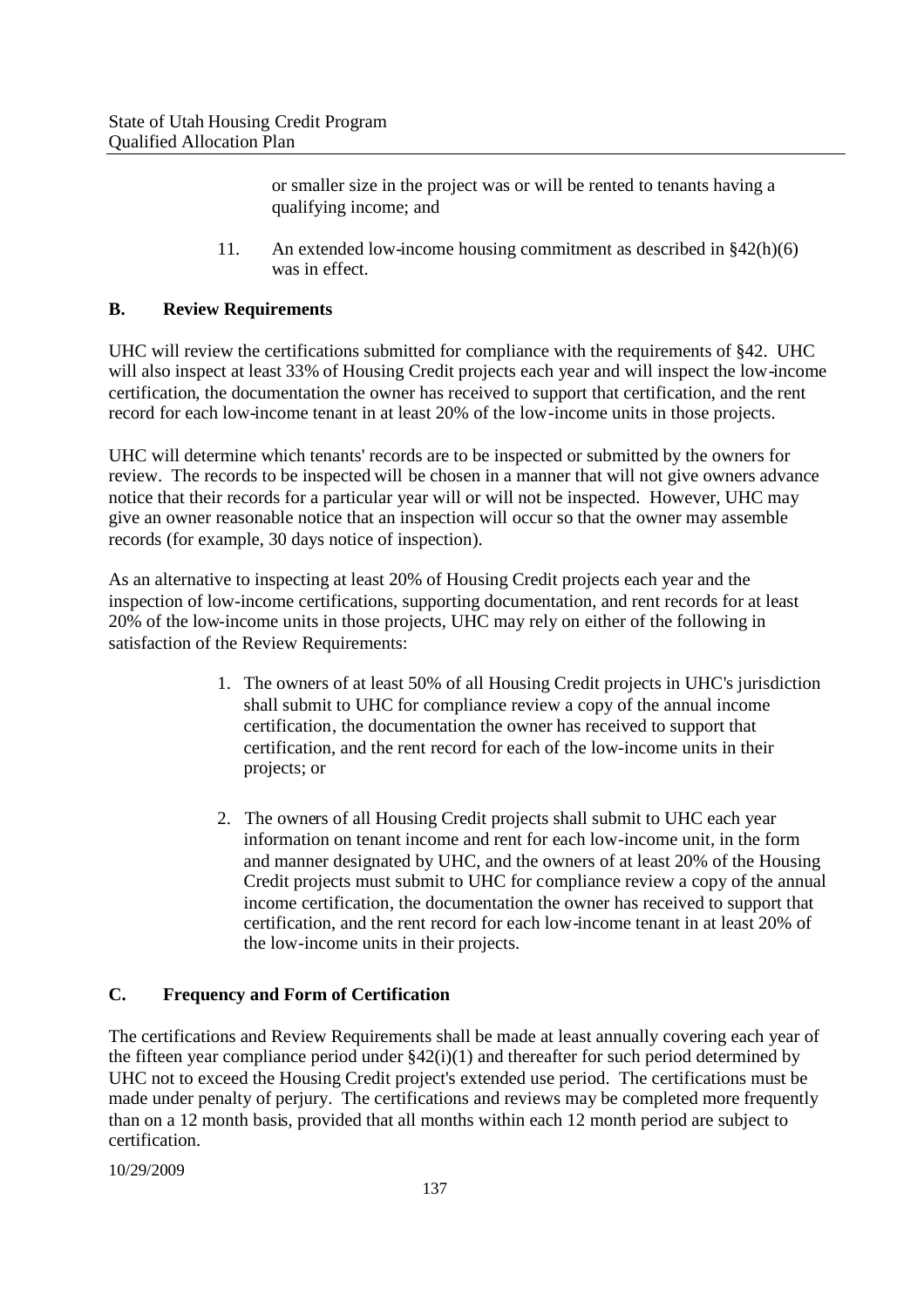# **INSPECTION REQUIREMENTS**

An owner shall permit, and UHC shall have the right to perform, an on-site inspection of any building in a Housing Credit project, at least through the end of the compliance period and thereafter for such period determined by UHC, not to exceed the Housing Credit project's extended use period. The inspection provision of this section is separate from any review of low-income certifications, supporting documents, and rent records under the Review Requirements section.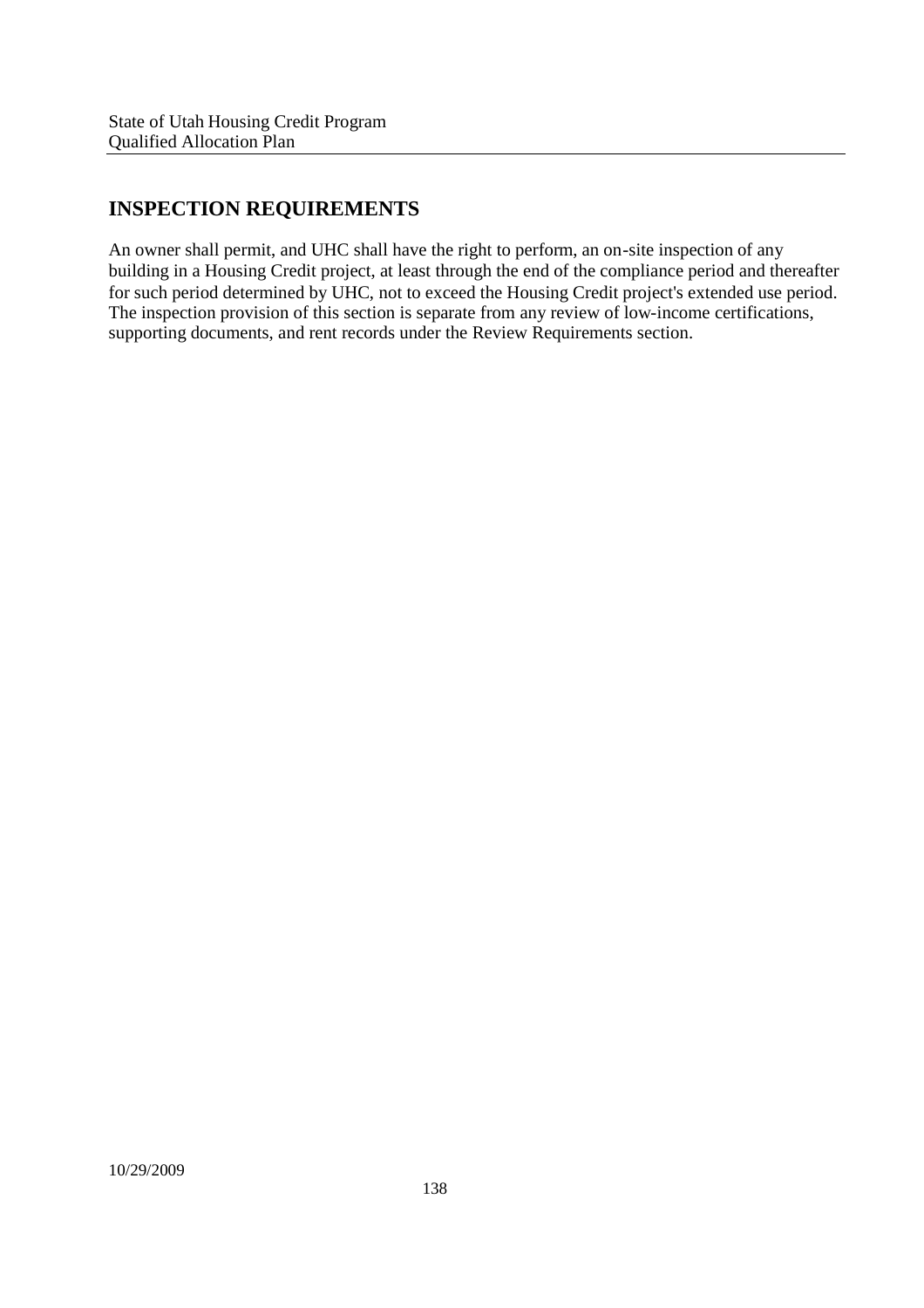# **NOTIFICATION OF NON-COMPLIANCE REQUIREMENTS**

UHC has a continuing responsibility to monitor compliance. All recipients of Housing Credits will be required to supply UHC with annual Housing Credit certifications, and/or inspections will be conducted each year to monitor compliance. Prior to such inspections, project owners will receive notification advising them of what records will be required by the compliance auditors. If noncompliance is discovered, UHC is required, and will, report events of non-compliance to the Internal Revenue Service.

## **A. Notice to Owner**

UHC will provide prompt written notice to the owner if UHC does not receive the certifications as required by this Plan, or has not received or is not permitted to inspect the tenant income certifications, supporting documentation and rent records described in this Plan, or discovers by inspection, review, or in some other manner, that the Housing Credit project is not in compliance with the provisions of the Code.

## **B. Notice to Internal Revenue Service**

UHC will file IRS Form 8823, "Low-Income Housing Credit Agencies Report of Non-Compliance," with the IRS no later than 45 days after the end of the correction period (including permitted extensions) and no earlier than the end of the correction period, whether or not the non-compliance or failure to certify is corrected.

UHC will explain on IRS Form 8823 the nature of the non-compliance or failure to certify and indicate whether the owner has corrected the non-compliance or failure to certify. Any change in either the applicable fraction or eligible basis, that results in a decrease in the qualified basis of a Housing Credit project under  $\S 42(c)(1)(A)$ , is non-compliance that must be reported to the IRS.

If UHC reports on IRS Form 8823 that a building is entirely out of compliance and will not be in compliance at any time in the future, UHC need not file IRS Form 8823 in subsequent years to report that building's noncompliance.

## **C. Correction Period**

The correction period is that period during which an owner must supply any missing certifications and bring the Housing Credit project into compliance with the provisions of the Code. The correction period is not to exceed 90 days from the date of the notice to the owner. UHC may extend the correction period for a limited time, but only if the owner demonstrates to UHC reasonable efforts to bringing the project back into compliance within the specified time frame.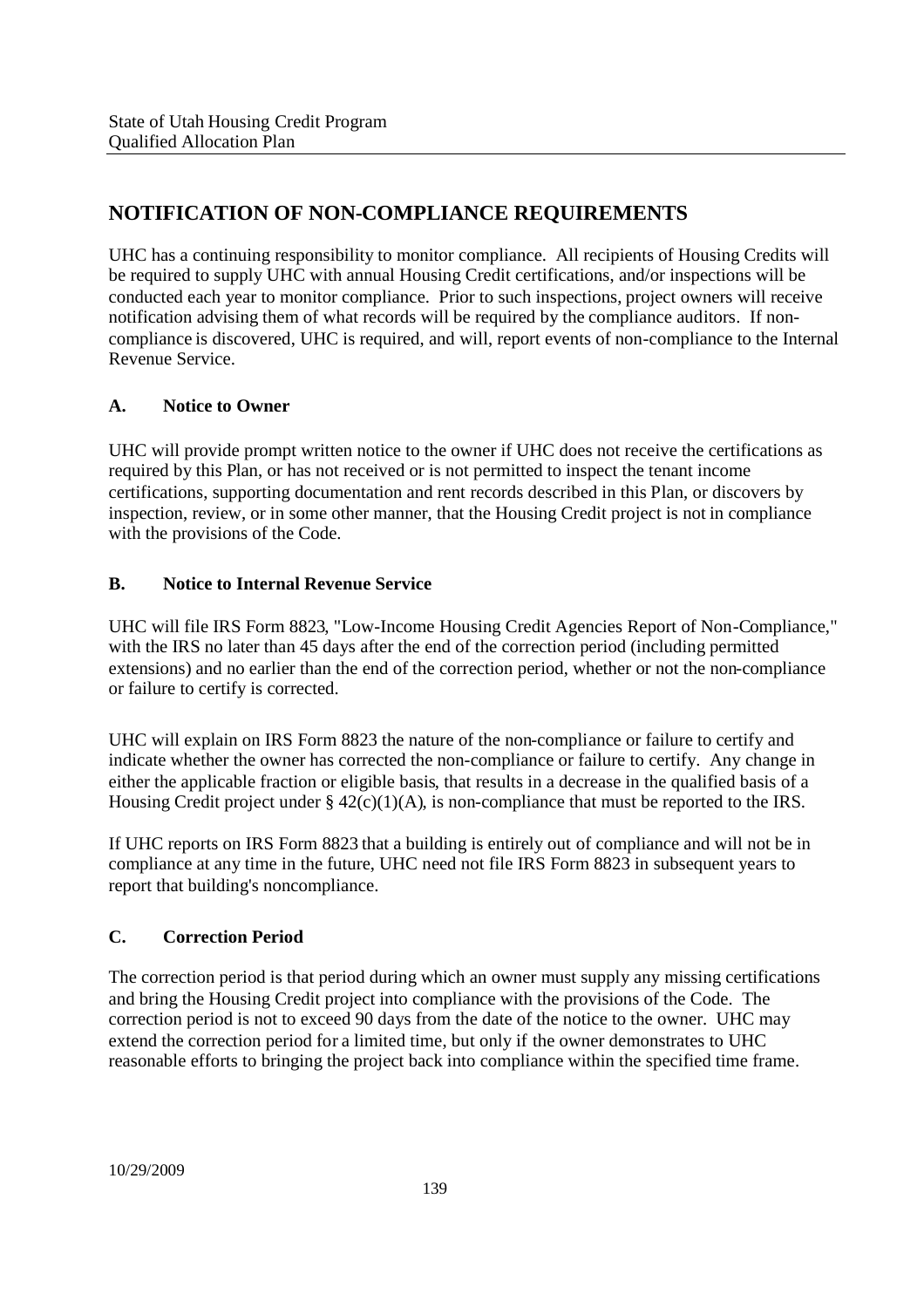## **D. Record Retention**

UHC must retain records of non-compliance or failure to certify for six years beyond UHC's filing of the respective IRS Form 8823. In all other cases, UHC must retain the certifications and records described in this plan for six years from the end of the calendar year in which UHC receives the certifications and records.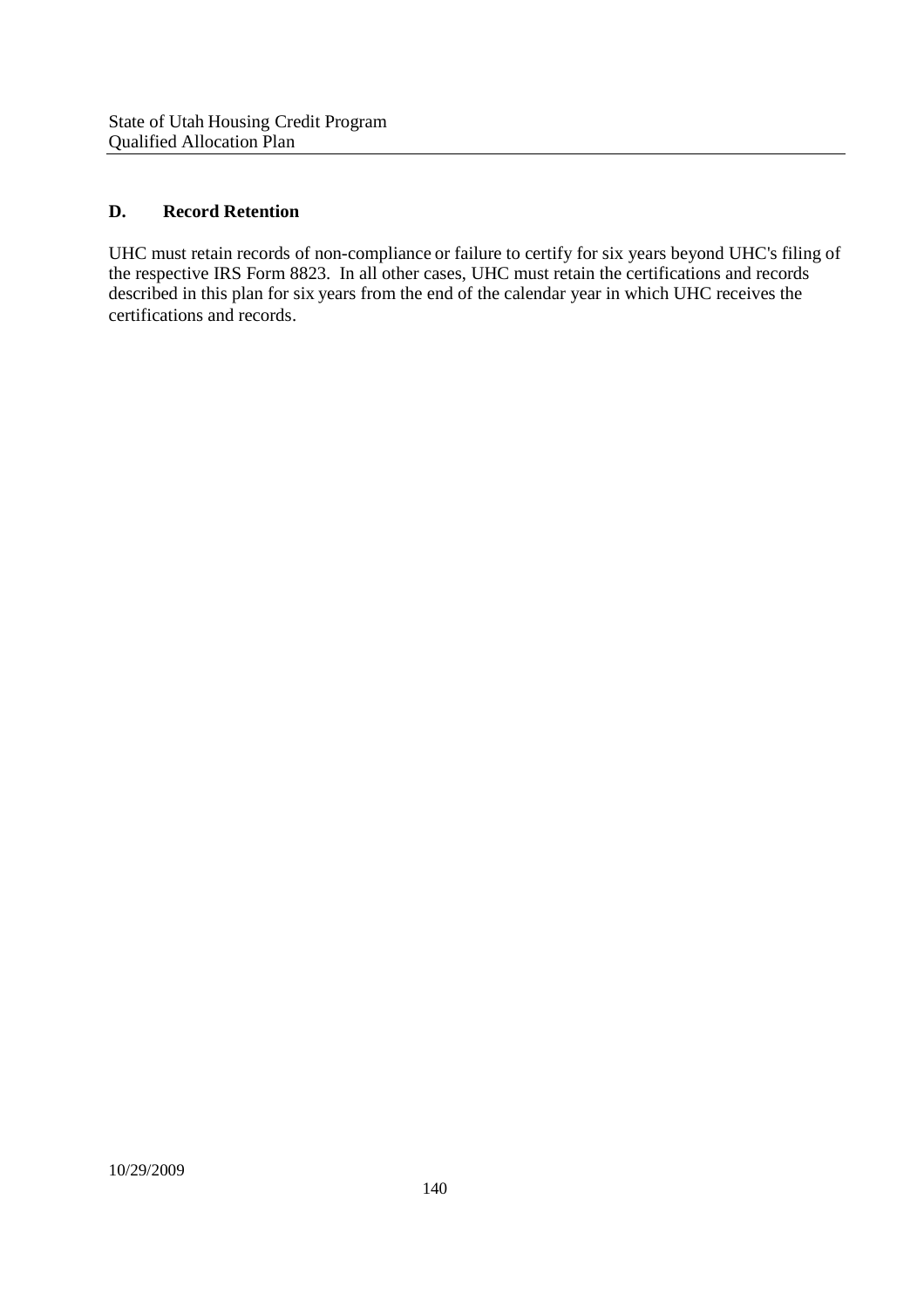## **DELEGATION OF AUTHORITY**

UHC may retain an agent ("Authorized Delegate") or other private contractor to perform compliance monitoring. The authorized delegate must be unrelated to the owner of any building that the authorized delegate monitors. The authorized delegate may be delegated all of the functions of UHC, except for the responsibility of notifying the IRS under the Notification of Non-Compliance Requirements section.

For example, the authorized delegate may be delegated the responsibility of reviewing tenant certifications and documentation, the right to inspect buildings and records, and the responsibility of notifying owners of lack of certification or non-compliance. The authorized delegate must notify UHC of any non-compliance or failure to certify.

If UHC delegates compliance monitoring to an authorized delegate, UHC will use reasonable diligence to ensure that the authorized delegate properly performs the delegated monitoring functions. Delegation by UHC of compliance monitoring functions to an authorized delegate does not relieve UHC of its obligation to notify the IRS of any noncompliance of which UHC becomes aware.

UHC may delegate all or some of its compliance monitoring responsibilities to another governmental agency of the State of Utah. This delegation to a governmental agency may include the responsibility of notifying the IRS under the Notification of Non-Compliance Requirements section of this plan.

Independent Third Party Compliance Audits for Recertification Waivers under Code §42(g)(8)(B) may be contracted directly by the owner with nationally recognized compliance training and services companies that the project owner or affiliates have not had business dealings for at least three prior years. Contact UHC for a list of Compliance Training and Service Companies.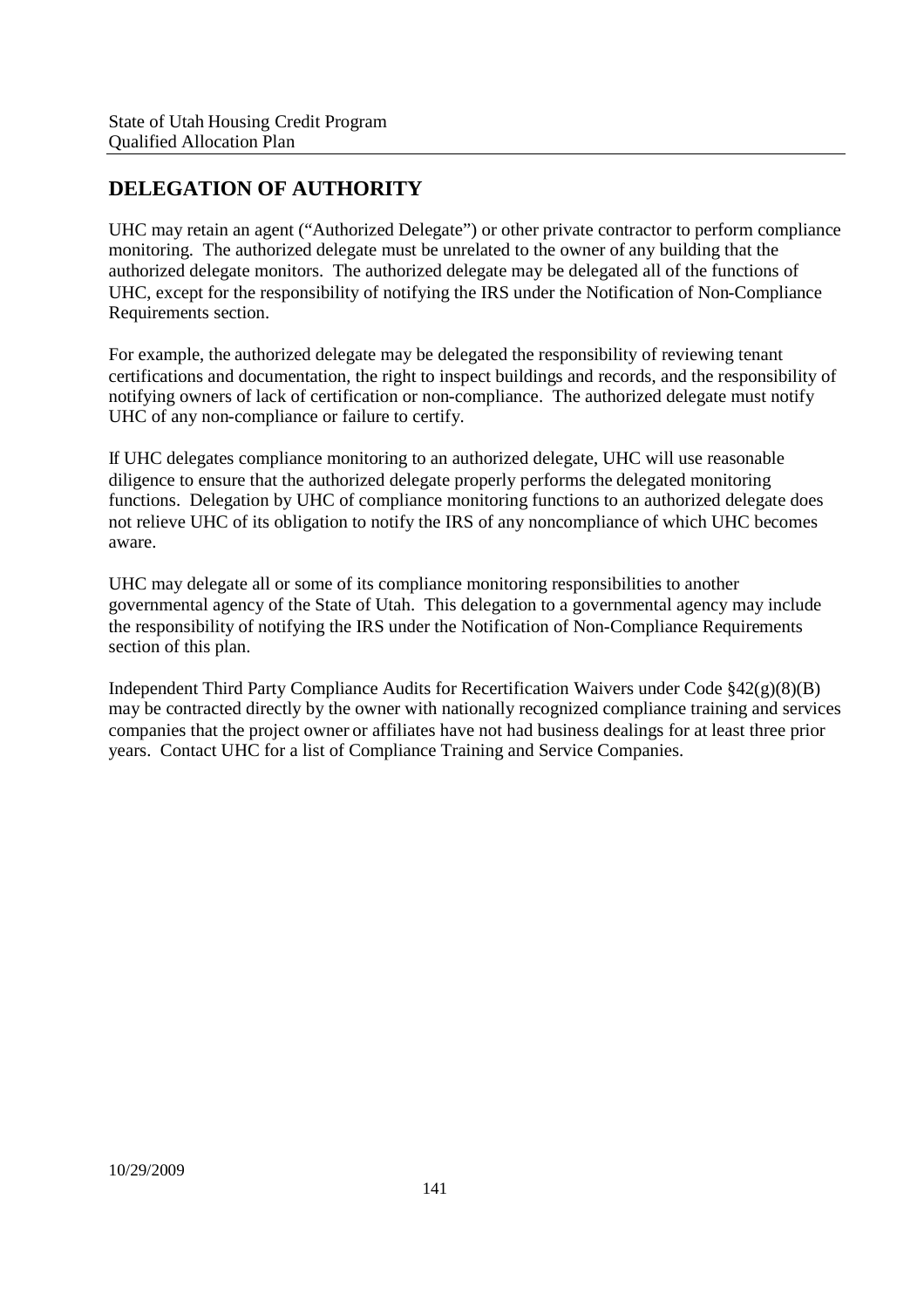## **LIABILITY**

Compliance with the requirements of the Code is the responsibility of the owner of the building for which the Housing Credits were allocated. UHC's obligation to monitor for compliance with the requirements of the Code does not make UHC liable for an owner's non-compliance.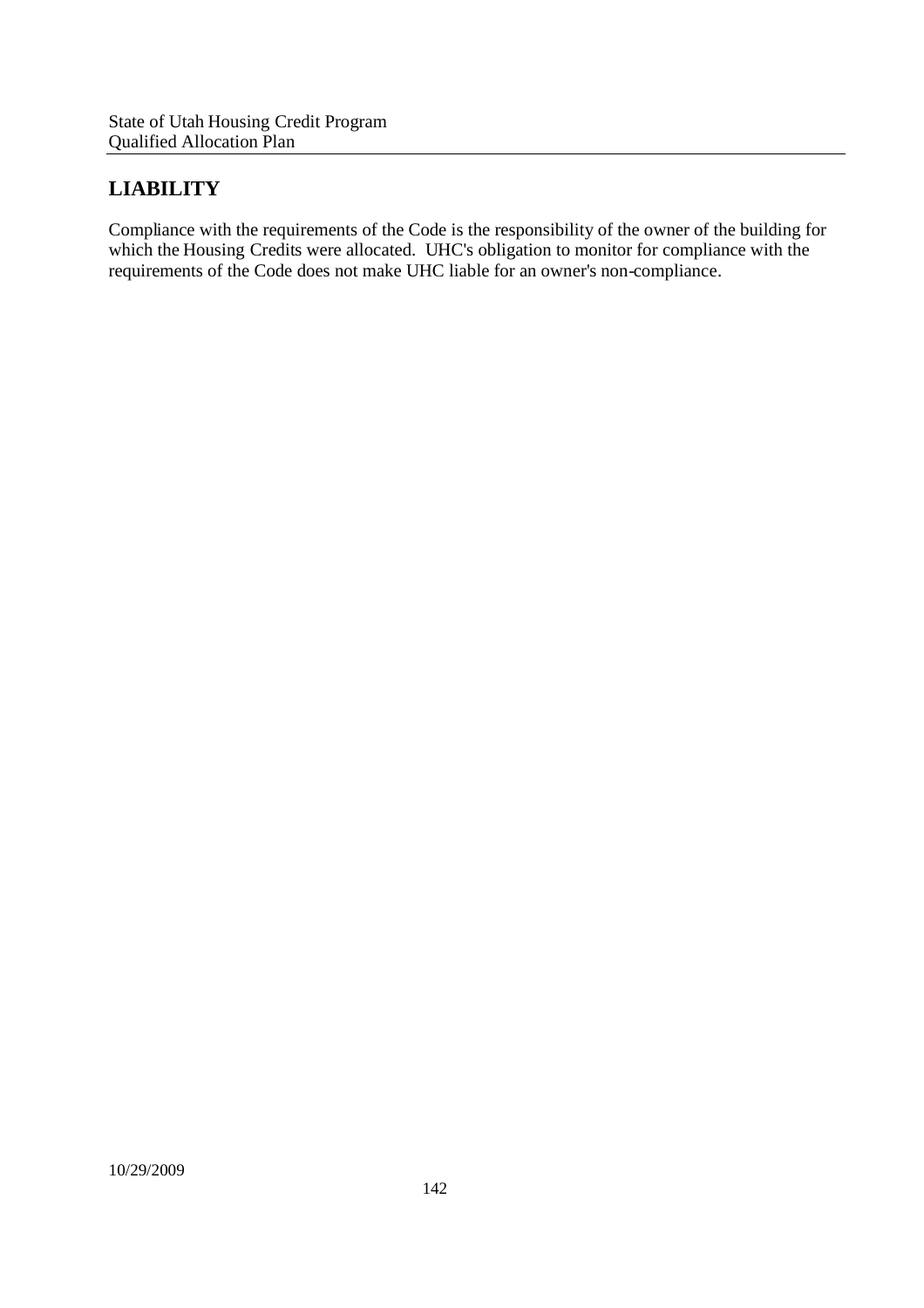State of Utah Housing Credit Program Qualified Allocation Plan

## **8. GLOSSARY**

10/29/2009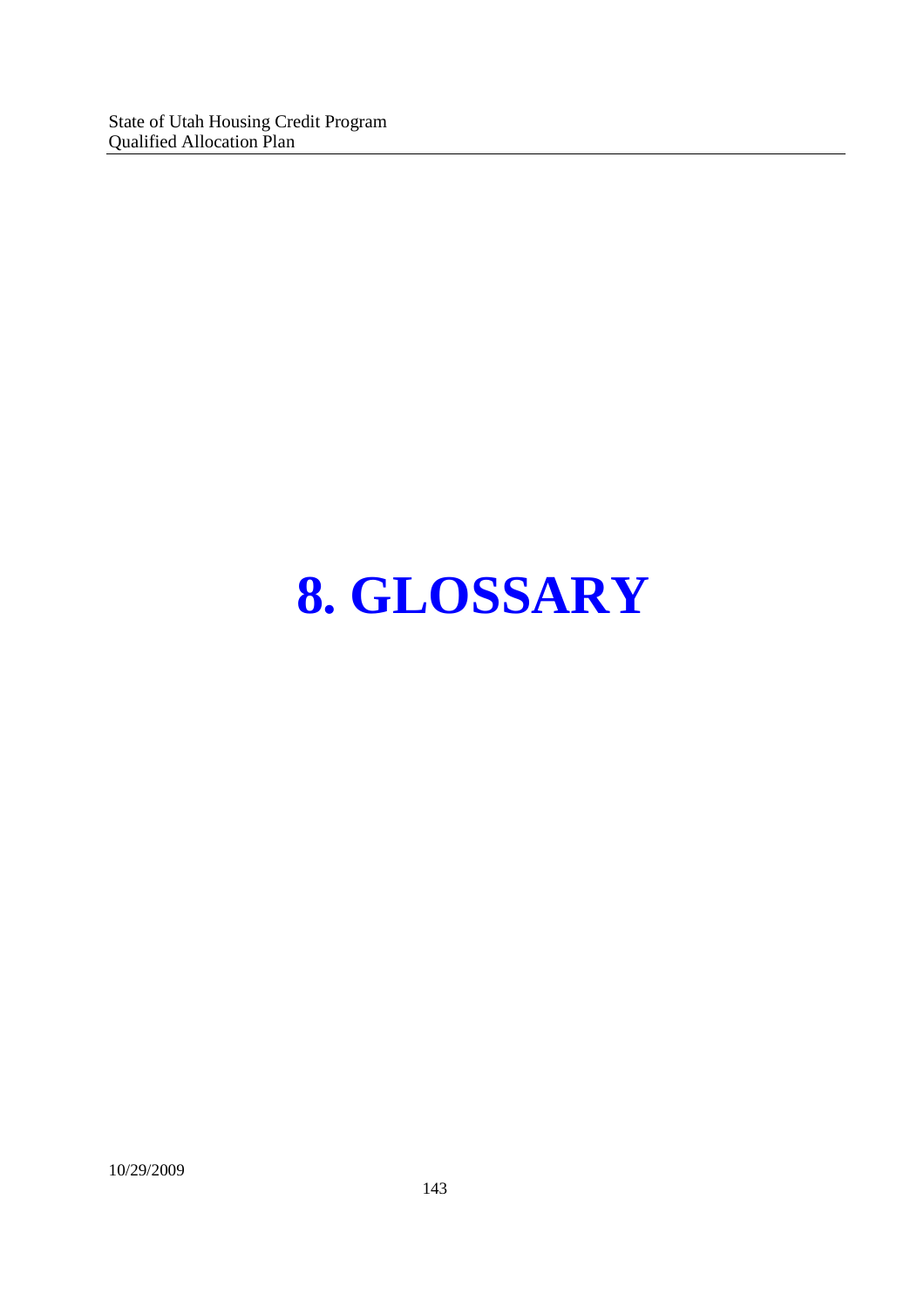| <b>ADA</b>                                   | American with Disabilities Act and its associated acts of Congress.<br>Specific architectural regulations have been developed to house<br>persons that are dependent on wheelchairs for mobility and/or who<br>may have other physical impairments.                                                                                                                                                                                                                                                                                                               |  |  |  |
|----------------------------------------------|-------------------------------------------------------------------------------------------------------------------------------------------------------------------------------------------------------------------------------------------------------------------------------------------------------------------------------------------------------------------------------------------------------------------------------------------------------------------------------------------------------------------------------------------------------------------|--|--|--|
| <b>Adjusted Basis</b>                        | Eligible Basis and land cost for determining if the 50% bond test has<br>been met.                                                                                                                                                                                                                                                                                                                                                                                                                                                                                |  |  |  |
| <b>Affordable Housing Unit</b>               | A Housing Unit that meets the definition of a Qualified Housing<br>Credit Unit. Common area units are not included, i.e., manager and<br>maintenance personnel units.                                                                                                                                                                                                                                                                                                                                                                                             |  |  |  |
| <b>Annual Credit Amount</b>                  | Qualified Basis multiplied by the Applicable Credit Percentage.                                                                                                                                                                                                                                                                                                                                                                                                                                                                                                   |  |  |  |
| <b>Applicable Credit</b><br>Percentage (ACP) | The U.S. Treasury publishes the exact rates monthly. Multiplying the<br>Qualified Basis by this percentage produces the maximum annual<br>Housing Credits for a building. The rate applied to a building may be<br>determined as follows:<br>1. The month the building is placed in service;<br>2. The owner elects to use the ACP the month a Carryover<br>Allocation is entered into with UHC;<br>3. For a tax exempt bond project, a notarized election<br>statement is submitted to UHC by the $5th$ day of the month<br>following the issuance of the bonds. |  |  |  |
| <b>Applicable Fraction</b>                   | The lesser of the following two ratios:<br>1. Percentage of qualified low-income units compared to the total<br>units within the project;<br>2. Percentage of qualified square footage compared to the total<br>square footage within a project.                                                                                                                                                                                                                                                                                                                  |  |  |  |
| <b>Applicant</b>                             | Applicant means the party that submits an Application to UHC for a<br>Credit Reservation, including its successors in interest as approved by<br>UHC.                                                                                                                                                                                                                                                                                                                                                                                                             |  |  |  |
| <b>Application</b>                           | Application means the Housing Credit Program Application submitted<br>by an Applicant for a project.                                                                                                                                                                                                                                                                                                                                                                                                                                                              |  |  |  |
| <b>Area Median Income</b>                    | Mid-point income with half the population above and half below in a<br>particular area. The HUD Area Median Incomes are published every<br>year for metropolitan and county areas. The AMI is adjusted for<br>household size. UHC allows the actual income tenants earn to be 5%<br>greater than the AMI used to determine rent, but cannot exceed the<br>minimum set-aside election of 20%/50% or 40%/60%, whichever is<br>applicable. See Minimum Set-Aside Election.                                                                                           |  |  |  |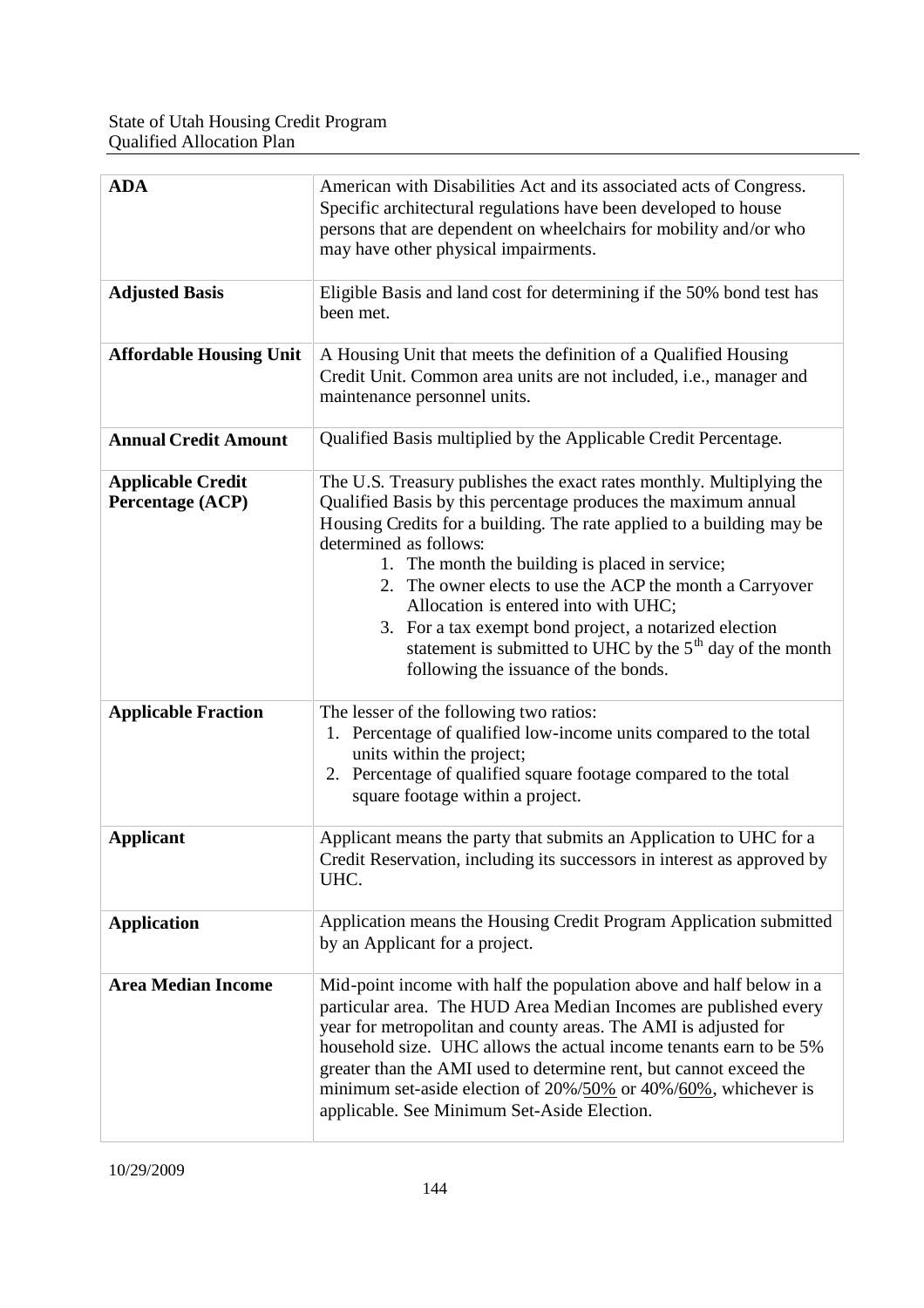| <b>BIN</b>                                      | Building Identification Number assigned by UHC.                                                                                                                                                                                                                                                                                                                                                                                                               |
|-------------------------------------------------|---------------------------------------------------------------------------------------------------------------------------------------------------------------------------------------------------------------------------------------------------------------------------------------------------------------------------------------------------------------------------------------------------------------------------------------------------------------|
| <b>CDBG</b>                                     | Community Development Block Grant. This is a program<br>administered by the Department of Community and Economic<br>Development in the State of Utah. It is a federal program designed to<br>assist local municipalities in developing infrastructure such as water<br>treatment plants, bridges, roads, etc. Occasionally it is used in a<br>Housing Credit project to obtain land or to develop sewer, water and<br>other infrastructure on or to the site. |
| <b>CHDO</b>                                     | Community Housing Development Organization. A nonprofit<br>housing development corporation whose mission and organizational<br>structure are defined by HUD. This type of organization can obtain<br>various funds on a priority basis from HUD and other sources.                                                                                                                                                                                            |
| <b>Carryover Allocation</b>                     | In the Code, this is known as a "binding agreement." Housing Credits<br>are allocated to projects from Utah's Credit Ceiling available each<br>calendar year. Housing Credit projects which are not completed in the<br>calendar year in which the Credits are allocated may carry over that<br>allocation for up to two additional calendar years.                                                                                                           |
| <b>Certificate/Articles of</b><br>Incorporation | Legal document filed with the State which describes a corporation's<br>legal organizational structure, as well as any amendments and<br>restatements.                                                                                                                                                                                                                                                                                                         |
| <b>Certification Period</b>                     | The 12-month period preceding the date that the Owner is required to<br>give the Annual Certification in accordance with the reporting<br>requirements of the LURA and $\S42(m)$ .                                                                                                                                                                                                                                                                            |
| Code                                            | The Internal Revenue Code of 1986, as amended, together with<br>corresponding and applicable temporary, proposed, and final Treasury<br>Regulations, and Revenue Rulings and pronouncements issued or<br>amended regarding it by the U.S. Department of the Treasury or IRS.                                                                                                                                                                                  |
| <b>Common Areas</b>                             | Land, improvements, and amenities for the benefit and use of all<br>occupants, as well as the property owner. Examples are corridors,<br>hallways, playgrounds, community rooms, management offices, and<br>elevators.                                                                                                                                                                                                                                        |
| <b>Compliance Period</b>                        | Period during which projects must comply with the requirements of<br>the Housing Credit Program. The compliance period is fifteen years<br>for projects that received 1990 and later Housing Credits. The<br>extended use period involves an additional number of years as stated<br>in the Land Use Restriction Agreement.                                                                                                                                   |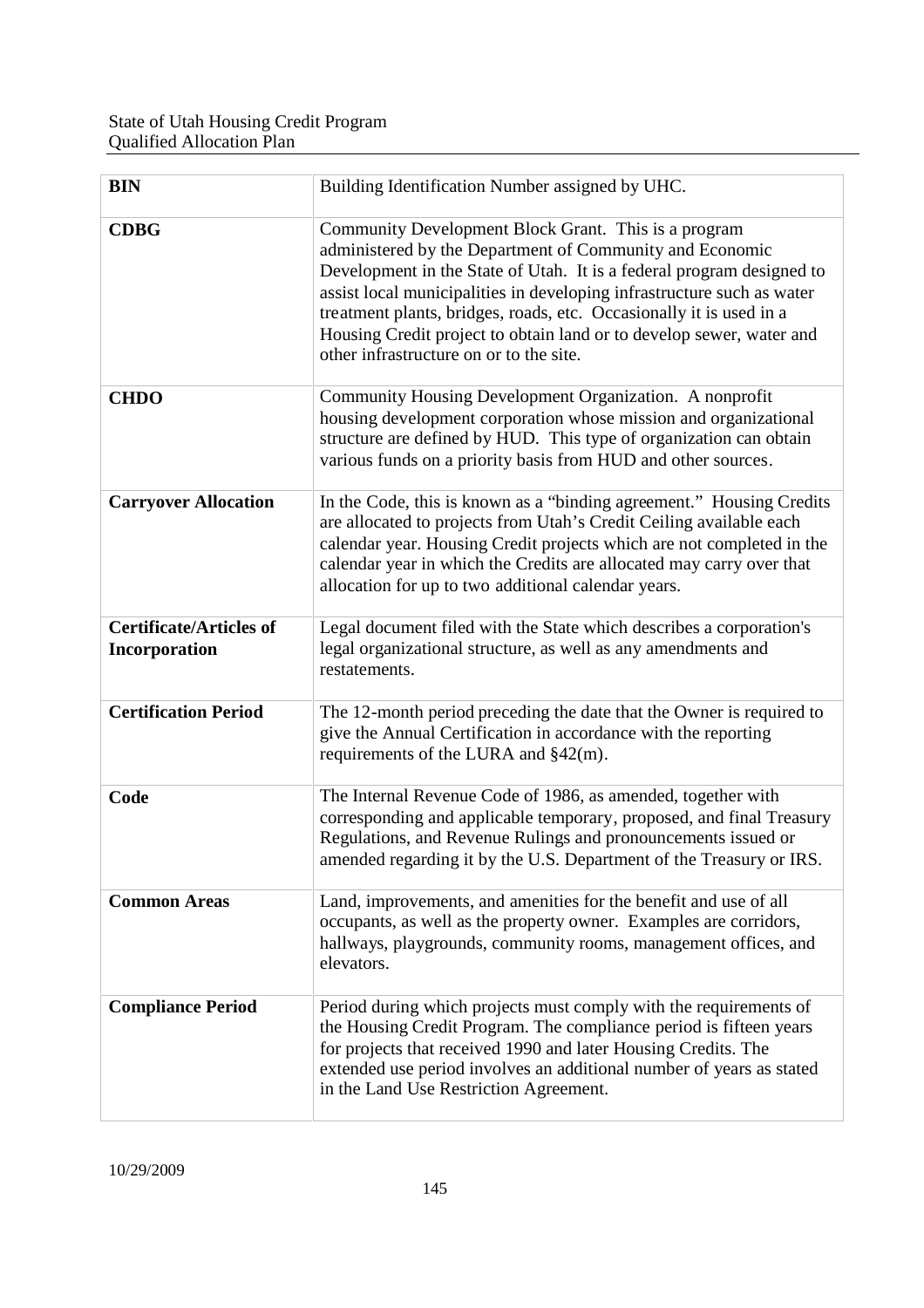| <b>Community</b><br><b>Revitalization Plan</b><br>(CRP)            | A CRP seeks to create communities of opportunity in neighborhoods<br>by stimulating the reinvestment of human and economic capital and<br>economically empowering low-income residents. A CRP also seeks<br>to create partnerships among federal and local governments, and<br>neighborhood residents.                                                                                                                                                                                                                                                                                                                                                                                                                                                         |  |
|--------------------------------------------------------------------|----------------------------------------------------------------------------------------------------------------------------------------------------------------------------------------------------------------------------------------------------------------------------------------------------------------------------------------------------------------------------------------------------------------------------------------------------------------------------------------------------------------------------------------------------------------------------------------------------------------------------------------------------------------------------------------------------------------------------------------------------------------|--|
| <b>Concerted Community</b><br><b>Revitalization Plan</b><br>(CCRP) | A CCRP must be evidenced by a written document which establishes<br>an active partnership between local government(s) and community-<br>based organizations and which commits each signatory to specific and<br>measurable goals, actions and timetables to foster, among other things,<br>the construction or rehabilitation of affordable housing. Is a published<br>document, approved and adopted by a governing body, by ordinance,<br>resolution, or other legal action, and targets funds or tax incentives to<br>specific geographic areas for either of the following:<br>1. economic development, including economic related<br>initiatives; or<br>2. commercial/retail development, including infrastructure<br>and community facility improvement. |  |
| <b>Cost Certification</b>                                          | An accounting of actual project-related costs, verified by a CPA.                                                                                                                                                                                                                                                                                                                                                                                                                                                                                                                                                                                                                                                                                              |  |
| <b>Credit Ceiling</b>                                              | Annual amount of federal Housing Credits received by Utah and<br>allocated according to the QAP.                                                                                                                                                                                                                                                                                                                                                                                                                                                                                                                                                                                                                                                               |  |
| <b>Credit Reservation</b>                                          | The Credit Reservation serves as the preliminary assignment of<br>Housing Credits to a qualified project. It contains special conditions<br>with which the project must comply in order to receive an allocation<br>of those Housing Credits.                                                                                                                                                                                                                                                                                                                                                                                                                                                                                                                  |  |
| <b>DCC</b>                                                         | Utah Department of Community and Culture. A department of the<br>State of Utah that administers various housing resources, including the<br>State HOME funds and the OWHLF, which are frequently used by<br>Housing Credit projects.                                                                                                                                                                                                                                                                                                                                                                                                                                                                                                                           |  |
| <b>DCR</b>                                                         | Debt Service Coverage Ratio. This is a commonly used measure of<br>project feasibility. It is the annual net operating income before<br>income taxes divided by the annual debt service.                                                                                                                                                                                                                                                                                                                                                                                                                                                                                                                                                                       |  |
| <b>Difficult Development</b><br>Areas (DDAs)                       | Areas designated by HUD as having high construction costs, land and<br>utility costs, relative to the AMI. Projects located in these areas can<br>increase their eligible basis by 30%. DDA's are updated and published<br>annually by HUD are published herein in Exhibit B.                                                                                                                                                                                                                                                                                                                                                                                                                                                                                  |  |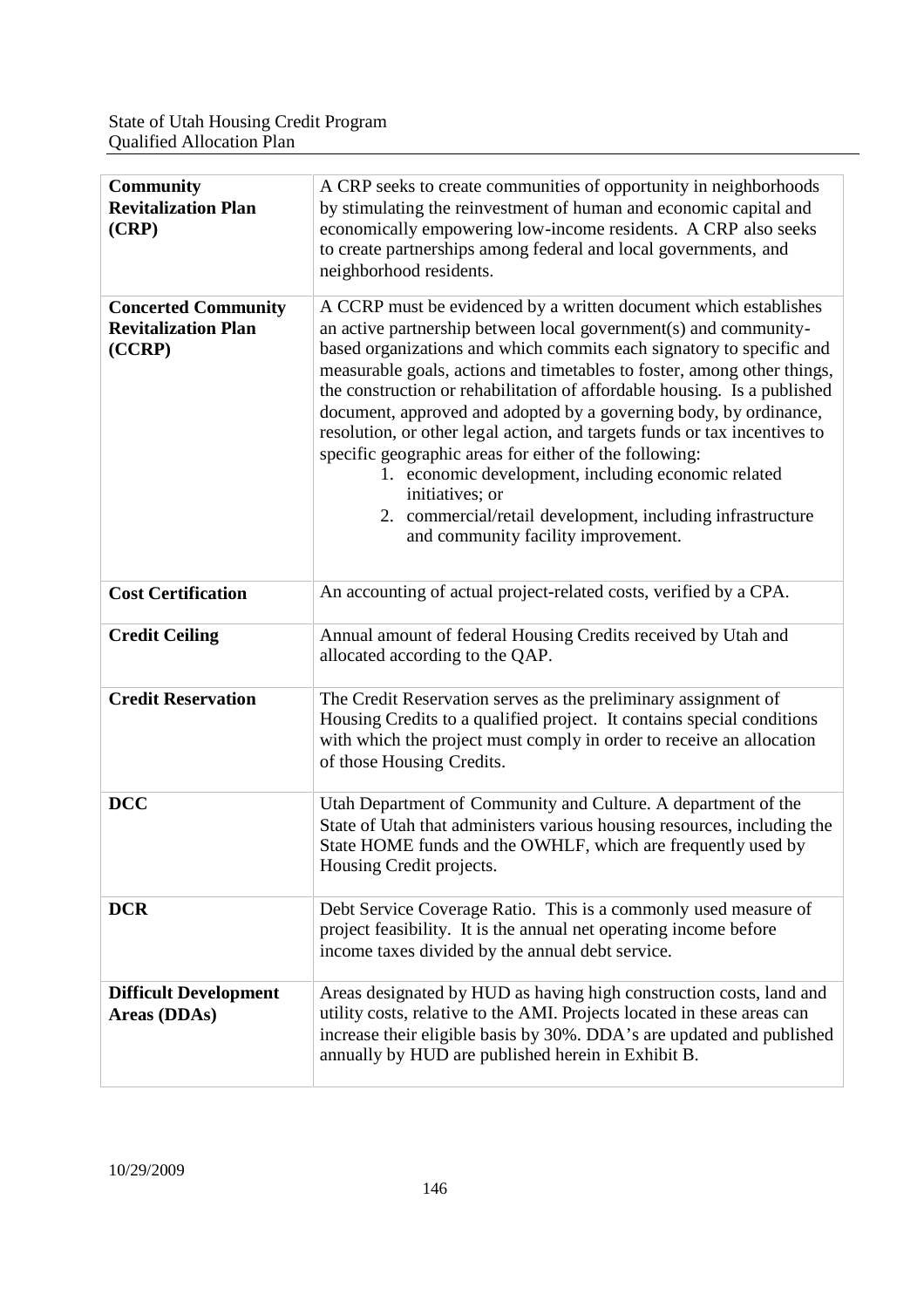| <b>Disabilities</b>    | A physical or mental impairment that substantially limits one or more<br>of the major life activities of an individual, such as, being unable to<br>care for oneself, performing manual tasks, walking, seeing, hearing,<br>speaking, breathing, or learning.                                                                                                                                                                                                                                                                                                                                                                                                                                                               |
|------------------------|-----------------------------------------------------------------------------------------------------------------------------------------------------------------------------------------------------------------------------------------------------------------------------------------------------------------------------------------------------------------------------------------------------------------------------------------------------------------------------------------------------------------------------------------------------------------------------------------------------------------------------------------------------------------------------------------------------------------------------|
| <b>Due Diligence</b>   | Review performed by the syndicator of a Housing Credit project to<br>assess the project's feasibility. It includes information on local<br>approvals, environmental review, project funding, market demand,<br>and capacity and experience of the sponsor.                                                                                                                                                                                                                                                                                                                                                                                                                                                                  |
| <b>Elderly Housing</b> | A project that conforms to the Fair Housing Act, as amended, and:<br>1. In which all housing units are intended for and solely<br>occupied by residents who are 62 or older;<br>2. In which all housing units are each intended and operated<br>for occupancy by at least one resident who is 55 or older,<br>and where at least 80% of the total housing units are in<br>fact occupied by at least one resident who is 55 or older;<br><b>or</b><br>3. Is financed, constructed, and operated under the RD<br>Section 515 program for the elderly (i.e., where each<br>resident is either 62 or older or is a person with handicaps<br>or disabilities regardless of age, as such terms are defined<br>in the RD program). |
| <b>Eligible Basis</b>  | Development expenditures that are eligible for obtaining Housing<br>Credits.                                                                                                                                                                                                                                                                                                                                                                                                                                                                                                                                                                                                                                                |
| <b>Energy Star</b>     | Energy Star qualified construction incorporates:<br>1. Tight construction (reduced air infiltration)<br>2. Tight ducts<br>3. Improved insulation<br>4. High performance windows<br>5. Energy efficient heating $&$ cooling equipment<br>The Utah Energy Conservation Coalition (UECC) does the rating<br>certification and certifies other analysts. A project must be rated by<br>UECC, or equivalent, and then certified after construction to be an<br>Energy Star Qualified project. See website www.energystar.gov.                                                                                                                                                                                                    |
| <b>Equity</b>          | Funds a developer receives from an investor or syndicator resulting<br>from the sale of Housing Credits that were awarded to a project in the<br>Housing Credit Program.                                                                                                                                                                                                                                                                                                                                                                                                                                                                                                                                                    |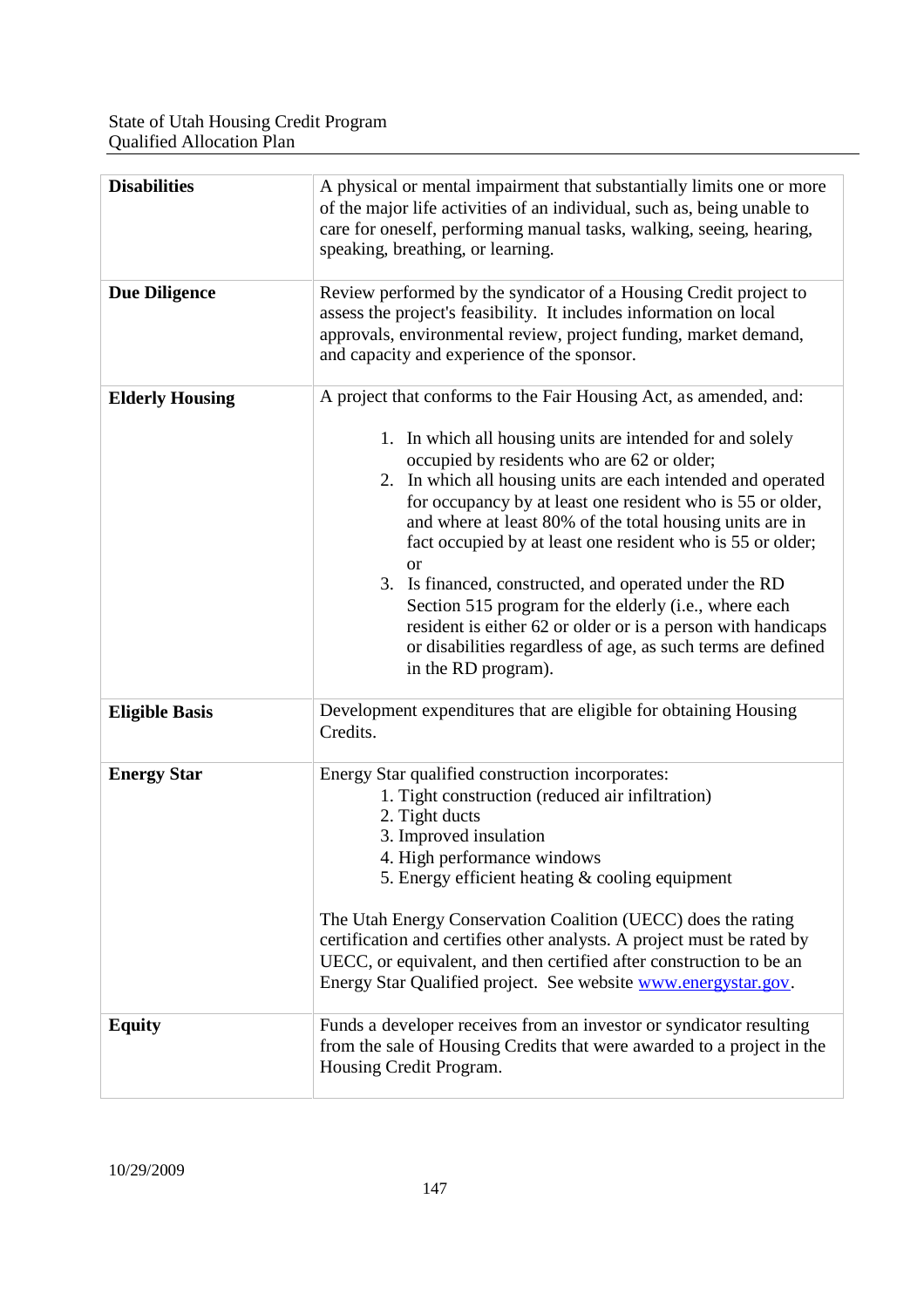| <b>Equity Gap</b>                         | This is the difference between long-term financing and project<br>construction and interim expenses, including reasonable soft costs and<br>reserves.                                                                                                                                                                                             |  |  |  |
|-------------------------------------------|---------------------------------------------------------------------------------------------------------------------------------------------------------------------------------------------------------------------------------------------------------------------------------------------------------------------------------------------------|--|--|--|
| <b>Extended Use Period</b>                | The period of years (commencing after the close of the compliance<br>period) that an Applicant committed to in the Application:<br>1. maintain the units as low-income housing units;<br>2. to comply with all the terms and conditions of the<br>LURA; and<br>3. comply with the Housing Credit Program and<br>certain requirements of the Code. |  |  |  |
| <b>Fair Market Value</b>                  | The highest price a property would bring if offered for sale in a<br>competitive market for a reasonable time period, with both buyer and<br>seller being fully aware of all the property's present and future uses<br>without being compelled to conduct the transaction.                                                                        |  |  |  |
| <b>Firm Commitment</b>                    | A lender's irrevocable agreement to loan a specific sum of money to<br>an owner at a specified interest rate for a definite term, subject to<br>certain conditions.                                                                                                                                                                               |  |  |  |
| <b>Forward Year</b><br><b>Reservation</b> | Reservation and/or allocation of Housing Credits to a project from the<br>Credit Ceiling amount from the following year.                                                                                                                                                                                                                          |  |  |  |
| <b>GRAMA</b>                              | Utah Government Records Access and Management Act.                                                                                                                                                                                                                                                                                                |  |  |  |
| <b>General Partner</b>                    | A natural person, partnership, corporation or other person or entity in<br>its own or any representative capacity who has been admitted to a<br>limited partnership as a general partner in accordance with the<br>partnership agreement.                                                                                                         |  |  |  |
| <b>Good Standing</b>                      | A project owner who, on all previous projects, has paid all UHC<br>required fees, corrected any noncompliance (Form 8823) within the<br>correction period, and has no pattern of ongoing non-compliance in<br>either the allocation and compliance aspects of the Program and is not<br>in violation of the LURA.                                 |  |  |  |
| <b>Hard Costs</b>                         | Costs incurred by the contractor in providing all labor, materials,<br>equipment, general conditions, overhead and profit for the<br>construction of a project.                                                                                                                                                                                   |  |  |  |
| <b>HOME Funds</b>                         | HOME Funds investment partnership is a federal housing program<br>administered by HUD and granted to states. Home Funds provides<br>loans at below market interest rates to assist Housing Credit projects<br>achieve below market rents. Please note that projects utilizing HOME<br>funds must have 40% of their units at or below 50% AMI.     |  |  |  |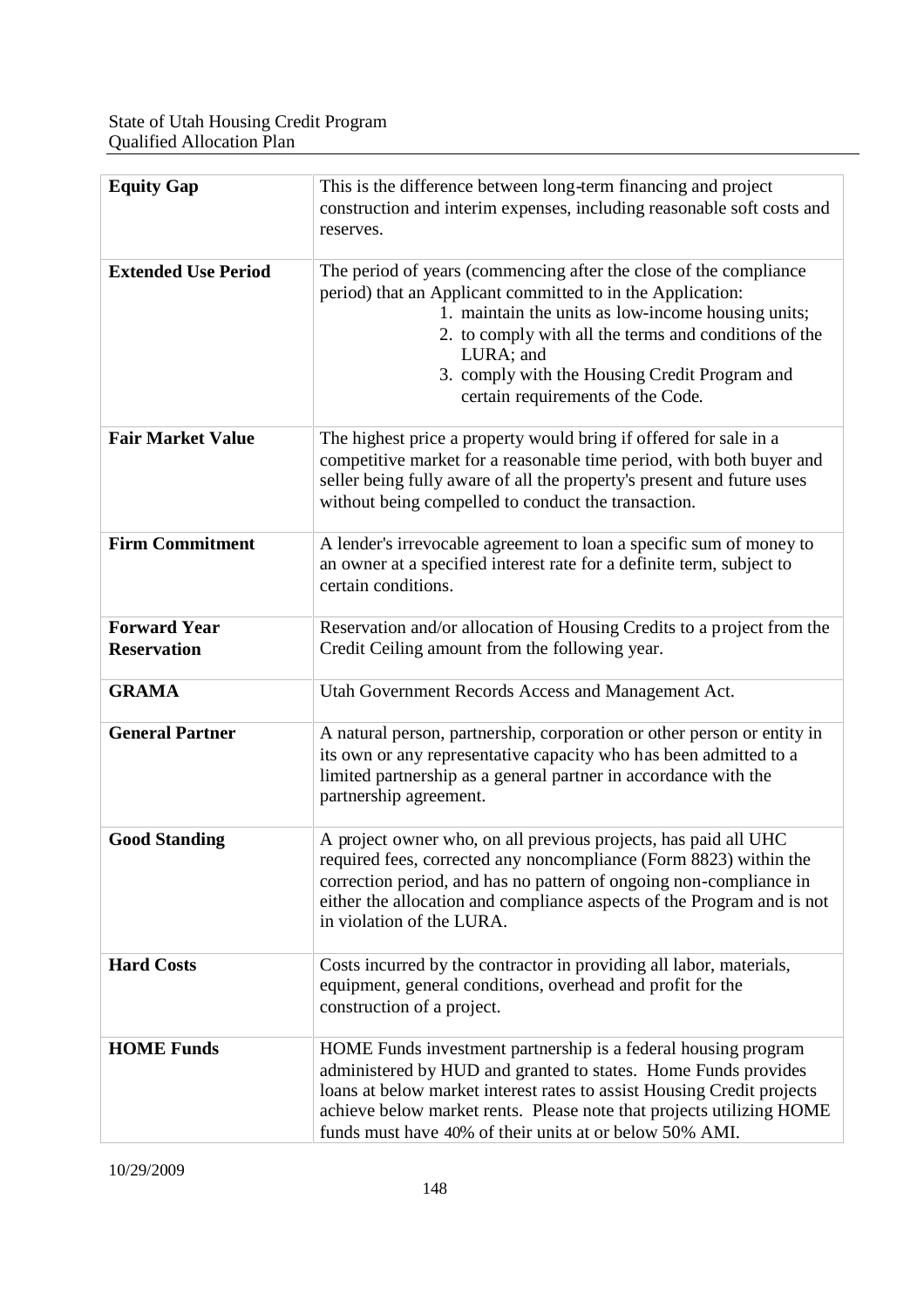| <b>HOPWA</b>                                   | Housing of Persons With AIDS. The HOPWA Program is used to<br>develop housing and assist in the operation of the project by providing<br>rent subsidies for persons with AIDS or HIV.                                                                                                                                                                                                                                                                                                                                                                                                                                                    |  |  |  |
|------------------------------------------------|------------------------------------------------------------------------------------------------------------------------------------------------------------------------------------------------------------------------------------------------------------------------------------------------------------------------------------------------------------------------------------------------------------------------------------------------------------------------------------------------------------------------------------------------------------------------------------------------------------------------------------------|--|--|--|
| <b>HUD</b>                                     | The U.S. Department of Housing and Urban Development. A federal<br>agency responsible for housing. HUD is the regulatory body over<br>Public Housing Authorities and provides funds for various housing<br>priorities.                                                                                                                                                                                                                                                                                                                                                                                                                   |  |  |  |
| <b>Homeless</b>                                | An individual who lacks a fixed, regular, and adequate<br>1.<br>nighttime residence; or<br>An individual who has a primary nighttime residence that is;<br>2.<br>a supervised publicly or privately operated shelter designed to<br>$\bullet$<br>provide temporary living accommodations (including welfare<br>hotels, congregate shelters, and transitional housing for the<br>mentally ill);<br>an institution that provides a temporary residence for<br>individuals intended to be institutionalized; or<br>a public or private place not designed for, or ordinarily used<br>as, a regular sleeping accommodation for human beings. |  |  |  |
| <b>Housing Credit</b>                          | A dollar-for-dollar reduction in federal tax liability for parties that<br>invest in affordable housing under the Housing Credit Program.                                                                                                                                                                                                                                                                                                                                                                                                                                                                                                |  |  |  |
| <b>Housing Credit Ceiling</b><br><b>Amount</b> | Annual amount of federal Housing Credits received by Utah and<br>allocated according to the QAP.                                                                                                                                                                                                                                                                                                                                                                                                                                                                                                                                         |  |  |  |
| <b>Housing Credit Program</b>                  | UHC's program for awarding, reserving and allocating Housing<br>Credits and monitoring projects for compliance with Housing Credit<br>Program and §42 of the Code, as set forth in the QAP, and UHC's<br>agreements, contracts, manuals, guides, and other documents.                                                                                                                                                                                                                                                                                                                                                                    |  |  |  |
| <b>Housing Credit</b><br><b>Reservation</b>    | Formal reservation of Housing Credits to a project by the UHC Board<br>of Trustees.                                                                                                                                                                                                                                                                                                                                                                                                                                                                                                                                                      |  |  |  |
| <b>Housing Unit</b>                            | Housing Unit means an affordable housing unit and/or market rate<br>housing unit in a building that is available for rent or rented by<br>residents. A common area unit is not a Housing Unit in a project.                                                                                                                                                                                                                                                                                                                                                                                                                              |  |  |  |
| <b>HAP Contract</b>                            | The HAP Contract is an agreement between the PHA and the owner of<br>a unit occupied by an assisted household. The HAP Contract provides<br>sufficient operating subsidies.                                                                                                                                                                                                                                                                                                                                                                                                                                                              |  |  |  |
| <b>IRS</b>                                     | Internal Revenue Service. The federal agency having jurisdiction over<br>the Program, as mandated by Congress.                                                                                                                                                                                                                                                                                                                                                                                                                                                                                                                           |  |  |  |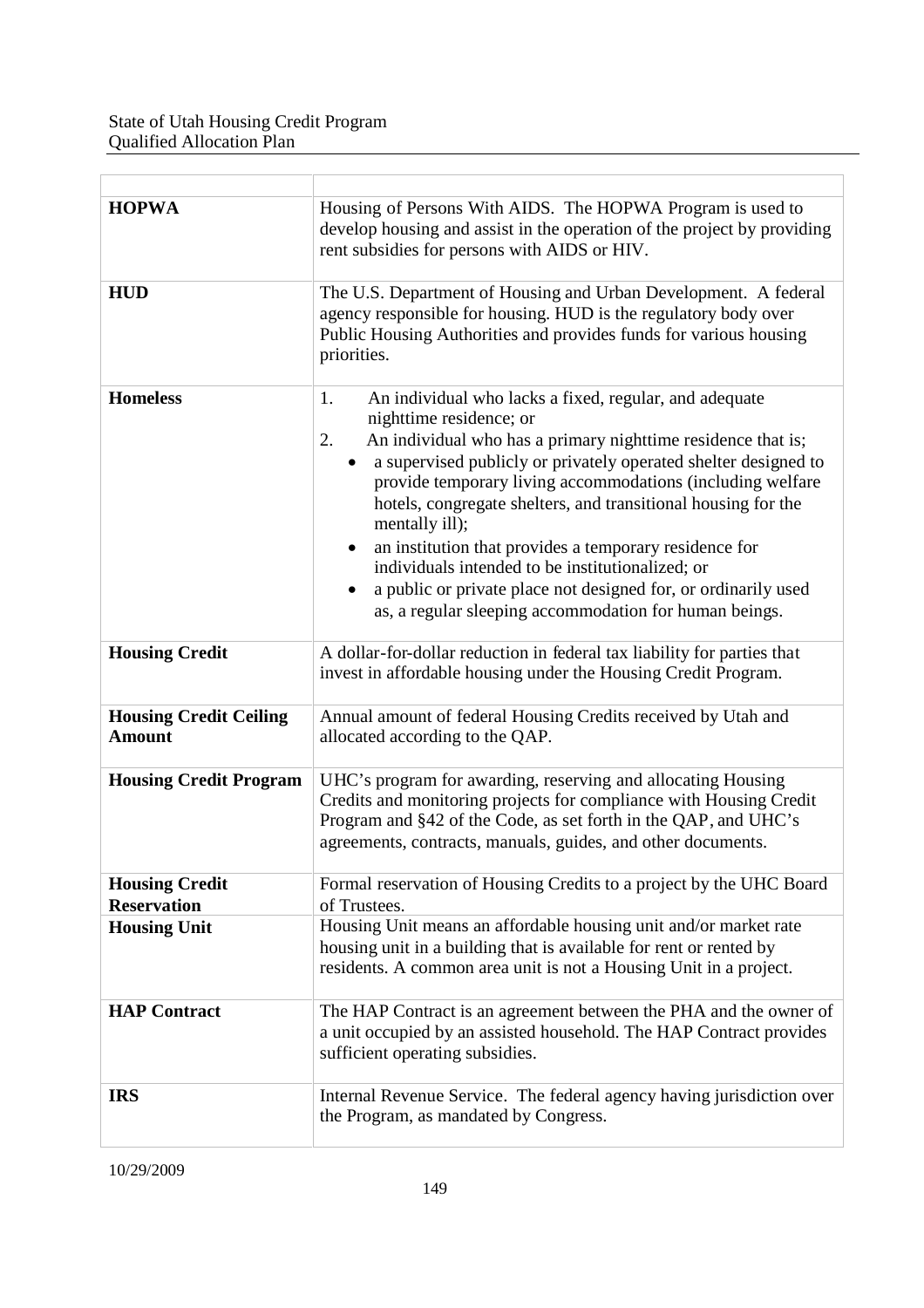| <b>Identity of Interest</b>                 | A financial, familial, or business relationship that permits less than<br>arm's length transactions. For example: Related Parties; persons,<br>entities, or organizations affiliated with or controlled by or in control<br>of another; existence of a reimbursement program or exchange of<br>funds; common financial interests; and etc.       |  |
|---------------------------------------------|--------------------------------------------------------------------------------------------------------------------------------------------------------------------------------------------------------------------------------------------------------------------------------------------------------------------------------------------------|--|
| <b>Investor Member</b>                      | An investor who is admitted into the ownership of a project through<br>an Operating Agreement, typically acquiring the interest without<br>becoming involved in the daily management of the project. Its main<br>role is to invest in the project through a purchase of Housing Credits.                                                         |  |
| <b>LURA</b>                                 | Land Use Restriction Agreement. This is the Low Income Housing<br>Credit Commitment Agreement and Declaration of Restrictive<br>Covenants, an agreement between UHC and the property owner. The<br>agreement is a restrictive covenant that runs with the land. Except<br>under limited situations, all other liens are subordinate to the LURA. |  |
| <b>Large Household</b>                      | A group of four or more income qualified residents who are not<br>necessarily related and who live together in a low-income housing unit<br>containing three or more bedrooms.                                                                                                                                                                   |  |
| <b>Limited Liability</b><br>Company         | A company formed with limited liability in accordance with Utah state<br>laws.                                                                                                                                                                                                                                                                   |  |
| <b>Low Income</b>                           | Households or persons whose incomes are 60% or below of the AMI.                                                                                                                                                                                                                                                                                 |  |
| <b>Minimum Set-aside</b><br><b>Election</b> | To participate in the Program, the project must dedicate (set aside) at<br>least<br>1. 20% of the project units at 50% or less AMI rents, or<br>2. 40% of the project units at 60% or less AMI rents.<br>Housing Credit units in excess of the minimum election are also<br>limited to the applicable election limit.                            |  |
| <b>Moderate Income</b>                      | Households or persons whose incomes are from 60% to 80% of the<br>AMI.                                                                                                                                                                                                                                                                           |  |
| <b>National Pool</b>                        | The unused Housing Credit of a state for any calendar year is assigned<br>to the IRS for inclusion in a national pool of unused Housing Credits<br>(National Pool) that is reallocated among qualified states the<br>succeeding calendar year.                                                                                                   |  |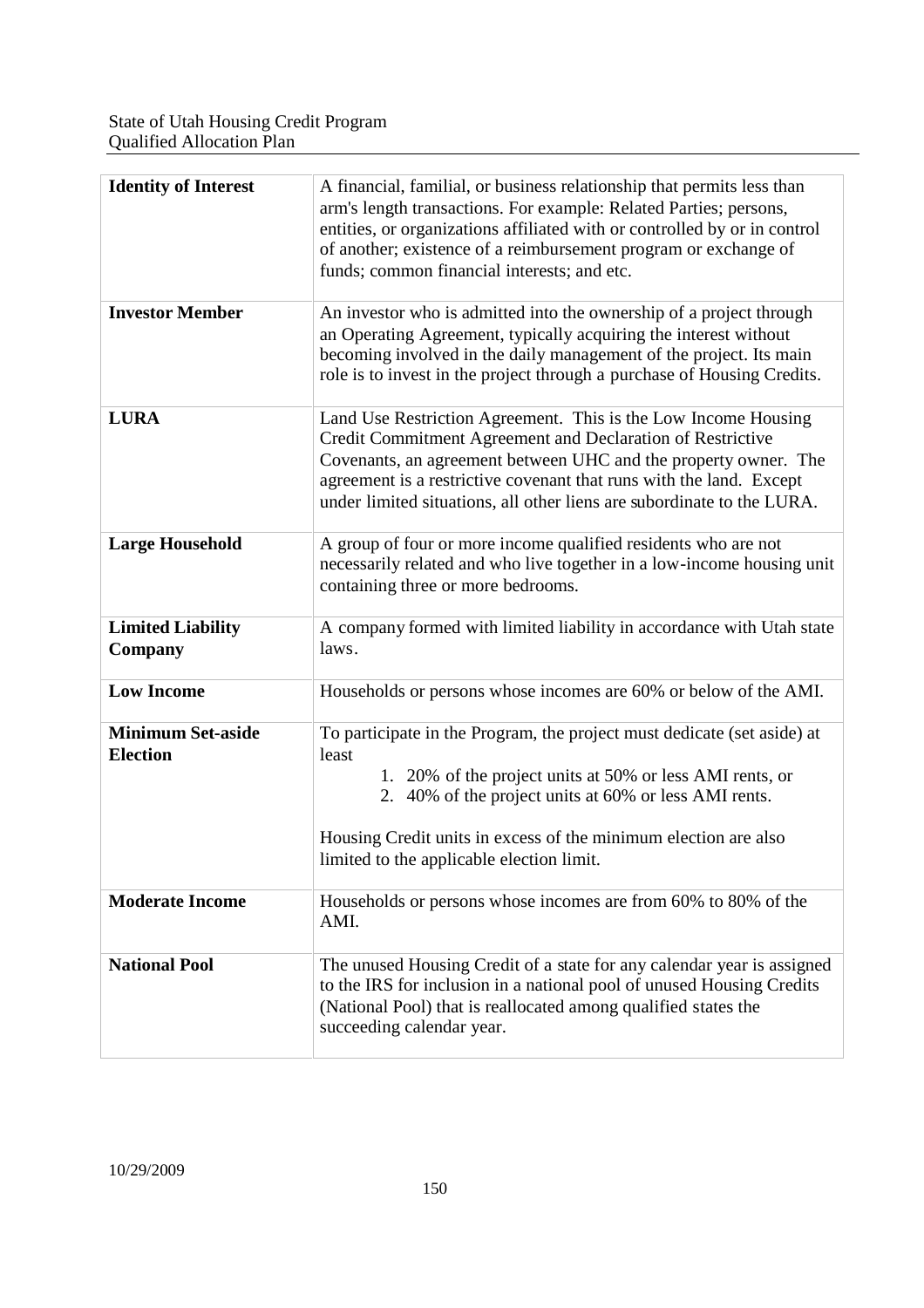| <b>Non-Compliance</b>         | Failure to observe or perform any covenant, condition or term of any<br>agreement between the Applicant and UHC or failure to meet the<br>requirements of §42 of the Code, the QAP, or the Housing Credit<br>Program.                                                                                                                                                       |
|-------------------------------|-----------------------------------------------------------------------------------------------------------------------------------------------------------------------------------------------------------------------------------------------------------------------------------------------------------------------------------------------------------------------------|
| <b>Nonprofit Organization</b> | An organization organized and operated exclusively for charitable<br>purposes and that is tax-exempt under Section 501(a) of the Code.<br>Examples of these are organizations described in Sections $501(c)(3)$<br>and $501(c)(4)$ of the Code. A Nonprofit Organization also includes<br>PHA's and public development corporations and agencies that are tax<br>exempt.    |
| <b>OWHLF</b>                  | Olene Walker Housing Loan Fund – provides financial assistance for<br>the acquisition, construction, or rehabilitation of affordable rental<br>housing.                                                                                                                                                                                                                     |
| <b>Operating Agreement</b>    | Document that defines and governs the business relationship between<br>the members of a limited liability company.                                                                                                                                                                                                                                                          |
| <b>Operating Expenses</b>     | Periodic expenses which are essential for a project's continuous<br>operation and maintenance. Operating expenses may be fixed, such as<br>property taxes and insurance, or they may be variable, such as utilities<br>or payroll. Operating and replacement reserve contributions are<br>operating expenses; mortgage principal and interest, and depreciation<br>are not. |
| <b>PAB Board</b>              | Private Activity Bond Review Board Authority - allocates tax exempt<br>bonds. The PAB is within the Governor's Office of Economic<br>Development Incentives program. See the following website:<br>http://goed.utah.gov/relocate/corporateincentives for more<br>information.                                                                                               |
| <b>PHA</b>                    | Public Housing Authority. An independent organization set up to<br>provide housing assistance within a community. PHA's are the<br>issuing agents for HUD Section 8 vouchers and certificates. They also<br>may have ownership interest in Housing Credit Units.                                                                                                            |
| <b>PUD</b>                    | Planned Unit Development. This is a form of ownership typical of<br>Unlike a condominium, where the owner<br>townhouse construction.<br>owns a percentage of the project and the area within his unit, each<br>owner of a PUD unit owns the land under their unit and a percentage<br>of any common area.                                                                   |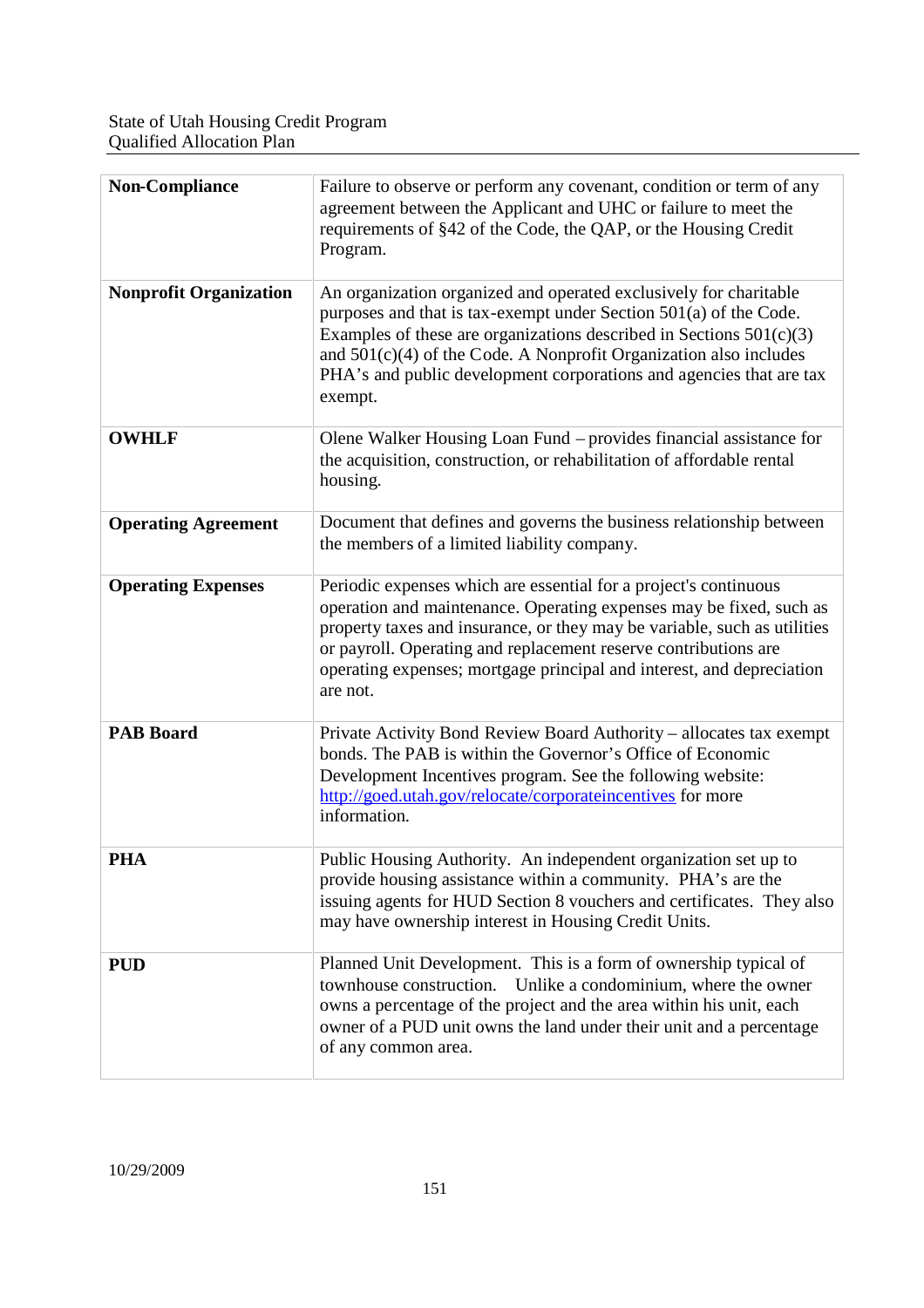| <b>Placed in Service Date</b><br>(PIS)    | For a residential rental building, it is the date when the first unit in the<br>building is ready and available for occupancy under state or local law,<br>usually the date when a Certificate of Occupancy is issued.<br>For Rehabilitation projects, this date is selected by the project owner |  |  |
|-------------------------------------------|---------------------------------------------------------------------------------------------------------------------------------------------------------------------------------------------------------------------------------------------------------------------------------------------------|--|--|
|                                           | as of any date during the 24-month period over which the<br>expenditures are aggregated, whether or not the building is occupied<br>during the rehabilitation period. However, with respect to Housing<br>Credits for acquisition costs, the PIS is the date the building was<br>acquired.        |  |  |
| <b>Pre-development Costs</b>              | Costs which are incurred in conjunction with, but prior to, the actual<br>commencement of the project's construction, such as site option costs,<br>site carrying charges, architectural and engineering fees, and appraisal<br>fees.                                                             |  |  |
| <b>Present Value</b>                      | The value today of payments to be made or received in the future.                                                                                                                                                                                                                                 |  |  |
| <b>Qualified Allocation</b><br>Plan (QAP) | A plan prepared by UHC and adopted by the State of Utah pursuant to<br>§42 that establishes the criteria and preferences for allocating Housing<br>Credits.                                                                                                                                       |  |  |
| <b>Qualified Basis</b>                    | Eligible Basis multiplied by the Applicable Fraction.                                                                                                                                                                                                                                             |  |  |
| <b>Qualified Census Tract</b><br>(QCT)    | Census tracts where 50% or more of households have incomes of less<br>than 60% of the AMI. Projects located in a QCT can increase their<br>eligible basis by 30%. A list of qualified census tracts is published by<br>HUD and updated annually and is included herein in Exhibit B.              |  |  |
| <b>RD</b>                                 | U.S. Department of Agriculture Rural Development Service, an<br>agency of the federal government responsible for economic and<br>housing development in rural areas. Formerly known as the Farmer's<br>Home Administration.                                                                       |  |  |
| <b>Rehabilitation</b>                     | Restoration of a building to its former or an improved condition, as<br>when buildings are renovated or modernized. Rehabilitation usually<br>does not alter a structure's basic plan or style, but may include some<br>new construction, buildings, or additions.                                |  |  |
| <b>Related Party</b>                      | 1.<br>The brothers, sisters, spouse, ancestors, and direct descendants<br>of a person;                                                                                                                                                                                                            |  |  |
|                                           | 2.<br>A person and corporation where that person owns more than<br>50% in value of the outstanding stock of that corporation;                                                                                                                                                                     |  |  |
|                                           | 3.<br>Two or more corporations that are connected through stock                                                                                                                                                                                                                                   |  |  |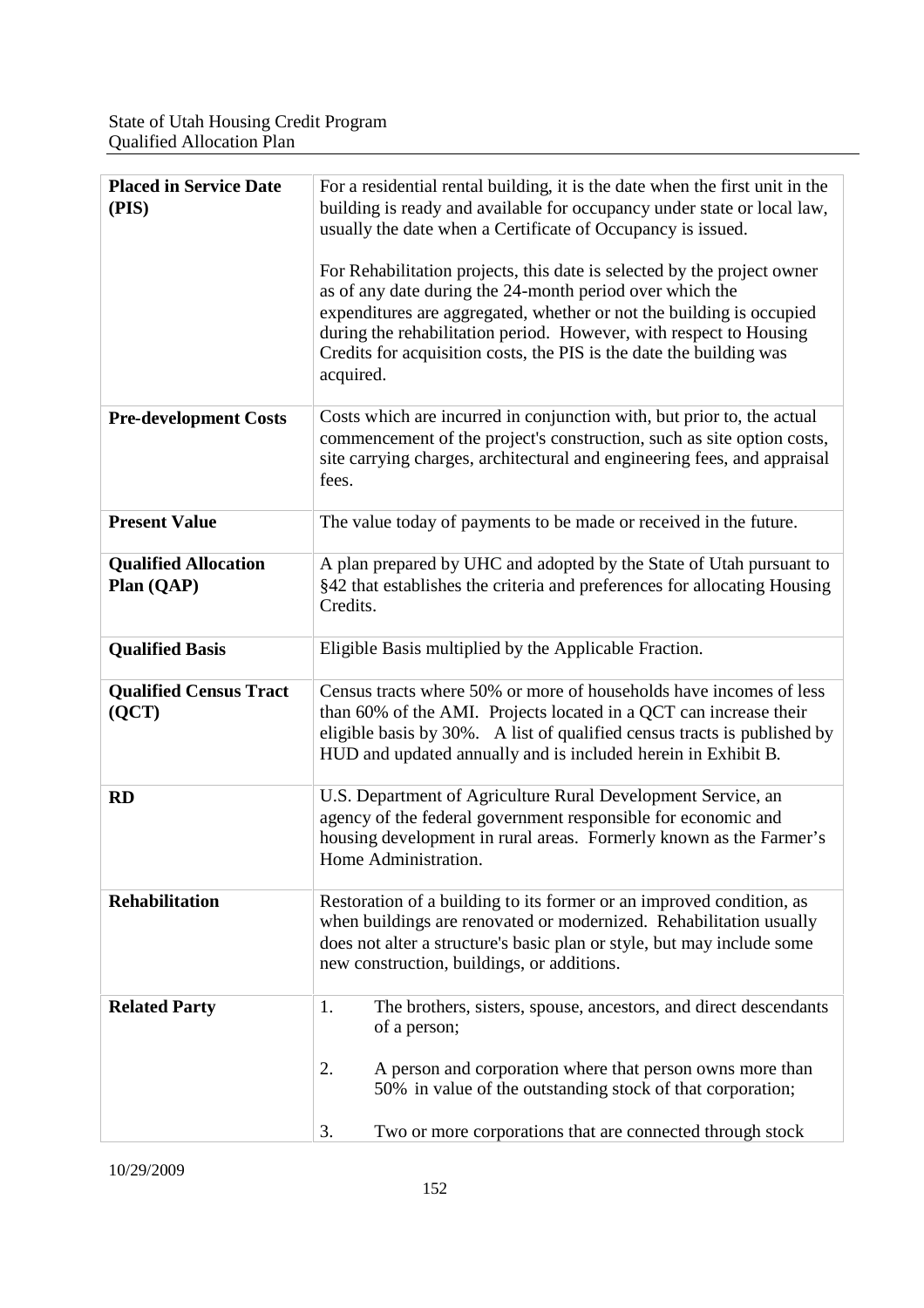|                              |     | ownership with a common parent with stock possessing:                                                                                                                                                                                                                                                                                                                                                                                      |
|------------------------------|-----|--------------------------------------------------------------------------------------------------------------------------------------------------------------------------------------------------------------------------------------------------------------------------------------------------------------------------------------------------------------------------------------------------------------------------------------------|
|                              |     | i.<br>at least 50% of the total combined voting power of all<br>classes that can vote, or<br>at least 50% of the total value of shares of all classes of<br>ii.<br>stock of each of the corporations, or<br>iii.<br>at least 50% of the total value of shares of all classes of<br>stock of at least one of the other corporations,<br>excluding in computing that voting power or value<br>stock owned directly by the other corporation; |
|                              | 4.  | A grantor and fiduciary of any trust;                                                                                                                                                                                                                                                                                                                                                                                                      |
|                              | 5.  | A fiduciary of one trust and a fiduciary of another trust, if the<br>same person is a grantor of both trusts;                                                                                                                                                                                                                                                                                                                              |
|                              | 6.  | A fiduciary of a trust and a beneficiary of that trust;                                                                                                                                                                                                                                                                                                                                                                                    |
|                              | 7.  | A fiduciary of a trust and a corporation where more than 50%<br>in value of the outstanding stock is owned by or for the trust or<br>by or for a person who is a grantor of the trust;                                                                                                                                                                                                                                                     |
|                              | 8.  | A person or organization and an organization that is tax-<br>exempt under Section $501(a)$ of the Code and that is affiliated<br>with or controlled by that person or the person's family<br>members or by that organization;                                                                                                                                                                                                              |
| <b>Related Party (Cont.)</b> | 9.  | A corporation, partnership, limited liability company, or joint<br>venture if the same persons own more than:                                                                                                                                                                                                                                                                                                                              |
|                              |     | i.<br>50% in value of the outstanding stock of the<br>corporation; and                                                                                                                                                                                                                                                                                                                                                                     |
|                              |     | ii.<br>50% of the capital interest or the profits' interest in the<br>partnership, limited liability company, or joint venture;                                                                                                                                                                                                                                                                                                            |
|                              | 10. | One S corporation and another S corporation if the same<br>persons own more than 50% in value of the outstanding stock<br>of each corporation;                                                                                                                                                                                                                                                                                             |
|                              | 11. | An S corporation and a C corporation, if the same persons own<br>more than 50% in value of the outstanding stock of each<br>corporation;                                                                                                                                                                                                                                                                                                   |
|                              | 12. | A partnership, limited liability company, or joint venture and a<br>person or organization owning more than 50% of the capital<br>interest or the profits' interest in that partnership, limited                                                                                                                                                                                                                                           |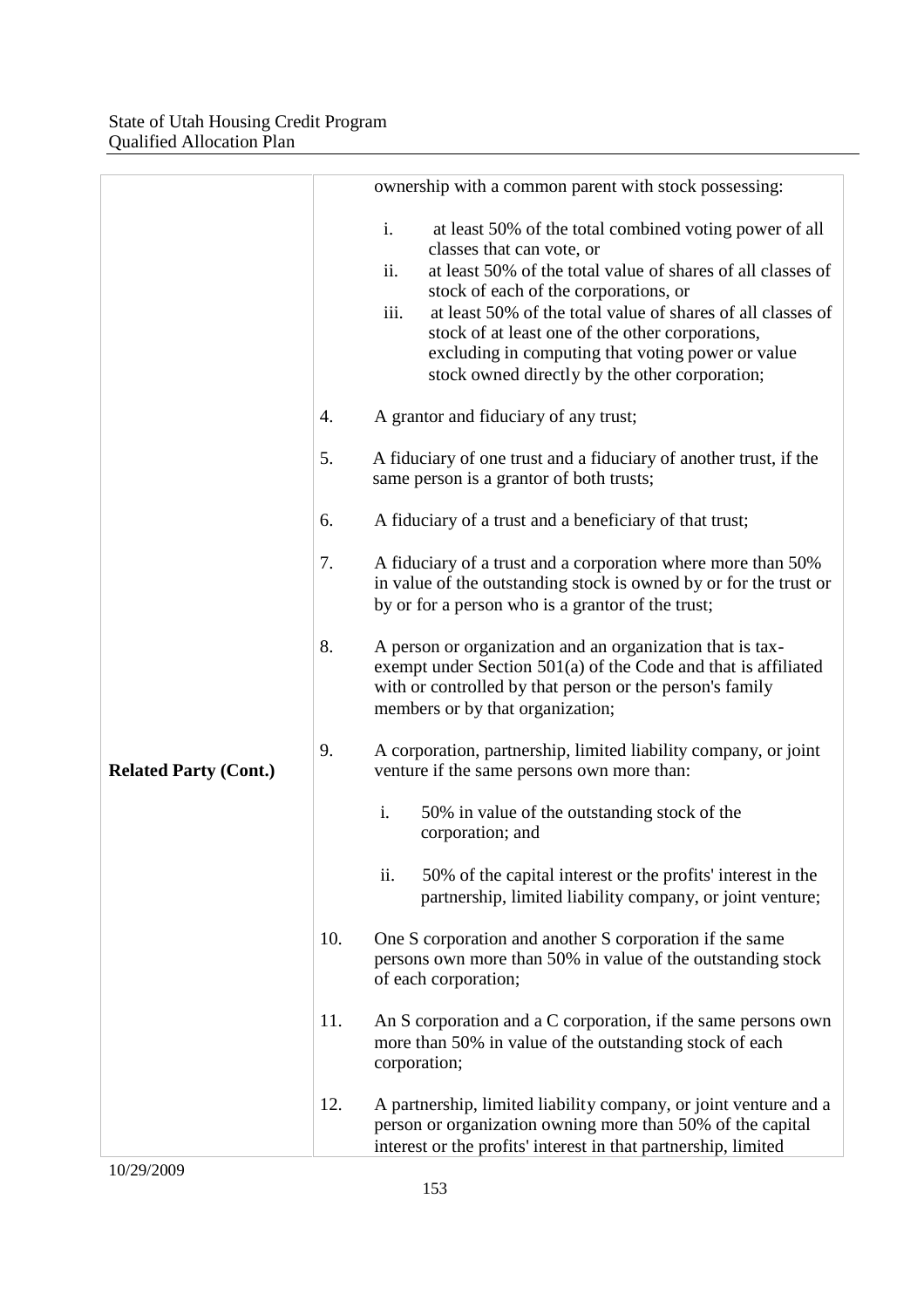|                            | liability company, or joint venture; or                                                                                                                                                                                                                                                                                                                                                                                                                                          |
|----------------------------|----------------------------------------------------------------------------------------------------------------------------------------------------------------------------------------------------------------------------------------------------------------------------------------------------------------------------------------------------------------------------------------------------------------------------------------------------------------------------------|
|                            | 13.<br>Two partnerships, limited liability companies, or joint<br>ventures, or a combination thereof, where the same person or<br>organization owns more then 50% of the capital interests or<br>profits' interests.                                                                                                                                                                                                                                                             |
|                            | For purposes of 1 through 13 above, the constructive ownership<br>provisions of Section 267 of the Code apply.                                                                                                                                                                                                                                                                                                                                                                   |
| <b>Replacement Reserve</b> | The amount set aside at the time of initial occupancy, or each month<br>thereafter, for the future replacement of items including, but not<br>limited to, flooring, plumbing systems, heating systems, security<br>systems, electrical systems, roofs, and window and door units.                                                                                                                                                                                                |
| <b>Restricted Rent</b>     | The rent limitation for a dwelling unit for purposes of qualifying for<br>Housing Credits.                                                                                                                                                                                                                                                                                                                                                                                       |
| <b>SMSA</b>                | Standard Metropolitan Statistical Areas is defined into three<br>metropolitan statistical Areas:<br>Metropolitan Statistical Area (MSA) is a city of at least fifty<br>thousand people with a surrounding rural population<br>Primary Metropolitan Statistical Area (PMSA) is an area of<br>more than a million people with internal and social links<br>Consolidates Metropolitan Statistical Areas (CMSA) is two or<br>$\bullet$<br>more PMSA's that are geographically linked |
| <b>SRO</b>                 | Single Residential Occupancy unit. This is a very small rental unit<br>that usually has a small kitchenette with common bathroom and<br>shower facilities. It is generally built for households having only one<br>person.                                                                                                                                                                                                                                                       |
| <b>Set-Aside Pools</b>     | Pools of applicant or project types that are given specified percentages<br>of the Credit Ceiling amount.                                                                                                                                                                                                                                                                                                                                                                        |
| <b>Scoring Criteria</b>    | Criteria set forth in the Scoring Section of the QAP and the<br>Application used by UHC to assess the degree to which a proposed<br>project promotes the priorities determined by UHC and the Code.                                                                                                                                                                                                                                                                              |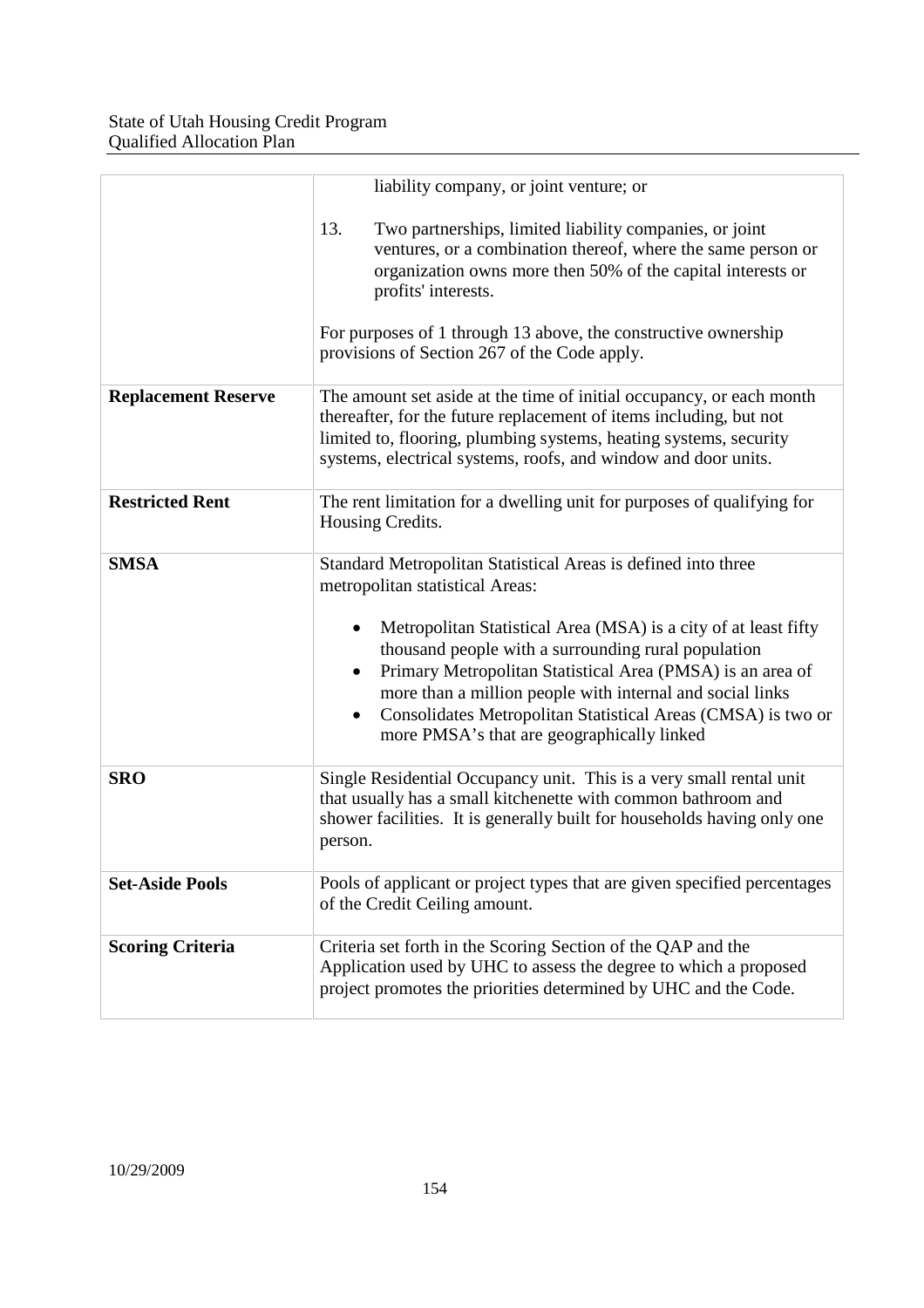| <b>Soft Costs</b>                            | Costs, other than for acquisition and construction/rehabilitation,<br>which are incurred while holding unimproved property or during<br>construction. Soft costs may include such items as carrying charges<br>(interest, real estate taxes, and ground rents), professional service and<br>audit fees, offering plan/prospectus costs, surveys, relocation<br>expenses, insurance, assessment, mortgage insurance premiums,<br>inspection, recording and filing fee, not-for-profit developer's<br>allowance, FNMA/GHMA fee, mortgage recording tax, title<br>examination costs, and others. |
|----------------------------------------------|-----------------------------------------------------------------------------------------------------------------------------------------------------------------------------------------------------------------------------------------------------------------------------------------------------------------------------------------------------------------------------------------------------------------------------------------------------------------------------------------------------------------------------------------------------------------------------------------------|
| <b>Subsidy</b>                               | A grant made by a government or other entity to reduce the cost of<br>housing to the occupant.                                                                                                                                                                                                                                                                                                                                                                                                                                                                                                |
| <b>Substantial</b><br><b>Rehabilitation</b>  | Requires the replacement of at least two major systems. The<br>expenditures are based on the age of the building(s) or 20% of<br>adjusted basis, whichever is greater. (See Exhibit F).                                                                                                                                                                                                                                                                                                                                                                                                       |
| <b>Syndication Costs</b>                     | The costs of legal, marketing and syndicator fees necessary to sell<br>partnership or limited liability company interests providing federal tax<br>benefits through the purchase of Housing Credits.                                                                                                                                                                                                                                                                                                                                                                                          |
| <b>Takeout/Permanent</b><br><b>Financing</b> | Long-term permanent financing used to pay off a project's short-term<br>construction loan. This term is used when a project's financing<br>involves two lenders the construction lender and the permanent lender.<br>Prior to making a construction loan, a construction lender usually<br>requires a commitment from the permanent lender to "take out" or pay<br>off the construction lender when construction is completed.                                                                                                                                                                |
| 10% Cost Certification                       | A 10% Cost Certification must be submitted to UHC within one year<br>from the date of the Carryover Allocation. This Certification is<br>verified by a CPA and shows that 10% of the projected eligible costs<br>(land and depreciable costs) have been spent.                                                                                                                                                                                                                                                                                                                                |
| <b>Tax Exempt Bond</b>                       | Congress established government bonds that could be used for private<br>activities; these activities include mortgages, student loans, and<br>industrial loans. States may issue these bonds to foster economic and<br>housing development. Interest paid to owners of these bonds is<br>exempt from federal and in some cases state income taxes. They are<br>authorized under Section 103 of the Code.                                                                                                                                                                                      |
| <b>Ten-Year Homeless Plan</b>                | A plan adopted by the State if Utah with the goal of providing access<br>to safe, decent, and affordable housing with the needed resources and<br>support for self-sufficiency and well being for every person.                                                                                                                                                                                                                                                                                                                                                                               |